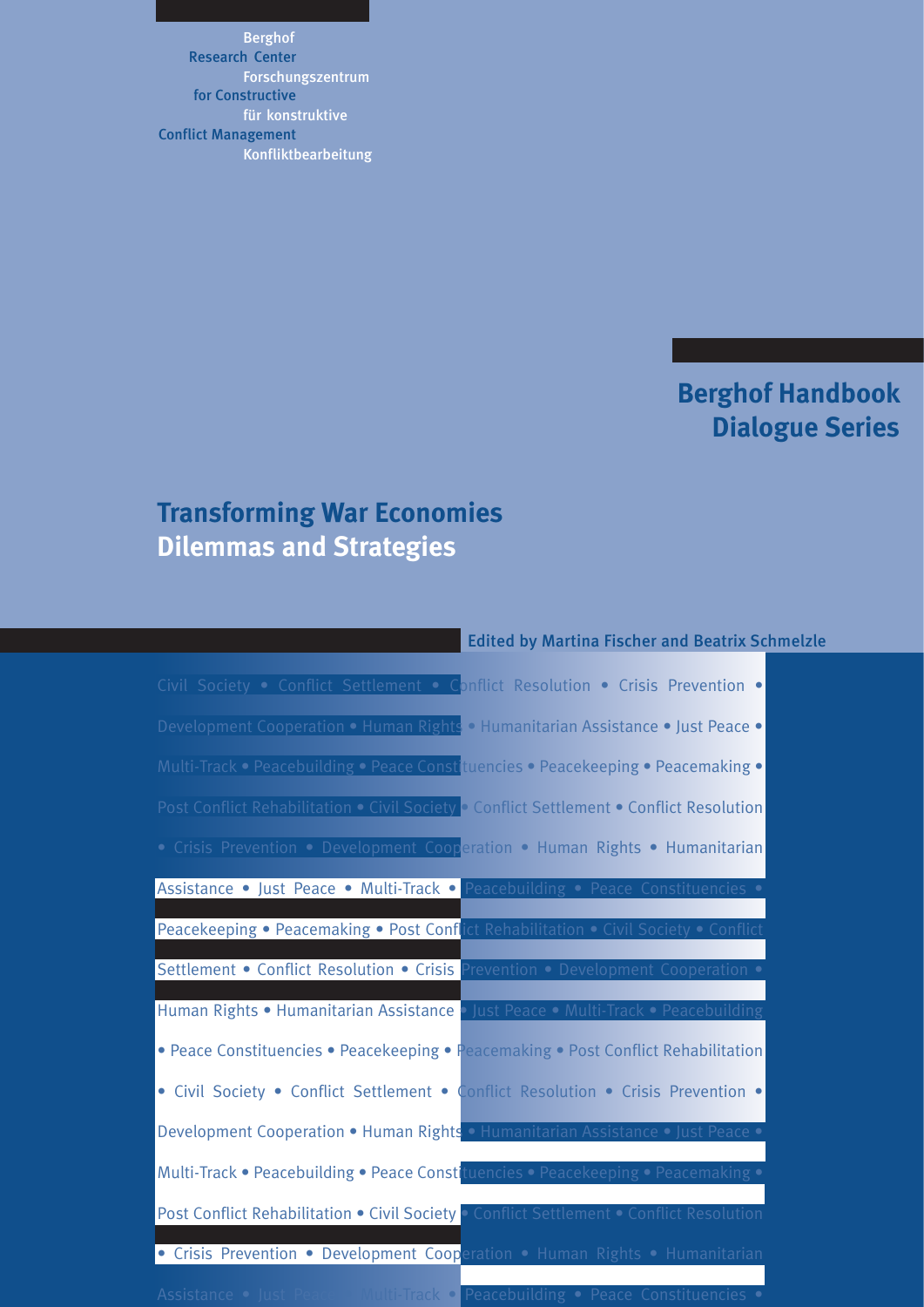**Berghof** Research Center Forschungszentrum for Constructive für konstruktive Conflic Management Konfliktbearbeitung

> Berghof Handbook Dialogue Series

Edited by Martina Fischer and Beatrix Schmelzle

## Transforming War Economies

Dilemmas and Strategies

No. 3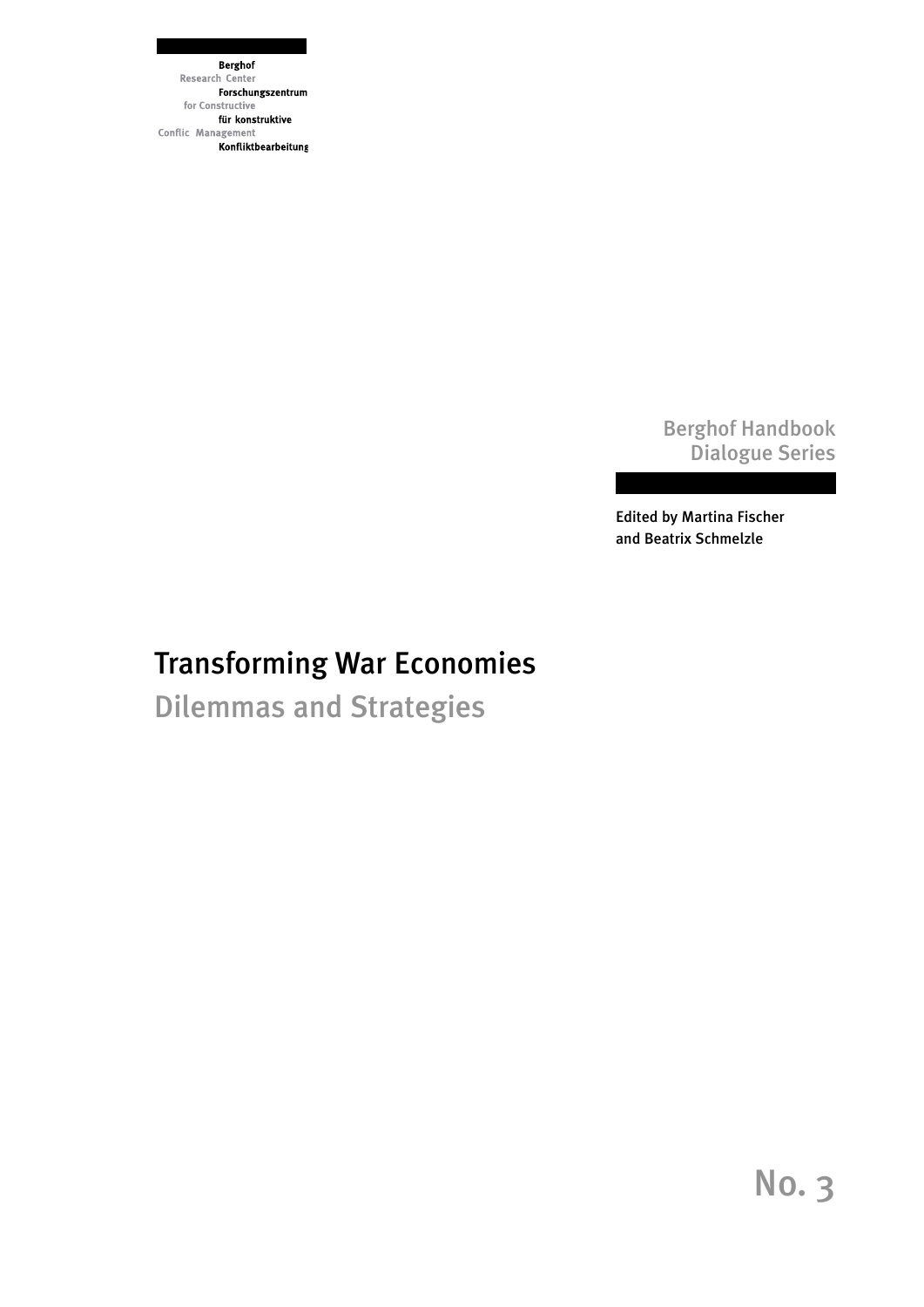### About the Berghof Handbook Dialogue Series:

The Berghof Dialogue Series is an offshoot of the Berghof Handbook for Conflict Transformation. Each topic in the series is chosen because it is particularly relevant to societies in conflict and the practice of conflict transformation, and because it raises important issues at the present time. In each dialogue, practitioners and scholars critically engage and debate in light of their experience. Typically, a Dialogue includes one lead article from key experts, and four commentaries from practitioners and others. Rather than presenting a single analysis, these practitioner-scholar dialogues stimulate debate, integrating different perspectives, challenging prevailing views, comparing research findings with experiences and insights on the ground. Importantly, Dialogues, as works of broad relevance, are also distributed in print version.

We invite readers to respond to the papers (as to all articles). Interesting and original contributions can be added to the web version of the Dialogue.

The editors have initiated up to now three dialogues on Peace and Conflict Impact Assessment (PCIA), Security Sector Reform (SSR), and Transforming War Economies.

### **Editors**

#### Dr. Martina Fischer

Dr. Martina Fischer is Co-editor of the Berghof Handbook for Conflict Transformation. She is Deputy Director and Senior Researcher at the Berghof Research Center for Conflict Management, Berlin. Her main areas of interest include crisis prevention and conflict management in South-eastern Europe; European security policy; conflict transformation through youth programmes; and training schemes for civil peacekeeping personnel.

#### Beatrix Schmelzle

Beatrix Schmelzle is Coordinator and Co-editor of the Berghof Handbook. She is also Director of Programmes at Vienna Conflict Management Partners. Her main areas of interest include dialogue, coexistence and reconciliation in conflict and post-conflict societies, notably Middle East and former Yugoslavia; training in negotiation and conflict transformation; and facilitation of reflective practice and learning in organizations.

#### The Berghof Handbook Dialogue Series is published by the Berghof Research Center for Constructive Conflict Management

Berghof Handbook for Conflict Transformation Dialogue Series No. 3

© 2005 Berghof Research Center for Constructive Conflict Management

Order at: Berghof Research Center for Constructive Conflict Management Altensteinstraße 48a D–14195 Berlin

Via Internet: http://www.berghof-center.org/ http://www.berghof-handbook.net

ISSN 1616-2544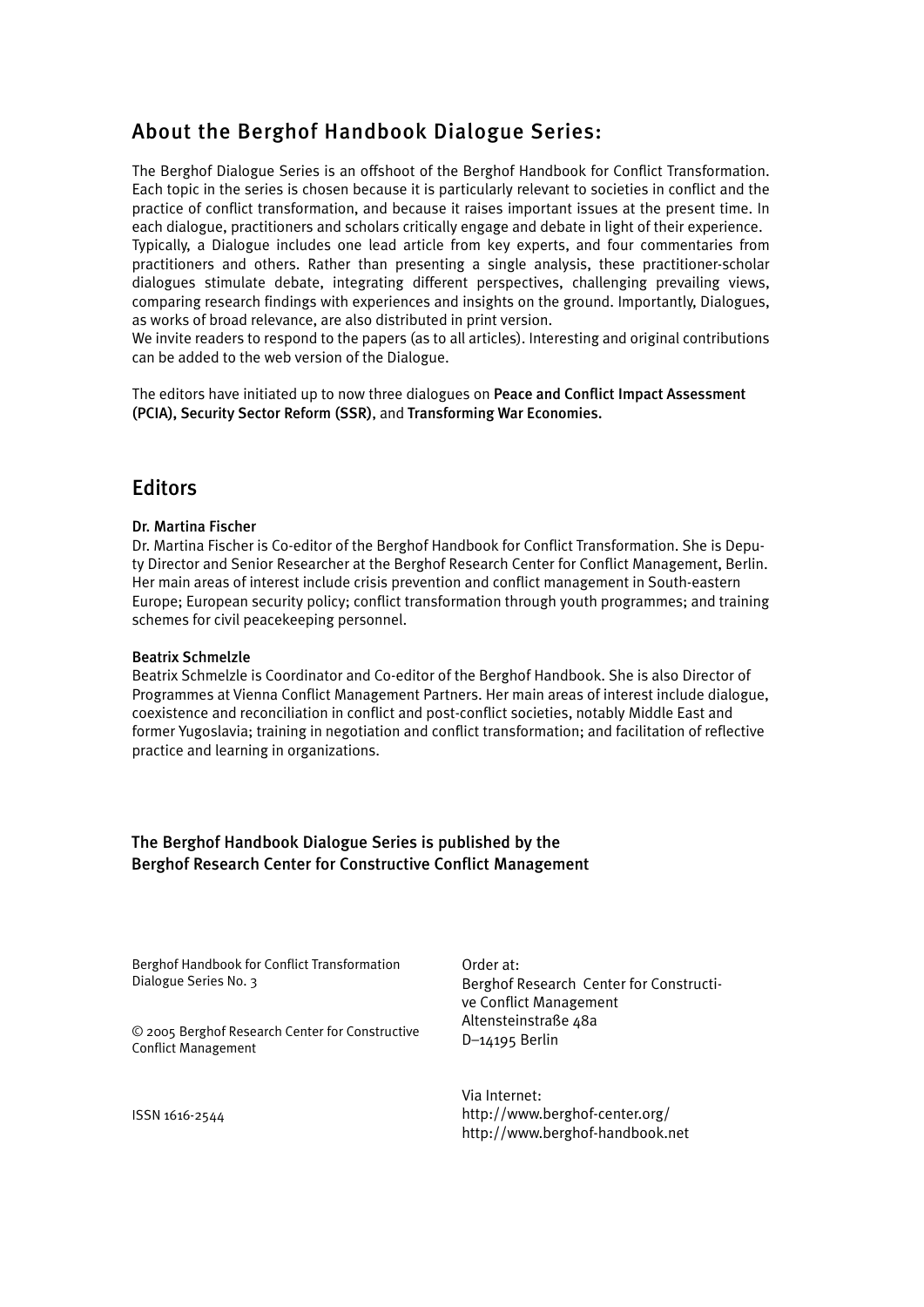Berghof<br>Research Center Forschungszentrum for Constructive für konstruktive für konstruktive<br>Conflict Management<br>Konfliktbearbeitung

## Content

| Introduction<br><b>Martina Fischer and Beatrix Schmelzle</b><br>Dilemmas and Options in Transforming War Economies                                                                                               | 5  |
|------------------------------------------------------------------------------------------------------------------------------------------------------------------------------------------------------------------|----|
| <b>Transforming War Economies</b><br>Karen Ballentine and Heiko Nitzschke                                                                                                                                        | 11 |
| The Political Economy of Civil War and Conflict Transformation<br>Olu Arowobusoye                                                                                                                                | 35 |
| Why they fight: An Alternative View on the Political Economy<br>of Civil War and Conflict Transformation                                                                                                         |    |
| Peter Lock<br>War Economies and the Shadow of Globalisation                                                                                                                                                      | 45 |
| Nicola Palmer                                                                                                                                                                                                    | 55 |
| Defining a Different War Economy: the Case of Sri Lanka<br>Volker Böge and Angelika Spelten<br>The Challenge of War Economies: The Role of the International<br><b>Community and Civil Society Organisations</b> | 63 |
| Karen Ballentine and Heiko Nitzschke<br>Reply to our Discussants                                                                                                                                                 | 69 |

About the Contributors **74**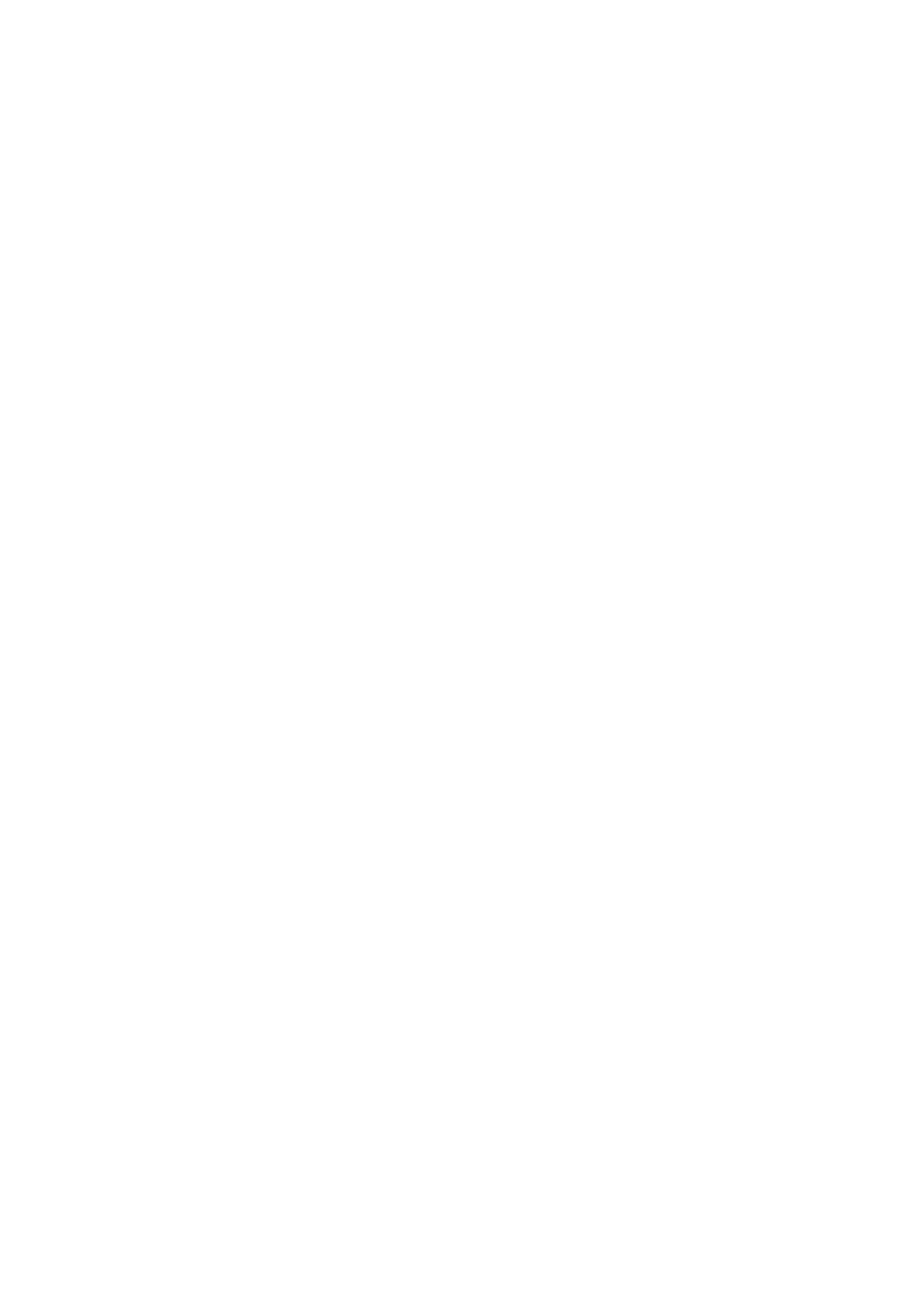**Berghof Research** Forschungszentrum for Constructi für konstruktive **Conflict Managemen** Konfliktbearbeitung

## Introduction:

# Dilemmas and Options in Transforming War Economies

Martina Fischer & Beatrix Schmelzle

 In recent years, war economies have become recognised ever more widely as a force to be reckoned with in transforming violent ethnopolitical conflict. There has been recognition that after the end of the Cold War with its externally financed proxy wars, a different type of internally financed wars had taken root. Analysts discerned civil wars that relied heavily on various means of war-related income: the skimming of valuable assets and resources the country in question possessed; the wheeling and dealing of black markets and informal market segments; legal and illegal trading networks across borders, involving diaspora communities as well as smugglers' networks. Economics could no longer be seen as a separate, apolitical sphere. Instead, it seemed to play a central role in sustaining violence and fighting. Economics thus gained prominence, both as a crucial aspect in thorough analyses of violent inter-group conflict and as a sector in society from which new actors – engaged in waging war or building peace – had to be factored in.

We have decided to take up the issue of war economies in the context of the *Berghof Handbook for Conflict Transformation* – the dilemmas they pose and strategies that seem promising in addressing them – because a comprehensive understanding of the dynamics feeding into protracted ethnopolitical conflict is crucial for the conflict transformation community if they want to come up with innovative and successful initiatives to "break the conflict trap".

In initiating this *Berghof Handbook Dialogue,* we were guided by a number of questions: How do economic motives and interests of various actors fuel the outbreak or continuation of violent conflict? How do such motives and interest influence the dynamics of contemporary violent conflict? Which, in fact, are the economic dynamics, actors and motivations at play? Which specific economic systems and structures emerge during protracted ethnopolitical conflict? And, moving from analysis to the practicalities of intervention and transformation: How can one design interventions that will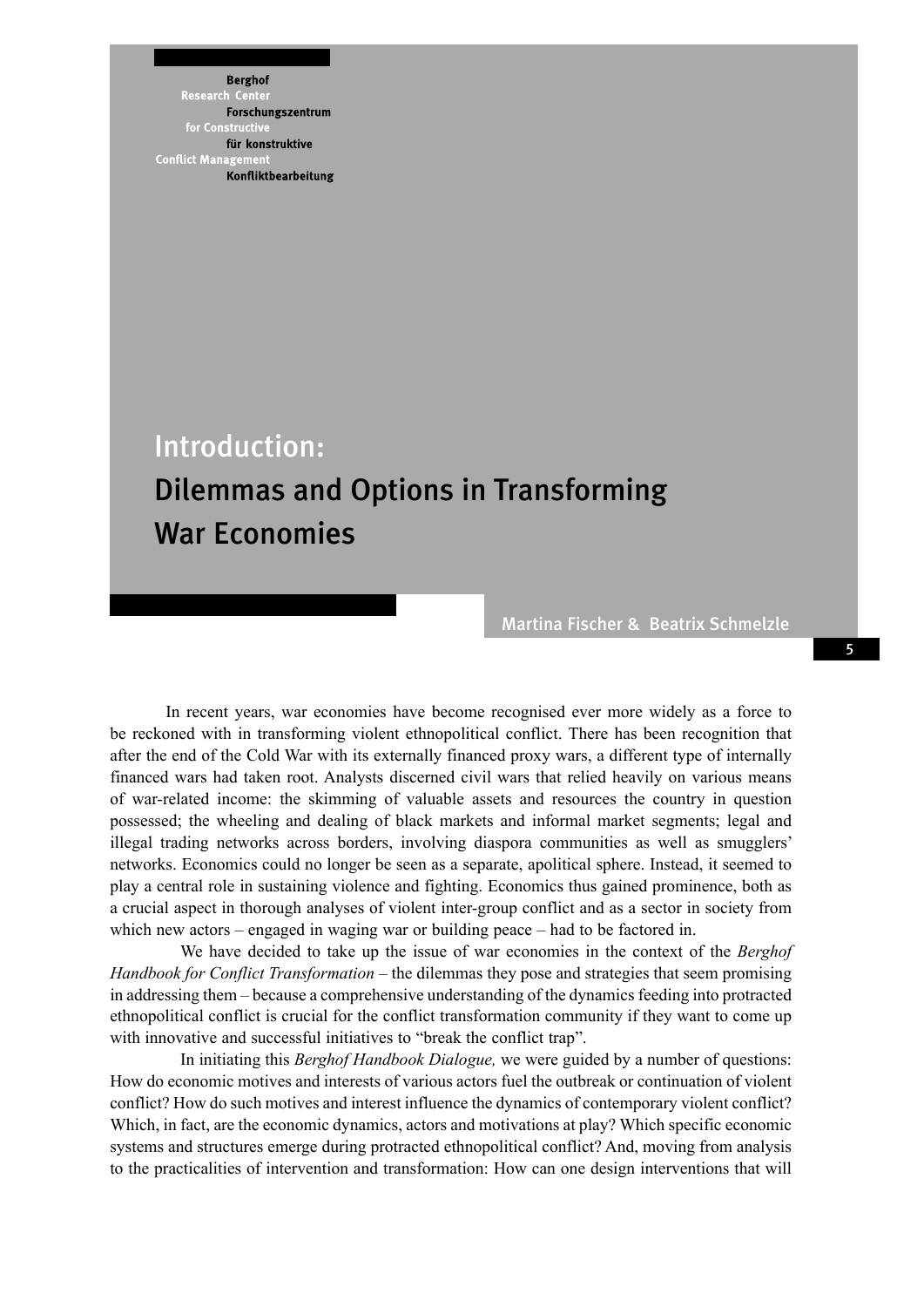not foster war economies which in turn fuel ongoing violence? What are appropriate policies, who are crucial actors to become involved?

Inevitably, all active in conflict transformation need to come to grips with the following questions: What can be done in order to facilitate transitions from 'war economies' to 'peace economies' – quite specifically, what economic (and other) measures are available and appropriate? Which economic (and other) actors are best suited to ensure such transition? How can economic structures be influenced in order to fulfil their potential to be one crucial element in paving a way out of violent conflict, particularly by creating legal and non-violent means of securing sustainable livelihoods?

So far, there has been a certain reluctance to engage with both economic analysis and specific economic actors among the conflict transformation community. This reluctance may be explained by three factors: For one, the interplay of economic and political forces in protracted violent conflict is a highly complex matter. Second, few activists of conflict transformation have at their disposal an in-depth understanding of economics. Third, engaging with business and, more importantly, with economic actors in the *illegal* economies may be seen as (morally) dubious by some – a problem that can also be seen at play when it comes to engaging armed groups. Yet for those active in conflict transformation in a wider sense – working to change both attitudes and structures through peacebuilding, development or humanitarian cooperation, and human rights work – it becomes increasingly important to understand the economic dynamics of the environment in which they act and which they attempt to change. Agencies engaged in conflict transformation need to be informed about dynamics hitherto overlooked, and they need to encompass stakeholders and actors hitherto deemed outside their realm of influence and interest. As political processes become more and more influenced by private actors and are not exclusively driven by state and other plainly political actors, the analytical and strategic field for those engaged in conflict transformation is becoming wider. New instruments, economic in nature, have to be assessed and, if appropriate, implemented.

In order to present our readers with a solid overview of the analysis of war economies and strategic options for engaging in such environments, we have invited practitioners and scholars to contribute to this Berghof Handbook Dialogue, *Transforming War Economies – Dilemmas and Strategies*. These practitioners and scholars present a variety of perspectives, coming to the dialogue with different educational, professional and geographical backgrounds, making the ensuing debate richer. The collection of articles and comments presented in this volume takes stock of established and emerging practices and concepts. At the same time, it does not present a ready-made toolbox, nor does it shy away from drawing attention to the thorny issues and challenges.

*Karen Ballentine* and *Heiko Nitzschke* undertake it in their opening article (*The Political Economy of Civil War and Conflict Transformation*) to present an overview of key arguments and policy development. Karen Ballentine and Heiko Nitzschke were, respectively, program director and senior researcher in the International Peace Academy's program on Economic Agendas in Civil Wars and thus bring to the discussion in-depth knowledge of attempts to conceptualise war economies and international strategies for curtailing and transforming them.<sup>1</sup>The authors start with a brief mapping of key analytical approaches and concepts – including a close look at the merits and limits of the "greed and grievance" dichotomy as well as resource-based analysis (associated mainly with the World Bank), which dominated early research and policy debate on the economic

<sup>1</sup> Karen Ballentine is currently a senior consultant with the New Security Program of the Fafo Institute in Norway. Heiko Nitzschke recently joined the German Foreign Service. The opinions expressed in the article are the authors' alone and do not represent official positions by the Fafo Institute or the German government.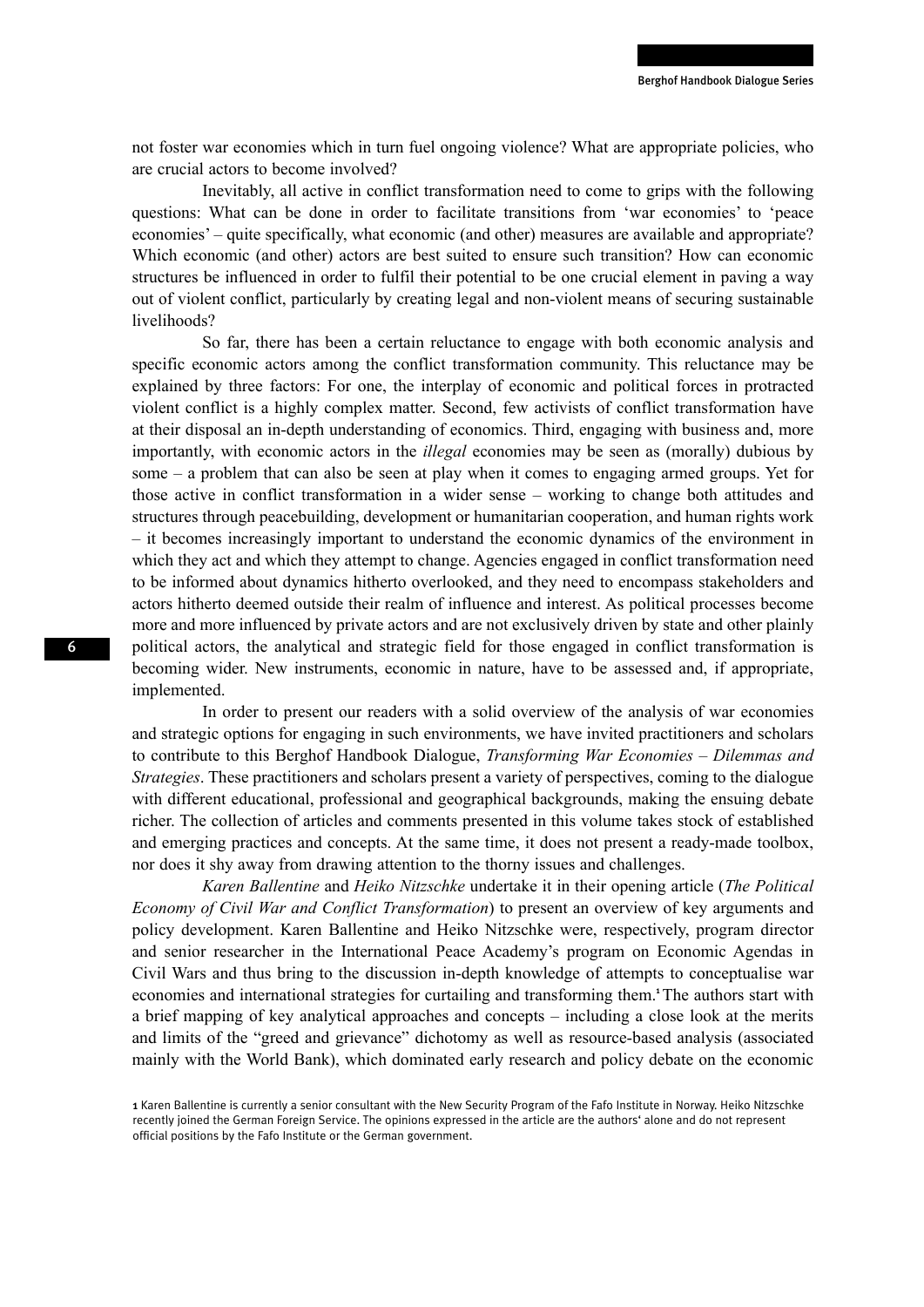dimensions of conflict. They move on to discuss the importance of conducting thorough stakeholder analysis and present a variety of categorisations to aid stakeholder assessment. Karen Ballentine and Heiko Nitzschke then critically assess two broad clusters of international policy options: control efforts like sanctions and transparency initiatives, and efforts to address the underlying causes of war and war economies. Their recommendations focus on five domains: promoting transparency and accountability; improving sanctions enforcement; crafting power-sharing and resource-sharing agreements; rethinking demobilisation, disarmament and reintegration (DDR) efforts; and harnessing the shadow economy.

Five authors take up concepts and policy options that are presented in the introductory article and critically review them in the light of their own experience in different conflict zones. This set of authors represents a broad range of backgrounds and perspectives, including politics as well as economics, practice as well as research, peacebuilding as well as development cooperation.

*Olu Arowobusoye* is a former Nigerian career diplomat who has worked with conflict management and aid organisations in the UK before joining ECOWAS, the Economic Community of West African States, as Director of Humanitarian Affairs. His commentary (*Why they fight: An Alternative View on the Political Economy of Civil War and Conflict Transformation*) starts out by posing the critical question what really is 'new' about war economies – cautioning against an 'expert syndrome' – and goes on to examine the relevance of the hypotheses generated in the greed and grievance debate for the context of violent conflict in West Africa, namely in Sierra Leone and Liberia. He argues that in order for the concept of war economies to become a fully valid analytical lens, the role of international financial institutions and the international dynamics of demand and supply need to be taken into account. Furher crucial adjustments of international policy in attempting to transform war economies he points out concern areas of youth unemployment and livelihood opportunities, the tension between rural and urban areas, the implementation of economic agendas in peace agreements, and a reassessment of development agendas.

*Peter Lock* is a trained economist, sociologist and political scientist, and regularly contributes to the debate through the European Association for Research on Transformation (EART e.V.) and other platforms. His response article (*War Economies and the Shadow of Globalisation*) further develops a number of issues and controversies that arise from the state-of-the-debate as presented by Karen Ballentine and Heiko Nitzschke. He puts particular emphasis on demographic and geographic trends that have an impact on conflict dynamics in the age of globalisation and 'shadow globalisation'. Peter Lock debates, among others, the dichotomy of war and peace; the respective roles of 'rebels' and 'governments'; the need for realistic timeframes, educational programmes and employment opportunities in post-conflict reconstruction; as well as the need for global approaches that acknowledge the responsibility of regional and global players.

*Nicola Palmer* was responsible for developing and coordinating political economy related work at Berghof Foundation's Sri Lanka office before joining the British Department for International Development (DFID) in 2005. She reflects on the applicability and usefulness of the analytical models presented by Karen Ballentine and Heiko Nitzschke in a war economy that does not rely in an obvious way on lootable or unlootable resources. Using Sri Lanka and its transition process as a case study (*Defining a Different War Economy – the Case of Sri Lanka*), she puts forth recommendations concerning the analysis of the political economy of the war in Sri Lanka, stakeholder mapping, and a sequenced engagement of donors' aid in a negotiated peace process.

*Angelika Spelten*, member of the inter-agency Working Group on Development and Peace (FriEnt), and *Volker Böge*, senior researcher at the Bonn International Center for Conversion (BICC), add a last voice to the circle of respondents. In their article (*The Challenges of War Economies: The*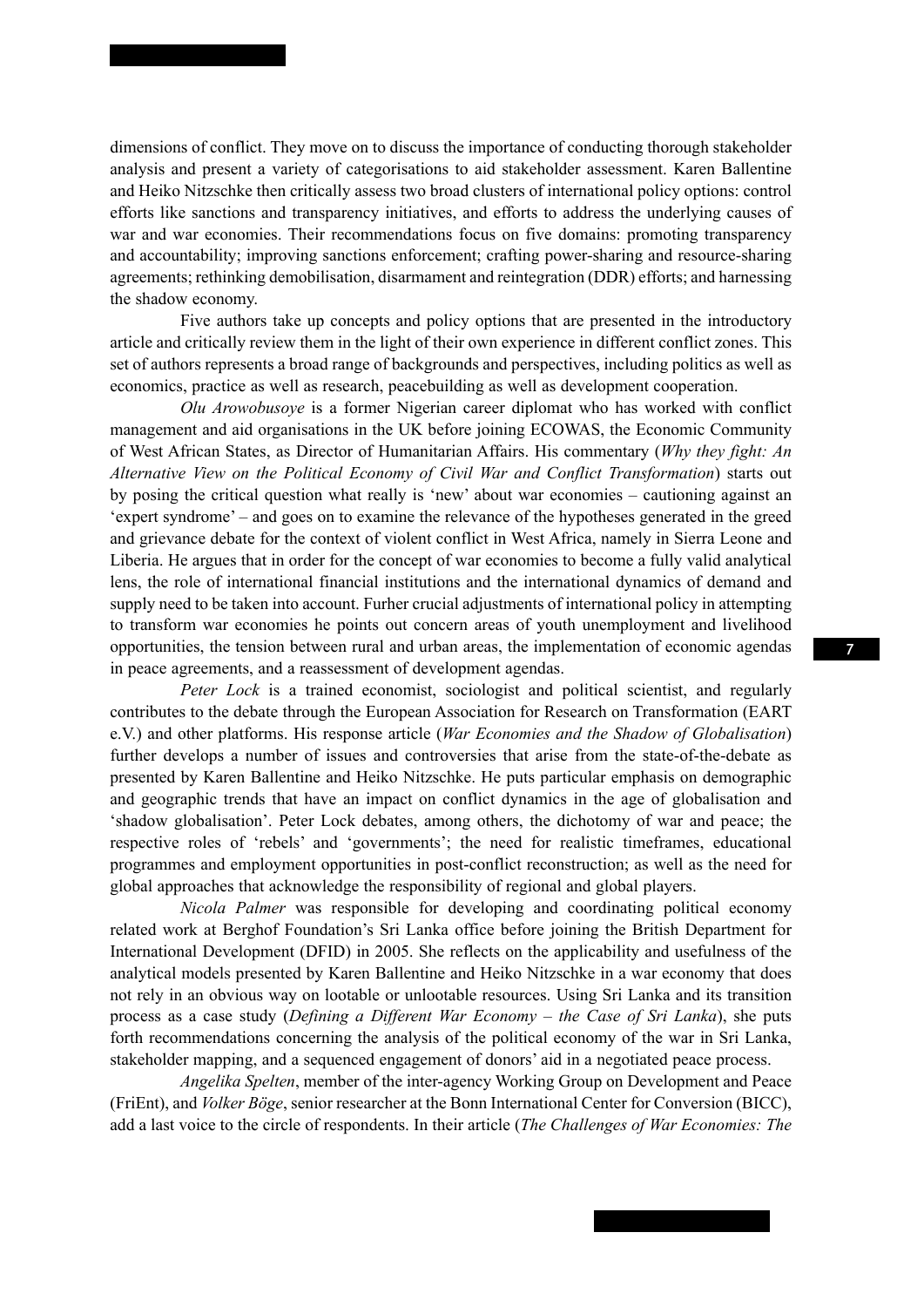*Role of the International Community and Civil Society Organisations*) they add more nuance to a number of issues from the point of view of development cooperation. With respect to the analysis of war economies, they discuss the usefulness of two widely used dichotomies: greed vs. grievance and scarcity vs. abundance of (lootable or unlootable) resources. They show how in each case the dichotomous nature of the analytical concept brings with it a danger of missing crucial causes for protracted, violent conflict, and thus potential ways out of it. In a second part, they discuss the assumptions underlying policy options presented in the introductory article as well as realistic roles for NGOs and the international community.

The authors give a stimulating and broad overview, yet they are likely to disappoint those who are hoping for straightforward tools and recipes. The following list summarises just some *challenges and open questions for research and action evaluation* pinned down by the authors:

- There remain many unanswered questions as to when and how measures to address war economy activities might best be integrated into peacebuilding efforts, and by whom.
- The international community needs to reach a clearer understanding of the ways in which aid funds become part of the economic transition from war to peace (or support its deadlock) and how aid needs to be timed, directed and sequenced with sensitivity to unintended consequences.
- Policy options run into problems and limitations where the state (or an international body) lacks the authority or power to shape an environment – more research and creativity needs to be expanded to define the potential and limits of civil society (or 'the' international community) as surrogate actors.
- A more refined and nuanced understanding of dynamics and stakeholders' interests and motivations is called for.
- There is a need to concentrate on research that is relevant to the poor and excluded (particularly youth) on the ground. Main challenges are to address the lack of livelihood opportunities and educational opportunities in many conflict zones and to develop policy that demands contribution and change from the South *and* the North.
- It is necessary to continue to ask whether the dynamics we observe in the world and the assumptions, hypotheses, and methods we use go hand in hand.
- There is a need to reflect more deeply on the *regional complexities* of networked war economies and the challenges for policy implementation they create.

Moreover, the following significant questions will remain for further research:

- Assessing the importance of curbing *corruption* at the right moment in the intervention cycle in order to deflate war economies (Which is the 'right' moment? What are the consequences of 'ignoring' the issue?)
- What role does the *privatisation of security* (a state's outsourcing of security functions (military or police) to private agencies and contractors) play in war economies?
- How can one create incentives that make peace more attractive than war shedding more light on the paradoxical, most disturbing aspects of war economies (child soldiers, livelihoods under stress)?
- Which is the potential *role of private sector actors in transforming war economies*, rather than perpetuating them for the purpose of self-enrichment? (*The Berghof Handbook for Conflict Transformation* has recently added two articles to its Internet version that address these issues: Nick Killick, VS Srikantha and Canan Gündüz take stock of *The Role of Local Business in*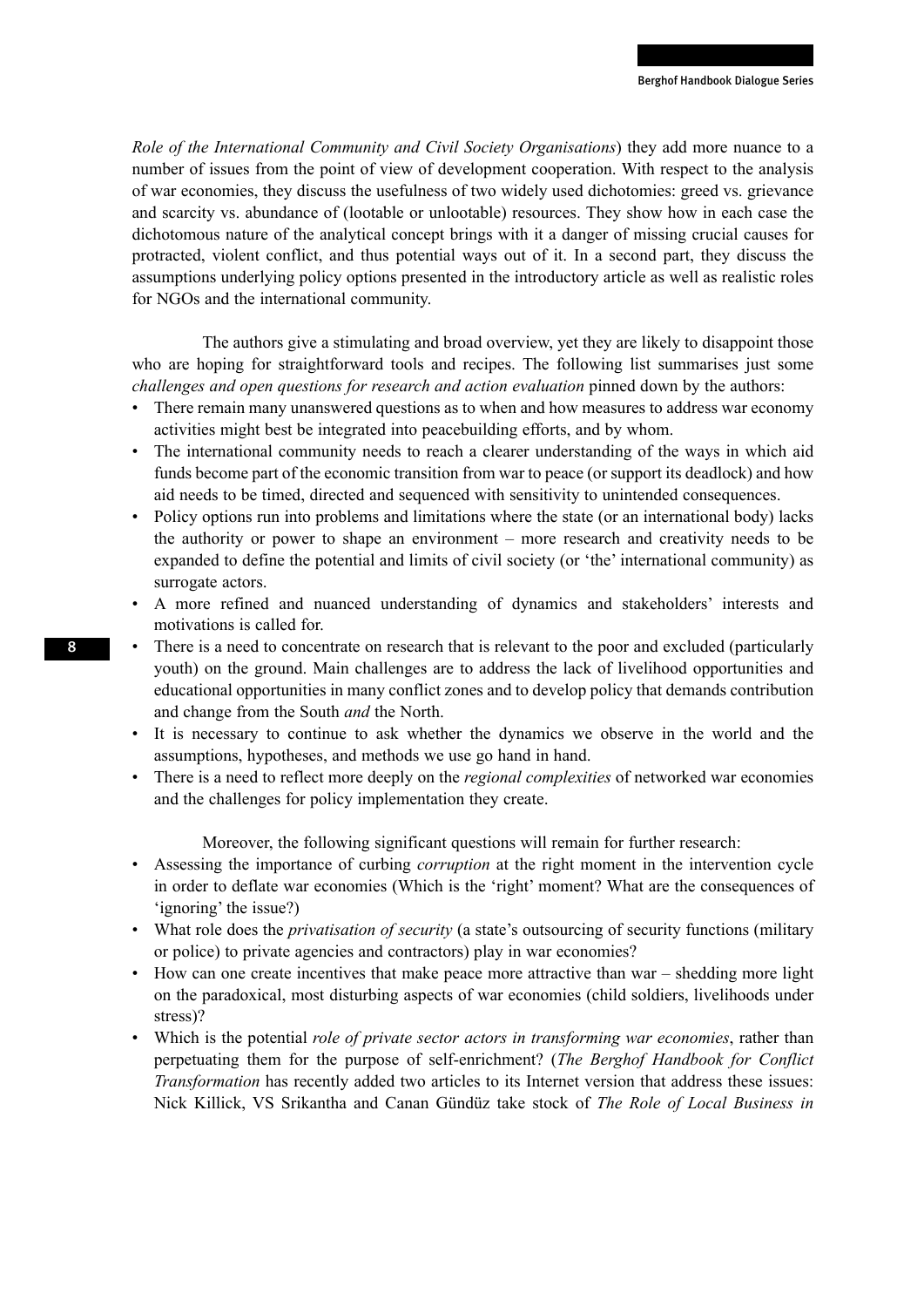*Peacebuilding*, Luc Zandvliet analyses *Opportunities for Synergy: Conflict Transformation and the Corporate Agenda*. Both articles can be downloaded from www.berghof-handbook.net.)

In order to discuss these questions and dilemmas further, we would like to invite all scholars and practitioners with additional perspectives and experience to contribute to an ongoing dialogue on the Berghof Handbook website (www.berghof-handbook.net). We look forward to our readers' contributions to the debate and will publish on the web those that are interesting and original.

Finally, we would like to thank our colleagues at the Berghof Center, in particular Oliver Wils, and other institutions for their valuable help in identifying issues and authors to add multiple perspectives to this dialogue. We would also like to acknowledge the financial support by the *Berghof Foundation for Conflict Studies* which allows us to continue to offer a platform for the exchange between scholars and practitioners concerned with conflict transformation, development cooperation, humanitarian aid and human rights work through the *Berghof Handbook Dialogue Series.*

> Berlin/ Vienna, February 2005 Martina Fischer and Beatrix Schmelzle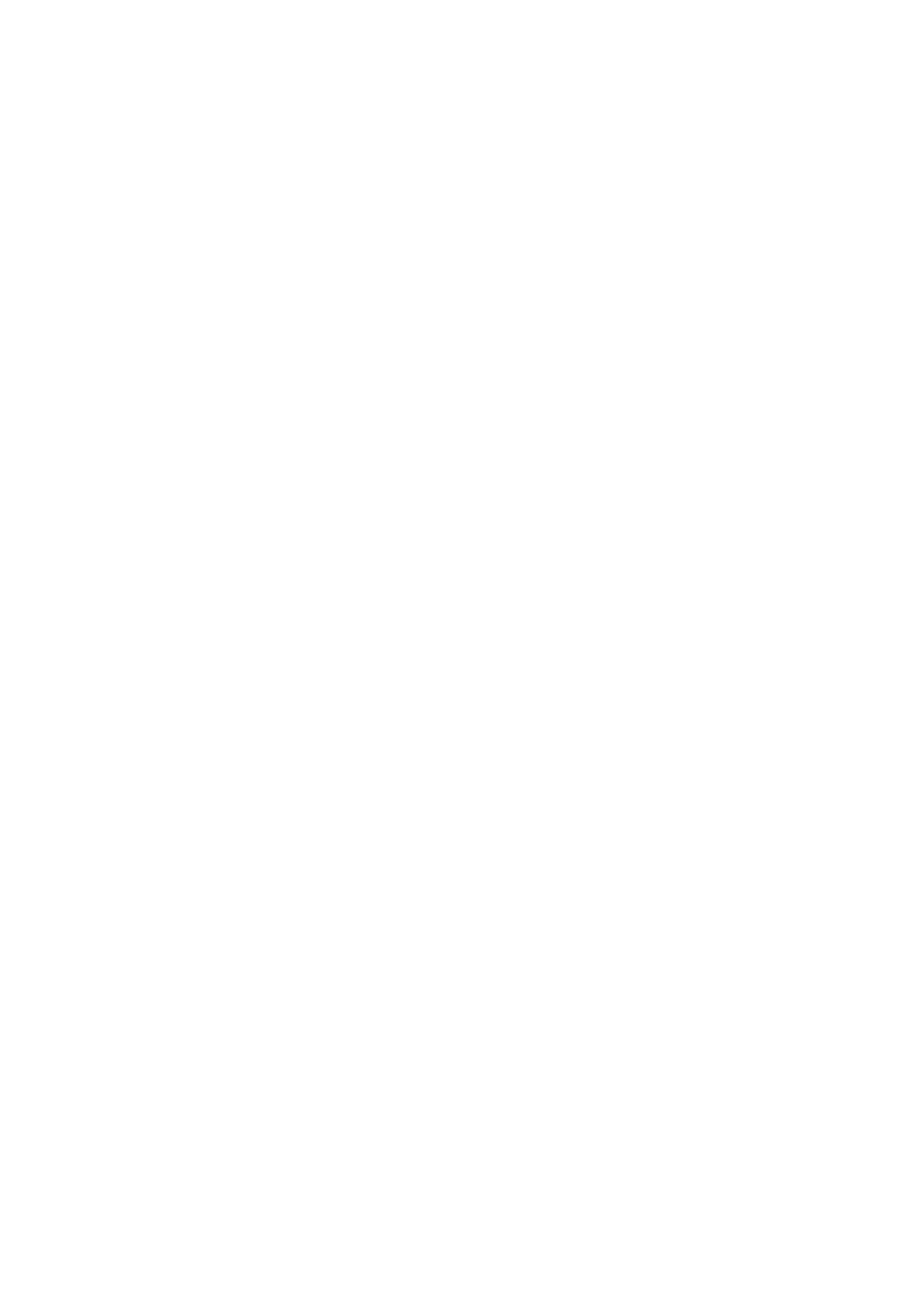**Berghof Research** Forschungszentrum for Constructi für konstruktive **Conflict Managemen** Konfliktbearbeitung

# The Political Economy of Civil War and Conflict Transformation

Karen Ballentine and Heiko Nitzschke

### 1. Introduction

Throughout history, economic factors have played a central role in warfare. Until recently, however, the economic dimensions of civil wars have received little policy attention let alone systematic scholarly assessment. This has changed since the mid-1990s, with a growing body of academic and policy research producing important new insights on the political economy of armed intrastate war (Jean and Rufin 1996; Keen 1998; Collier and Hoeffler 2000; Berdal and Malone 2000). A main impetus for this new vector of research has been the increased acknowledgement among analysts and policy-makers that many civil wars have become increasingly self-financing in nature (Ballentine and Sherman 2003).

Faced with a post-Cold War decline in superpower support, both rebels and governments have sought alternative sources of revenue to sustain their military campaigns. In addition to the traditional means of pillage and plunder, the trade in lucrative natural resources, diaspora remittances, and the capture of foreign aid have become increasingly important sources of combatant selffinancing (Jean and Rufin 1996). Facilitated by weakly regulated globalisation and weak states in the developing world, combatants benefit from business deals with criminal networks, arms traffickers, and scrupulous corporate entities, reaching well beyond the war zones to the world's commodity markets and major financial centres (Duffield 1999).

Given the role of lucrative natural resources in fuelling war economies, the term "resource wars" has become popular among analysts and policy makers. Some even see these as a new type of armed conflict (Cilliers 2000; Renner 2002). More broadly, however, attention on the economics of conflict has found expression in the concept of "war economies".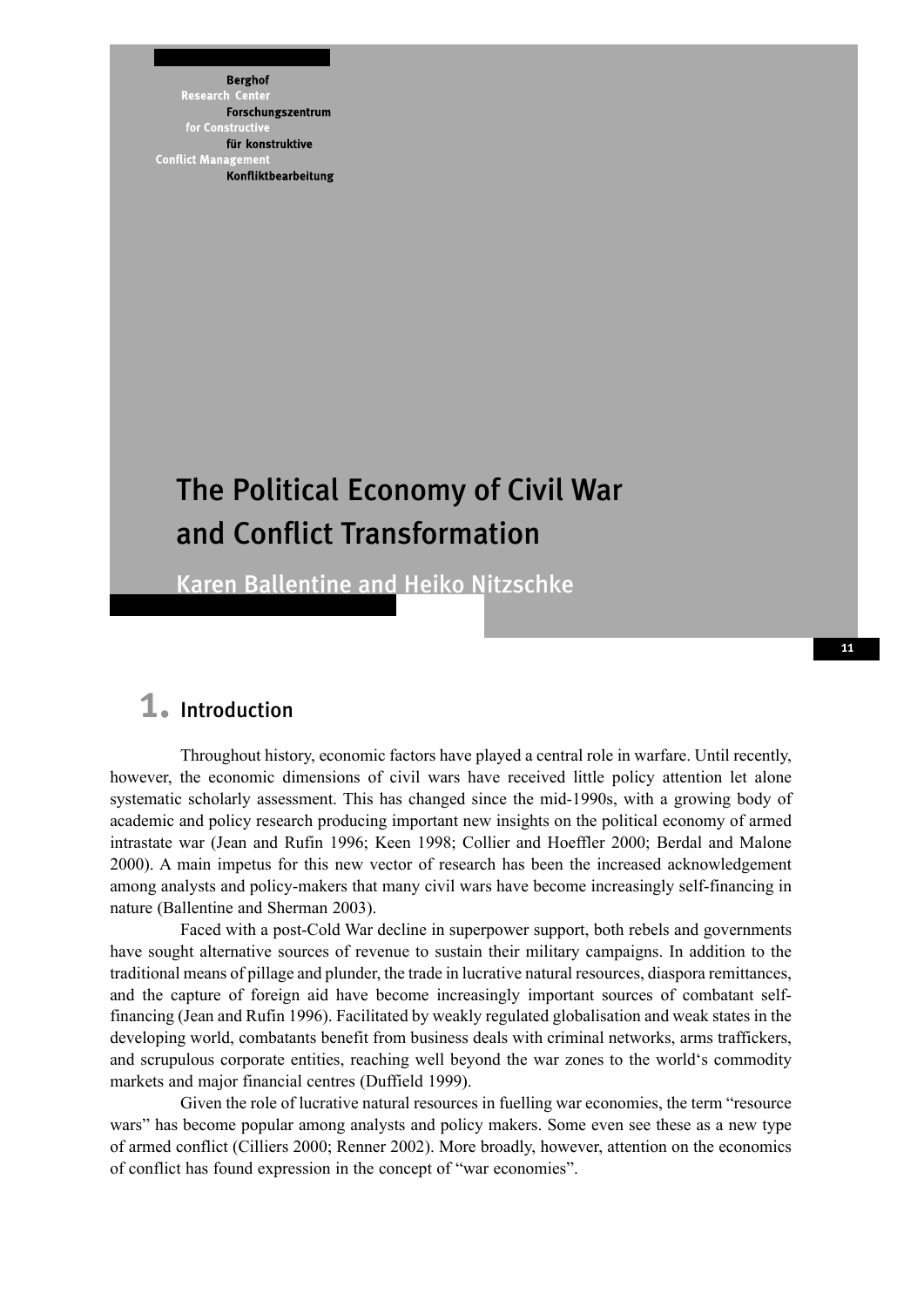#### Box 1: Distinctive Features of War Economies

- · They involve the destruction or circumvention of the formal economy and the growth of informal and black markets, effectively blurring the lines between the formal, informal, and criminal sectors and activities;
- · Pillage, predation, extortion, and deliberate violence against civilians is used by combatants to acquire control over lucrative assets, capture trade networks and diaspora remittances, and exploit labour;
- · War economies are highly decentralised and privatised, both in the means of coercion and in the means of production and exchange;
- · Combatants increasingly rely on the licit or illicit exploitation of / trade in lucrative natural resources where these assets obtain;
- · They thrive on cross-border trading networks, regional kin and ethnic groups, arms traffickers and mercenaries, as well as legally operating commercial entities, each of which may have a vested interest in the continuation of conflict and instability.

Viewing intrastate conflicts from a political economy perspective can improve understanding of the key dynamics of many of today's civil wars. It can also lead to a more systematic understanding of how these dynamics impact on conflict resolution and post-conflict peacebuilding. As such, the political economy of armed conflict should be seen as an important addition to contemporary conflict analysis and policy development by those in governments, international organisations, donor agencies, NGOs and the private sector who are concerned with war and peace.

This chapter provides an overview of key debates and policy development in this fairly recent sub-field of conflict analysis. It starts with a brief mapping of the key analytical approaches and concepts shaping policy and research, including the merits and limits of the "greed or grievance" dichotomy, which dominated early research and policy debate on the economic dimensions of conflict. We then highlight the importance of conducting a stakeholder assessment of war economies to developing policy mechanisms that are effective and minimise unintended negative consequences. Two broad clusters of policy mechanisms available to the international community are assessed in the following section: control efforts aimed at curtailing resource flows to combatants, and efforts to transform the permissive causes of war and war economies. Final thoughts and recommendations for policy action are offered in the concluding section.

### 2. Economic Dimensions in Civil War: Beyond Greed and Grievance

While there is growing consensus that economics matters to conflict, there remains considerable disagreement as to how it matters and how much it matters relative to other political, socio-cultural, and identity factors. For some analysts, economic factors are analysed alongside other factors as a means to improve understanding of the complex causes and dynamics of war; for others, economics has become the explanatory framework for conflict analysis. Each approach has distinct implications for policy development and action.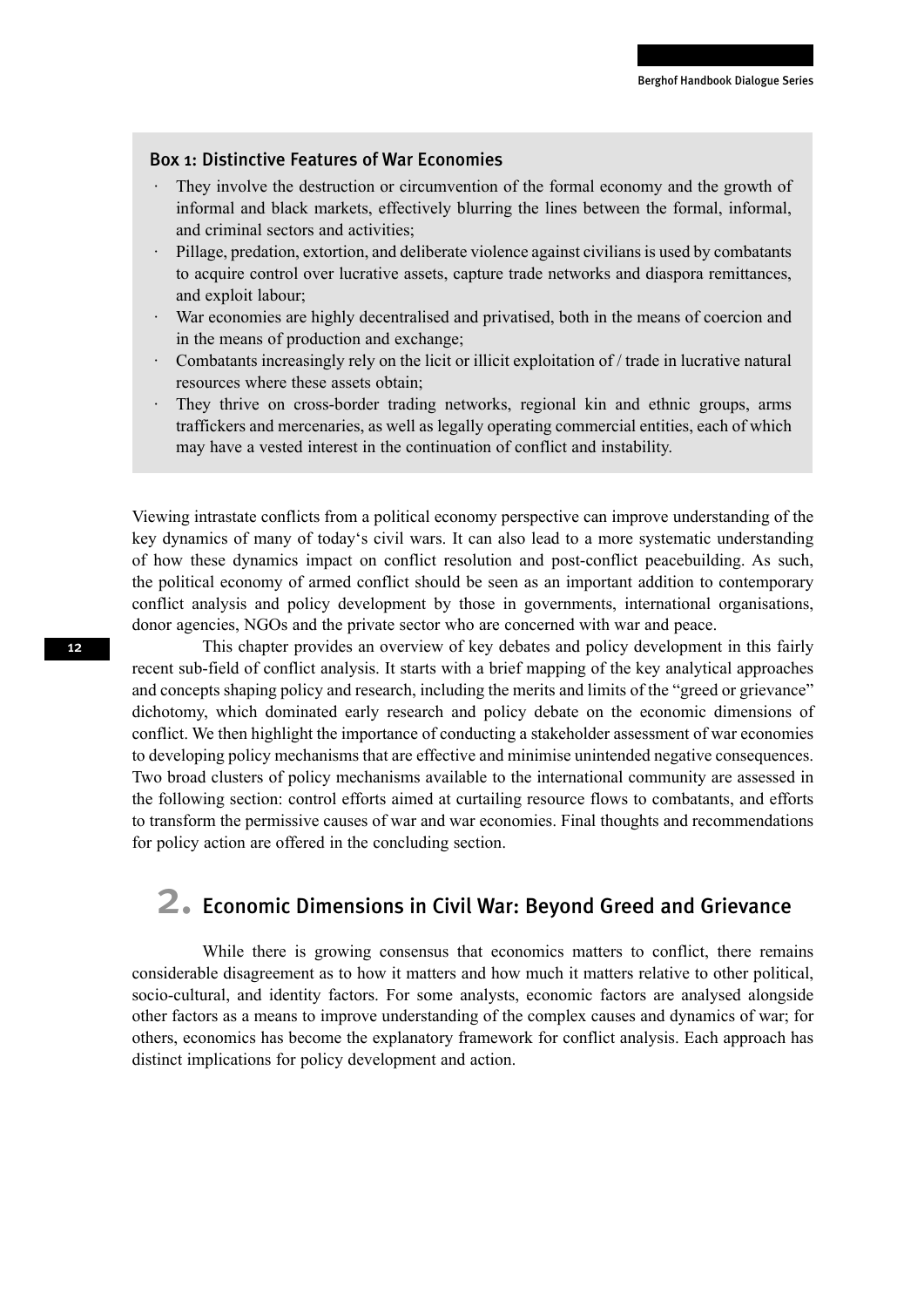#### 2.1 The Economic Functions of Violence in Armed Conflict

Until recently, most scholarly writing on civil conflict tended to treat war as an inherently dysfunctional disruption of "normal" social, economic, and political interaction within a society. Based on empirical research on specific conflicts, such as Sudan, Angola, Sierra Leone, and Cambodia in the mid-1990s, an innovative body of research effectively challenged this assumption. Functional approaches to violence and civil war demonstrated that far from being irrational or dysfunctional, violence and instability often serve a range of political, social, and economic functions for individuals (Berdal and Keen 1997; Reno 1998). Expanding the famous dictum by Carl von Clausewitz, Keen described many of the conflict dynamics as "the continuation of economics by other means" (Keen 1998). In fact, where there is "more to war than winning", those benefiting from violence may have a vested economic interest in conflict continuation.

These findings also challenge core assumptions that have long informed thinking and guided policy with respect to conflict resolution. Indeed the very notion of a "comprehensive political settlement", used to describe many of the peace agreements brokered during the 1990s, suggests a definite break with past patterns of conflict and violence, and thus a dichotomy of "war" and "peace" (Keen 2001). The functionalist approach, by contrast, suggests that transitions from war to peace should instead be understood as "a realignment of political interests and a readjustment of economic strategies rather than a clean break from violence to consent, from theft to production, or from repression to democracy" (Berdal and Keen 1997).

#### 2.2 "Greed or Grievance": Contributions and Limits

Perhaps no other work has had more impact on the policy discourse on economic causes of civil war than the econometric studies by Paul Collier, and his introduction of the "greed or grievance" dichotomy. Among the many important findings, the most widely reported was that a moderate to high natural resource dependence of a country (measured in terms of primary commodity exports as part of GDP) is correlated with a higher risk of conflict. According to his controversial "greed thesis", economic motivations and opportunities ("loot-seeking") are more highly correlated with the onset of conflict than ethnic, socio-economic, or political grievances ("justice-seeking"). This lead to the hypothesis that resource wealth makes rebellion feasible by providing the opportunity and even the motivation for rebellion. Insofar as grievances factor at all, Collier asserts that they amount to little more than a rebel discourse used to mask and to justify their predatory activities among those whose support they seek (Collier and Hoeffler 2000; Collier 2000).

The idea that civil war is driven by rebel greed was particularly appealing to some policymakers, discouraged by the complexity and seeming intractability of "ethnic" and religious conflicts of the early 1990s. If many contemporary conflicts are driven by contests over economic resources, then "resource wars" should be more amenable to resolution than conflicts over such indivisible identity issues as ethnicity, religion, or ideology. The greed-thesis shaped politics as well as policy, as corrupt and repressive leaders in conflict countries found in it a useful argument to deflect attention from their own wrong-doings by putting the blame for their countries' misery on "greedy rebels".

However, among scholars - and not only those who distrust the reductionist tendencies of quantitative studies - there has been growing recognition of the methodological and analytical shortcomings of the greed thesis that render Collier's findings and interpretations problematic (Ballentine 2003; Ballentine and Nitzschke 2003; Berdal 2003 and 2004).

First, there is a danger in inferring individual motivations from statistical correlations (Ballentine and Sherman 2003). The mere fact that combatants engage in predatory economic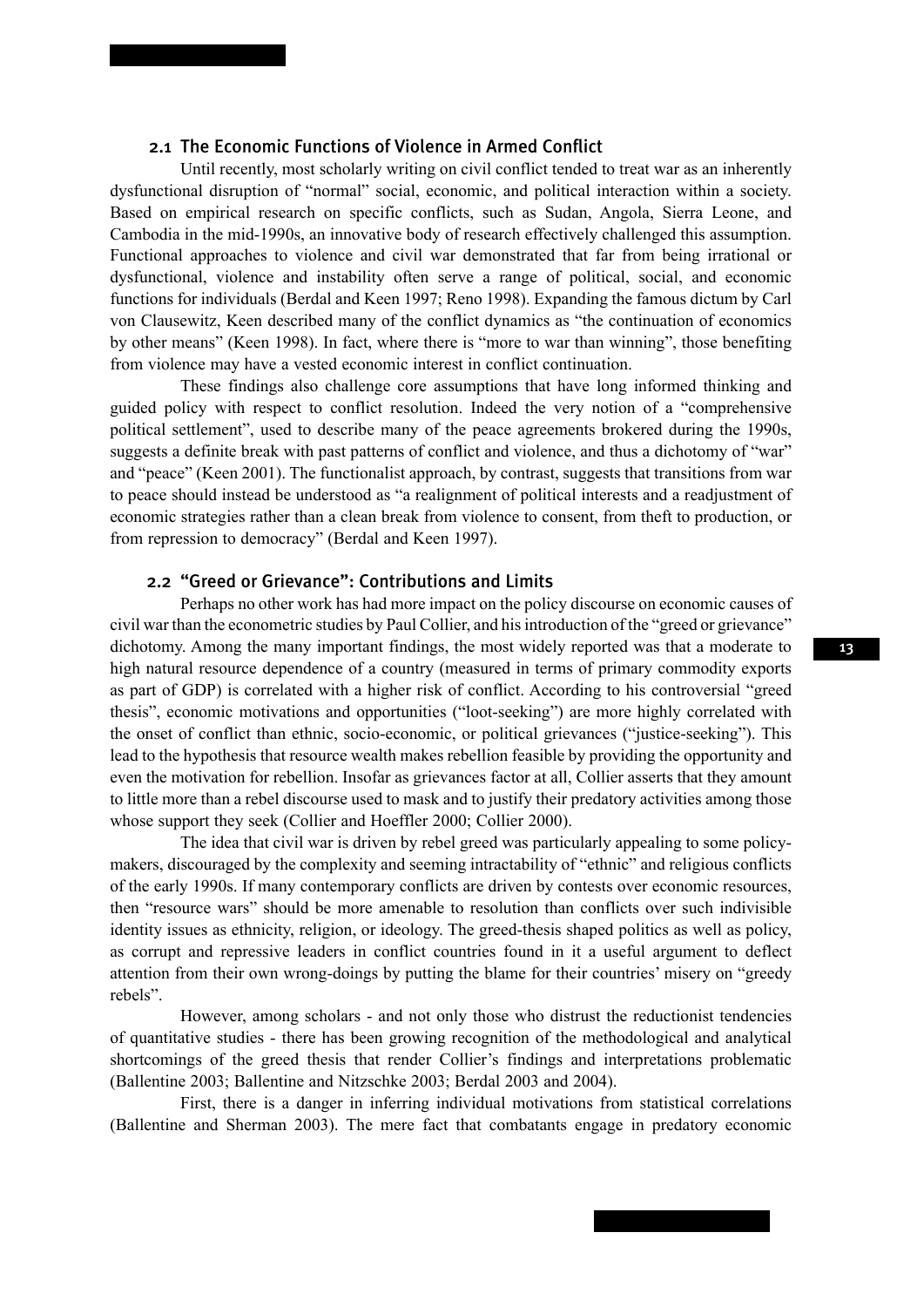activities is seldom a reliable guide to their central dispositions. While some may participate in war economies to "do well out of war" others may do so out of the sheer need to survive, while still others may be coerced for their labour and land. Furthermore, individual motivations may change over time as conflicts mutate. Conflicts that begin as predominantly "grievance"-based may over time be complemented and, for some, even surpassed by pecuniary motives. In fact, such mutation can be witnessed in the protracted conflicts of Colombia and Angola. Determining just which motivations matter where and when requires more careful categorisation of different behaviours and empirical validation.

Second, much of the early research, and explicitly that of Collier, was overly "rebel centric", neglecting the role of the state both as an actor and institution in causing or prolonging conflict. The unexplored assumption was that "rebels - not state actors - cause conflict", leading to a pro-state bias in analysis and policy action. Theories of rebellion thus provide only an incomplete picture of conflict onset. Neglecting an analysis of state behaviour may in fact legitimise repressive and corrupt state elites who may also profit from war at the expense of the population. Indeed, this state bias was evident in UN sanctions efforts to curtail the trade in conflict diamonds, which are narrowly defined as diamonds used by rebel movements or their allies to finance conflict aimed at undermining legitimate governments (United Nations 2001 and 2002).

Third, for some observers many of today's insurgencies, such as the so-called "narcoguerillas" in Colombia, have devolved into criminal enterprises and should be treated accordingly (Collier 2000a). Yet, however much insurgency and criminality overlap in today's conflicts, they are not the same. Whereas criminal organisations employ violence in the sole pursuit of profit, experts agree that combatant groups engage in economic activities to pursue military and political goals (Gutiérrez Sanin 2003; Williams and Picarelli, forthcoming). Casting rebellion as a merely criminal rather than political activity may foreclose opportunities for diplomatic solutions.

Fourth, the opportunity structure for rebellion does not depend on the availability of resources per se. Rather, critical governance failures are the mediating variable. Systemic corruption and the inequitable distribution of resource rents, patrimonial rule, and the systematic exclusion of ethnic or other minority groups ("horizontal inequalities") can create conditions conducive to the onset of conflict (Steward 2003; Nafziger and Auvinen 2003). At the same time, the corrosive effects of resource rents – often called the resource curse – on the relative military, political, and economic strength of a state make rebellion more feasible (Ross 1999). The weaker the state, the more feasible becomes rebellion, whether the goal is to overthrow a kleptocratic system or simply to get a piece of the pie.

And finally, while the availability of lucrative natural resources has important consequences for conflict dynamics, explanations of conflict should a avoid "resource reductionist" models in favour of more comprehensive approaches that focus on the wider range of political and economic interactions that drive conflict. Indeed, qualitative studies suggest that economic motives of selfenrichment and economic opportunities for insurgent mobilisation are not the sole or even primary cause of conflict. Rather, the outbreak of conflict tends to be triggered by the interaction of economic motives and opportunities with socio-cultural, political, and economic grievances (Ballentine and Sherman 2003).

This said, the greed versus grievance debate made important contributions to the study of civil war and to policy development. The quantitative studies undertaken by Collier and others have played an important role in advancing more systematic research and policy analysis on the muchneglected economic dimension of violence and civil wars. Importantly, they have established civil wars as a subject for economic research beyond the prior focus on measuring the costs of war and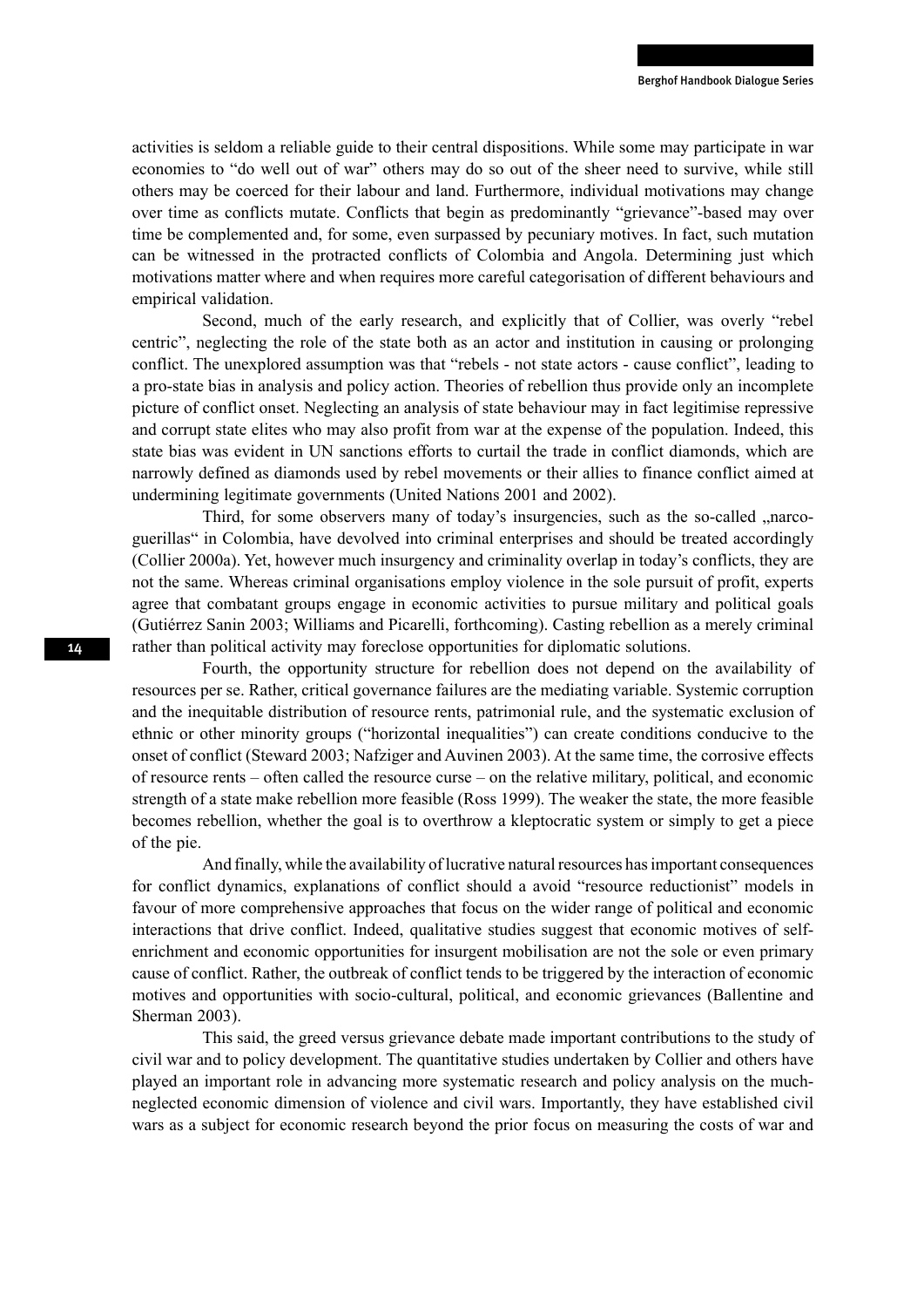peace. By using the methods of rational choice in conflict analysis, both the functionalist and the greed models of civil war offer a powerful counter-argument to the "ancient hatred" explanations of conflict popular in both research and policy discourse in the mid 1990s. And, finally, the focus on the role of natural resource wealth rather than scarcity as a permissive cause of armed conflict provides an important new explanatory framework for studies of war and peace, and underscores the conflict prevention potential of development policies that target strategies of economic diversification.

#### 2.3 Different Resources – Different Conflicts?

A particularly useful analytical framework for better assessing and explaining the complex relationship between natural resources and the onset and duration of armed conflicts has been developed in studies that systematically analyse the impact on conflict dynamics of the different types of natural resources. These studies particularly look at the way these resources are exploited and how they may come to benefit different conflict stakeholders (Le Billon 2001; Ross 2003). A main distinction has been made between lootable and unlootable resources and how they are associated with separatist and non-separatist conflicts (see Box 2).

|                             | <b>Separatist Conflicts</b>                                                                                                                              | <b>Non-Separatist Conflicts</b>                                                                                                                                                                                                                                               |
|-----------------------------|----------------------------------------------------------------------------------------------------------------------------------------------------------|-------------------------------------------------------------------------------------------------------------------------------------------------------------------------------------------------------------------------------------------------------------------------------|
| <b>Lootable Resources</b>   | <b>Burma</b> $-$ timber, gems, opium                                                                                                                     | Afghanistan – $gems$ , opium<br>Angola (UNITA) - diamonds<br>Cambodia – $timber, gems$<br>Colombia - opium, coca<br>$DRC - coltan,$ diamonds, coffee<br>Liberia $-$ timber, diamonds, cocoa,<br>coffee, marijuana, rubber, gold<br>Peru – $\cos a$<br>Sierra Leone - diamonds |
| <b>Unlootable Resources</b> | Angola (Cabinda) – oil<br>Indonesia (Aceh) – natural gas<br>Indonesia (West Papua) - copper,<br>gold<br>Papua New Guinea - copper, gold<br>Sudan – $oil$ | Angola (UNITA) – oil<br>Colombia – $oil$ , gas<br>Congo Republic $ oil$<br>$DRC - copper, cobalt$                                                                                                                                                                             |

#### Box 2: Resource Wealth, Lootability, and Types of Conflict

#### (adapted from Ross 2003, Table 3.1 and Figure 3.2)

Lootable resources (such as alluvial gemstones, narcotic crops, timber, or coltan) are generally associated with non-separatist insurgencies such as in Sierra Leone, Colombia, and Afghanistan. They are easily exploitable and transportable by small groups of unskilled workers.

As such, they provide easy benefits to whoever controls the resource-rich area but also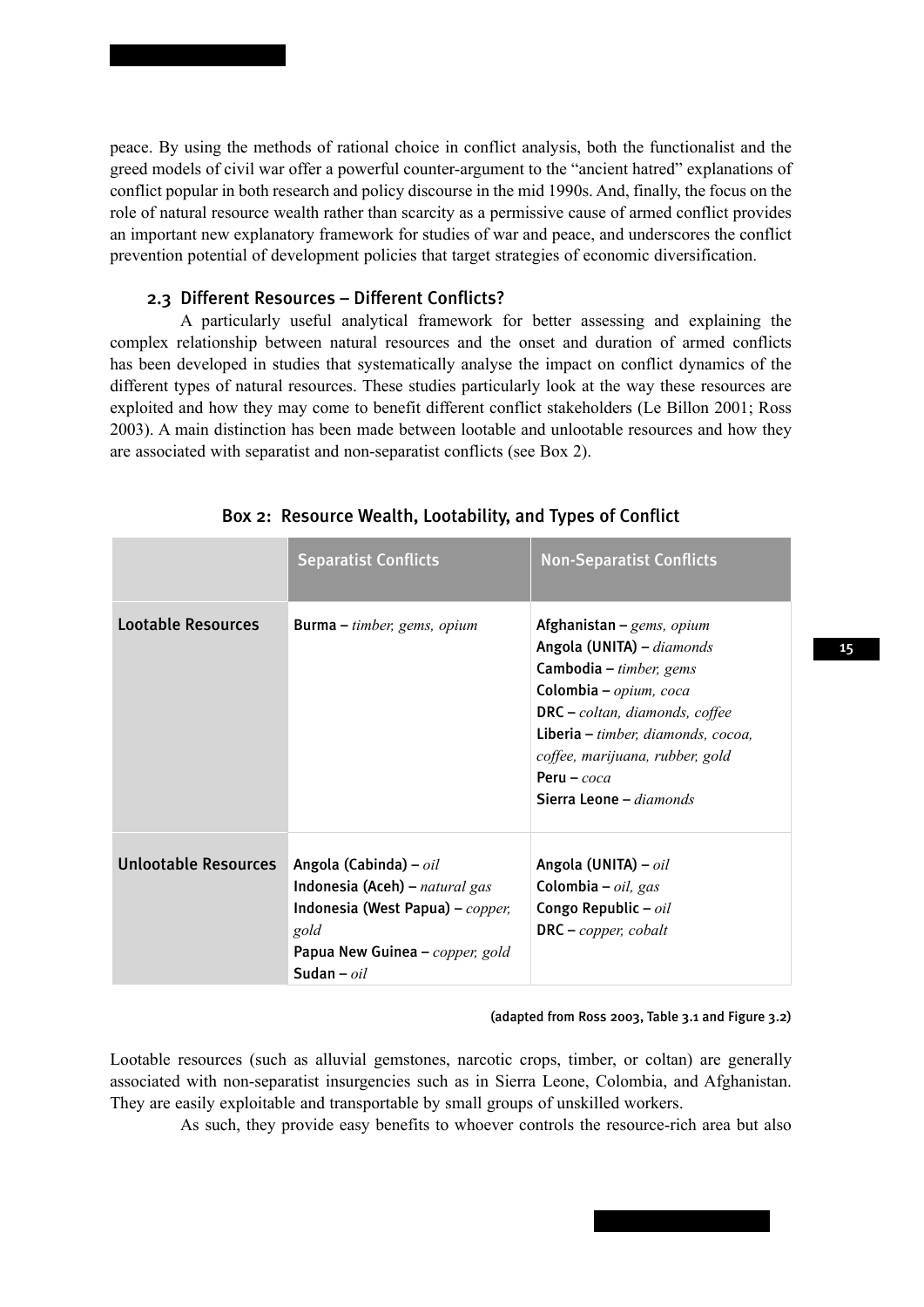to the local population whose labour is needed. Access to lootable resources may prolong conflict, as weaker parties can avoid 'hurting stalemates' by generating finances necessary to continue hostilities. Where armed groups depend on easily accessible resources, there is a greater risk that conflict will be lengthened by the consequent fragmentation and fractionalisation of combatant groups, as internal discipline and cohesion are undermined by economic motives.

Unlootable resources (such as kimberlite diamonds, deep-shaft minerals, oil, and natural gas), by contrast, are associated with separatist conflicts. Several explanations can be given. First, economic and other costs tend to be borne by the communities in the area of exploitation, who are very often culturally or ethnically distinct, and often marginalised, groups. Mining and drilling can create local grievances due to environmental pollution and socio-cultural disruption (inflow of foreign workers, perceived threat to traditional mores, etc.). Second, because the exploitation of these resources are technology and skill intensive, the benefits tend to accrue to the central government and foreign companies that provide the capital and technology required for exploitation. Where corrupt, exclusionary, and unaccountable governments fail to adequately share the resources generated or to provide adequate public goods and services, a sense of economic deprivation may fuel other local resentments and feed separatist violence, as occurred in Bougainville (Papua New Guinea) and Sudan (Regan 2003; ICG 2002; Lewis 2004). Third, the existence of resource wealth in one area may be viewed by separatist movements as a viable economic base for an independent state, thus encouraging armed conflict.

Far from being mere academic classifications, these distinctions have important policy implications. Importantly, they highlight the need to consider both the political economy of rebellion as well as of state failure in explaining conflict onset and duration. As such, these studies also shed light on an often-cited paradox: why diamonds were a source of wealth in Botswana but a source of instability in Sierra Leone. The answer to this question may be two-fold. First, the alluvial diamonds found in riverbeds in West Africa provided easy loot for would-be rebels, while the deep-shaft, kimberlite diamonds in Botswana require heavy equipment and substantive capital in order to be mined. Secondly, however, the diamond sector in Sierra Leone was highly unregulated and corrupted since the 1950s. Few of the remaining official revenues were spent by the various kleptocratic regimes for development purposes. In Botswana, by contrast, the government's physical control over the mines and its wise macroeconomic and fiscal management of the revenues, reinforced by a generally transparent and corruption-free state apparatus, ensured that diamonds became a blessing rather than a curse.

## 3. A Stakeholder Analysis in War Economies: Who Benefits, Who Loses?

As has become clear by now, economic life does not cease to exist during war. Rather, it adapts and takes on new forms. Even more, often referred to by the shorthand term "war economies", economic activities in wartime in fact serve different functions for different participants. A stakeholder analysis of the political economy of conflict provides a more nuanced understanding of the functions of conflict that may contribute to more targeted policies and strategies for conflict prevention and resolution, as well as increase the effectiveness of humanitarian and development aid during and after conflict.

Every conflict has its own history, dynamics, and stakeholders. Yet, those seeking to end wars and avoid their recurrence need to ask several questions: Who are the key actors that participate in war economies? What motives do they have for their participation in war economies?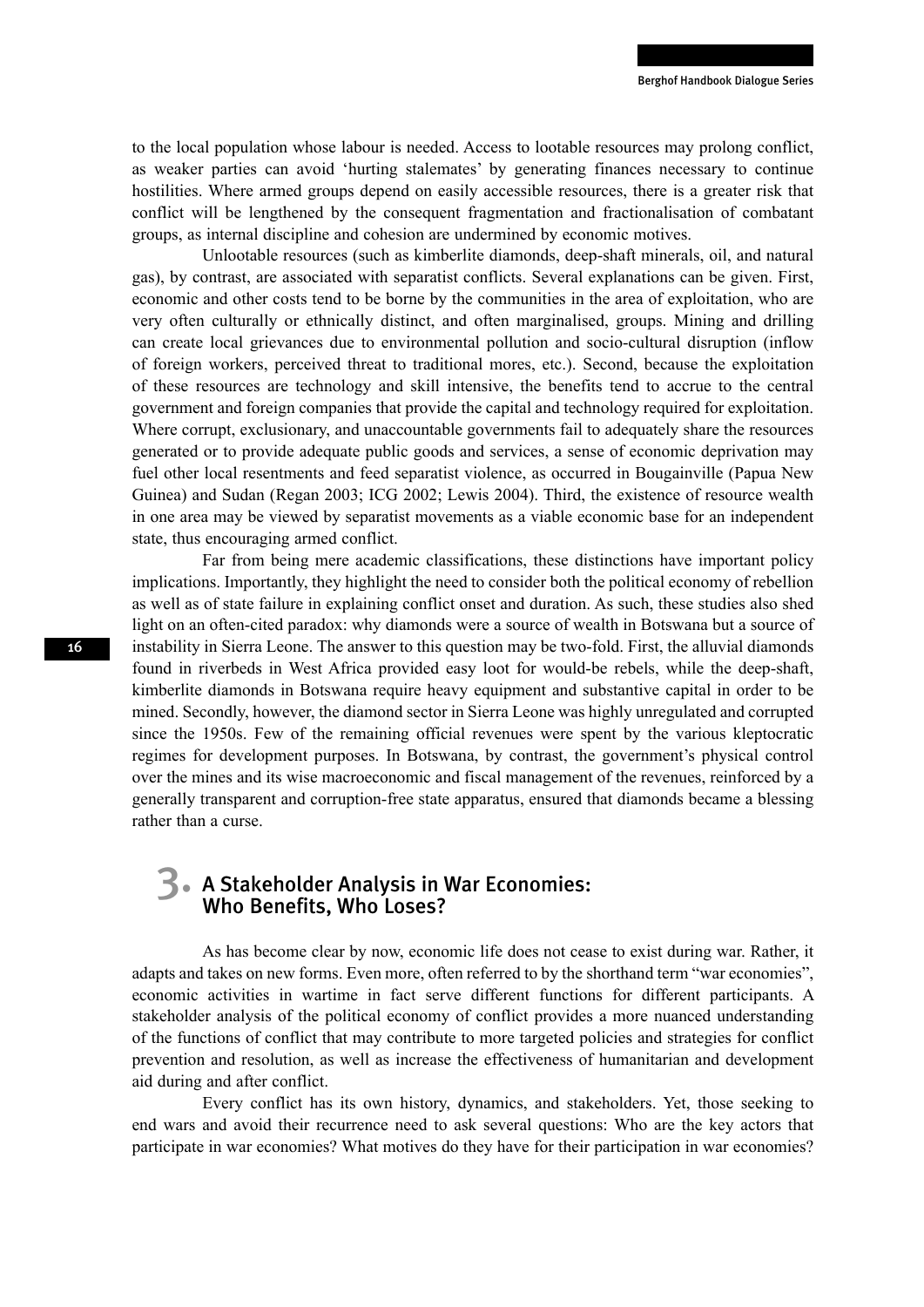What incentives do they have to seek peace? Who controls the means of violence? To adequately assess the different functions of war economies, Jonathan Goodhand proposes a particularly useful taxonomy of "combat", "shadow", and "coping" economies (Goodhand 2004). While empirically overlapping, each of these economies encompasses a distinct set of actors, motivations, and economic activities that can have qualitatively different implications for conflict resolution and postconflict peacebuilding (see also Box 3).

|                                                            | <b>The Combat Economy</b>                                                                                                                                                                                                                                                      | <b>The Shadow Economy</b>                                                                                                                                                                                                                                                                                                       | The Coping Economy                                                                                                                                                                                                                                                                                          |
|------------------------------------------------------------|--------------------------------------------------------------------------------------------------------------------------------------------------------------------------------------------------------------------------------------------------------------------------------|---------------------------------------------------------------------------------------------------------------------------------------------------------------------------------------------------------------------------------------------------------------------------------------------------------------------------------|-------------------------------------------------------------------------------------------------------------------------------------------------------------------------------------------------------------------------------------------------------------------------------------------------------------|
| Who?<br><b>Key Actors</b>                                  | Commanders, "conflict<br>entrepreneurs", fighters,<br>suppliers of weapons and<br>matériel                                                                                                                                                                                     | Profiteers, transport<br>sector, businessmen, drug<br>traffickers, "downstream"<br>actors (truck drivers,<br>poppy farmers)                                                                                                                                                                                                     | Poor families and<br>communities                                                                                                                                                                                                                                                                            |
| Why?<br>Motivations and<br>Incentives for<br>War and Peace | To fund the war efforts or<br>achieve military<br>objectives<br>Peace may not be in their<br>interest as it may lead to<br>decreased power, status,<br>and wealth<br>Fighters may have an<br>interest in peace if there<br>are alternative sources of<br>livelihoods available | To make a profit on the<br>margins of a conflict<br>Peace could be in their<br>interest if it encourages<br>long-term investment and<br>licit entrepreneurial<br>activity<br>Peace requires<br>alternatives to the shadow<br>economy; otherwise a<br>criminalised war<br>economy will become a<br>criminalised peace<br>economy | To cope and maintain asset<br>bases through low-risk<br>activities, or to survive<br>through asset erosion<br>Peace could enable families<br>to move beyond subsistence                                                                                                                                     |
| How?<br><b>Key Activities</b><br>and<br>Commodities        | Taxation of licit and<br>illicit economic activities;<br>money, arms, equipment,<br>and mercenaries from<br>external state and non-<br>state supporters;<br>economic blockages of<br>dissenting areas;<br>asset stripping and<br>looting; aid manipulation                     | Smuggling of high-value<br>commodities;<br>mass extraction of natural<br>resources:<br>Hawalla (currency order<br>and exchange system);<br>aid manipulation                                                                                                                                                                     | Employment of diverse<br>livelihood strategies to<br>spread risk; subsistence<br>agriculture; petty trade and<br>small businesses; on-farm<br>and off-farm wage labour;<br>labour migration and<br>remittances; redistribution<br>through family networks;<br>humanitarian and<br>rehabilitation assistance |

|  |  | Box 3: Economies, Actors, Motives, and Activities During Armed Conflict |  |  |
|--|--|-------------------------------------------------------------------------|--|--|
|  |  |                                                                         |  |  |

(adapted from Goodhand 2004, Table 3.1)

The *combat economy* is based on economic interactions that directly sustain actual combat. It is dominated by a variety of actors, including the security apparatus of the state (military, paramilitary groups, police) and rebel groups, as well as domestic and foreign "conflict entrepreneurs"

17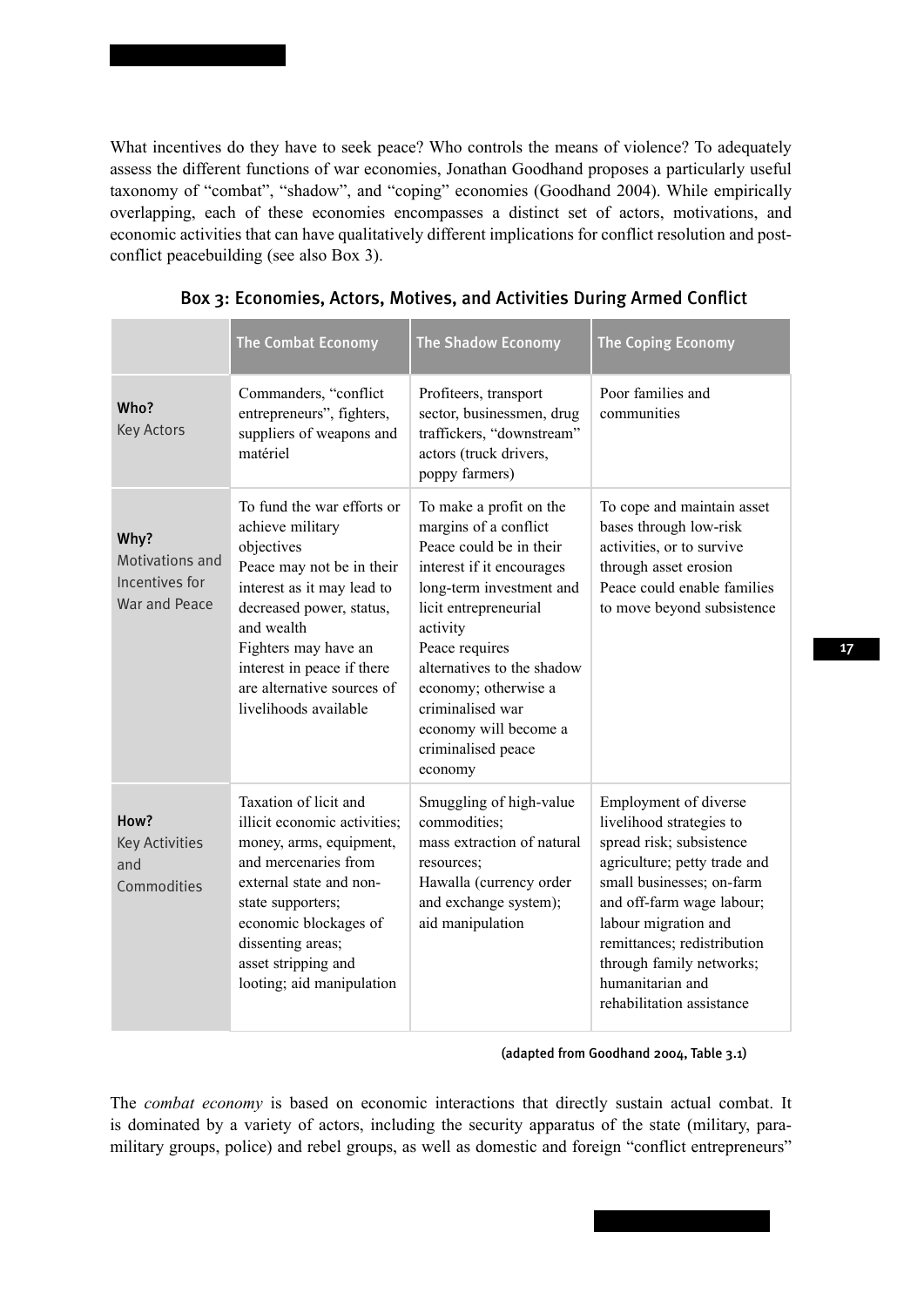who supply the necessary weapons and military material. Generally, the combat economy serves to fund the war effort of these actors as well as to achieve military objectives (Brömmelhörster and Paes 2003). The preferred means of resource generation include the predatory taxation of licit and illicit economic activities, extortion of local businesses, the control over the exploitation of natural resources, the imposition of "customs" in border areas or setting up roadblocks, the sale of future resource exploitation rights to foreign companies, or the capture of foreign aid.

The *shadow economy* (sometimes called "black market economy") encompasses the broad range of informal economic relationships that fall outside state-regulated frameworks. Key actors are a range of less scrupulous "conflict profiteers", including mafias and criminals, who seek to benefit from the business opportunities that open up in highly unregulated and chaotic war situations. Profit margins are further widened under sanctions regimes, where those with coercive power and the right connections can gain significantly from cross-border smuggling activities, such as in Sierra Leone, Afghanistan, and the Balkans. Frequently, the shadow economy is already widespread before the outbreak of conflict and is a permissive factor for conflict when it contributes to violent state collapse or serves as a source of income to would-be-rebels. Once conflict erupts, shadow economies are easily captured by combatants and, thus, often become the basis for the combat economy. This was the case with the highly corrupted and informalised diamond industry in Sierra Leone, which provided an easy loot for the rebels of the Revolutionary United Front (RUF) and their sponsor, Liberian warlord-turned-president, Charles Taylor (Smillie, Gberie and Hazleton 2000; Hirsch 2001; Pugh, Cooper & Goodhand 2003). In Kosovo, the informal economy based on smuggling activities and diaspora remittances had long sustained Ibrahim Rugova's peaceful resistance against the regime in Belgrade. Equipped with arms smuggled from neighbouring Albania, however, the Kosovo Liberation Army (KLA) increasingly gained control over these economic activities to finance its armed rebellion (Yannis 2003).

The *coping economy* comprises those numerous economic interactions during armed conflict that provide benefits to the civilian population, particularly the poor and most vulnerable. These functions are even more important to civilian livelihoods where the formal economy and traditional livelihoods are destroyed or rendered impossible to sustain (Mwanasali 2000; Collinson 2003). This was the case in eastern DRC, where the swathes of arable land have been ruined by coltan exploitation and where a consolidation of large landholdings has happened under cover of conflict. Often, coping economies are centred on lootable resources, such as coca and poppy cultivation in Colombia and Afghanistan, and gold and coltan in the DRC. The coping economy also includes subsistence agriculture, petty trade and cross-border smuggling, or diaspora remittances that help civilians and their families to survive.

As with every attempt to force a complex set of social interactions into a taxonomy, there are cases that straddle these categories. In armed conflict motivations are, by definition, mixed and they may change over time. For those seeking to devise more effective policies for conflict prevention and mitigation, there is need to distinguish between those actors who engage in armed conflict for profit and power, and those who are forced to participate in war economies to sustain their civilian livelihoods. Importantly, there is need to assess the implications of war economies at the individual, household, or community-level. Assessing the vulnerabilities of these groups is a precondition to devise adequate policies. The work of the Humanitarian Policy Group at the Overseas Development Institute offers methods and frameworks for humanitarian aid based on empirical livelihood and commodity chain analysis in conflict situations, which may provide important insights for policymakers (Le Billon 2000; Collinson 2003) (see Box 4).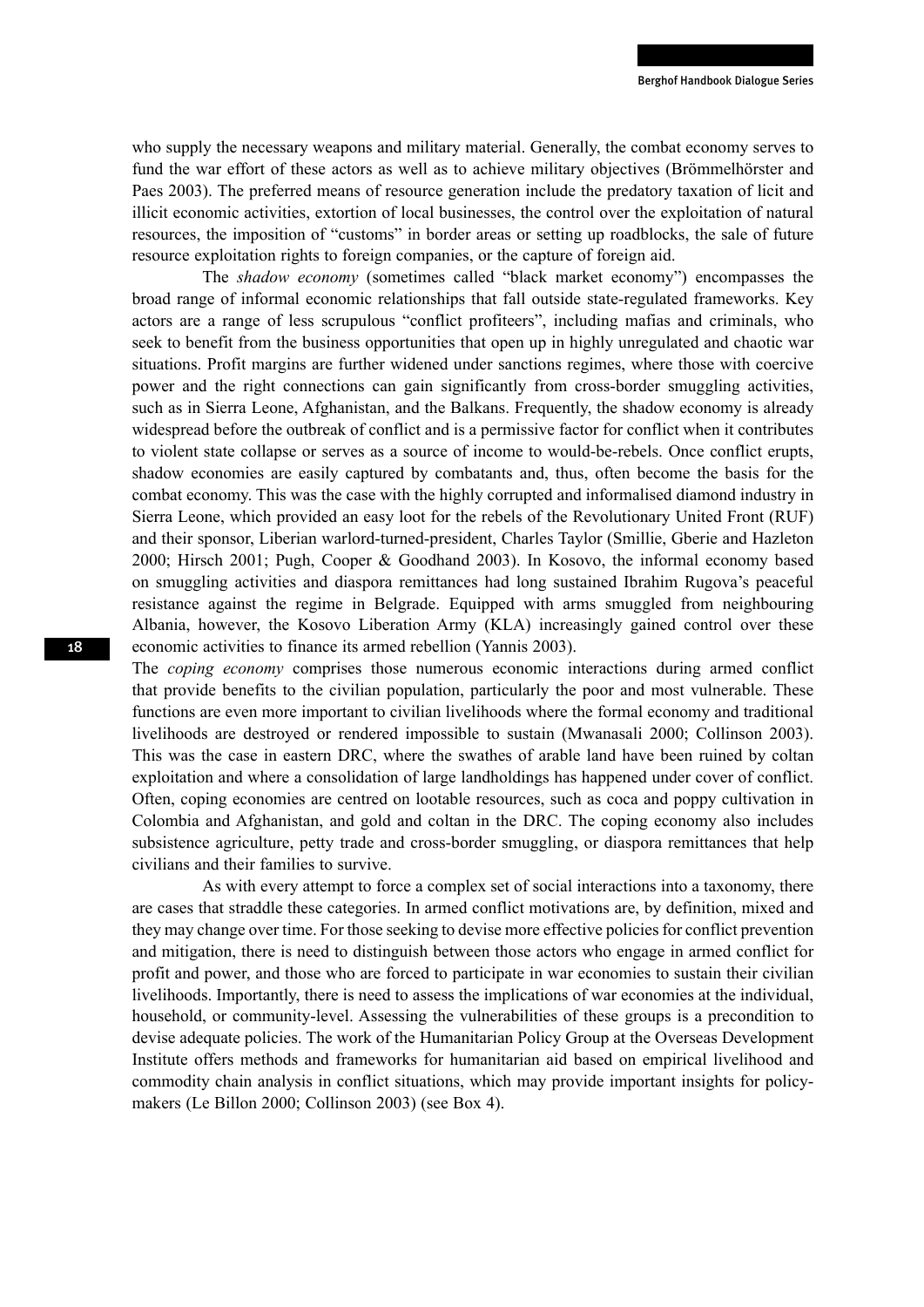#### Box 4: Commodity Chain and Livelihood Analysis in Conflict Settings

Conflict transforms society rather than simply destroying it, causing people to adapt their behaviour and their livelihoods in order to survive or to minimise risk, or to capitalise on the opportunities that conflict presents. Two frameworks lend themselves particularly well to supporting political economy analysis, particularly where it seeks to link the different levels of economic interaction (local, sub-national, national, and international): commodity chain analysis and livelihood analysis.

Commodity chain analysis can be applied to key resources connected with war economies, such as coltan, opium, hashish, and timber. Commodity chain analysis identifies power relationships within commercial networks, from primary production through to consumption, and from the local up to the international levels. Of particular interest for political economy analysis is the identification of who controls commodities and exchange at particular levels, as well as who controls the means of violence that can determine the commodity chain and the distribution of profits.

A livelihoods approach starts by investigating how individuals, households, and communities seek to achieve and sustain their livelihoods. Livelihood analysis is cross-sectoral, and seeks to take into account all economic, political, social, and cultural factors affecting people's lives and livelihoods from the local up to the national and international levels. In analysing individual, household, and community livelihood strategies, their different assets (land, social networks, education, etc.), and ways to cope with conflict situations, several questions suggest themselves: what does the livelihood 'portfolio' of a given social group look like? How and why is this changing over time, i.e. is it a long-term response to environmental change, a response to changing market conditions, or a short-term response to a direct threat? How long-term is people's outlook, and how is this reflected in the way they use and manage their assets? Are they saving or depleting their assets for the sake of immediate survival?

> (adapted from Collinson 2003, 17-27, available at www.odi.org.uk/hpg/papers/hpgreport13.pdf)

Failing to distinguish between stakeholder interests, livelihood strategies, and vulnerabilities may lead to external interventions that harm conflict dependants, destroy what little of economic activity remains on a local level, while raising the profit margins for those who control violence and violent economies. A stakeholder assessment focusing on the different assets and vulnerabilities should thus be the *sine qua non* for any external intervention into war economies.

## 4. From War Economies to Peace Economies: Policy Options

The complicated reality of contemporary conflicts presents policy-makers with a two-fold challenge: to accurately assess the impact of discrete economic behaviours on conflict dynamics; and to develop and implement effective policy responses for conflict prevention, resolution, and transformation. Seen from a political economy perspective, the key question is how to make peace more profitable than war.

Given the relative newness of economic factors in peace and security analysis, policy responses are still largely nascent. However, a number of policy mechanisms exist that either seek to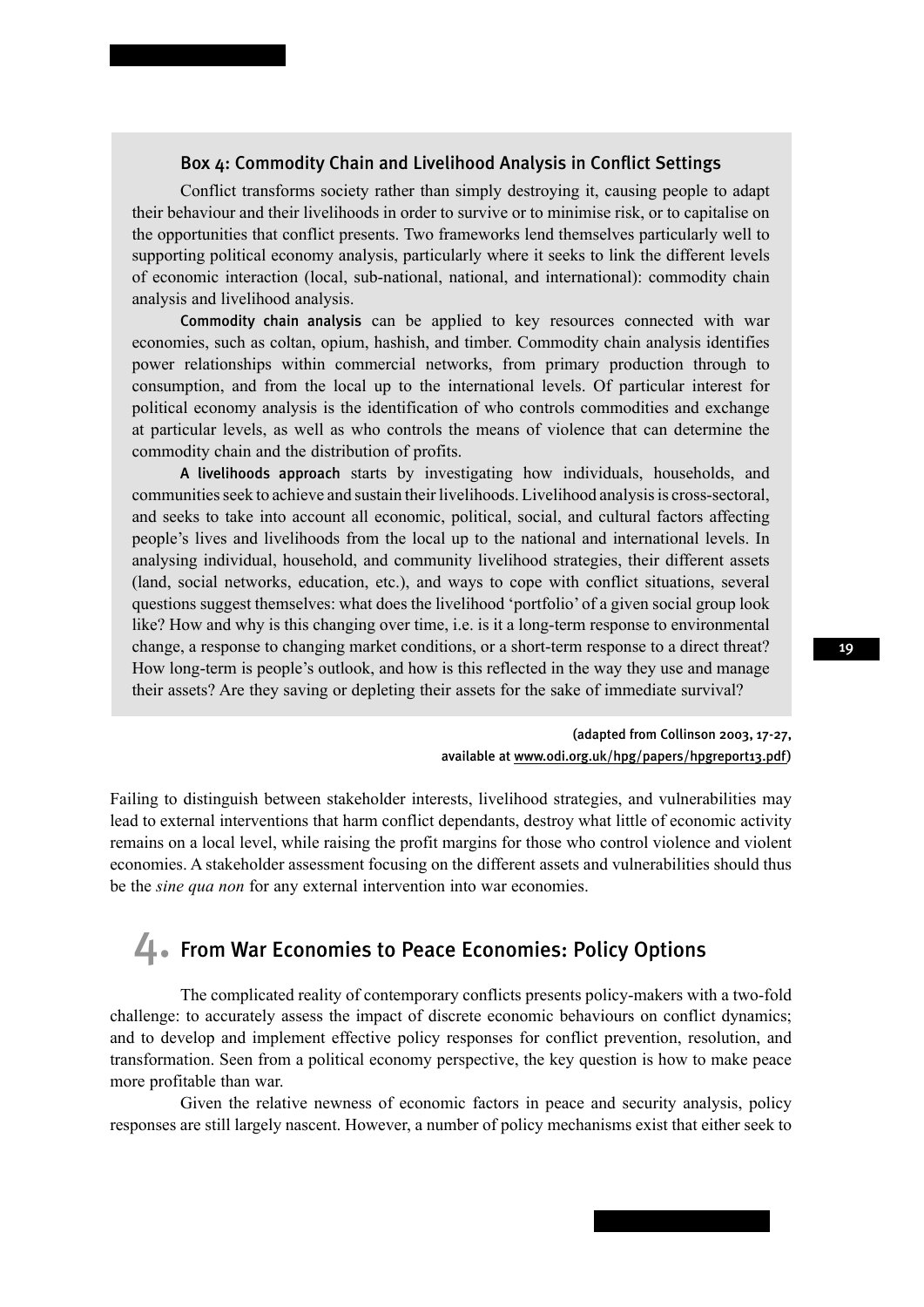target the key economic flows that sustain civil wars or that indirectly address key issues. The first cluster of mechanisms is primarily aimed at curtailing the linkages between the local war economies and the global markets (both legal and illegal) for commodities, arms, and finance. The second is concerned with addressing the structural factors of the political economy that characterises conflictprone and war-torn countries, as well as the legacies of war economies and the challenges they may pose for peacemaking and peacebuilding.

#### 4.1 Curtailing Resource Flows: Necessary but Insufficient

The self-financing nature of many contemporary conflicts has drawn attention to the connection between the trade in natural resources, global financial flows, and armed conflict. Increasingly, curtailing and managing these resource flows through regional and international "control regimes" has become a central means of conflict resolution for policy-makers in the capitals and the UN Security Council (Cooper 2002; Sherman 2002). The rationale underlying such regimes is fairly straightforward: if conflicts thrive on the trade in conflict commodities or the diversion of humanitarian aid or diaspora remittances, then curtailing these resource flows may help redirect combatant's incentives from war to peace. Rather than by long and arduous efforts to negotiate a political compromise, or even by direct military intervention in the form of peacekeeping operations, peace will be achieved through technical, relatively inexpensive measures that reduce the accessibility and profitability of economic resources to combatant groups (Lunde 2002; Hubert 2000).

Here, several policy instruments are available to the international community. Some, such as targeted commodity sanctions imposed by the UN Security Council, the Kimberley Process Diamond Certification Regime, and efforts to establish financial transparency in the extractive industries, have been adopted as an explicit and targeted response to the economic dimensions of contemporary civil wars. Others, such as interdiction regimes aimed at transnational organised crime, corruption and money laundering, drug trafficking, and terrorist finance, are mainly a reaction to threats posed by instability and conflict abroad to developed countries. In recent years, however, they have received increasing scrutiny in terms of their potential applicability to war economies (Bannon and Collier 2004; Ballentine and Nitzschke, forthcoming).

Taken together, these control regimes highlight the diverse group of actors that have (or should have) a stake in the issue. These include governments and governmental organisations such as the OECD or the UN, but also NGOs, and the private sector. The UN Security Council in particular has played an important role in addressing the economic dimensions of conflict through the inclusion of diamond and timber embargoes in its arsenal of targeted sanctions against the UNITA and the RUF in Sierra Leone, as well as the regime of Charles Taylor in Liberia. The creation of independent expert panels has been an innovative step in improving UN sanctions monitoring and compliance. The adoption by the panels of "naming and shaming" strategies and their detailed investigative reports have also helped to improve understanding of the actual linkages and dynamics of war economies, making clear who are the few who have profited at the expense of the many.

#### Box 5: The Kimberley Process Certification Scheme

The Kimberley Process Certification Scheme (KPCS), an international, voluntary certification system for the diamond trade, came into effect on January 1, 2003. Initiated in May 2000 under the chairmanship of the South African government to deny "conflict diamonds" access to international markets, the ensuing Kimberley Process was the outcome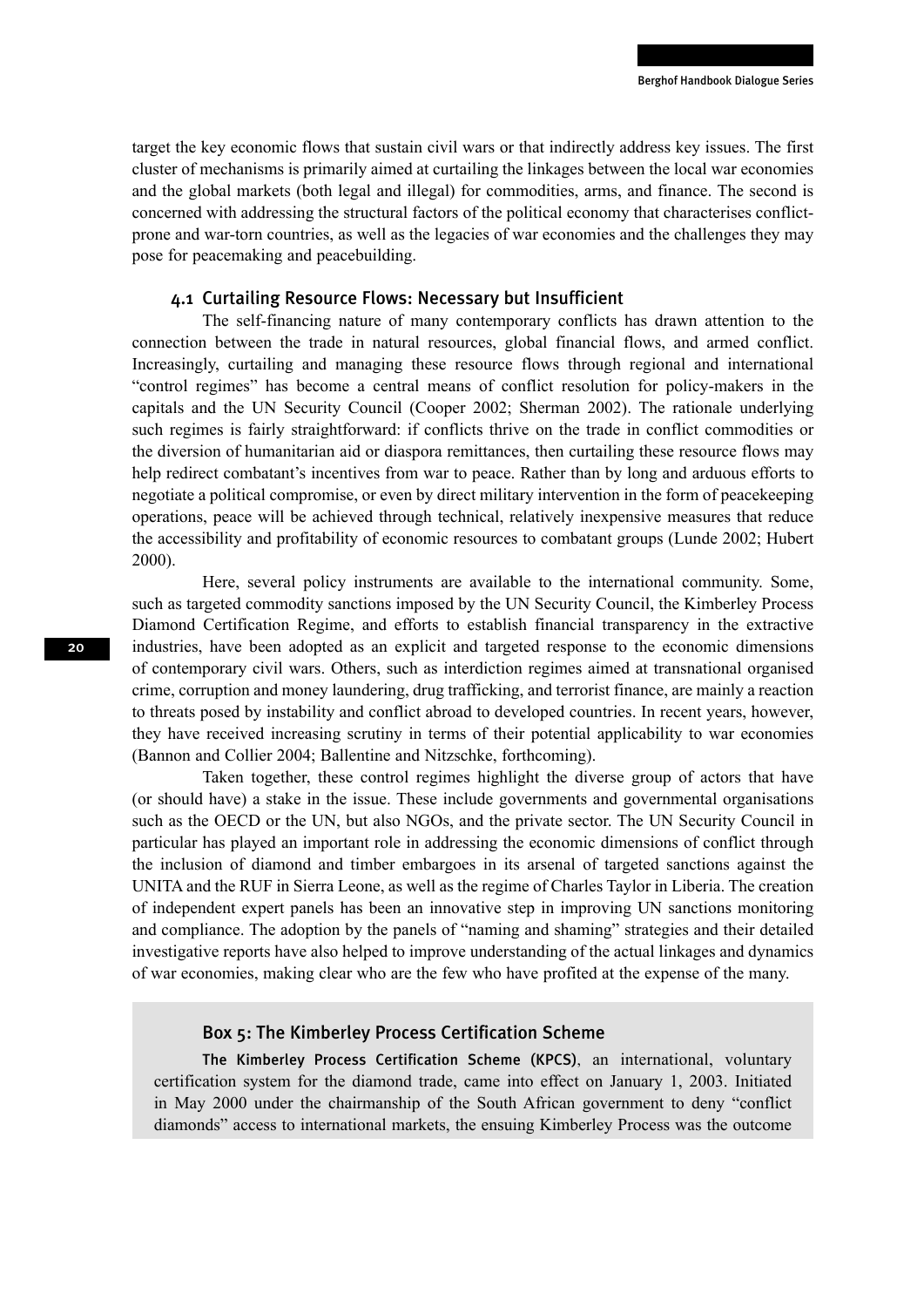of commercial, reputational, and humanitarian concerns among its government, industry, and civil society participants. The KPCS, a joint government, diamond industry, and civil society initiative, is based on the establishment of a "chain of warranty" and government-issued certificates to help track diamonds from their mine to the point of sale. Participants can only trade with other Participants who have met the minimum requirements of the certification scheme.

For more information, see www.kimberleyprocess.com, as well as the reports by Global Witness (available at www.globalwitness.org) and Partnership Africa Canada (available at www.pacweb.org).

The Kimberley Process Diamond Certification Scheme was created in response to the role of "conflict diamonds" in financing armed conflict in Angola, Sierra Leone, Liberia and the DRC (see Box 5). NGOs have raised concerns about the continuing weaknesses in monitoring and verification. Yet, the Kimberley regime has the potential to not only regulate the flow of "conflict diamonds" but also the much larger trade in illegally mined rough diamonds that have played an important role in violent state collapse in diamond-dependent countries, such as Sierra Leone. Another source of state collapse - corruption and corrosive rent seeking by government elites - is being addressed by the Publish What You Pay Campaign (PWYP) as well as the UK-sponsored Extractive Industry Transparency Initiative (EITI). Both seek to introduce transparency in the business deals and revenues related to extractive industries (see Box 6). Whereas the PWYP campaign seeks to establish mandatory reporting of extractive industry payments to host governments backed by a variety of regulatory sanctions, the EITI is a consensus-based diplomatic initiative that urges both companies and host governments to adopt improved transparency practices. While transparency is an urgent necessity, it is far from sufficient to break the negative linkages between natural resource wealth, poor governance, and armed conflict. As important is the capacity of civil society to use the information made available by transparent reporting to hold governments to account – a capacity that remains critically underdeveloped in many war-torn societies.

#### Box 6: Revenue Transparency in the Extractive Industries

Transparency in the extractive industry has come to be a central policy issue for conflict prevention, peacebuilding, and development. Two initiatives have gained much publicity in recent years:

The Publish What You Pay (PWYP) campaign, officially launched in 2002 by a consortium of NGOs, seeks to make mandatory that companies in the extractive industries publicly disclose and disaggregate their payments to host governments (taxes, royalties, bonus payments, etc.). This would introduce a minimum of transparency and would enable local civil society and donor agencies to hold host countries accountable for the use of revenues generated from natural resources. Such a mandatory approach would be based on several control mechanisms of host country regulators, including stock exchange listing rules, public accounting standards, and public export credit and insurance agencies' conditionality and contractual agreements. The mandatory approach chosen by the PWYP campaign would help overcome the "collective action problem" encountered by companies that unilaterally disclose their payments and thus are vulnerable to host country reprisals and competitive disadvantages vis-à-vis less progressive companies.

For more information, see www.publishwhatyoupay.org.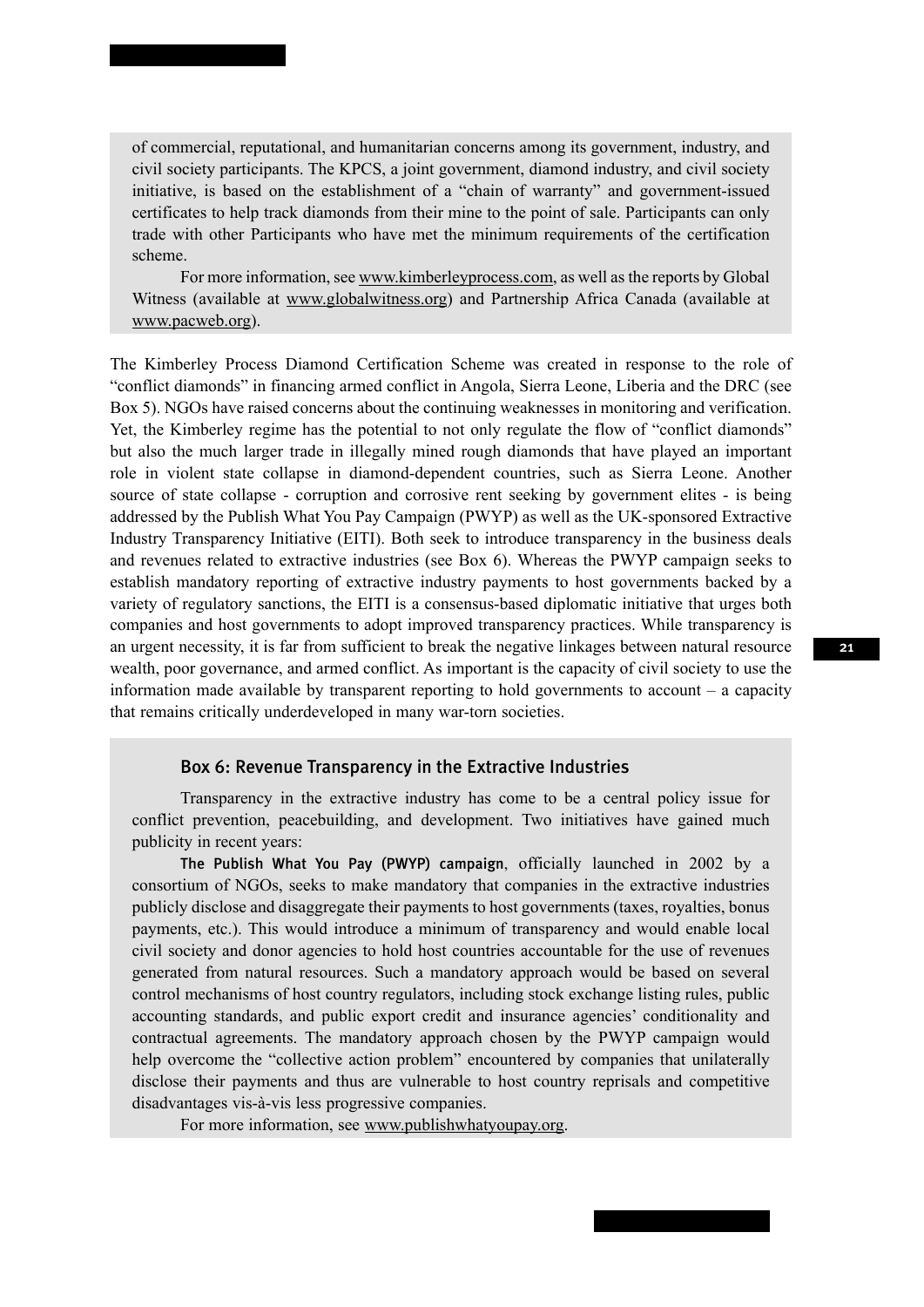The Extractive Industry Transparency Initiative (EITI) was initiated by the British government in 2002 as a reaction to the growing calls for resource revenue transparency. Based on the same rationale as the PWYP campaign, the main difference of the EITI is that it is thus far based on a voluntary approach and that it focuses more explicitly on the parallel disclosure by host governments of their revenues from resource exploitation. EITI, which was officially endorsed by the World Bank, is based on country level agreements setting out provisions for annual disclosure of company payments and government revenues by all parties in each country to a trusted third party, using standardised templates.

For more information, see www.dfid.gov.uk.

In addition to these mechanisms specifically designed to curtail resource flows to conflict zones there is the plethora of criminal interdiction regimes that address such related issues as drug and arms trafficking, money laundering, bribery and corruption, and terrorist finance – all of which have gained renewed attention following the September 11 attacks and the "war against terrorism". A discussion of these would be beyond the scope of this article. Suffice it to say that by addressing issues key to contemporary war economies, they have potential positive synergy effects with efforts of conflict resolution and peacebuilding (Eckert, forthcoming; Williams and Picarelli, forthcoming).

Given the importance of conflict trade, diaspora remittances, and transnational criminal networks in sustaining many of today's armed conflicts, sanctions and interdiction policies are both warranted and necessary. Renewed policy attention and cooperation is required to strengthen existing sanctions enforcement mechanisms, the Kimberley Process, and other interdiction regimes. Likewise, efforts to establish financial transparency in business deals between extractive industry companies and host governments need to be supported in order to minimise opportunities for bribery and embezzlement. Efforts to bring "rogue companies" to justice and otherwise limit and deter their operations deserve the fullest support. These should include further consideration of the potential utility of establishing an international legal and normative framework that would apply to the most egregious economic crimes conducted by combatants and their associates, as well as to the misconduct of otherwise legitimate economic actors in conflict zones (Ballentine and Nitzschke 2004; International Peace Academy and Fafo Institute, forthcoming).

This said, control regimes have several shortcomings that policy-makers should keep in mind when seeking to design appropriate and effective policy interventions in regulating and transforming war economies. Importantly, these regulatory efforts face what analysts have called a "malign problem structure" that is characterised by a heterogeneous set of actors with strong incentives to evade regulation, a lack of empirical and normative consensus as to which activities ought to be regulated, competing and ill-defined jurisdictions, and an asymmetrical distribution of the costs and benefits of regulation (Lunde and Taylor 2003). Together, these make for a number of challenges:

First, control regimes face daunting enforcement problems. The effectiveness of commodity and financial sanctions as a tool for conflict resolution, for instance, is seriously undermined by widespread "sanctions-busting" by combatant groups in collaboration with neighbouring states, criminal networks, and corporate actors. This was the case, for instance, in Angola and Sierra Leone, where Security Council-imposed embargoes against so-called "conflict diamonds" from these countries were circumvented by local and international arms traffickers and diamond traders, facilitated also by government elites in neighbouring states (United Nations 2000; ICG 2001). In addition, there has been a certain unwillingness by relevant government agencies to enforce sanctions, follow-up on the UN Expert Panel recommendations, and prosecute known sanctions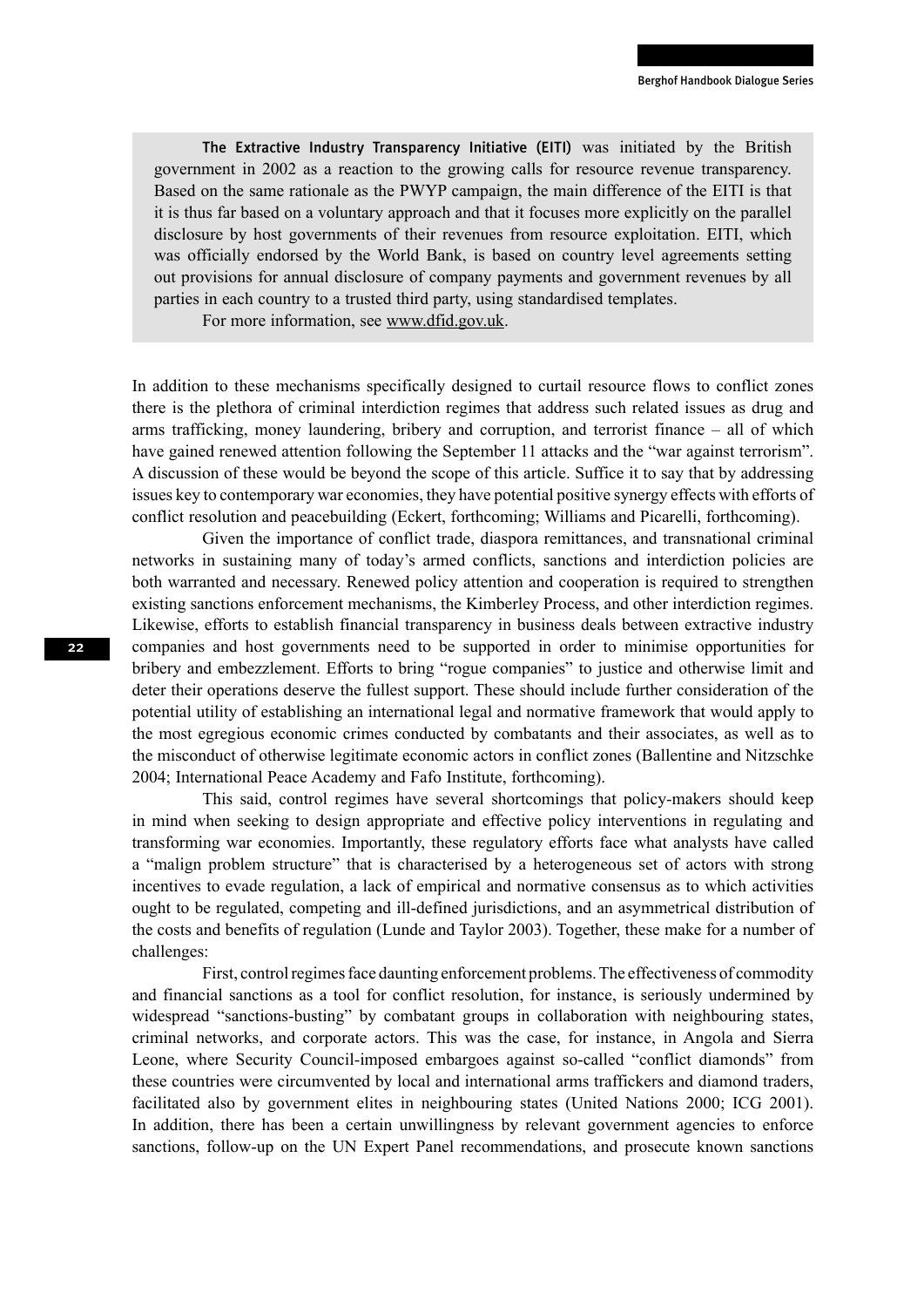busters. Despite the naming and shaming efforts by UN Expert Panels, secondary sanctions against neighbouring states implicated in sanctions busting were imposed only once, in the case of Liberia for its role as an exporter of conflict diamonds smuggled from Sierra Leone. Even well-known sanctions busters enjoy practical impunity, despite their known involvement in several African conflict theatres (Raeymakers 2003). This lack of enforcement in the developed world, coupled with weak administrative and regulatory capacity of states in the conflict regions for monitoring conflict trade, means that sanctions-busting, money laundering, and trade in conflict goods continue to be a relatively low-risk, high-profit activity.

Second, interdiction may entail negative unintended consequences. Where conflicts are motivated by a mix of political, security, ethnic, and economic factors (and not solely by pecuniary motives), curtailing resource flows to combatants may weaken their military capacity but not their resolve to continue fighting. Instead, sanctions or interdiction regimes may have adverse humanitarian effects by increasing civilian predation by rebel groups seeking to supplement lost revenues and material. In addition, sanctions and interdiction regimes tend to benefit those few with political connections and coercive power to circumvent sanctions regimes. In Bosnia, for instance, local strongmen benefited from smuggling activities, strengthening their influence over the country's fragile political and economic post-war institutions (Andreas 2004). Furthermore, efforts to control resource flows through commodity sanctions, consumer boycott, or drug eradication programmes may deprive civilians who rely on illicit commodity exploitation for their survival of important incomes, thus putting further strains on already pressured livelihoods (Jackson, forthcoming; POLE Institute 2002). In addition to increasing civilian hardship, regulatory efforts may also inadvertently promote civilian resistance and increase civilian support for or dependence upon sometimes predatory rebel movements. To some degree, for instance, the guerrillas in Colombia and the warlords in Afghanistan provide poor coca and poppy farmers with protection from government-sponsored drug eradication programmes, albeit at the price of being subjected to their predatory reign.

Finally, even the most robust policies to curtail or manage resource flows are likely to have diminishing returns, as those targeted are able to exploit new opportunities to channel arms, contraband, and money, and thereby to evade sanctions efforts. Efforts to combat organised crime and drug trafficking have a long history of failure. Partly, this is due to the increasingly fluid nature and adaptability of transnational organised crime, organised in loose networks rather than rigid hierarchies. Overall, as long as the structural factors of underdevelopment, state weakness, and horizontal inequalities remain, international control regimes will continue to treat the symptoms rather than the causes of contemporary conflicts and of the war economies fueling them.

#### 4.2 Transforming War Economies: Challenges for Peacemaking and Peacebuilding

Recent years have seen the end of conflicts or major combat in a number of conflict theatres where resource predation and economic criminality have figured prominently, including Sierra Leone, Liberia, the Balkans, Afghanistan, and the DRC. Many of the economic relationships and activities that constituted the war economies in these countries, however, continue unabated.

How much these conflict terminations were influenced by interventions aimed at mitigating underlying war economies remains an open question.

Whether and how the legacies of war economies create distinct challenges to conflict settlement and peacebuilding remains an under-studied question. Little practical guidance exists that may help those in governments, aid agencies, NGOs, and the UN system tasked with developing and implementing programmes for conflict prevention, resolution, and post-conflict peacebuilding in these settings (Nitzschke 2003). Again, this highlights the need for action based on careful stakeholder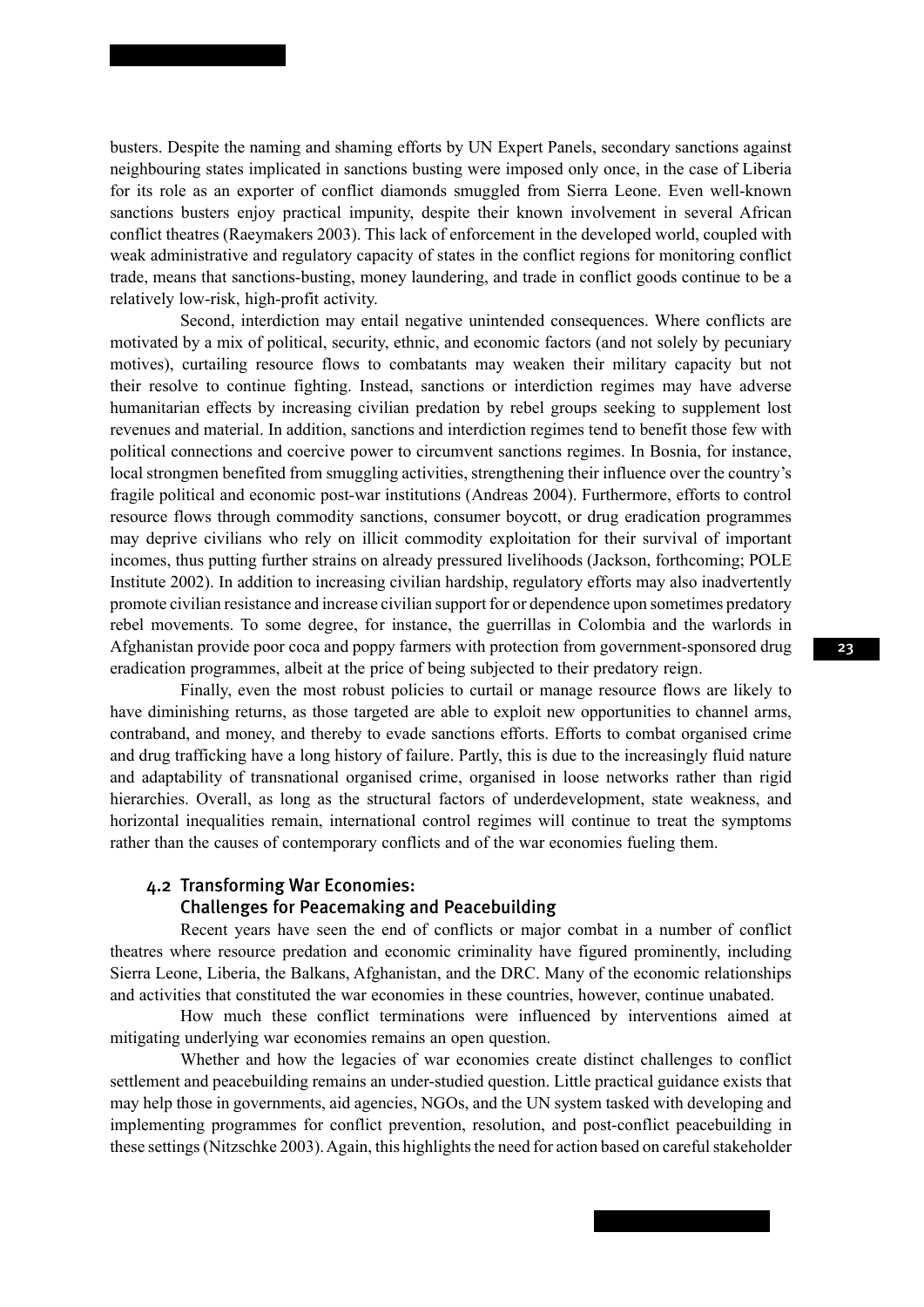analysis. Just as the costs and benefits of war are borne differently by different participants in war economies, so too are the costs and benefits of making peace. If inadequately understood or left unattended, the legacies of war economies may undermine sustainable peace and recovery.

First, the relatively easy revenues derived from predation during war can lead to opportunistic defection and combatant group fragmentation, creating agency problems in terms of command and control. One example is the oft-cited "sobel" phenomenon ("soldier by day, rebel by night") witnessed in Angola, Sierra Leone, Burma, and the Balkans, where soldiers frequently colluded with rebels for personal gain. Similarly, where revenues generated during conflict become the reward against which combatants weigh the potential benefits of peace, there are large incentives for former combatants and their sponsors to act as "spoilers" of peace processes. A recent comparative study has found that two of the major factors in failed peace agreements have been the continued availability of easily accessible resources and the proliferation of armed groups (Downs and Stedman 2002). This finding underscores the utility of a stakeholder analysis; assessing the economic endowments and activities of combatants and their sponsors may help to identify possible peace spoilers. Further, those tasked with mediating and brokering peace agreements need to identify and adequately integrate economic dimensions into a wider set of targeted political and strategic inducements for conflict resolution and peacebuilding.

Second, the recent experiences of Afghanistan, the DRC, and Liberia suggest that the legacies of war economies may pose significant problems to the disarmament, demobilisation, and reintegration (DDR) programmes that have become integral part of most of today's peace operations. Where fighters are remunerated through pillage of lucrative natural resources or civilian predation, the possession of arms is not just a function of ongoing insecurity but is also an economic asset (Sedra 2002). For some fighters, the economic opportunities and rewards available through violent predation might exceed those expected to be available after conflict, influencing a combatant's decision whether to voluntarily disarm and return to a civilian life. Thus, the continuing availability of lucrative resources and entrenched economic predation can pose additional challenges to an already difficult process. In Sierra Leone, for instance, many ex-combatants not reached by the UN's reintegration programme became a serious security threat, mobilising for protest and moving to the diamond mining areas where they challenged local youth groups or were recruited as mercenaries for the war in Liberia (Durch et al. 2003). Taking into account the self-financing nature of many contemporary conflicts may help those in the UN and donor agencies developing and implementing DDR programmes to develop strategies that offer meaningful incentives for combatants to comply.

Third, where shadow economies have become implicated in the political economy of conflict, economic criminality tends to be systemic and well integrated into regional and global criminal networks. Once entrenched, criminality can seriously undermine peacebuilding and postconflict recovery. Those who have generated economic benefit during conflict – and also from externally-imposed sanctions regimes – such as the mafia structures in Kosovo and Bosnia, seek to consolidate their power in fragile post-conflict situations by expanding control over the local economic and political processes (Pugh 2002; Andreas 2004). At the same time, the more widespread the informal economy, the fewer are the tax revenues that accrue to the state. This undermines the ability of states emerging from war to finance the provision of basic goods and services, most importantly security, to undertake needed reconstruction projects and to establish viable institutions of governance. Importantly, the failure of the state to provide such services creates opportunities for criminal or shadow networks to undertake their *de facto* provision, thereby undermining the creation of the "social contract" necessary for stable and accountable governance (Addison and Murshed 2001). In these settings, a main challenge for peacebuilding efforts is to address the dysfunctional elements of the shadow economy that may benefit the enemies of peace and stability, while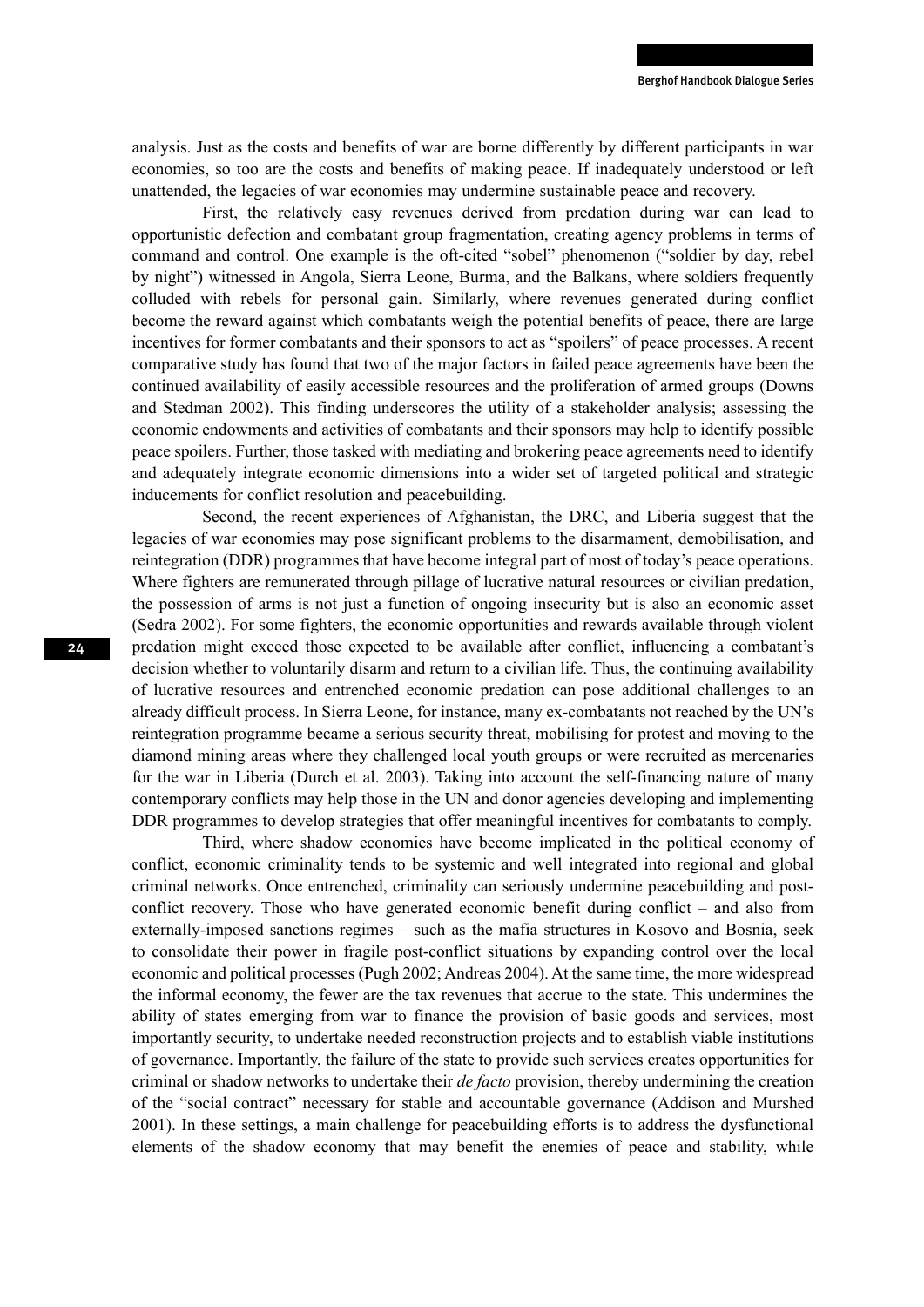retaining its socially beneficial aspects to civilian dependants. Yet, this challenging task is further complicated by the fact that the different stakeholders in a war economy often make use of the same or overlapping trade and financial networks to further their respective interests.

Lastly, where the illegal exploitation or inequitable, unaccountable management of natural resources has been central to conflict dynamics, improved resource governance needs to be made a central element of peacebuilding and post-conflict reconstruction strategies. While crucial, rebuilding the capacity of domestic institutions and promoting good governance of natural resource wealth after years, if not decades, of war, mismanagement and systemic corruption is a long-term task. In countries such as Sierra Leone and the DRC this requires a veritable transformation of predatory state institutions - often a product of colonial rule and post-independence leadership that promote rent-seeking rather than socially beneficial economic activity (Reno 1995; Ballentine and Nest, forthcoming). Given both the understandable sensitivity of governments throughout the developing world to preserve their sovereignty and the enormous difficulties of strengthening weak and collapsed states, this is a daunting task. In the long-term, the success of resource management systems will depend on the emergence of a strong civil society that is able to hold government accountable for the use of the country's riches. In the short and medium term, civil society organisations will require support in developing much-needed capacities. Two promising initiatives are the local-level and multi-stakeholder Kono Peace Diamonds Alliance and the Campaign for Just Mining, designed not only to expand licensed diamond mining and introduce financial transparency in Sierra Leone, but also to ensure regular incomes to artisanal miners and their communities (see Box 7).

#### Box 7: Peace Diamonds in Sierra Leone

The Peace Diamonds Alliance, launched in December 2002, brings together local and international NGOs, diamond buyers, mining companies, and the government of Sierra Leone. Managed by Washington-based Management Systems International, and supported by, *inter alia*, DfID, Global Witness, De Beers, and Catholic Relief Services, the Peace Diamonds Alliance seeks to establish transparent and just diamond production and marketing systems, which reduce diamond smuggling and foster economic growth and social empowerment. The Alliance is based on a pilot approach of "systematic diamond management", including the establishment of mining co-operatives, the support of artisanal diggers with training and the provision of credit, as well as by ensuring that miners receive fair prices.

For more information, see www.peacediamonds.org.

The Campaign for Just Mining (CJM) is an NGO initiative, launched by the Network Movement for Justice and Development in January 2000 to promote sustainable development in Sierra Leone by advocating accountability, transparency, and social responsibility within the mining sector. CJM has established Task Forces of civil society members that monitor development within the mining sector and co-ordinate community-based educational programmes to ensure that community members are aware of their rights and responsibilities under current mining legislation. CJM participates in radio and TV programmes, debating issues such as the requirements of environmental impact assessments, child labour, and the implications of Sierra Leone's membership in the Kimberley Process.

For more information, see www.nmjd.org.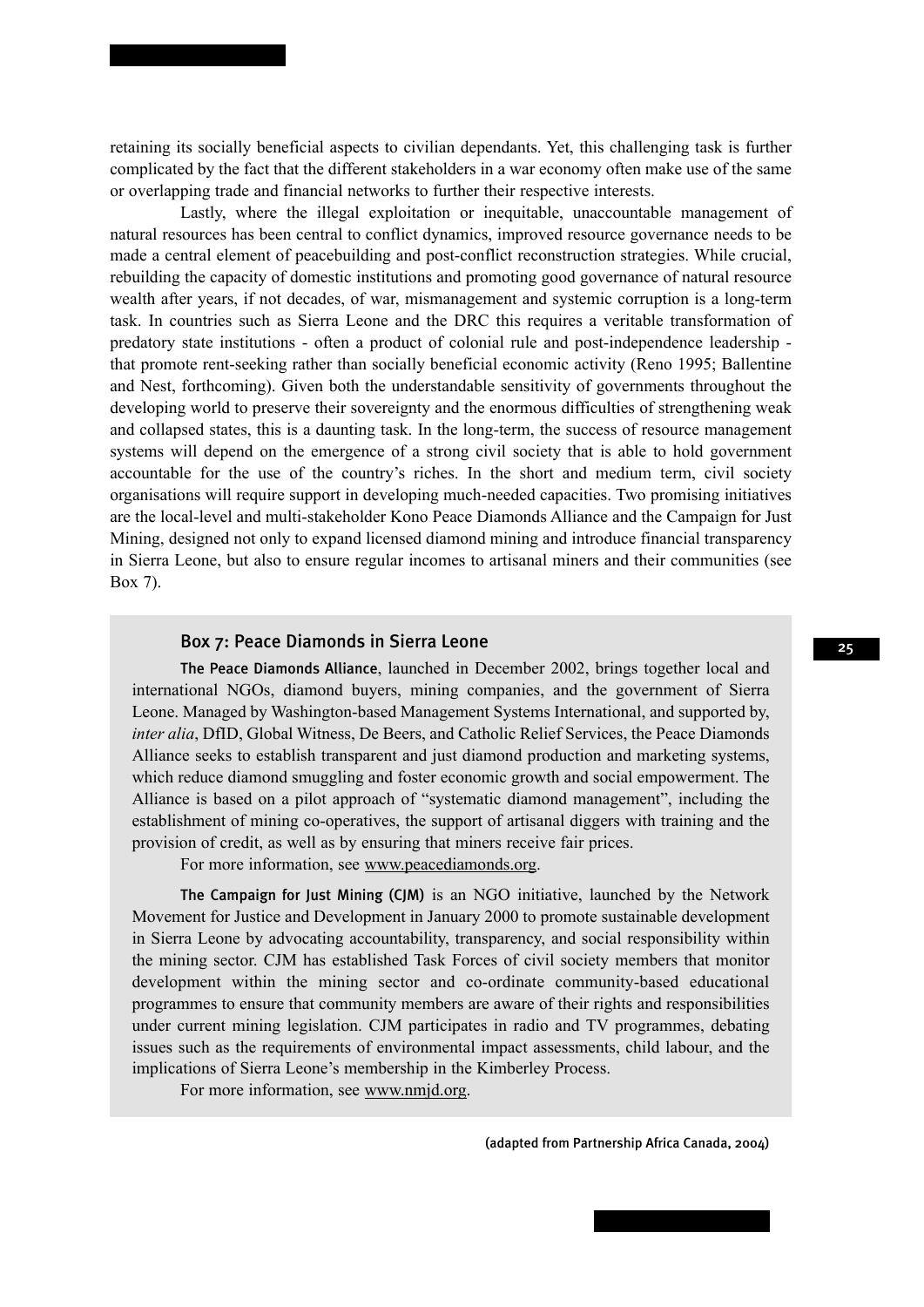### 5. Recommendations for Policy Action

By now there is strong agreement among academics and policy-makers that economic factors matter to conflict dynamics. Clearly, not all conflicts feature strong economic dimensions, let alone a "resource dimension". Those that do, however, appear to pose different – and, at times, greater – challenges to conflict resolution and peacebuilding. Acknowledging these challenges may be crucial for a country's successful transformation from war to peace – and from a war economy to a peace economy.

Much policy development remains to be done. Preliminary research suggests several policy mechanisms and strategies that governments, aid agencies, regional organisations, international financial organisations (IFIs), NGOs, and the UN system may adopt to deal more effectively with the economic dimensions of civil war and conflict transformation (Ballentine and Nitzschke, forthcoming). If implemented in a concerted effort and sequenced adequately, these policy mechanisms may increase the odds for successful conflict prevention, peacemaking and peacebuilding.

#### 5.1 Promoting Transparency and Accountability

Governments and multilateral institutions play a crucial role in achieving an effective, fair, and workable framework of global governance that can address the linkages between local war economies and global commodity and financial markets as a measure for both, conflict prevention and resolution. This includes strengthening and widening of global and regional regulatory mechanisms that address the trade in conflict goods, be they diamonds, timber, or oil. Civil society in developed and developing countries also has an important role in pushing the agenda forward. NGO campaigns against "blood diamonds", for instance, were crucial in creating and sustaining the momentum behind the Kimberley Process, and NGOs continue to push for more robust monitoring to ensure effectiveness of the process. In addition, commodity control regimes also need to be complemented by more comprehensive efforts that address the financial flows sustaining many war economies. Governments, IFIs and export credit agencies, and the private financial market should support and adopt the demands made by the Publish What You Pay campaign to establish financial transparency in the extractive industries (Global Witness 2004). In addition, increased coordination among financial institutions, governments, and international law enforcement agencies is required to address the linkages between money laundering, corruption, international crime, and – possibly – terrorist finance and civil war (Winer 2002).

#### 5.2 Improving Sanctions Enforcement

Where sanctions are imposed as a means of conflict resolution, governments need to follow-up on reports by the UN Expert Panels and adopt appropriate national legislation to criminalise UN 'sanctions-busting.' The UN Security Council should impose, where applicable, secondary sanctions, ensure member state compliance with sanctions resolutions, and strengthen the mandates and administrative capacities of UN Expert Panels. To more effectively curtail resource flows to belligerents, there has to be continued information-sharing with NGOs such as Global Witness, who collect crucial information on illegal resource exploitation, government corruption, and raise public awareness on the issues. UN expert panels and sanctions monitoring mechanisms, for instance, drew heavily on the investigative reports by NGOs such as Global Witness and Partnership Africa Canada on the specific actors and activities in war economies. To be effective and credible, these regulatory efforts need to be complemented with donor programmes that support building and strengthening the technical, administrative, and law enforcement capacities in weak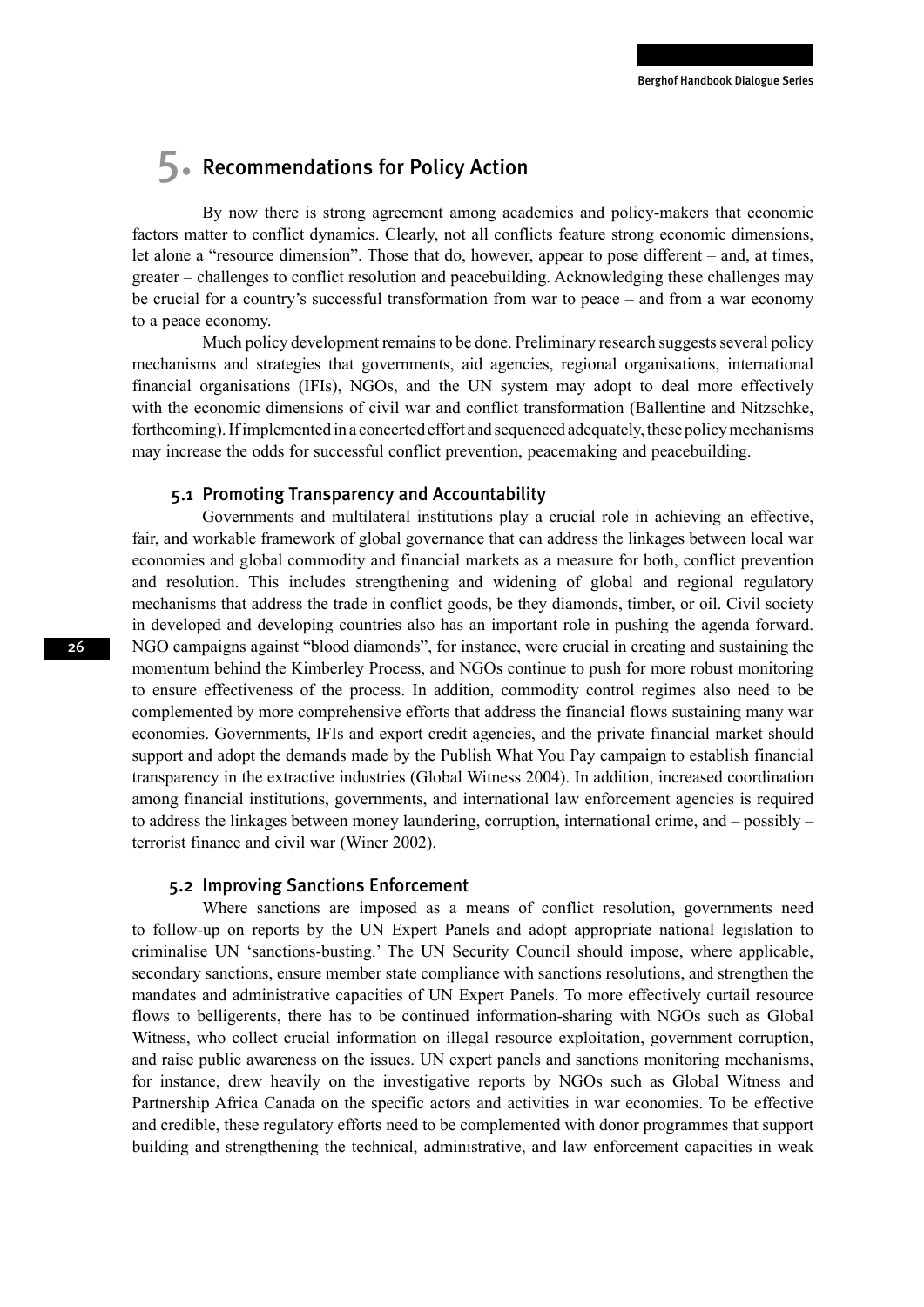states and zones of conflict. Important recommendations are offered by the Stockholm Process on the Implementation of Targeted Sanctions (Wallensteen, Staibano and Eriksson 2003).

#### 5.3 Power-Sharing and Resource-Sharing Agreements

Peace processes and the negotiation of peace agreements are crucial moments in a country's transition from war to peace; they should thus also address the economic dimensions of the conflict. Where politically feasible, third-party mediators of peace processes should seek to include provisions for resource-sharing into peace agreements that establish clear benchmarks for responsible and equitable resource management. These provisions, such as those on oil revenue sharing contained in the recent agreement between the government of Sudan and the southern rebels, could also serve as reference for donors and civil society to hold governments accountable as agreements are implemented. External efforts can also indirectly provide support to local NGOs, as exemplified in the case of the peace process in the DRC. Backed by the widely-publicised report of the UN expert panel on the illicit exploitation of natural resources, for instance, Congolese civil society and church groups were ultimately able to put the issue of illegal resource exploitation and illegal mining contracts on the agenda of the peace negotiations. Given their importance to postconflict recovery programmes, IFIs should be included early on in the peace processes, whether formally or informally, to ensure co-ordinated policy action among third parties, and to match peace agreements with compatible post-conflict economic recovery strategies. Once agreements are concluded, IFIs should support peace processes through targeted "peace conditionality", by making loans conditional on issues such as the redress of horizontal inequalities, transparent and accountable resource management, and the restoration of legitimate property rights (Boyce 2003).

Donor agencies need to design and support tools and strategies for more effective, equitable, and transparent systems of resource management as part of their "good governance" programming, both as part of more "conflict-sensitive" development aid and post-conflict peacebuilding (Collier et al. 2003). At the same time, humanitarian and development aid need to be more responsive and better equipped to ensure benefits for those civilians who are dependent on war economies, including the illicit and artisanal resource exploitation. Local NGOs and research institutes, such as the POLE Institute in Goma, DRC, can provide important analysis of the local dynamics of war economies that need to form the basis for intervention. Importantly, the World Bank and its private sector arm, the International Financial Corporation (IFC), should support the adoption of new regulations and legislation on corporate engagement in natural resource industries to minimise corruption and impede rogue companies from undermining fragile peace. In addition, support to civil society organisations is crucial for holding governments and companies accountable. The Just Mining Campaign in Sierra Leone, for instance, advocates a rights-based approach to diamond mining in the country, stressing the need for the formalisation of artisanal mining, the provision of access to medical facilities and housing, improved safety conditions at mine sites, as well as local participation in decision-making and national mining policy development.

#### 5.4 Rethinking DDR

To ensure stability in the fragile "post-conflict" setting, the primary focus should be on mechanisms to take the violence out of the economy. Yet this is easier said than done. As Keen and others have convincingly argued, violent economies often exist already before armed conflict erupts; equally worrisome, they also tend to persist in the so-called "post-conflict" society. Where lucrative resources have figured prominently during conflict and remain an available source of income for peace spoilers, the UN, the World Bank, and bilateral donors need to make disarmament and reintegration parallel and complementary, not sequential, processes. Socio-economic support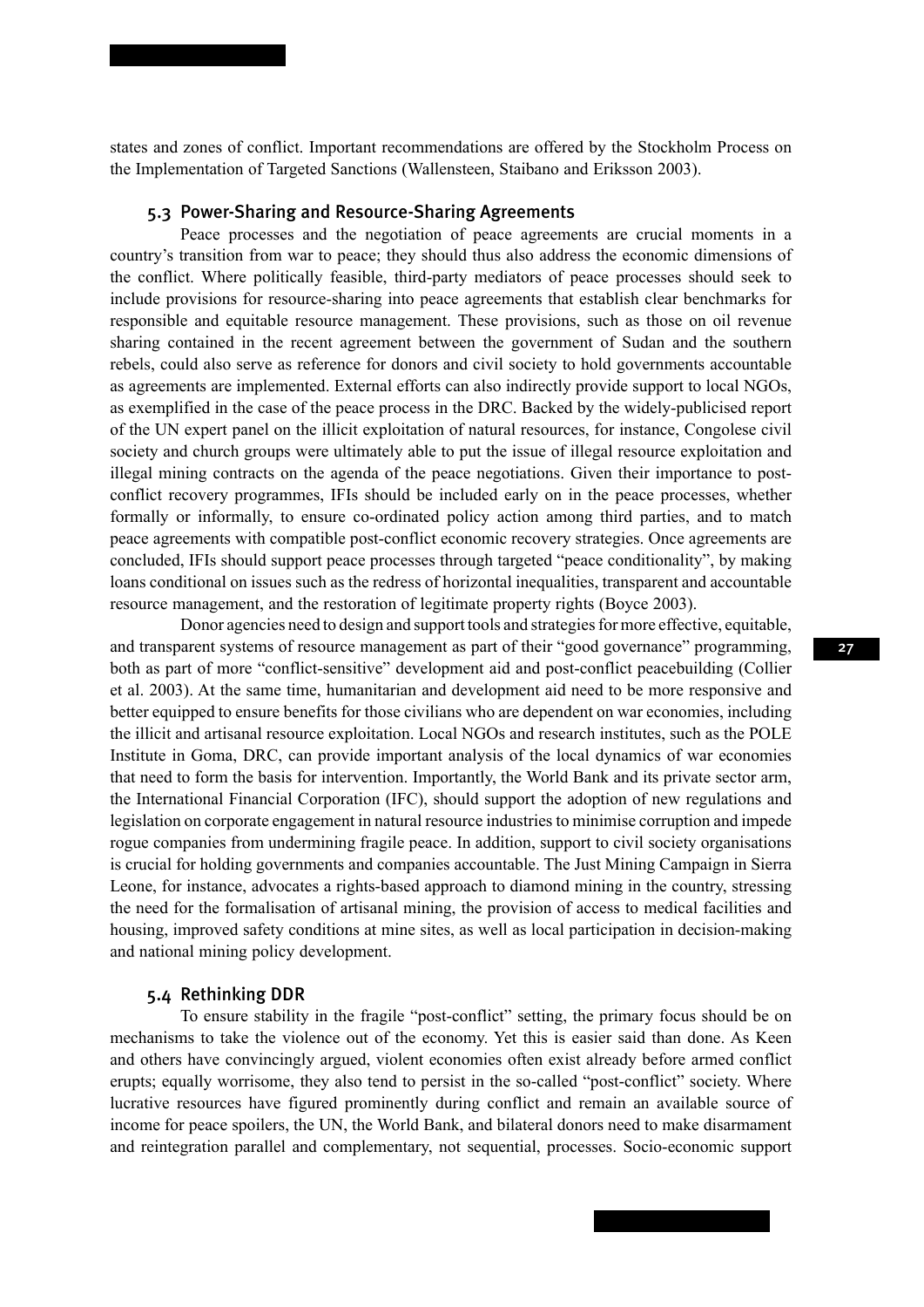to former combatants needs to be provided early on in the DDR process, taking account also of the different incentives of rank-and-file soldiers and middle-level commanders. For UN peacekeeping missions, renewed focus on reintegration programmes may require more coordination with humanitarian and development agencies and NGOs. Importantly, DDR programmes must receive up-front provision of funds for "quick impact" projects, including job provision and alternative income-generating activities. DDR programmes, such as those in Afghanistan, must also form an integral part of national post-conflict development and reconstruction strategies (ICG 2003). This requires better policy coordination with the IFIs and donor agencies, which tend to determine the post-conflict economic development policies of war-torn states.

#### 5.5 Harnessing the Shadow Economy

UN peace missions and donor agencies engaged in post-conflict peacebuilding and reconstruction need to address shadow economies and economic criminalisation with 'carrots and sticks.' An often-overlooked fact of war economies is that warlords sometimes provide basic services that the state is unable or unwilling to offer. Post-conflict reconstruction programmes need to thus provide incentives for shadow entrepreneurs to join the legal economy. In addition, the state's capacities to provide basic services, security, and employment need to be strengthened in order to free civilians and conflict dependants from the often predatory control of warlords and mafia structures. Importantly, donor agencies need to review their post-conflict macro-economic strategies, not least to adequately account for the social functions of shadow economies and to provide much needed employment (Woodward 2002). To address the challenges posed by the entrenched interests of conflict entrepreneurs improved law enforcement, police training, and judicial reform is required. Where these capacities are weak, outside support in the form of law enforcement cooperation and mutual legal assistance, as well as direct policing by UN peace missions can provide essential stability and security (TraCCC 2001). When properly mandated and equipped, UN peace missions may support the establishment of state control over resource-rich areas and borderlands to impede illegal resource exploitation and smuggling activities. In this regard, recent mandates in the case of peacekeeping missions in Sierra Leone and Liberia are encouraging examples.

# 6. Conclusion

One of the initial propositions guiding policy research and development on the economic dimensions of armed conflict was that the economic benefits made available to combatant parties through war may reduce their incentives to seek peace. UN sanctions, certification regimes, and other control policies were consciously aimed at tipping the cost-benefit calculus in favour of peace, by reducing the gains to be had from war. Did these economic interventions achieve their goals? Pointing to the end of conflict in Cambodia, Angola, and Sierra Leone, proponents of sanctions would argue that they have. Others, however, stress that in both cases military interventions were the decisive factor to conflict termination, with sanctions contributing to outcomes by shifting the military balance in favour of the victors. Still others might maintain that, even where violent struggles over resources have been central to armed conflicts, peace can be achieved through traditional diplomacy, without external economic interventions, as was the case in the DRC. While these mixed findings suggest that economic interventions are not the panacea for peacemaking that some had initially hoped, they also indicate that, when taken in combination with other diplomatic and military interventions, measures to curtail the financing of conflict can contribute to positive outcomes.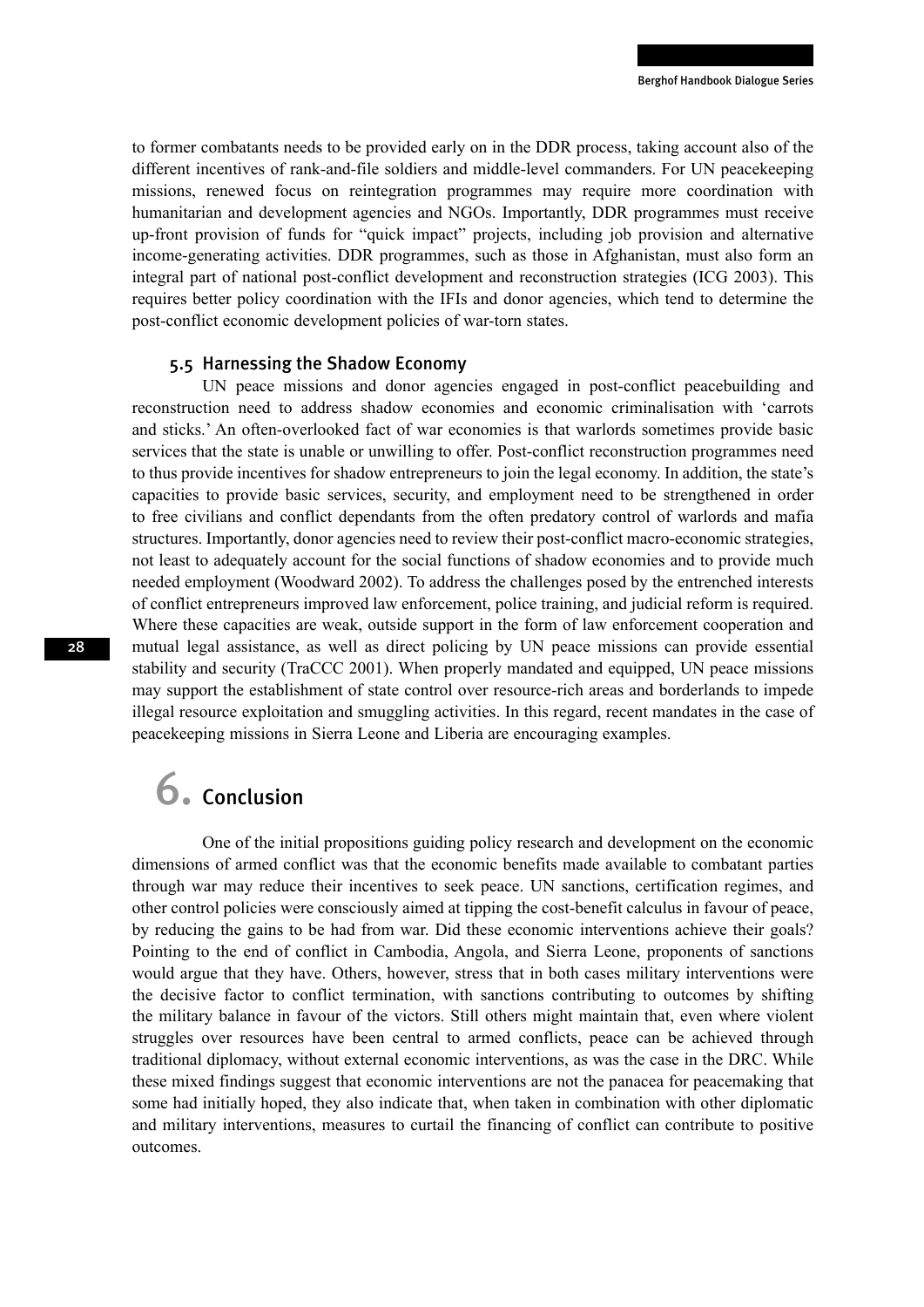As important, bringing economic factors into the calculus of peacemaking holds the promise of creating more durable conditions for sustainable peace by "breaking the conflict trap" of poverty, poor governance and violence. There remain many unanswered questions as to when and how measures to address the activities underlying war economies might best be integrated into peace implementation efforts, and by whom. Putting resource sharing on the negotiation table alongside power sharing may, in some case, improve the prospects for durable peace. In others, however, the prospect of reducing combatants' access to the source of wealth made available by war may undermine efforts to conclude an agreement. In the case of the DRC, it was precisely this concern with getting an agreement to end the conflict that led mediators to exclude economic issues from the discussion. As recent developments in the DRC suggest, this exclusion is not without its risks: not only have conflict elites been rewarded, but unresolved and often violent disputes over land and resources in eastern DRC threaten to undo the peace achieved thus far. For policymakers, the lesson is as clear as the challenge is daunting: unless and until war economies are dismantled, the prospects for durable peace remain poor.

### 7. References and Further Reading

- Addison, T. and S. M. Murshed 2001. *From Conflict to Reconstruction: Reviving the Social Contract.* (UNU/WIDER Discussion Paper 2001/48). Helsinki: WIDER.
- Andreas, P. 2004. The Clandestine Political Economy of War and Peace in Bosnia, in: *International Studies Quarterly,* 48, 29-51.
- Ballentine, K. 2004. *Program on Economic Agendas in Civil War: Principal Research Findings and Policy Recommendations.* (IPA Policy Report). New York: International Peace Academy.
- Ballentine, K. 2003. Beyond Greed and Grievance: Reconsidering the Economic Dynamics of Armed Conflict, in: Ballentine, K. and J. Sherman (eds.). *The Political Economy of Armed Conflict: Beyond Greed and Grievance*. Boulder: Lynne Rienner Publishers, 259-283.
- Ballentine, K. and H. Nitzschke 2004. Business and Armed Conflict: An Assessment of Issues and Options, in: *Die Friedens-Warte*, 79, 1-2, 35-56.
- Ballentine, K. and H. Nitzschke 2003. *Beyond Greed and Grievance: Policy Lessons from Studies in the Political Economy of Armed Conflict.* (IPA Policy Report). New York: International Peace Academy.
- Ballentine, K. and J. Sherman (eds.) 2003. *The Political Economy of Armed Conflict: Beyond Greed and Grievance*. Boulder: Lynne Rienner Publishers.
- Ballentine, K. and H. Nitzschke (eds.) Forthcoming. *Toward Profitable Peace: Managing the Resource Dimension of Armed Conflict.* Boulder: Lynne Rienner Publishers.
- Ballentine, K. and M. Nest (eds.) Forthcoming. *Democratic Republic of Congo: The Economic Dimensions of War and Peace.* Boulder: Lynne Rienner Publishers.
- Bannon, I. and P. Collier (eds.) 2003. *Natural Resources and Armed Conflict: Options and Action*. Washington, D.C.: The World Bank.
- Berdal, M. and D. Keen 1997. Violence and Economic Agendas in Civil Wars: Some Policy Implications, in: *Millennium,* 26, 3, 795-818.
- Berdal, M. and D. M. Malone (eds.) 2000. *Greed and Grievance: Economic Agendas in Civil Wars*. Boulder: Lynne Rienner Publishers.
- Berdal, M. 2003. How , New' are , New Wars'? Global Economic Change and the Study of Civil Wars, in: *Global Governance*, 9, 4, 477-502.

29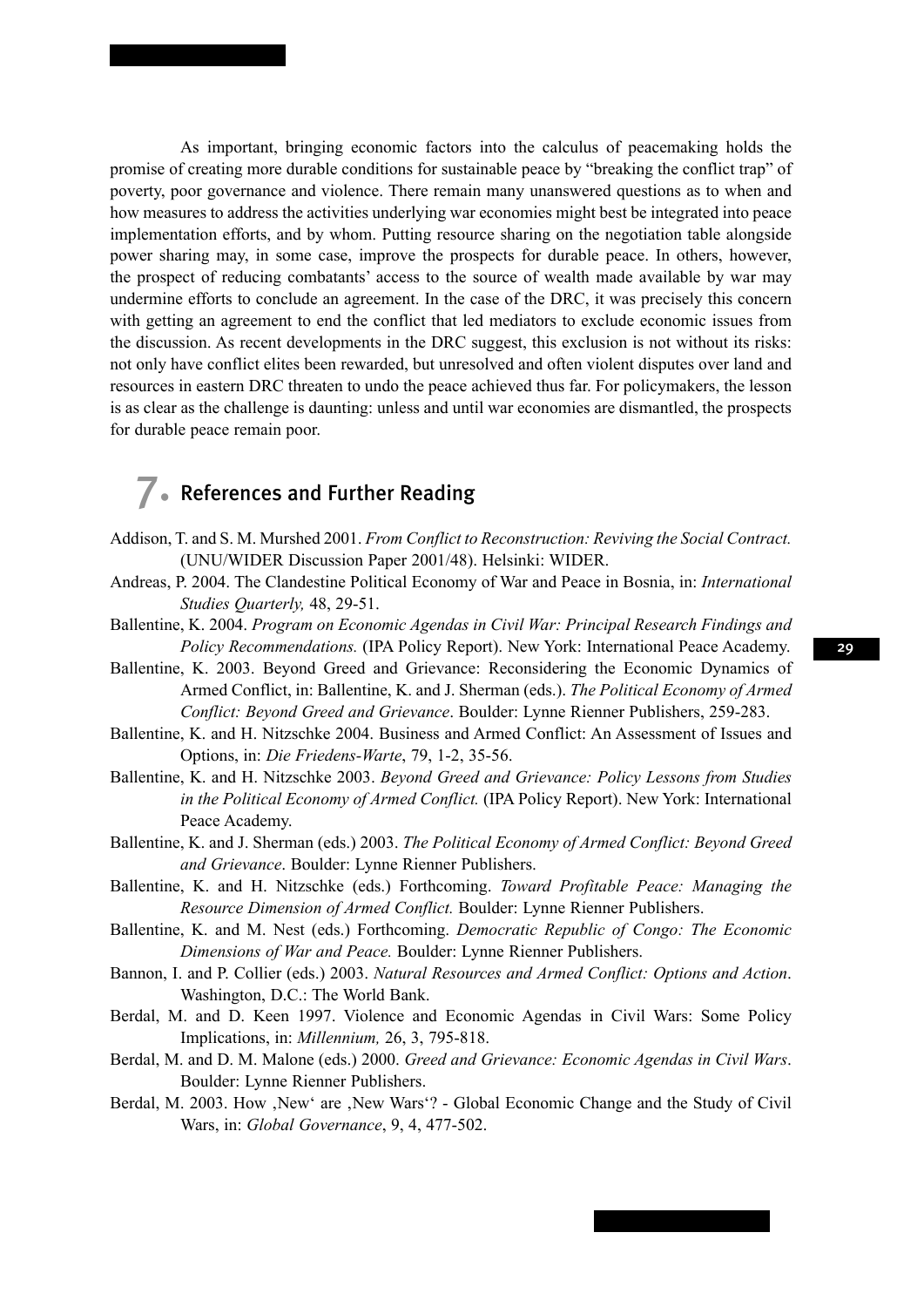- Berdal, M. 2004. "Beyond Greed and Grievance And Not Too Soon…" (Review Essay), in: *Review of International Studies,* Autumn. Cambridge: Cambridge University Press.
- Boyce, J. 2003. *Aid, Conditionality and War Economies*. (Political Economy Research Institute (PERI) Working Paper 70). Amherst: University of Massachusetts.
- Brömmelhörster, J. and W. C. Paes (eds.) 2003. *The Military as an Economic Actor: Soldiers in Business.* Basingstoke: Palgrave.
- Cilliers, J. and C. Dietrich (eds.) 2000. *Angola's War Economy: The Role of Oil and Diamonds.*  Pretoria: Institute for Security Studies.
- Collier, P. and A. Hoeffler 2000. *Greed and Grievance in Civil Wars.* (Policy Research Paper no. 2355). Washington, D.C.: The World Bank.
- Collier, P. 2000a. Rebellion as a Quasi-criminal Activity, in: *Journal of Conflict Resolution*, 44, 6, 839-853.
- Collier, P. 2000b. Doing Well out of War, in: Berdal, M. and D. M. Malone (eds.). *Greed and Grievance: Economic Agendas in Civil Wars.* Boulder: Lynne Rienner Publishers, 91- 111.
- Collier, P. et al. 2003. *Breaking the Conflict Trap: Civil War and Development Policy.* Washington, D.C.: The World Bank.
- Collinson, S. et al. 2003. *Power, Livelihoods and Conflict: Case Studies in Political Analysis for Humanitarian Action.* (HPG Report 13). London: Overseas Development Institute.
- Cooper, N. 2002. State Collapse as Business: The Role of Conflict Trade and the Emerging Control Agenda, in: *Development and Change*, 33, 5, 935-955.
- Downs, M. and S. J. Stedman 2002. Evaluation Issues in Peace Implementation, in: Stedman, S. J., D. Rothchild and E. Cousens (eds.). *Ending Civil Wars: The Implementation of Peace Agreements.* Boulder: Lynne Rienner Publishers, 43-69.
- Duffield, M. 1999. Globalization and War Economies: Promoting Order or the Return of History?, in: *Fletcher Forum of World Affairs* 23, 2, 21-38.
- Durch, W. J. et al. 2003. *The Brahimi Report and the Future of UN Peace Operations.* Washington, D.C.: The Henry L. Stimson Center.
- Eckert, S. Forthcoming. Lessons from the UN's Counterterrorism Efforts for Curtailing Illicit Resource Flows in Conflict Zones, in: Ballentine K. and H. Nitzschke (eds.) *Toward Profitable Peace: Managing the Resource Dimension of Armed Conflict.* Boulder: Lynne Rienner Publishers.
- Global Witness 2002. *The Logs of War: The Timber Trade and Armed Conflict.* (Fafo Report 379). Oslo: Fafo Institute.
- Global Witness 2004. *Time for Transparency: Coming Clean of Oil, Mining, and Gas Revenues.* Washington, D.C.: Global Witness.
- Goodhand, J. 2004. Afghanistan, in: Pugh, M. and N. Cooper, with J. Goodhand 2004. *War Economies in a Regional Context: Challenges of Transformation*. Boulder: Lynne Rienner Publishers.
- Gutiérrez Sanin, F. 2003. *Criminal Rebels? A Discussion of War and Criminality From the Colombian Experience.* (Crisis States Programme Working Paper 27). London: London School of Economics and Politics.
- Hirsch, J. L. 2001. *Sierra Leone: Diamonds and the Struggle for Democracy.* Boulder: Lynne Rienner Publishers.
- Hubert, D. 2000. Resources, Greed, and the Persistence of Violent Conflict, in: *Ploughshares Monitor,* June issue. Accessible at www.ploughshares.ca/CONTENT/MONITOR/monj00c.html.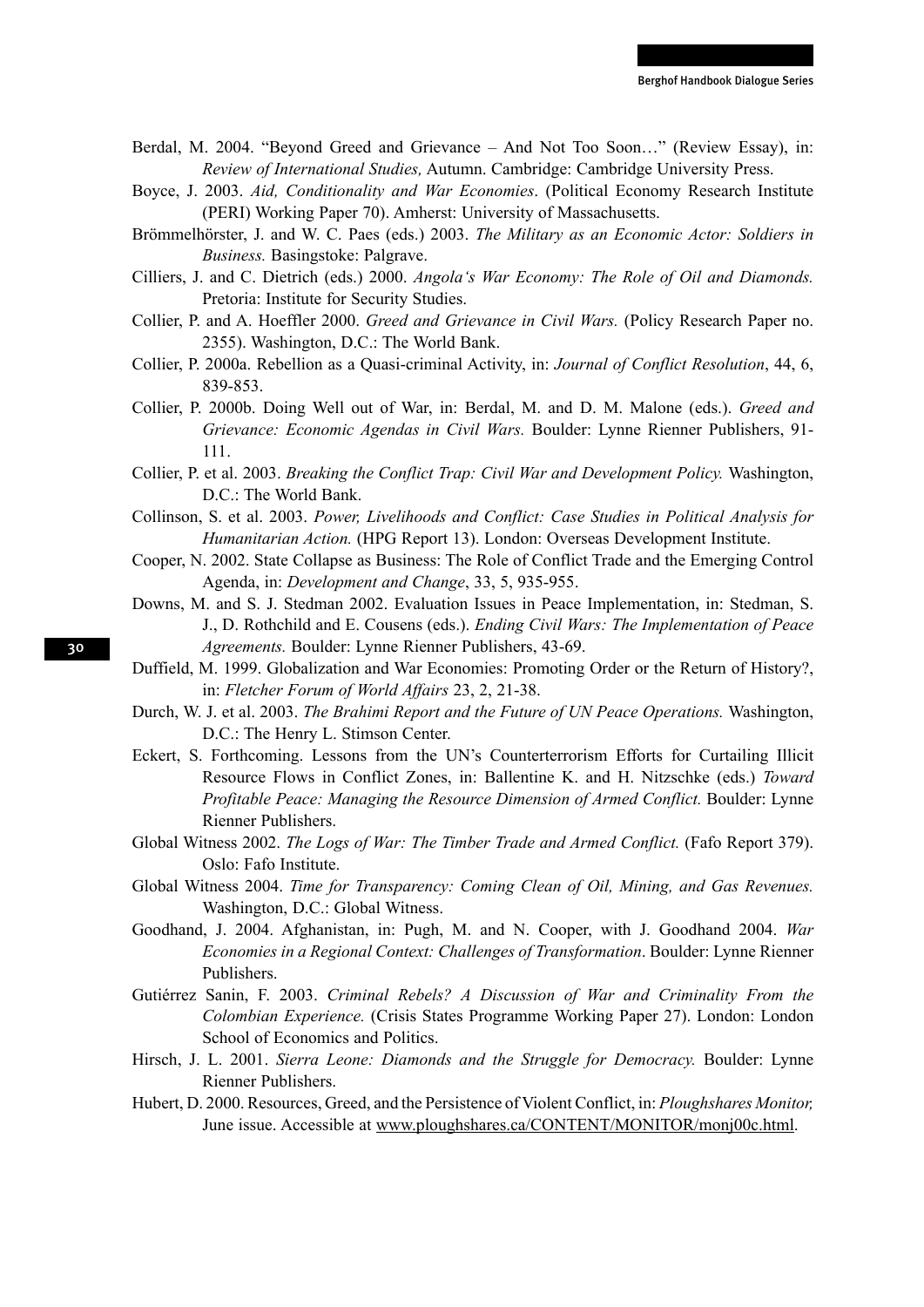- ICG (International Crisis Group) 2001. *Sierra Leone: Managing Uncertainty*. (ICG Africa Report No. 35). Freetown/Brussels: ICG.
- ICG (International Crisis Group) 2002. *God, Oil & Country: Changing the Logic of War in Sudan.* (ICG Africa Report No. 39). Brussels: ICG.
- ICG (International Crisis Group) 2003. *Disarmament and Reintegration in Afghanistan.* (ICG Asia Report 65). Kabul: ICG.
- International Peace Academy and the Fafo Institute Forthcoming. *Assessing the Liability of Business Entities for Grave Violations of International Law.* Oslo: Fafo Institute.
- Jackson, S. Forthcoming. Protecting Livelihoods in Violent Economies, in Ballentine, K. and H. Nitzschke (eds.). *Toward Profitable Peace: Managing the Resource Dimension of Armed Conflict.* Boulder: Lynne Rienner Publishers.
- Jean, F. and J. C. Rufin (eds.) 1996. *Economies des Guerres Civiles.* Paris: Hachette.
- Keen, D. 1998. *The Economic Functions of Violence in Civil Wars.* (Adelphi Paper 320). Oxford: Oxford University Press.
- Keen, D. 2001. War and Peace: What's the Difference?, in: Adebajo, A. and C. L. Sriram (eds.). *Managing Armed Conflict in the 21st Century.* London: Frank Cass, 1-22.
- Le Billon, P. 2000. *The Political Economy of War: What Relief Agencies Need to Know.* (Humanitarian Policy Network Paper 33). London: ODI.
- Le Billon, P. 2001. The Political Ecology of War: Natural Resources and Armed Conflicts, in: *Political Geography*, 20, 5, 561-584.
- Le Billon, P. 2003. Getting It Done: Instruments of Enforcement, in: Bannon, I. and P. Collier (eds.). *Natural Resources and Violent Conflict: Options and Actions*. Washington, D.C.: The World Bank, 215-286.
- Lewis, S. 2004. *Rejuvenating or Restraining Civil War: The Role of External Actors in the War Economies of Sudan*. (BICC Paper 37). Bonn: Bonn International Center for Conversion.
- Lunde, L. 2002. *Economic Driving Forces of Conflict*. (Econ Report 27/01). Oslo: Econ Institute.
- Lunde, L. and M. Taylor, with A. Huser 2003. *Commerce or Crime? Regulating Economies of Conflict.* (Fafo Report 424). Oslo: Fafo Institute.
- Mwanasali, M. 2000. The View from Below, in: Berdal, M. and D. M. Malone (eds.). *Greed and Grievance: Economic Agendas in Civil Wars.* Boulder: Lynne Rienner Publishers, 137- 153.
- Nafziger, W. and J. Auvinen 2003. *Economic Development, Inequality and War: Humanitarian Emergencies in Developing Countries*. Houndmills: Palgrave.
- Nitzschke, H. 2003. *Transforming War Economies: Challenges for Peacemaking and Peacebuilding.* (IPA Conference Report). New York: International Peace Academy.
- Partnership Africa Canada 2004. *Diamond Industry Annual Review: Sierra Leone 2004*. Ottawa: Partnership Africa Canada.
- POLE Institute 2002. *The Coltan Phenomenon: How a Rare Mineral Has Changed the Life of the Population of the War-Torn North Kivu Province in the Democratic Republic of Congo.* Goma: DR Congo.
- Pugh, M. 2002. Postwar Political Economy in Bosnia and Herzegovina: The Spoils of Peace, in: *Global Governance*, 8, 4, 467-482.
- Pugh, M. and N. Cooper, with J. Goodhand 2004. *War Economies in a Regional Context: Challenges of Transformation.* Boulder: Lynne Rienner Publishers.
- Raeymaekers, T. 2003. "Targeting Businesses in Conflict: Beyond the Plunder Logic", Paper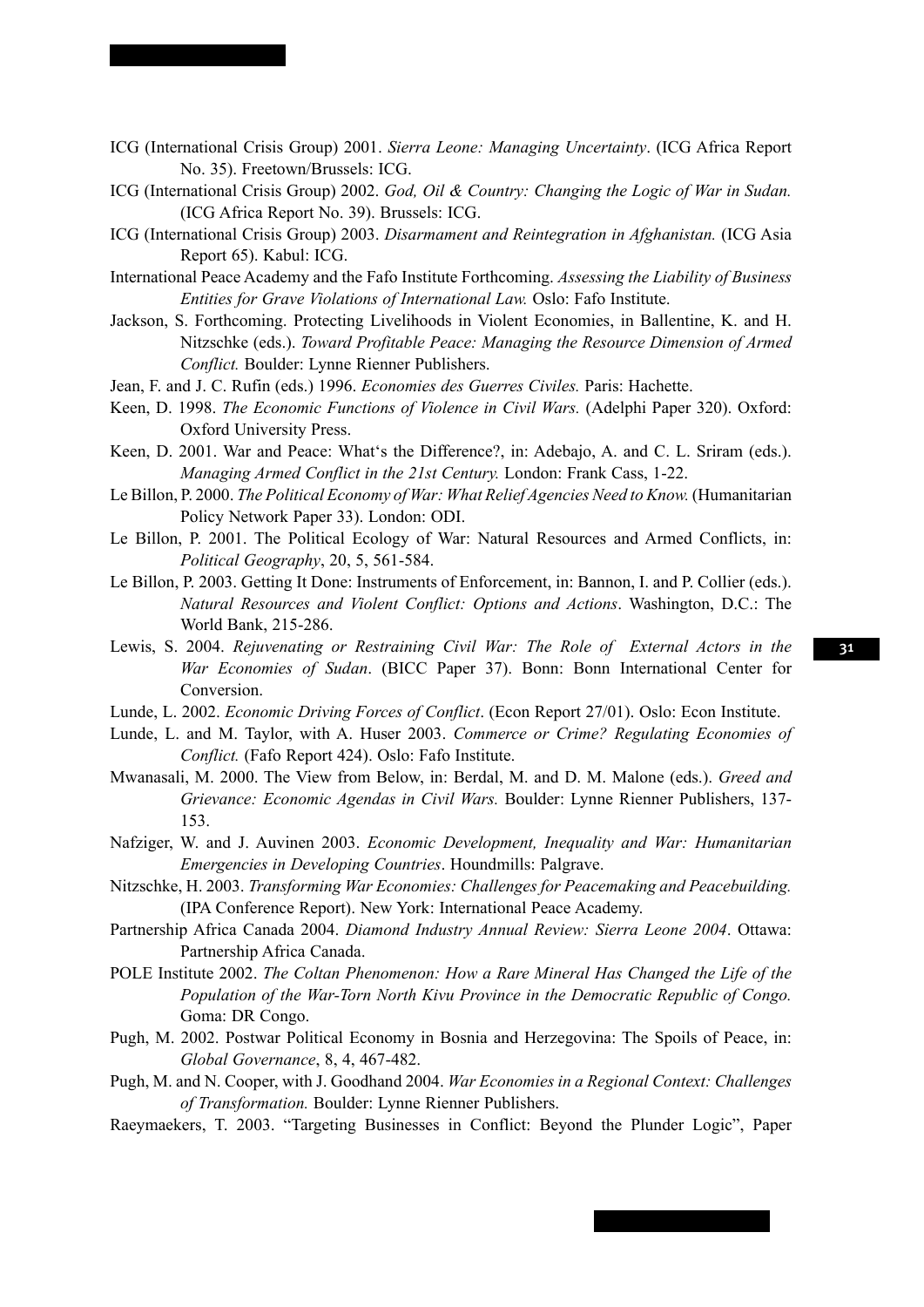presented at the Conference on Curbing Human Rights Violations by Armed Groups, UBC Centre of International Relations, Vancouver, November 13-15.

- Regan, A. 2003. The Bougainville Conflict: Political and Economic Agendas, in: Ballentine, K. and J. Sherman (eds.). *The Political Economy of Armed Conflict: Beyond Greed and Grievance*. Boulder: Lynne Rienner Publishers, 133-166.
- Renner, M. 2002. *The Anatomy of Resource Wars*. (WorldWatch Paper no. 162). Washington, D.C.: WorldWatch Institute.
- Reno, W. 1995. *Corruption and State Politics in Sierra Leone.* Cambridge: Cambridge University Press.
- Reno, W. 1998. *Warlord Politics and the African State.* Boulder: Lynne Rienner Publishers.
- Ross, M. 1999. The Political Economy of the Resource Curse, in: *World Politics*, 51, 2, 297-322.
- Ross, M. 2003. Oil, Drugs, and Diamonds: The Varying Roles of Natural Resources in Civil War, in: Ballentine, K. and J. Sherman (eds.). *The Political Economy of Armed Conflict: Beyond Greed and Grievance.* Boulder: Lynne Rienner Publishers, 47-70.
- Sedra, M. 2002. *Challenging the Warlord Culture: Security Sector Reform in Post-Taliban Afghanistan*. (BICC Paper 25). Bonn: Bonn International Center for Conversion.
- Sherman, J. 2002. *Policies and Practices for Regulating Resource Flows to Armed Conflict.* (IPA Conference Report). New York: International Peace Academy.
- Smillie, I., Gberie, L. and Hazleton, R. 2000. *The Heart of the Matter: Sierra Leone, Diamonds and Human Security.* Ottawa: Partnership Africa Canada.
- Steward, F. 2003. Horizontal Inequalities as a Source of Conflict, in: Hampson, F.O. and D. Malone (eds.). *From Reaction to Conflict Prevention: Opportunities for the UN System*. Boulder: Lynne Rienner Publishers, 105-136.
- TraCCC (Transnational Crime and Corruption Center) 2001. *Transnational Crime and Peacekeeping: Comparative Perspectives*. Washington, D.C.: TraCCC.
- United Nations 2000. *Report of the Panel of Experts on Violations of the Security Council sanctions Against UNITA*. U.N. Document S/2000/203.
- United Nations 2001, 2002. *The Role of Diamonds in Fueling Conflict: Breaking the Link Between the Illicit Transaction of Rough Diamonds and Armed Conflict as a Contribution to Prevention and Settlement of Conflicts*, Resolutions adopted by the General Assembly, UN Doc. A/RES/55/56, January 29, 2001, and UN Doc. A/RES/56/263, April 9, 2002.
- Wallensteen, P., C. Staibano and M. Eriksson (eds.) 2003. *Making Targeted Sanctions Effective: Guidelines for the Implementation of UN Policy Options*. Uppsala: Uppsala University.
- Williams, P. and J. T. Picarelli Forthcoming. Combating Crime in Armed Conflict, in: Ballentine, K. and H. Nitzschke (eds.). *Toward Profitable Peace: Managing the Resource Dimension of Armed Conflict.* Boulder: Lynne Rienner Publishers.
- Winer, J. 2002. *Illicit Finance and Global Conflict.* (Fafo Report 380). Oslo: Fafo Institute.
- Woodward, S. 2002. Economic Priorities for Successful Peace Implementation, in: Stedman, S., D. Rothchild and E. Cousens (eds.). *Ending Civil Wars: The Implementation of Peace Agreements*. Boulder: Lynne Rienner Publishers, 183-214.
- Yannis, A. 2003. Kosovo: The Political Economy of Conflict and Peacebuilding, in: Ballentine, K. and J. Sherman (eds.). *The Political Economy of Armed Conflict: Beyond Greed and Grievance*. Boulder: Lynne Rienner Publishers, 167-196.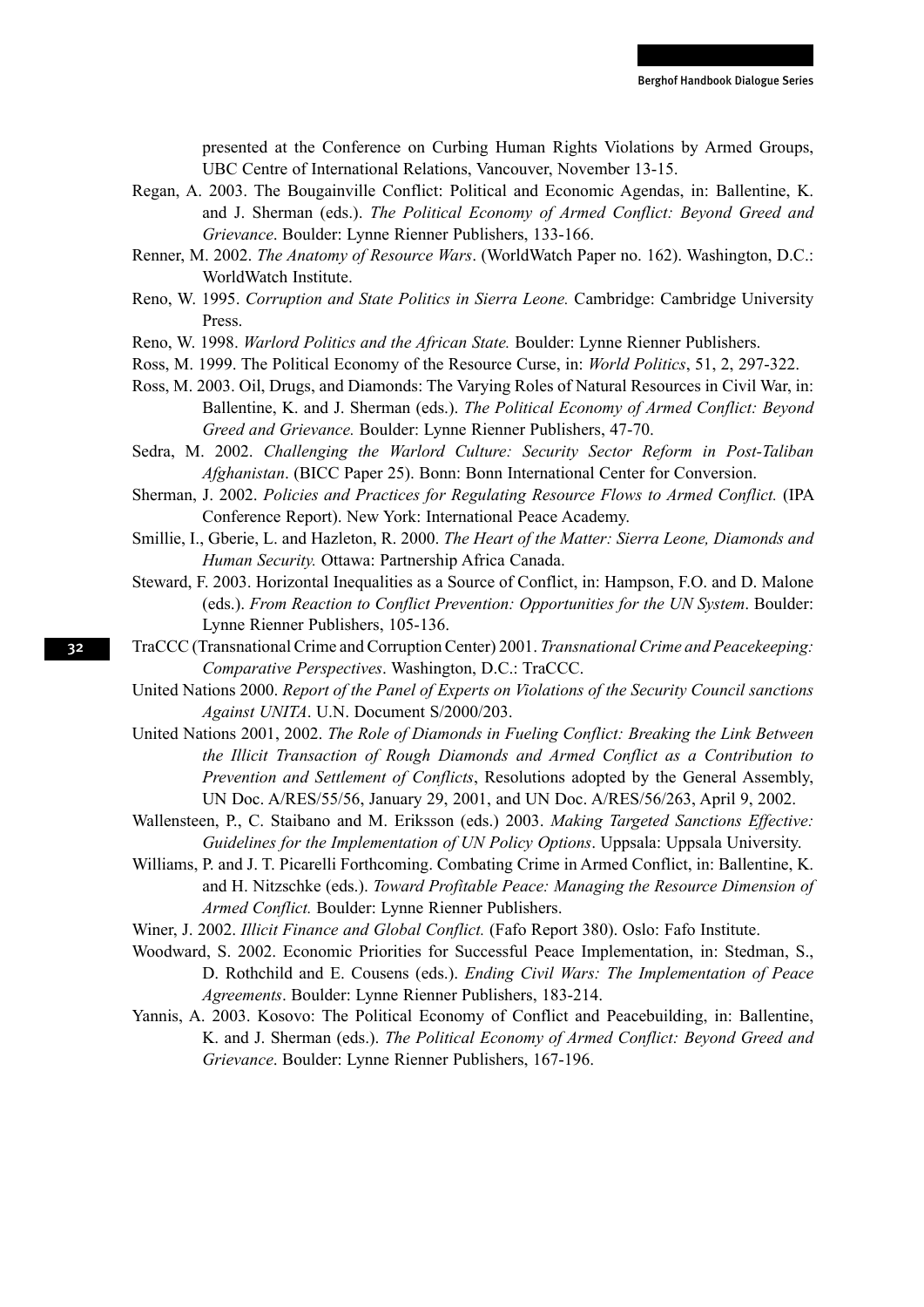### Further information and useful links:

| The Bonn International Center for Conversion (BICC) project on 'The Role of External Actors in |
|------------------------------------------------------------------------------------------------|
| Civil War Economies in Sub-Saharan Africa',                                                    |
| see www.bicc.de/projects/project files/111 ecwarend english.html.                              |
| The Center on Global Integrity project on 'Making A Killing: The Business of War,'             |
| see www.publicintegrity.org/bow/default.aspx?act=resources.                                    |
| The Fafo Institute project on 'The Economies of Conflict - Private Sector Activities and Armed |
| Conflict', see www.fafo.no/nsp/ecocon.htm.                                                     |
| The Global Policy Forum documents on 'The Dark Side of Natural Resources',                     |
| see www.globalpolicy.org/security/docs/minindx.htm.                                            |
| The International Peace Academy program on 'Economic Agendas in Civil Wars',                   |
| see www.ipacademy.org/Programs/Programs.htm (completed programs).                              |
| UNU-WIDER project (2001) on 'Why Some Countries Avoid Conflict While Others Fail',             |
| see www.wider.unu.edu/research/research.htm.                                                   |
| The World Bank research program on 'The Economics of Civil War, Crime and Violence,'           |
| see http://econ.worldbank.org/programs/conflict.                                               |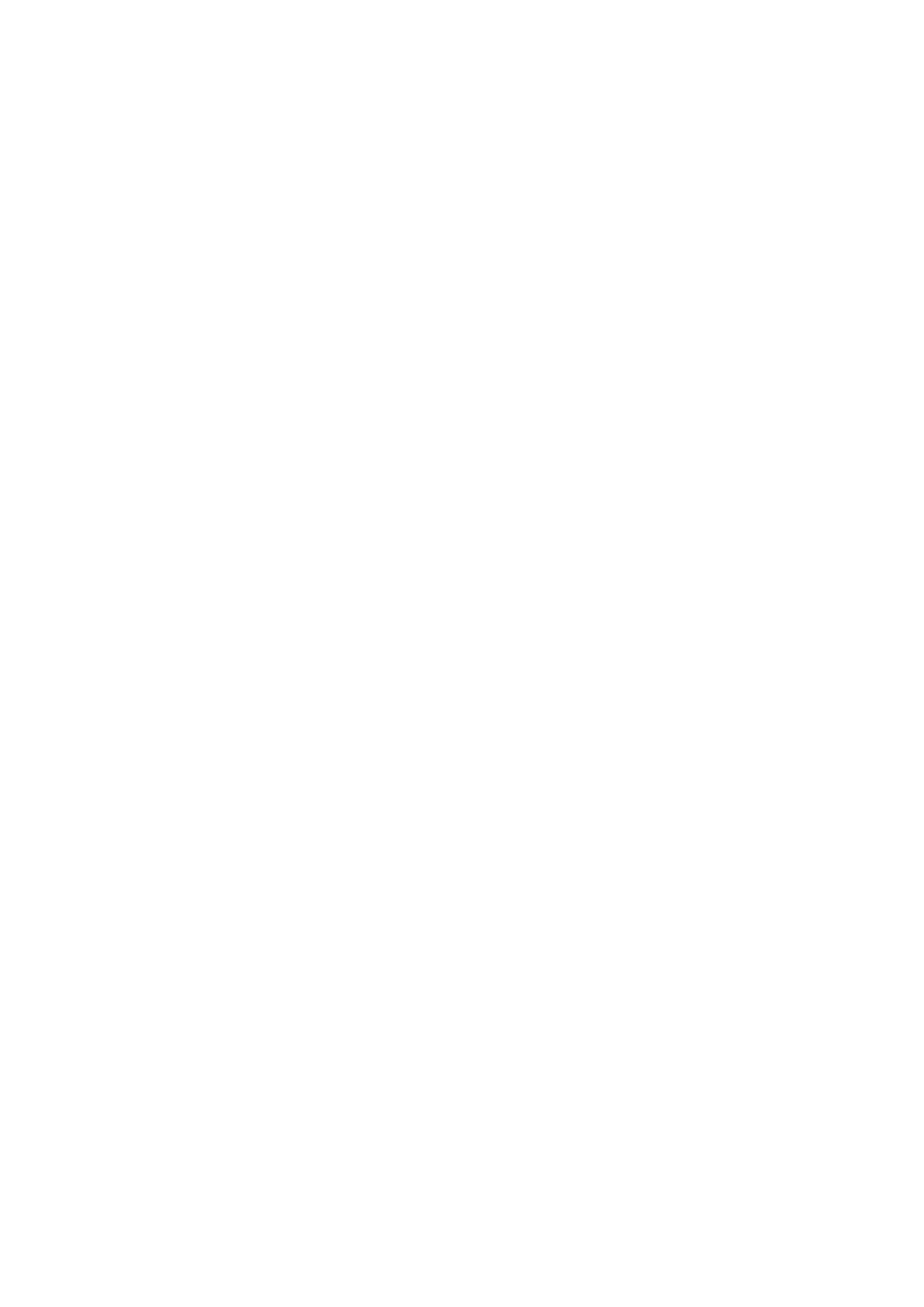**Berghof** Research Forschungszentrum for Constructi für konstruktive **Conflict Managemen** Konfliktbearbeitung

# Why they fight: An Alternative View on the Political Economy of Civil War and Conflict Transformation\*

Olu Arowobusoye

### 1. Introduction

I read with great attention *The Political Economy of Civil War and Conflict Transformation* by Karen Ballentine and Heiko Nitzschke. Quite a few jaded observers of writings on war economies tend to view similar analyses with scepticism, amusement or even consternation. I do not have any of those emotions to this article. I sincerely think that it is an interesting endeavour, which will undoubtedly contribute to the body of work on conflict issues. The authors have provided a succinct overview of major debates on the issue, including policy development.

Similarly, it is always interesting to read work that attempts categorisation of social phenomena into neat and pat theories, which are then rigorously analysed. Undoubtedly, there is great merit to this approach, look at the achievements that result from thinking and working in this manner. But can different, and sometimes unrelated, phenomena really be observed, compared, analysed, characterised, and solved using this approach?

As we all know, conflicts are dynamic in nature and difficult to capture through linear analysis. How effectively does theory relate to on-the-ground lived practice and move from the theoretical realm to practice? Or do we stop at theory's use being merely to theorise? How closely do our theories approximate reality? How useful are these theories to the real phenomena of conflicts and the need to mitigate them, especially as we are dealing with real flesh and blood people with needs and feelings? Do our theories and research serve real policy purposes? This, to me, seems to be the crux of the matter. Of course a rebuttal could be that theories only serve as the laboratory for

\* The views expressed in this article do not in any way reflect the position of ECOWAS but purely that of the author.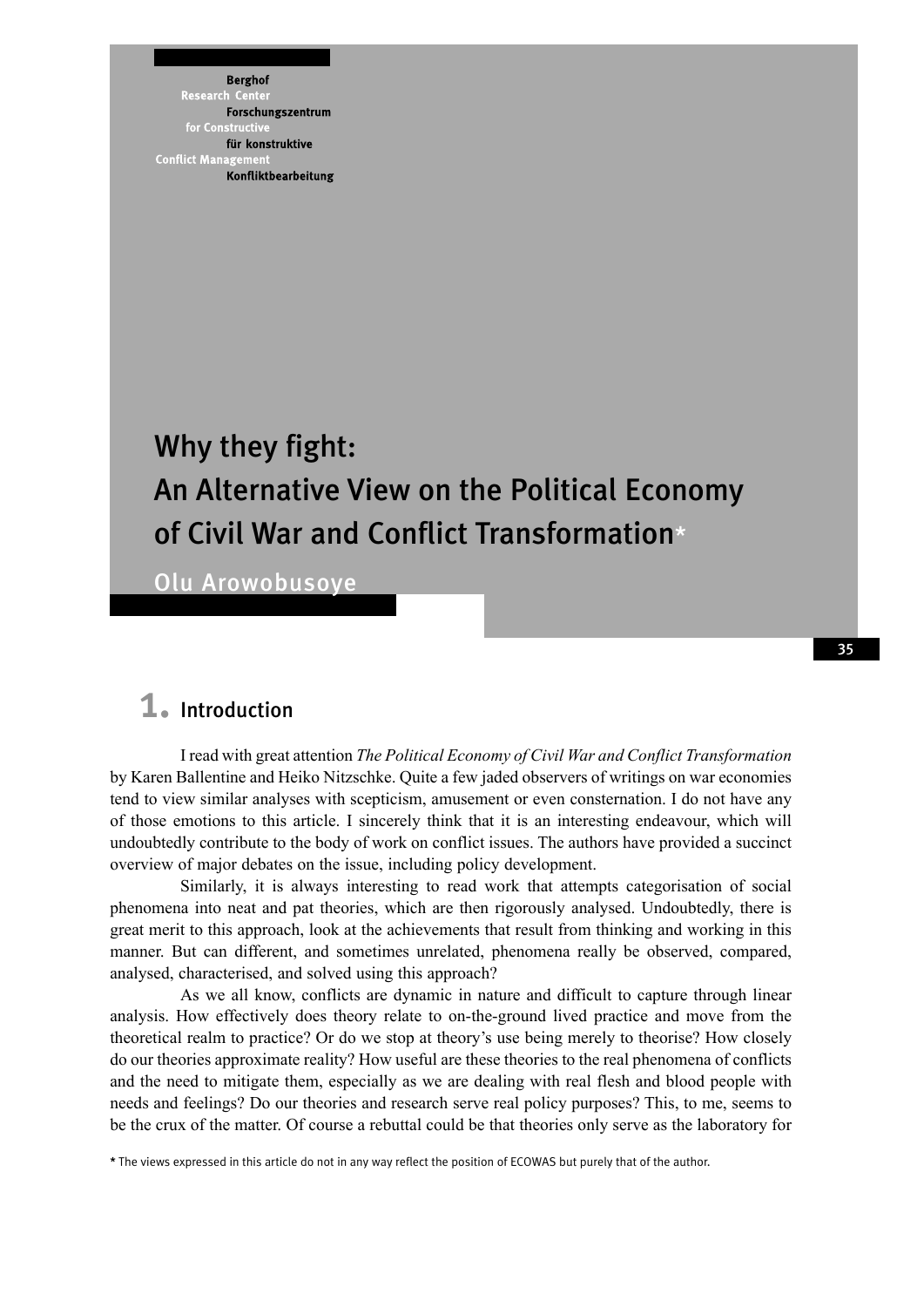practice, and that analysis is the process of achieving the intended outcome: to mitigate or ameliorate sufferings caused by conflict.

I suspect most people who work in this field must at times agonise over the usefulness of their theories in the face of, nay, increase in violent conflicts in several parts of the world. So can it be that we are asking the wrong questions and doing the wrong analyses or that we fail to order our thoughts in such a manner as to address the real issues? For example, as much as the nascent study of the role of economics in conflict is valuable, it continues to baffle several people why it has suddenly gained preponderance and focus. Karen Ballentine and Heiko Nitzschke, too, acknowledge that disagreement exists as to how it matters, and how much (Ballentine and Nitzschke in this volume, 12). This is particularly striking since control over economies is one of the goals of securing political power, for good or for bad, as any politician in any part of the world will tell you. I had the privilege in 2001 in London to have sat through a presentation given by one of the earliest and major proponents of the 'greed and grievance' theory. I listened to the stunning and sweeping conclusion that conflicts are really a result of greed! Cynics will say that perhaps this emerging field is yet another opportunity for experts to be born or for the furtherance of particular academic or political interests.

This comment therefore asks if the political economy perspective – by focusing largely and narrowly on the economic activities of 'rebels' and, to some extent, 'governments' – truly offers an understanding of the dynamics of conflicts. It also asks if it can possibly point towards future useful policy directions, particularly in understanding the impact of war economies on peace building activities.

It seems to me that the crux of the matter is that causes, nature, dynamics, and impact of conflict are highly complex, and that the political economy perspective is 'reductionist' in its attempt at examining these. Conflicts, as we all know, generally are the result of the interplay of a multitude of intervening variables. In my opinion, to give the role of economics an exaggerated role as the main motivation for conflict is not only to ignore the realities of those involved in conflicts but also to ignore past work done by sociologists, anthropologists, and political scientists. Gravest of all is to dismiss a complex interaction of physical, psycho-social, political, and economic issues, and to label those who are constantly faced with the dilemma of resorting to conflict as being motivated only or mostly by 'greed'. This is not to completely foreclose the issue of 'greed' as playing a role in conflict. The question is, whose greed, how, when, and where? I will come back to this question below when I discuss the dynamics of war economies.

Therefore, this short article takes an alternative view on the causes, nature, and dynamics of conflicts and also an alternative view on the nature, characteristics, impact, and role of war economies. I close with a brief postulation of policy recommendations. Most of these recommendations are, in my opinion, self-evident and logical consequences stemming from an understanding of the dynamics of West African conflicts. Most of the policy recommendations are also freely available in the existing literature, particularly in the work of some non-governmental organisations and several Africanists.

### 2. Typologies of West African Conflicts

Despite the difficulty of drawing up broad categorisations, perhaps what could be called common characteristics in places that are conflict-afflicted in West Africa are such factors as: violent suppression of dissent, bad governance, military intervention in politics, lack of political and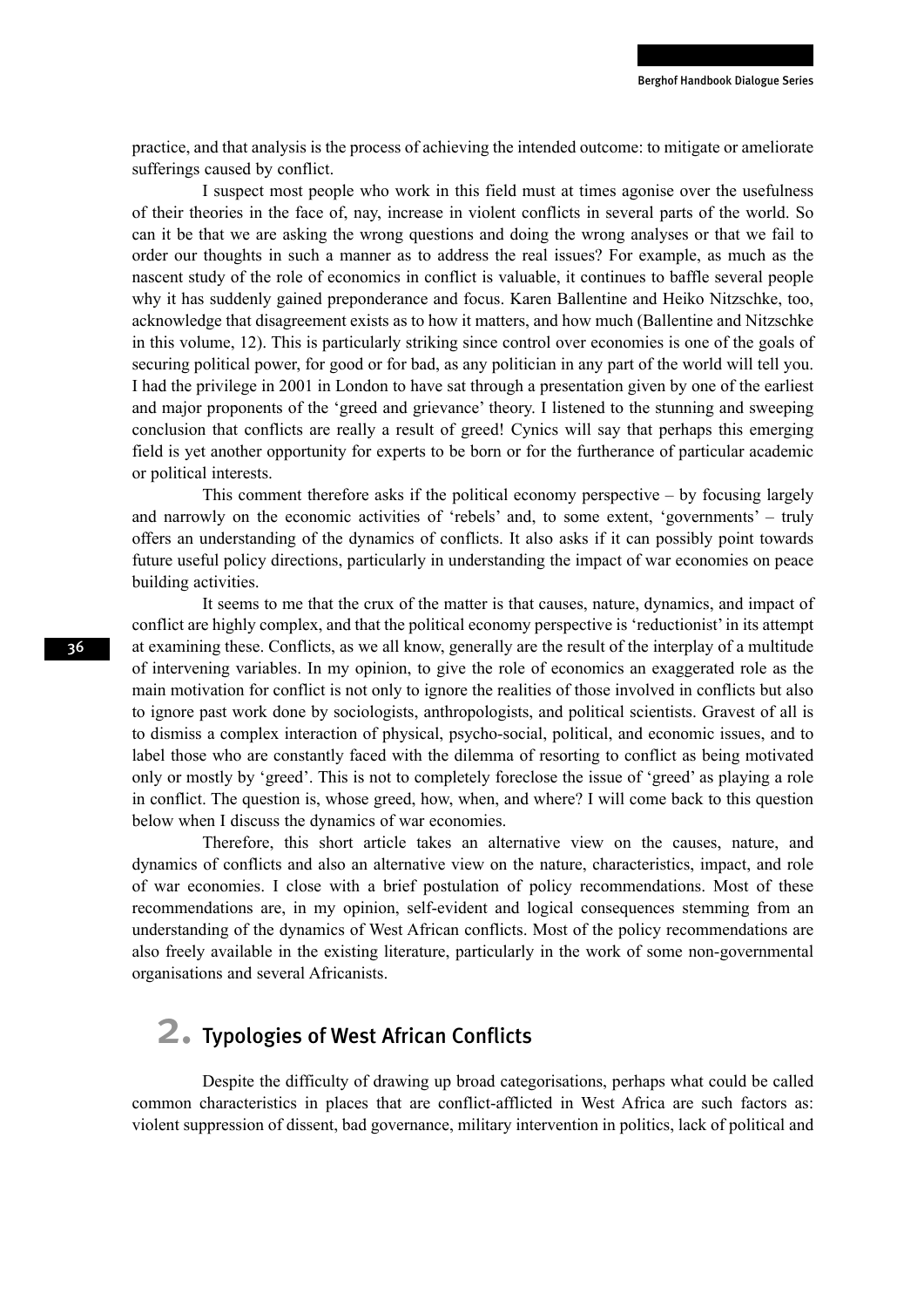economic accountability, inequitable distribution of resources, and uneven development between the regions and ethnic communities. These conflicts have tended to straddle borders and exhibit what are now known as sub-regional dynamics and implications.

Encapsulating the variables of conflicts in West Africa and categorising them is a difficult task, made more difficult by the distinctiveness of particular conflicts and the possible ideological interpretations and perceptions that can influence such categorisation. However, one could discern objective conditions that create discontent which fuels wars in West Africa (Mkandawire 2002). These objective conditions by the nature of their manifestations are the causes that define these conflicts. The new trend to increasingly focus on the means of financing these conflicts, coupled with the failure of the conflict perpetrators to coherently articulate and achieve their objectives and war aims, has progressively led to a discourse to find 'rational' arguments to dismiss the politics of such movements (ibid.). This inclination has sometimes led to frightening interpretations including purely economic ones, instead of a hard look at an amalgamation of factors. These factors differ in their level of significance, and often underpin or counteract each other.

I would propose that *identity/ ethnicity* and *nation building* are broad typologies that more accurately than war economies encapsulate some of the causes of conflict in West Africa. These typologies are an amalgamation of the work of various scholars, trends and developments in conflict resolution and do not claim to exhaust the list of typologies. In any case, several works already exist on this matter. The incidents of wars in Africa, while they may vary, generally fit into global models. (Compare for example Collier and Hoeffler 2000, Furley 1995, Clapham 1998, and the February 2002 issue of the Journal of Conflict Resolution.)

A conflict can occur where a group with strong affiliation feels threatened. This affinity can take several forms, including ethnicity or religion. The question of identity/ ethnicity then becomes an issue. The conflict could manifest itself in wars of internal self-determination, self-preservation and self-assertion, wars against exclusion and wars for self-autonomy (none of these categories are considered valid under a purely economic interpretation). Examples in West Africa can be found in Nigeria, Liberia, Côte d'Ivoire and Sierra Leone. It should be stressed that it is not being said that identity/ ethnicity is the sole cause of conflicts in these countries, but rather that several factors cause conflicts and this is one. Needless also to say that it is not inevitable that there would be conflict in a location with a strong identity or ethnic crisis.

Numerous countries in Africa are faced with the onerous task of *nation building*. Little significance is given to this cause, except by Africanists. Nevertheless, it is crucial to understanding conflicts in several parts of Africa. This has its origin in the colonial history, heritage of the colonial state constructs. The unfinished task of nation building that impinges on the state's political, social and economic existence leads usually to a crisis of governance, corruption, lack of livelihood opportunities, and then violent conflict. In the case of West Africa, this has not included crises over land with current descendants of 'settlers' as in Zimbabwe and, potentially, Kenya, Namibia and South Africa, since the nature of West African colonialism and the manifestation of its legacy differ.

In all of these conflict configurations, the intention of the perpetrators is simple: to gain primacy, not only over their lives, but also over the politics and economy of their terrain, for the simple reason that control over the political and economic landscape fulfils their aspirations. Resources then become a tool, rather than the end in itself. In a somewhat perverse and atrocious manner, a combatant once told me that violence and conflict were the same as the process by which politicians in 'developed' countries acquired power by 'civilised' means and then dominated and controlled their economic and political landscape.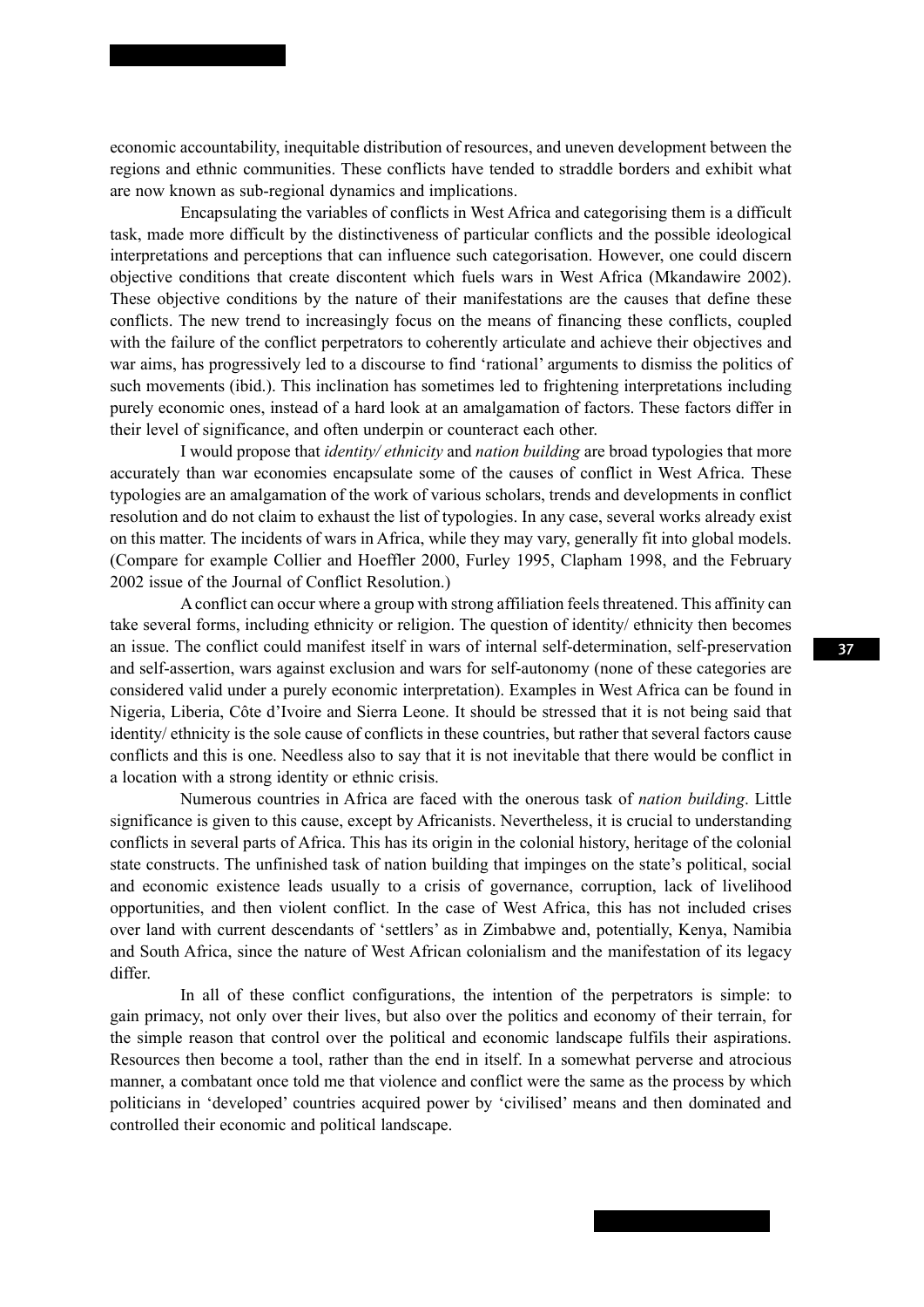Finally, using econometric indicators to arrive at particular conclusions in an analysis of the causes of war is not an exact and precise science, and can be utilised to justify or disprove a desired position. An example is the situation in Liberia before 1979, where, in 1972, private American investment totalled over \$500 million, the largest in sub-Saharan Africa. Liberia had a thriving iron ore export industry, about the third largest in the world. It also had other natural resources such as diamonds, timber, etc. The GDP per capita was \$420, and Liberia was listed as middle-income country by the World Bank. Looking at available economic data, Liberia seemed stable and well. However, Liberia had to withdraw some of the subsidies on rice, the staple food in the country, to meet, among other things, payments to the London and Paris Club, which Liberia owed money. The subsequent riot, which followed the withdrawal of the safety net of subsidies, could be said to have been the first event in a series that has led to the present conflict situation in West Africa, since Liberia has been called the epicentre of the conflicts in West Africa. It is easy to say that the conflicts in Liberia were caused by only the economic factor of the withdrawal of subsidies, but that would be disingenuous. The Liberian war was as a result of a complex interplay of political, social and economic factors, not only economic ones.

#### 3. The Dynamics of War Economies

Still, the significant role that economics play in conflict can be vividly demonstrated, but in a different way from the 'greed and grievance' school of thought. (For a particularly interesting response to that theory see Mkandawire 2002.) This is more poignant in the 'new' wars, where states are defined as collapsed or failed and violent conflict ensues between warring factions to acquire and control state resources, appropriating state authority for personal use.

In these new wars, economics do play a preponderant role. This role, though, has more to do with neo-classical paradigms of development. Perhaps a rigorously alternative perspective and focussed study of this correlation could offer useful alternative policy directions.

As a report puts it: "Recent scholarly research has also begun to shed new light on the links between Structural Adjustment Programmes (SAPs) and the incidence of conflict and disorder. Although the crisis in Somalia and the genocide in Rwanda were largely attributed by the international media to 'clanism' and 'ethnicity', Michel Chossudovsky (1996) puts part of the blame on the draconian economic policies of the IMF and the World Bank which removed all official economic safety nets and left the Rwandan economy in shambles after the collapse of the international coffee market in the late 1980s. With the price of coffee plummeting and the Rwandan franc repeatedly devalued, the general population was left destitute and impoverished. This, according to Chossudovsky, created conditions in which power hungry officials and leaders could sow the seeds of civil war and genocide. Hatred, which in a prospering economy could not and would not have surfaced, soon became apparent and was followed by the collapse of civil society. [...] It should be obvious by now that it is often the absence of justice that is the principal cause for the absence of peace. Any economic reform programme that denies human dignity is likely to be resisted by those who are being victimised. It is also likely to lead to further conflict and human misery." (Report by the Independent Expert, Professor Fantu Cheru, 1999, UN Doc. E/CN.4/1999/50.)

Observers in West Africa have also linked the conflict in Côte d'Ivoire to the fact that the economy of that country was intensely susceptible to the whims and caprices of international financial institutions, particularly the global commodity cartels. When the price of its main export, cocoa, declined, and economic safety nets disappeared, ethnic alignments became the only remaining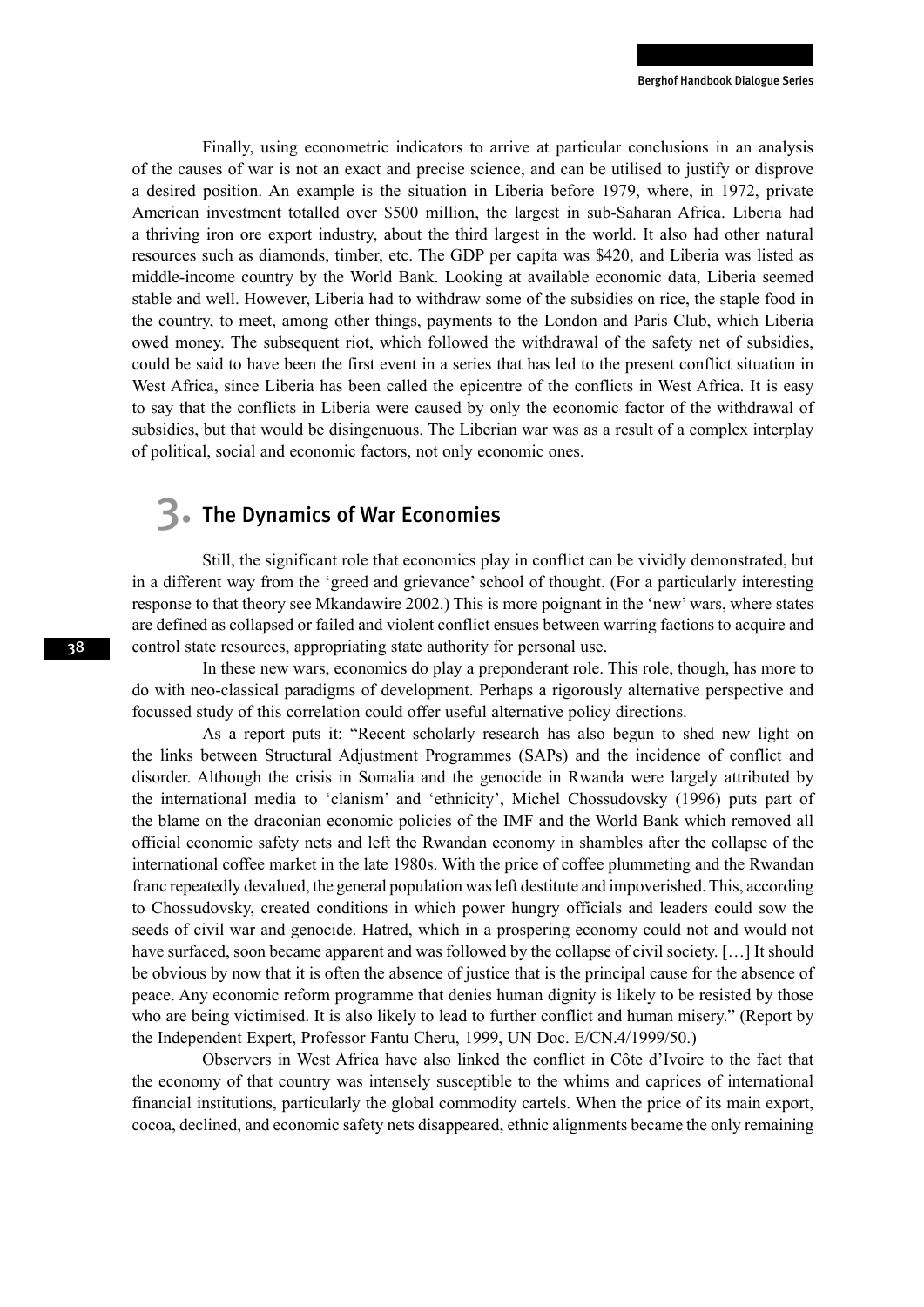'safety net' for survival.

In Nigeria, several ethnic conflicts boil up regularly, centring around economic issues – not in the sense of 'greed and grievance' but usually around the distribution of wealth. Withdrawal of subsidies on the advice of international financial institutions, particularly on petroleum products, has consistently increased tensions, with potential for further escalation into full violent conflict. In fact, a number of under-reported low intensity conflicts are already going on in several parts of the country, whose causes centre on the distribution of resources, inefficient governance, and withdrawal of subsidies.

As John Steinbruner and Jason Forrester (2004) say, the pattern of growth associated with the process of globalisation has so far been inequitable. Concentrations of wealth have increased throughout the world. Standard of living improvements have disproportionately benefited the top 20 percent income bracket. In many areas of endemic economic austerity that have emerged in the uneven pattern of globalisation the ability to preserve social coherence and thereby to control violence is already very seriously at stake. So, yes, economics do matter, but the question is in what direction and what kind of economics?

For whatever reason, analysis and discourses on war economies skirt around the importance and supporting role of the international dimension. The supply side of commodities, for example diamonds, is always studiously analysed, paying scant attention to the demand side. With the exception of NGOs like Global Witness, Oxfam, and some others, most academics tend to give little attention to this, too. While, at the same time, in the case of small arms the demand side is scrupulously attended to but not the supply side. (No doubt there are political and economic considerations imposed on researchers dependent on and constrained by funds from players who are themselves influenced by these very suppliers?) Africanists have always wondered why arms exporting countries could not simply clamp down on illegal arms' sales, or control more vigorously their 'legal' arms export. Some have suggested in exasperation that if only the means were available 'Third World' NGOs would have embarked on 'programmes' in those countries to dissuade arms' exports. Very little arms production is carried out in Africa and, similarly, very little consumption of diamonds happens in Africa. One can make the bold statement that war economies are truly globalised economies. The connections and contacts between war elites in Africa and the internationals who aid, abet and sustain war economies in one form or the other need to be given more attention in work on war economies. Perhaps studying this variable could offer policy recommendations for countries of both supply *and* demand.

Even if 'greed and grievance' theories miss the role of internationals and the role of neoclassical development paradigms in wars, the valid and legitimate question of the possible connection of criminality and war still remains. Are wars being fought to acquire resources criminally, therefore transforming struggling economies into war economies, as is asserted?

Boldly stated, what Karen Ballentine and Heiko Nitzschke describe as "distinctive features of War Economies" (Ballentine and Nitzschke in this volume, Box 1) constitute the nature of the economies of quite a number of developing countries, such as informality, cross border trade relying on ethnic contacts, and control of resources and assets by an elite group. Perhaps this is exactly what is wrong with the economies of Africa! "Combat economy", "shadow economy" and "coping economy" are terms which, if we must use them, describe in one breath a 'normal' undeveloped economy that becomes transformed into a 'survival and free for all' economy in the atmosphere of increased anarchy in a situation of escalating conflict. These conditions, however, do not universally justify the label of war economies, as even in peace times similar economic relationships and situations exist. Of course, in any extreme situation – such as a war – the negative consequences of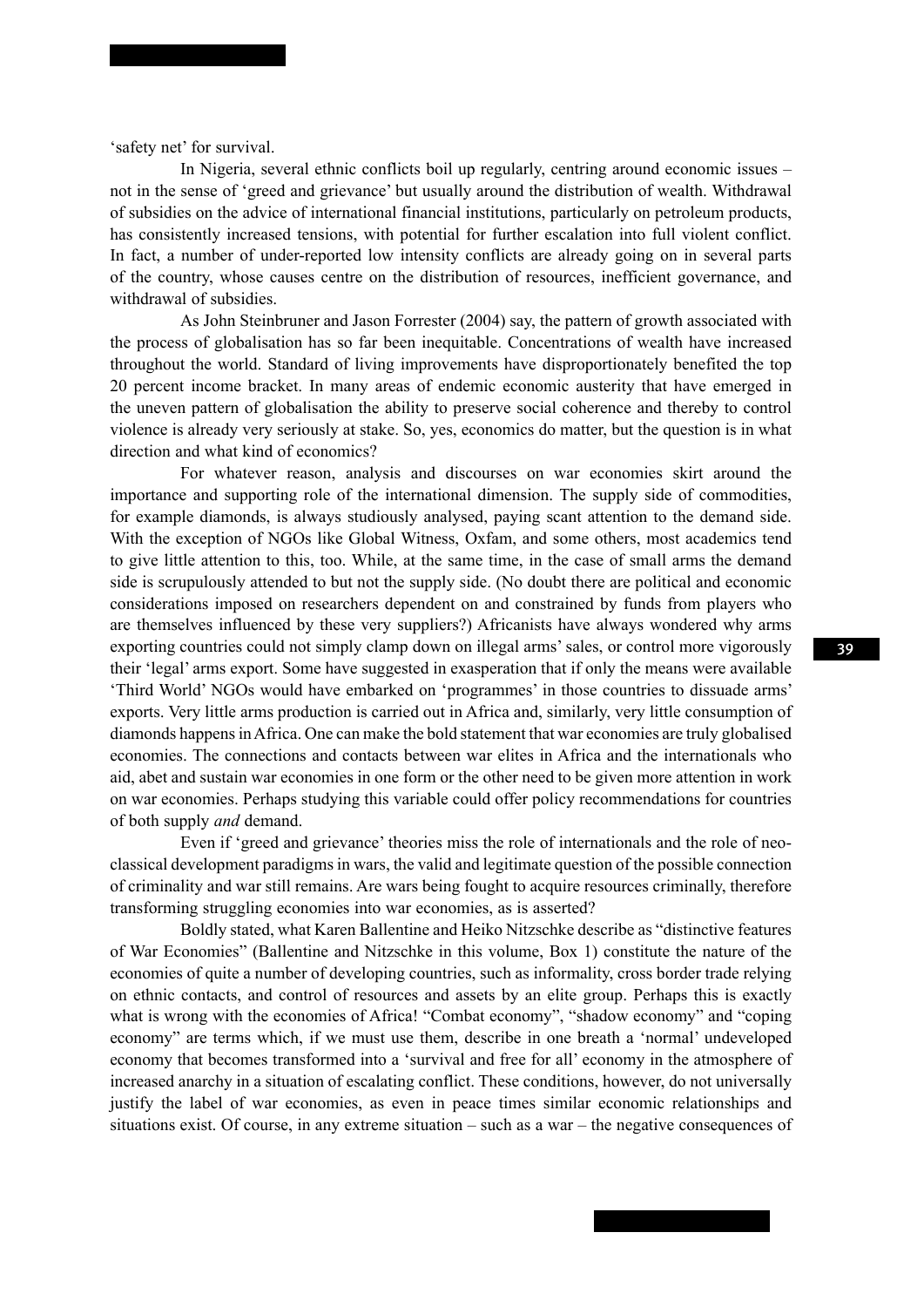these arrangements become accentuated.

Similarly, 'lootable' and 'unlootable' resources have always been available in several conflict zones, e.g. Liberia and Sierra Leone. The question to be asked is why it is that now, at this moment in time, they have become resources to be fought for and controlled by warring factions? Perhaps the answer lies in the simple fact that a generation of combatants who did not live under direct colonialism and the dynamics it unleashed – including the succession to political power by certain favoured groups after flag independence who continued the marginalisation of the people – has now grown up and wants a better quality of life in all ramifications. The chickens have simply come home to roost. The tension, after evolving through several phases, including the awakening of the (false) consciousness of the masses, now results in violent conflicts.

Further, care has to be taken in accepting automated policy implications of a classification into 'lootable' and 'unlootable' resources. The example of Sierra Leone in relation to Botswana cannot be used to arrive at a general principle without taking into consideration the different political history and demography of the two countries, which have largely shaped their situations. Also, if the logic of 'lootable' and 'unlootable' is utilised, oil in Nigeria requires heavy drilling and is thus unlootable, yet Nigeria is rife with conflicts.

Finally, could the problem of conflict, particularly its economic dimension, be attributed to situations, as Karen Ballentine and Heiko Nitzschke say, "where corrupt, exclusionary, and unaccountable governments fail to adequately share the resources generated or provide adequate public goods and services, [so that] a sense of economic deprivation may fuel other local resentments and feed separatist violence…" (ibid., 16)? Resulting in the combatants believing that they can share and provide these resources, goods and services themselves – and not being merely criminally motivated?

#### 4. Areas of Exploration for Policy Formulation

More studies and research are needed. Such studies require a better understanding of the context and dynamics of war situations and they must realign themselves with good and appropriate work done in the past. An illustration of the need for better socio-economic contextual understanding can be found in recent DDR programmes in certain parts of West Africa. Ex-combatants in two contiguous parts of West Africa were to be paid disproportional amounts in a DDR programme run by the UN. The decision for this was made based on (economic) statistics provided by international development agencies, showing that the standard of living in one country was higher than in the other. Obviously, ex-combatants in the poorer country would rather go to the better-off country to disarm. It would be obvious to the discerning interlocutor with good contextual understanding that, with this kind of arrangement, the DDR programmes in both countries are booby trapped from the start. Therefore, policies must be grounded in real understanding of the context. If the search is only for ground-breaking theories, they will not be very useful to those affected by conflicts.

Further studies of the following issues could guide more holistic and comprehensive policy prescription on the economic dimensions of war, and particularly on mitigating violent conflicts and their impacts:

The economic dimensions of wars should be analysed not only from the reductionist perspective of lootable and unlootable resources. There should be more concentrated and in-depth research on the linkages between Structural Adjustment Programmes, neo-liberal economic measures and conflict or peacebuilding.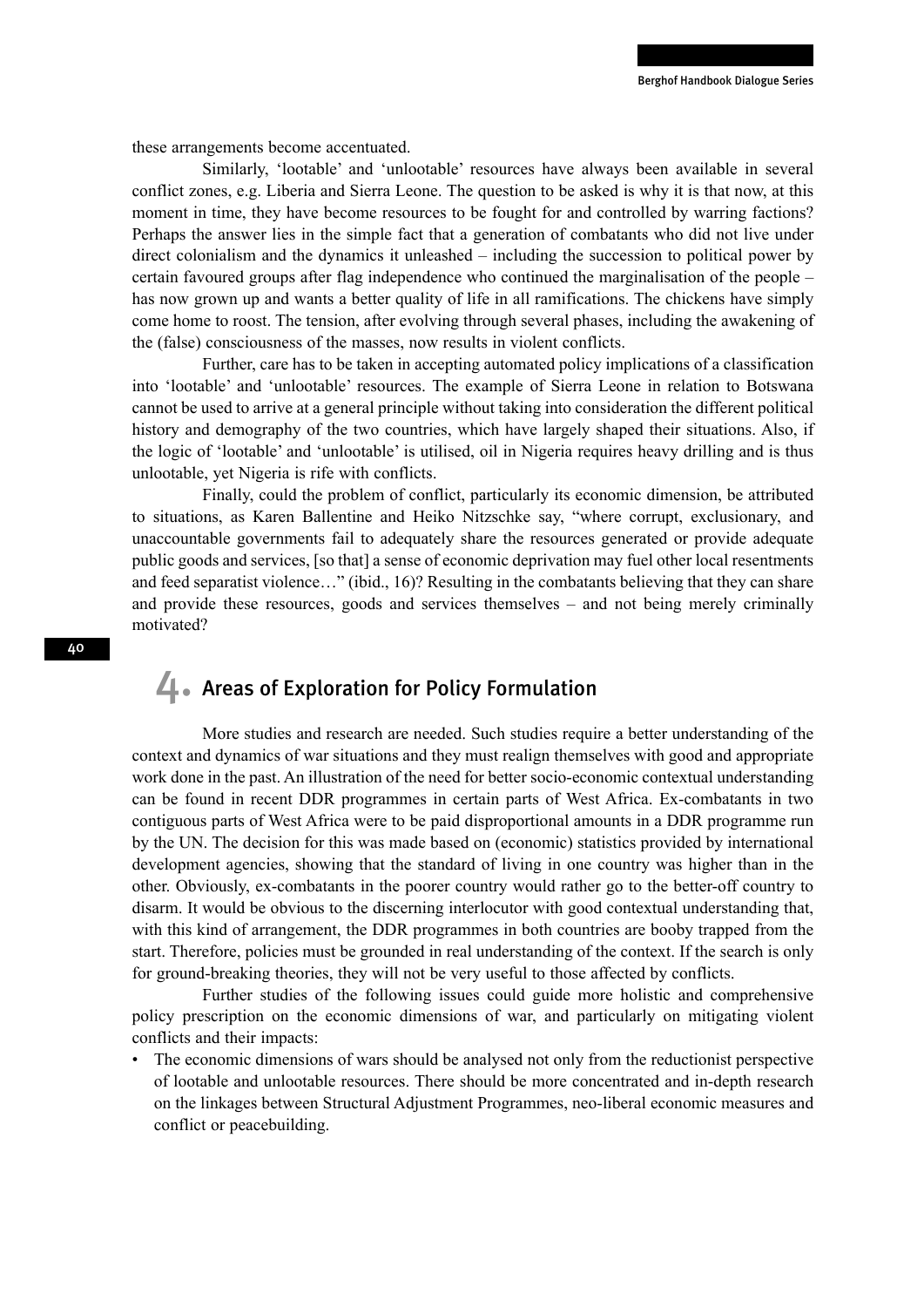- The economic dimensions of wars should include critical analyses of the roles of suppliers of arms and consumers of resources, such as 'conflict' diamonds. The role of multinational corporations and internationals in business and conflict needs to be revisited.
- The effects of anonymous banking in the international banking system and the recovery of money stashed abroad by warlords and corrupt leaders need to be sorted out. There is a need to make clear categorically to conflict entrepreneurs that war or corruption do not pay, and that even if the loot is stashed in the 'developed' world, it would be recovered and returned.
- An analysis of the impact of natural resources on conflict dynamics is required (Ballentine and Nitzschke in this volume, 15), rather than the other way round. We should not apply the linkages *ex post facto*, as ethnic linkages and political dimensions could also be part of the configuration (whether the presence or absence of resources fuels the war is another matter).
- It is necessary to develop better contextual knowledge of the dynamics of the war situation, including socio-economic factors.
- The issues of youth unemployment and availability of livelihood opportunities to all need to be given greater consideration in an analysis of the economic dimensions, beyond merely the DDR stages. At the opening of the African Union Extraordinary Summit of Heads of Governments on employment and poverty alleviation in Africa, on 8 September 2004 in Ouagadougou, Burkina Faso, the Director General of the International Labour Organisation described unemployment, underemployment, the working poor, and unaccounted workers in the informal economy as the world's biggest security risk.
- The incorporation of explicit economic agreements into peace agreements could assist in quickly ending wars and in peacebuilding. The ECOWAS sponsored Comprehensive Peace Agreement for Liberia in Accra, August 2003 could serve as an example. There, such issues were addressed, including the establishment of a Contracts and Monopolies Commission to oversee the award of contracts, sound macro-economic policies, etc.
- We need to look at the role of the dichotomy of urban vs. rural areas. The vanguard of conflicts is usually an urban-based elite (Mkandawire 2002, 191ff) – and those who suffer most as civilians or combatants are the rural poor.
- The developmental question needs to be taken into the equation. The issues of 'development', infrastructure, and the provision of goods and services need greater attention.
- An integration of programmes offering livelihood opportunities into *all* conflict transformation activities needs to be put into practice.

### 5. Conclusion

To treat and isolate the war economy as a special category for the purpose of policy formulation, particularly à la 'greed and grievance', would be, in my opinion, diversionary and a waste of resources. No one is dismissing the economic factor as unimportant. But to reduce the cause of conflict to simply a question of warlords fighting over the spoils of war for self-enrichment and to assume that wars can only continue as long as they are financially viable is not correct. From the earliest records of human societies, warfare has been both an organising force and a prime source of political motivation (Steinbruner 2000). The fact that warlords fight and loot is not a new phenomenon, history is replete with it. Obviously, stopping access to funds (and arms) is important in managing conflicts and this in itself seems elementary enough. To now focus so much attention on these 'spoilers' and the dynamics that they are purported to unleash with a view to new policy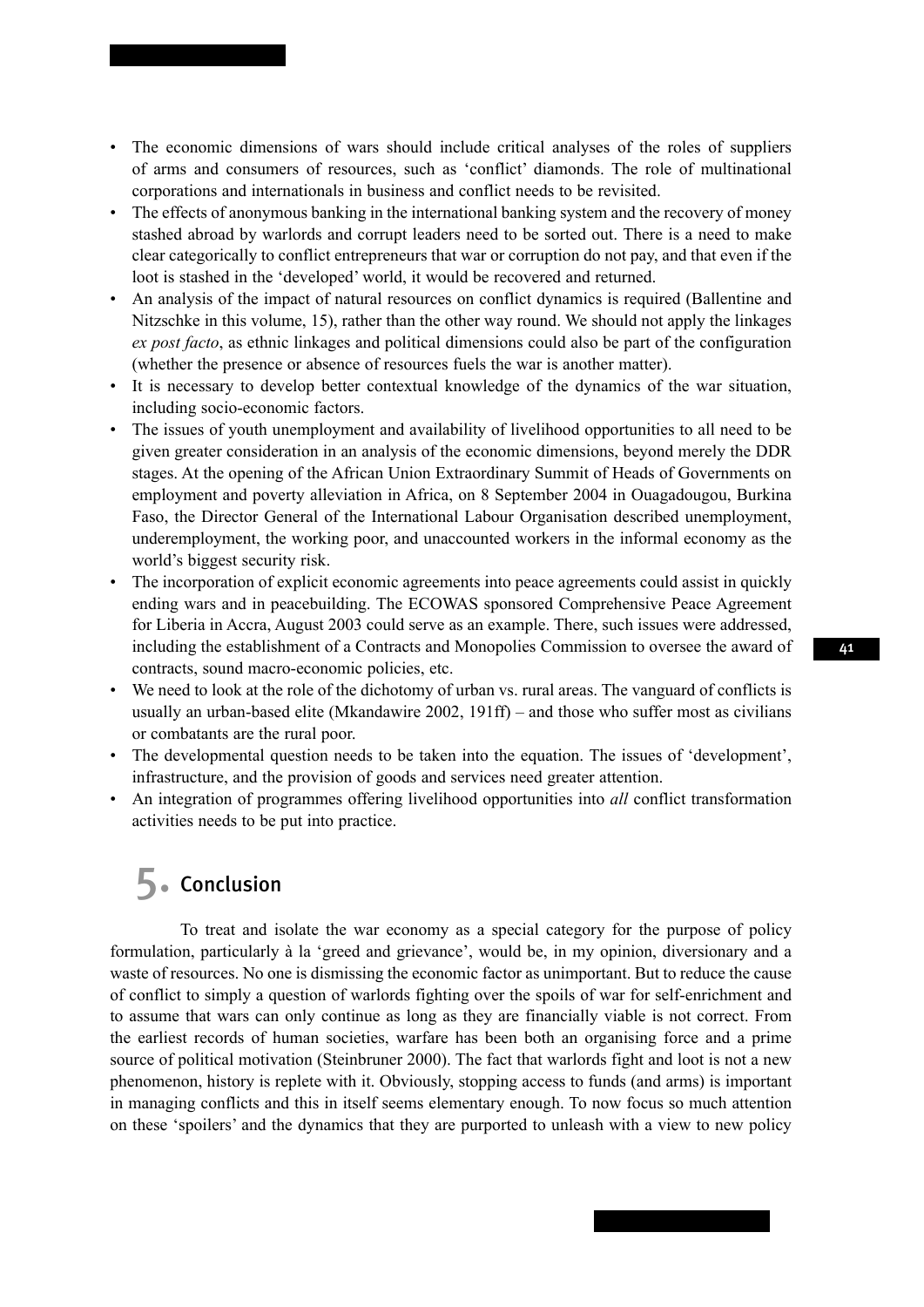formulation seems not very promising.

Perhaps I read it wrong, but at times it appears to me that Karen Ballentine and Heiko Nitzschke on the one hand agree on the obvious limits of the 'greed and grievance' theory (Ballentine and Nitzschke in this volume, 12-15, 26), yet on the other occasional hand give credence to the theory, albeit in a new 'skin' (ibid., 15-19). I agree with their conclusion that war economies need to be dismantled, and that the path to peace is breaking the conflict trap of poverty, poor governance, and violence. The authors continue that there remain many unanswered questions as to when, how, and by whom measures might be best integrated into peace implementation efforts. To this I would like to add the need to give greater emphasis to the role of internationals and its relationship to conflicts.

The role of economic factors and resources in conflicts is not very complicated; they simply fuel the wars and provide means for their sustenance. They are not the sole reason why conflicts arise. Their impact on peacebuilding activities can be discerned by understanding them as a trigger for wars in a situation where limited economic opportunities exist for those who make up the bulk of combatants. Let us not build new theories and new experts on this matter. Our policies and theories must be grounded in reality and a deep knowledge of the context we deal with, rather than a 'one size fits all' theoretical approach.

# 6. References and Further Reading

- Ball, Nicole and V. Ramachandran (eds.) 2003. *Beyond Structural Adjustment: The Institutional Context of Africa Development*. New York: Palgrave.
- Boahen, Adu (ed.) 1983. *A General History of Africa Africa under Colonial Domination 1880 1935.* Berkeley: California University Press.
- Busia, Nana K. A. Jr. 1998. Human Rights in Pre-Colonial Africa, in: Eileen McCarthy-Arnolds, David Penna and D. J. Cruz Sobrepena (eds.) 1998. *Human Rights and Global Systems – The Political Economy of Human Rights in a changing world.* Westport: Greenwood Press.
- Committee for Conflict Transformation Support (CCTS) *Newsletter 'Economy, Conflict and the Private Sector',* 19, Winter 2002/2003.
- Chossudovsky, Michel 1996. *Global Poverty: IMF, Macro-economic Reform and the Exacerbation of Poverty.* London: Zed Books.
- Clapham, Christopher (ed.) 1998. *African Guerillas*. Oxford: James Currey Publishers.
- Collier, Paul and Anke Hoeffler 2000. *Greed and Grievance in Civil Wars.* Washington, D.C.: World Bank.
- Cranna, Michael (ed.) 1994. *The True Cost of Conflict*. London: Earth Scan Publications Ltd.
- Furley, Oliver (ed.) 1995. *Child Soldiers and Youths in African Conflicts: International Reactions.*  Coventry University: African Studies Centre (African Studies Centre Occasional Papers Series).
- *Journal of Conflict Resolution* 2002, 46, 1.
- Lederach, Jean-Paul 1997. *Building Peace: Sustainable Reconciliation in Divided Societies.*  Washington D.C.: United States Institute of Peace Press.
- Lahneman, William J. (ed.) 2004. *Military Intervention. Cases in Context for the Twenty-First Century.* Lanham: Rowman & Littlefield Publishers Inc.
- Maidoo, Sagaren 2000. *The Role of War Economy in Understanding Contemporary Conflicts.*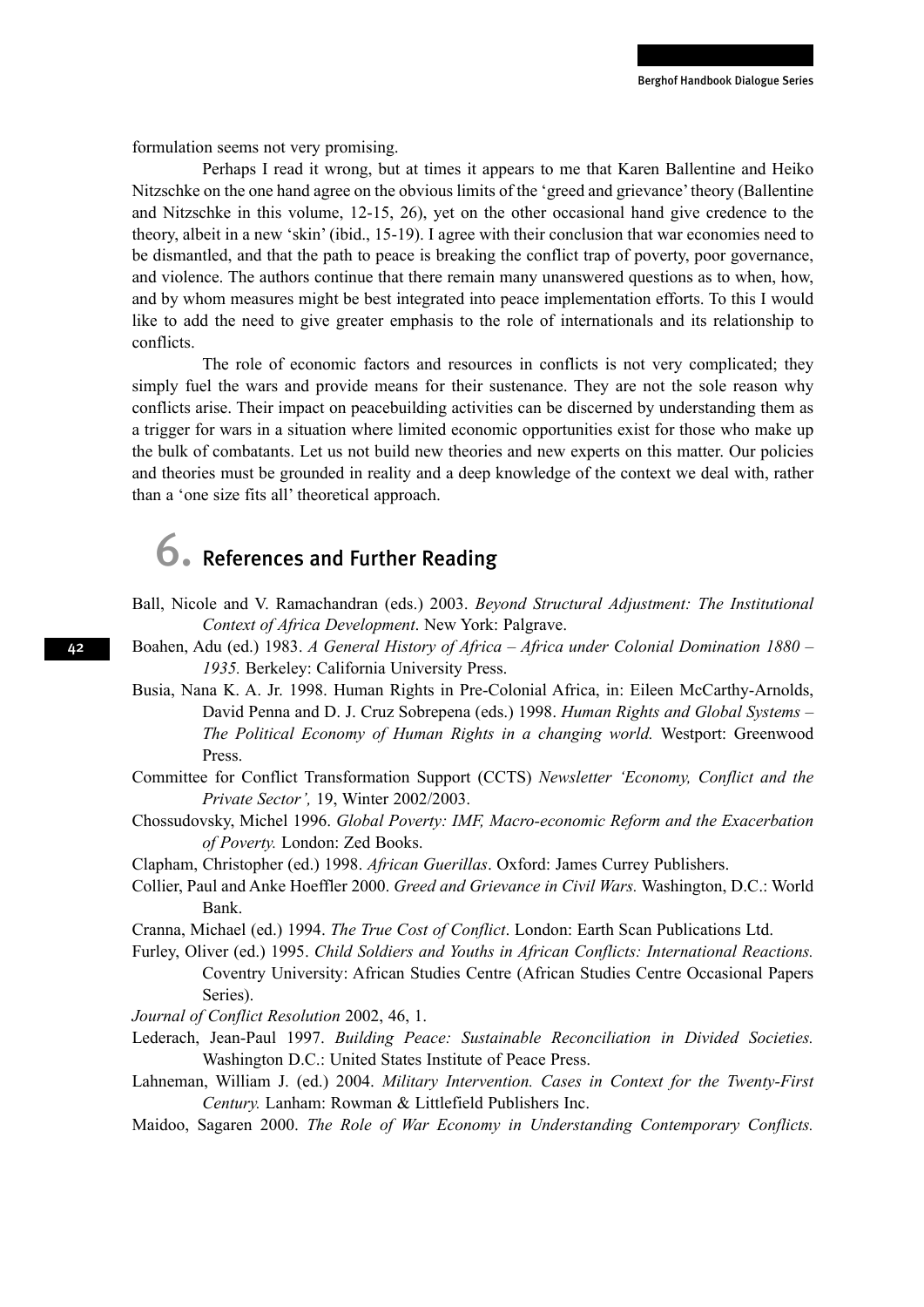(Global Insight No. 2.) Johannesburg: Institute for Global Dialogue. Available for download at: www.igd.org.za.

- Mamdani, M. 1996. *Citizen and Subject: Contemporary Africa and the Legacy of Late Colonialism.* Princeton: Princeton University Press.
- Mkandawire, Thandika 2002. The Terrible Toll of Post-Colonial Rebel Movements in Africa: Towards an Explanation of the Violence against the Peasantry, in: *Journal of Modern African Studies*, 40, 2, 181-215.
- Nnbli, O. 1998. *Ethnic Conflicts in Africa*. Dakar: CODESRIA.
- Osaghae, E. E. 1994. Towards a fuller understanding of ethnicity in Africa: Bringing rural ethnicity back, in: E. E. Osaghae (ed.). *Between State and Civil Society in Africa.* Dakar: CODESRIA.
- Report by the Independent Expert, Professor Fantu Cheru (Para 83, submitted in accordance with Commission decisions 1998/102 and 1997/103) 1999: Effects of structural adjustment policies on the full enjoyment of human rights. UN Commission on Human Rights, Fiftyfifth Session, Item 10 of the provisional agenda (Economic, Social and Cultural Rights, ESCOR). UN Doc. E/CN.4/1999/50.
- Steinbruner, John D. and Jason Forrester 2004: Perspectives on Civil Violence: A Review of Current Thinking, in: Lahneman, William J. (ed.) 2004. *Military Intervention. Cases in Context for the Twenty-First Century*. Lanham: Rowman & Littlefield Publishers Inc.
- Steinbruner, John D. 2000. *Principles of Global Security.* Washington, D.C.: Brookings Institution Press.

#### Projects and Campaigns

*Conflict Diamonds: Crossing European Borders 2001. A Case Study of Belgium, the United Kingdom and the Netherlands.* Report published by the Netherlands Institute for South Africa Project (NIZA) as part of the International Diamond Campaign 'Fatal Transactions'. http://www.niza.nl/fataltransactions/docs/eu\_borders/douanereport.htm.

For more information on the campaign see www.niza.nl/fataltransactions.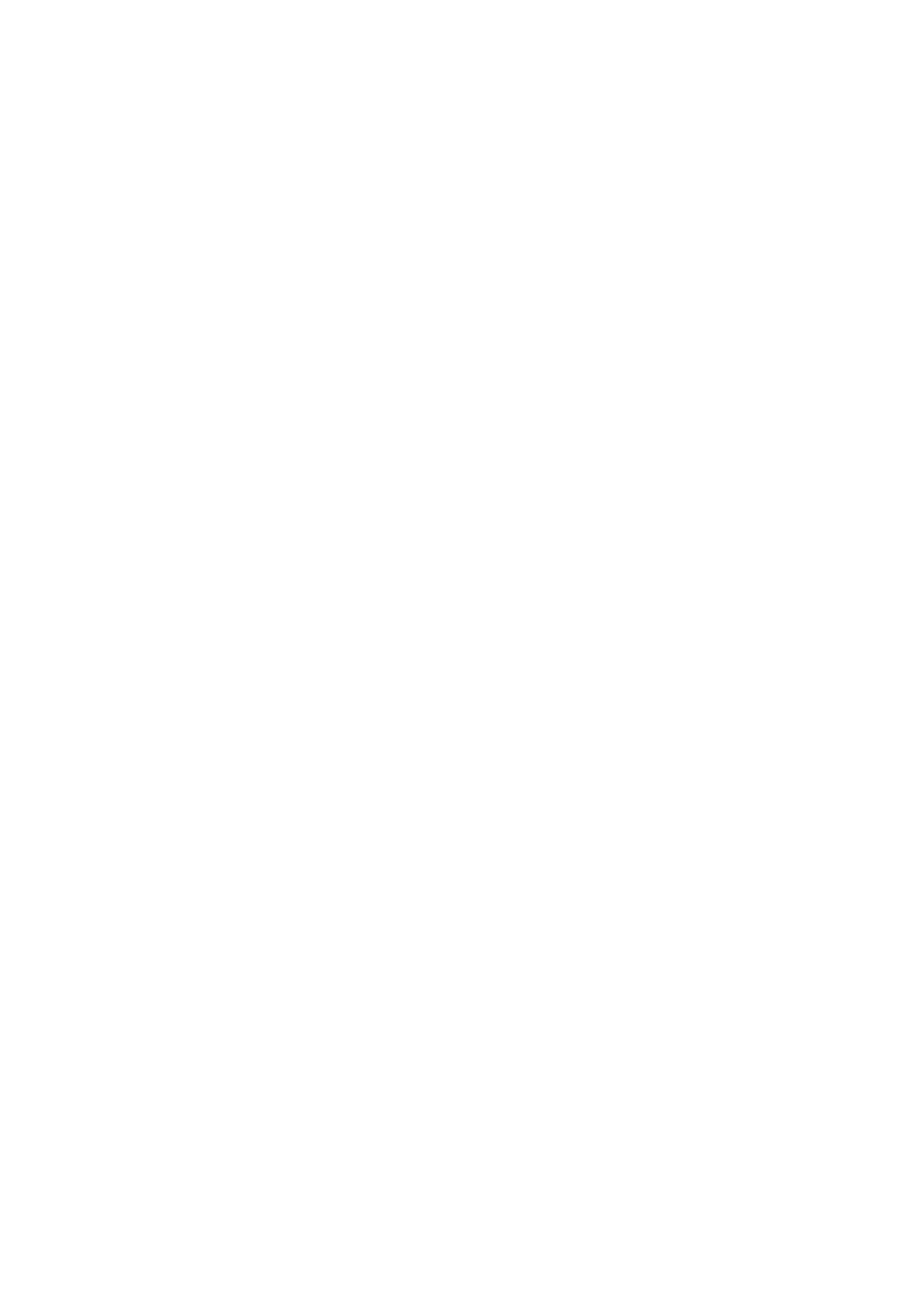**Berghof** Research Forschungszentrum for Constructiv für konstruktive **Conflict Managemen** Konfliktbearbeitung



Peter Lock

#### 45

### 1. Introduction

Karen Ballentine and Heiko Nitzschke comprehensively reflect the current state of the debate in their article. A commentator can only highlight certain aspects deserving additional attention, in order to improve our understanding of the dynamics of violence and civil wars. I would like to begin with some remarks on the intellectual underpinnings of the debate, in particular the greed-and-grievance dimensions which the authors portray in their article.

### 2. War and Peace – an Arguable Dichotomy

Progress has been made in recent years in deconstructing the ideologies of identity usurped by political actors implicated in civil wars. However, the accumulated knowledge concerning the main causes of armed conflict so far suffices at best to warn policy makers of some harmful steps which they should not take under any circumstances. Programmes currently carried out, and ideas in circulation on how to assuage violent conflict and create conditions for social reintegration in wartorn societies, form but a large trial and error laboratory. For the institutions involved, in particular the humanitarian agencies and the development community in western countries, it is admittedly difficult to acknowledge that they are still working in a fog of wanting knowledge.

The urgent need to improve our understanding of the dynamics that drive violent social conflicts was reflected in the creation of a research unit within the World Bank. Under the intellectual leadership of Paul Collier the unit produced an authoritative study entitled *Breaking the Conflict Trap: Civil War and Development Policy*. This study came to dominate political agendas. Its operational version now serves as an established Conflict Analysis Framework, which increasingly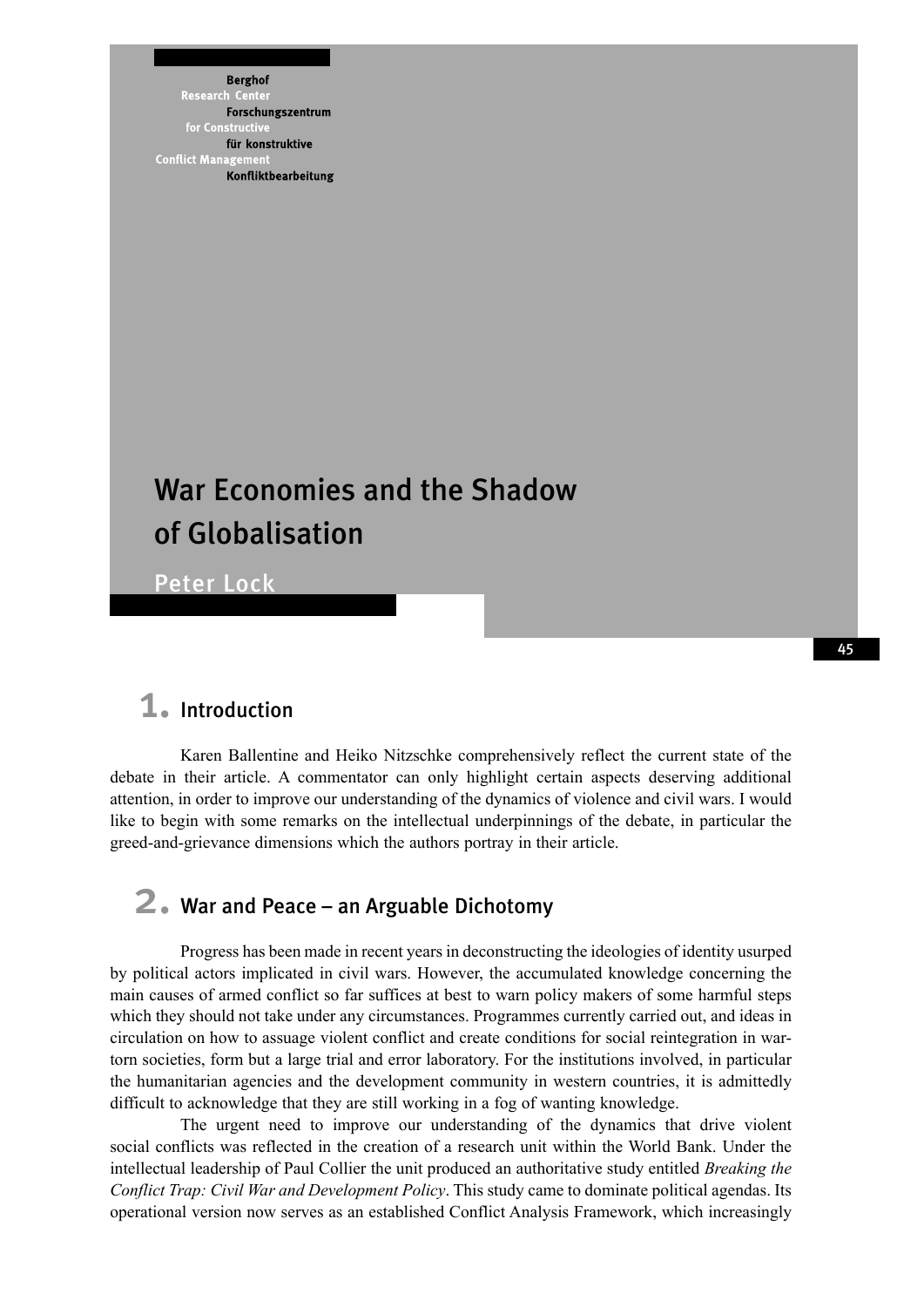guides the policies of international actors, International Financial Institutions (IFIs), and the UN-Security Council in particular. From there the paradigm currently cascades down to governments, which in turn outsource the implementation of their policies in responding to armed conflicts to private sector institutions. Yet the methodology applied in the World Bank study has been criticised as being seriously flawed. Karen Ballentine and Heiko Nitzschke correctly highlight this substantive criticism, but so far the disapproving debate has not mitigated Paul Collier's political impact.

There are many reasons to question the basic assumptions underlying his analysis. The most fundamental argument criticises the World Bank approach because it takes for granted that the dichotomy of war and peace –

"Shadow globalisation" is an emerging term. It highlights our expanding understanding of the dynamic interrelatedness of the living conditions of the wealthy in seemingly well-regulated western countries and the marginalised masses living in destitute conditions. Terms like "black economy" or "informal sector" fail to capture the global nature of the coping strategies and the ensuing economic transactions the apparent losers of the neoliberal globalisation engage in.

The current globalisation is the result of deliberate transnational economic regulation enforced, on the basis of the Washington consensus, mainly by the International Monetary Fund and, with some modifications in developing countries, by the World Bank. It is marked by concurrent dynamic processes of social inclusion and exclusion. By choosing economic growth and using Gross National Income (GNI) rather than social inclusion as its measure of success, it leaves a large part of the world population unaccounted for. Beyond the dynamic expansion of the global economy – representing the regulated spheres where states provide security and litigation of conflicts on the basis of laws – probably half of the world population lives in fragile informal spheres without access to legal protection and security.

Concurrently with the opening of economies and the downsizing of state regulation, the informal and criminal sectors went transnational and formed thriving networks. They have an essential foothold in the developed world, where they hook up with the regular economy. The economic logic demands that criminally appropriated commodities enter regular markets at some point. Symbiotic exchange with the regular economy constitutes the dynamic core of coping strategies in the shadow of globalisation.

Even though for obvious reasons no reliable statistics are available, it is estimated that the global criminal product amounts to at least 1500 billion US-Dollars. Drugs and migration seem to be its engines of expansion. Though many migrants live illegally in precarious conditions, remittances have become by far the largest item on the financial balance sheet of many countries.

or rather the absence of war – provides a valid analytical tool. As a matter of fact, this criticism applies to the entire debate portrayed and Karen Ballentine and Heiko Nitzschke's article itself. As far as war economies are concerned, the authors correctly observe that economic life does not cease to exist during war and that indeed the key elements of war economies, namely shadow economic transactions, are often pervasive long before armed fighting starts. The same liaison between the local economy and the spheres of shadow globalisation applies to the post-conflict economy. From these observations one may hypothesise that with respect to its economic dimension, the dichotomy between war and the absence of war is, at least, heavily diluted.

Similarly, a survey of world society concentrating on the victims of armed violence would not corroborate the assumed dichotomy. Data presented in the World Health Organisation's *World Report on Violence and Health* suggests that in a number of countries armed violence – in the absence of war – leads to higher ratios of persons killed than in countries plagued by civil war. Furthermore, it is important to take into account that the ratio of victims due to armed violence in war-torn societies is composed of war-related victims and victims of other forms of violence. Colombia is often cited as an example. The destruction of social cohesion and the weakening of accepted social norms during a lasting civil war nurture diverse forms of violence. These account for as many as half of the victims, while the other half can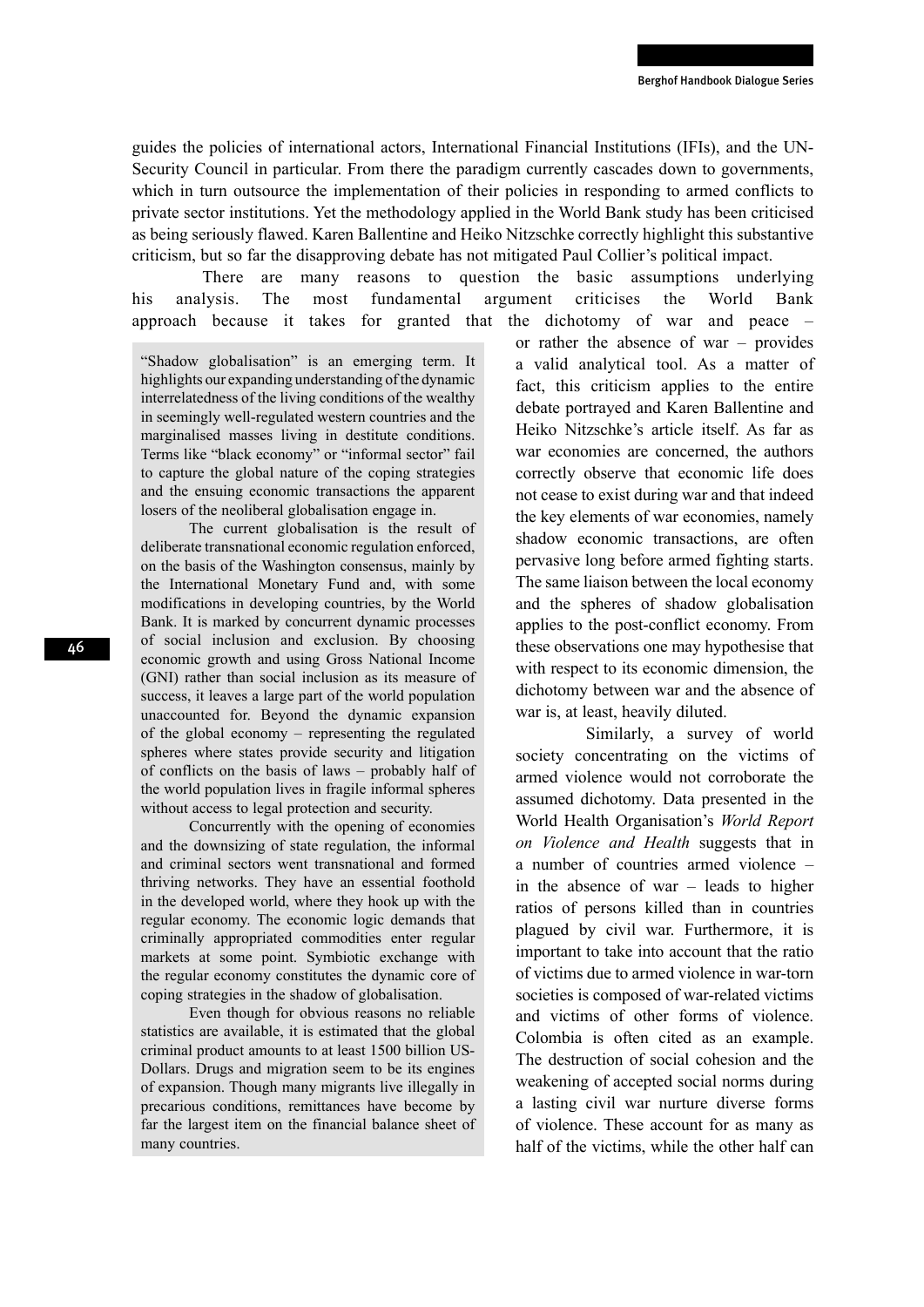be attributed to the ongoing armed conflict. In the words of a recent Humanitarian Policy Group report:

"In any conflict, different forms of violence are likely to co-exist: from organised warfare and systematic economic violence perpetrated by the state or other military actors, through to more individualised forms of violence linked to criminality and economic opportunism,

and violent and destructive survival strategies." (HPG 2003, 5).

Thus, two of the main properties which define societal violence as war and form the basis to distinguish war economies as a category of its own do not discriminate between war and the absence of war. What remains of the customary characterisation of war, then, is the definitional requirement that somehow organised military forces of two parties are involved, one of which must be a state (SIPRI 2004, 144).

#### 3. Weak States – the Roles of Rebels and Governments

State capacities are severely dehydrated in large parts of the world, caused, among other factors, by the implementation of the Washington consensus to impose a neoliberal regime of regulating global finances. Depleted state capacity is often a precursor to internal armed conflict. In many such cases, the distinction between state and rebels is virtually reduced to the formal ascription by international law. On the ground, both of their 'war economies' are of predatory nature. As a result, post-conflict scenarios are marked by a lack of legitimate leadership.

The shift by the major western powers from colluding with corrupt regimes (like Mobutu's Zaire), which were at the same time major players in the transnational shadow economy, to imposing strict fiscal discipline led to the collapse of numerous regimes and produced many extremely weak states. It is often impossible to know whether the internationally recognised government or the armed opposition is more involved in transnational shadow economic transactions. The war in Angola was a perfect case in point. Such patterns are pervasive and render the mostly rebel-centred description of war economies meaningless. The properties of war economies regularly pertain to both sides. This implies that post-war situations are necessarily dominated by actors who follow the logic of the personal advantages that the diffuse and privatised nature of war economies, or rather the shadow globalisation, offers.

#### 4. The Post-Conflict Equation – a Need for Realistic Analysis of Actors and Motives

The rebuilding of institutions in such an environment poses a daunting task for all parties involved. This is regularly underestimated in the climate of enthusiasm associated with a peace agreement. But as Karen Ballentine and Heiko Nitzschke succinctly observe, "war economies are highly decentralised and privatised, both in the means of coercion and in the means of production and exchange," which also holds true for post-conflict scenarios<sup>1</sup>. During the initial absence of institutions, the power brokers of the war economy usually demonstrate a spirited capacity to appropriate in-flowing reconstruction funds. They pose as government representatives, create NGOs, offer themselves as advisors to foreign donors, and erect a virtual

<sup>1</sup> At the end of World War II the inevitable continuity in Germany was veiled by the ideological construct called "Stunde Null". Similar formulas are likely to triumph in today's post-conflict scenarios, allowing the dominant players (of the war economy) to accommodate themselves to new circumstances.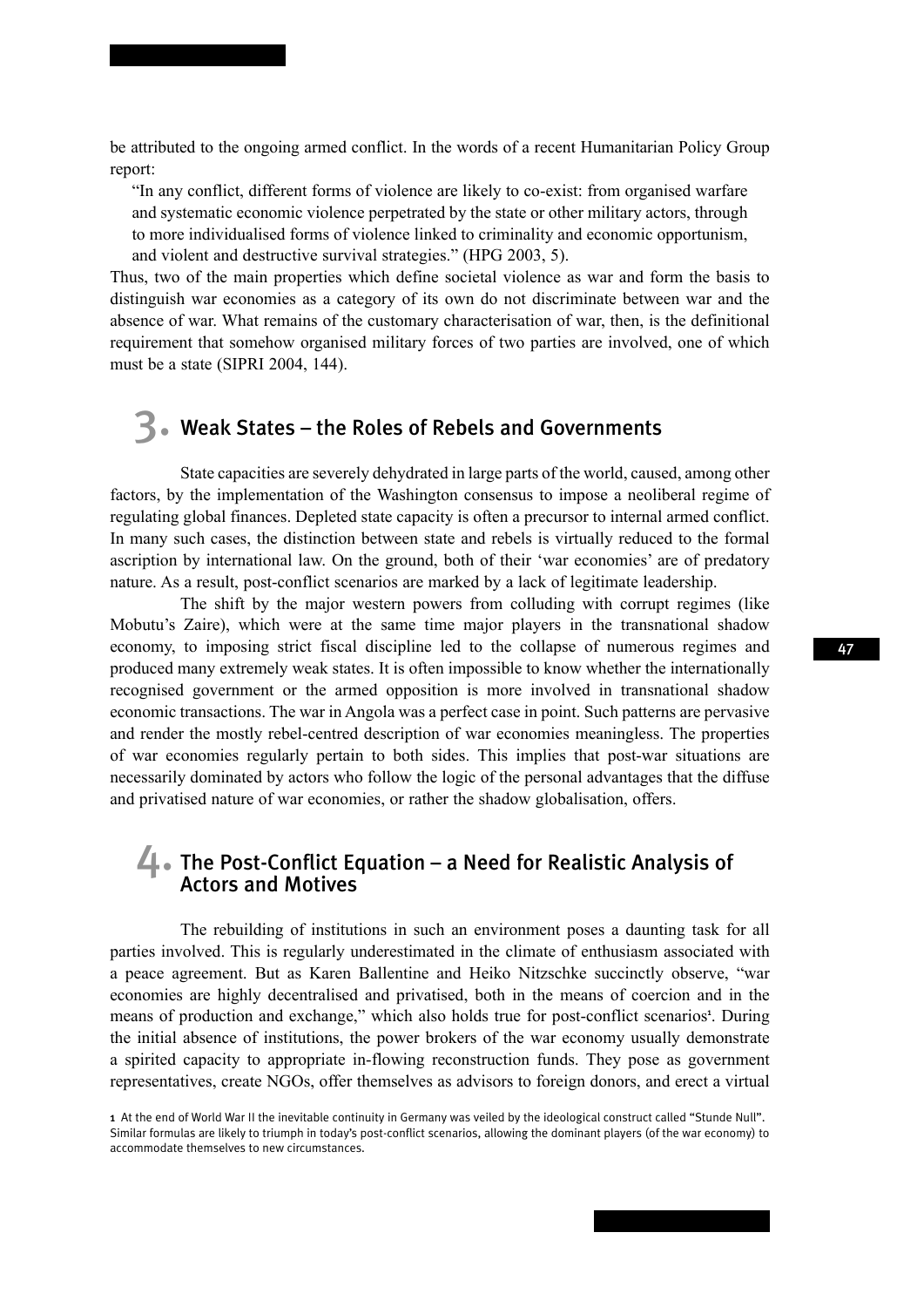shadow state. Post-conflict situations are permanently in danger of serving as a joint platform for all warlords, irrespective of whether they carried the label 'rebel' or 'government'. They manage to take advantage of the goodwill of the international community and convert it into personal gain. Sometimes the booty is shared among members of an identity group, which leads to horizontal inequalities and breeds renewed conflict.

The despairing situation in both Bosnia and Kosovo lends considerable credibility to such a hypothesis. One might even expand the hypothesis and interpret the situation in these two international protectorates as an escalating symbiosis between a badly coordinated international 'aid industry' and criminal entrepreneurs commanding thriving, well entrenched transnational networks. The flourishing trade and exploitation of sex workers serving the expatriate community, whose task it is to foster peace, constitutes a rather sad, though vibrant, segment of this symbiosis. Furthermore, the state model that changing viceroys, now on behalf of the EU, attempt to implant operates at a cost level that the local economies will not be able to sustain for many years to come. An eventual local ownership of the 'colonial' infrastructure will be hard to achieve in these circumstances.

## 5. Reconstruction Myths

In their article, Karen Ballentine and Heiko Nitzschke present a number of policy options and recommendations. Bosnia, Kosovo and Serbia demonstrate the contradictions of some of these formulas. For the sake of brevity, only three recommendations will be explored: 1) the need of quick impact by demobilisation, disarmament and reintegration (DDR) policies to enable return to civilian life; 2) the priority of employment policies; and 3) the early involvement of IFIs in the post-war policy design.

#### 5.1 DDR Policies and Return to Civilian Life – the Need for Realistic Timeframes

The rhetoric of DDR programmes to rapidly reintegrate former combatants into 'civilian life' rarely questions the capacity of 'civilian life' in the given circumstances to absorb the demobilised soldiers. The regular economy, though, if it exists at all, cannot absorb the inflow of additional labour. Even if one accepts the assumption underlying DDR programmes that full time fighters were the predominant type of violent actors to be weaned from the spoils of armed conflict, the intended return to civilian life predictably amounts to an integration into the existing shadow economy, which is structured by violent modes of regulation. The distribution of hoes and seeds, in the hope that violent actors will disappear into a pre-modern, self-reliant mode of life, is wishful thinking which fails to recognise that so-called war economies are Janus-faced. They are destructive – they deprive people of their livelihood and cause flows of refugees. Yet at the same time they are modernising – they forcefully integrate selective sectors into global flows of commodities and finances, and offer chances of personal gain. The reports that demobilisation allowances enter the economic circulation via spending sprees on alcohol and sex workers partly reflect the lack of absorptive capacity of the economy. More importantly, they reveal a lack of trust. The judgement whether such behaviour reveals a moral failure or a fatalistic response to a structural impasse is by no means straightforward.

Post-conflict economies thus minimise the chances of a quick impact of DDR measures. However, if donors are to be attracted to finance DDR, they must be assured that their commitment will not be open-ended. Hence, in order to mobilise resources for DDR programmes it seems paramount to project an unrealistically short duration, notwithstanding that, realistically, it takes many years to overcome the curse of the inherited war economy. Depending on the relative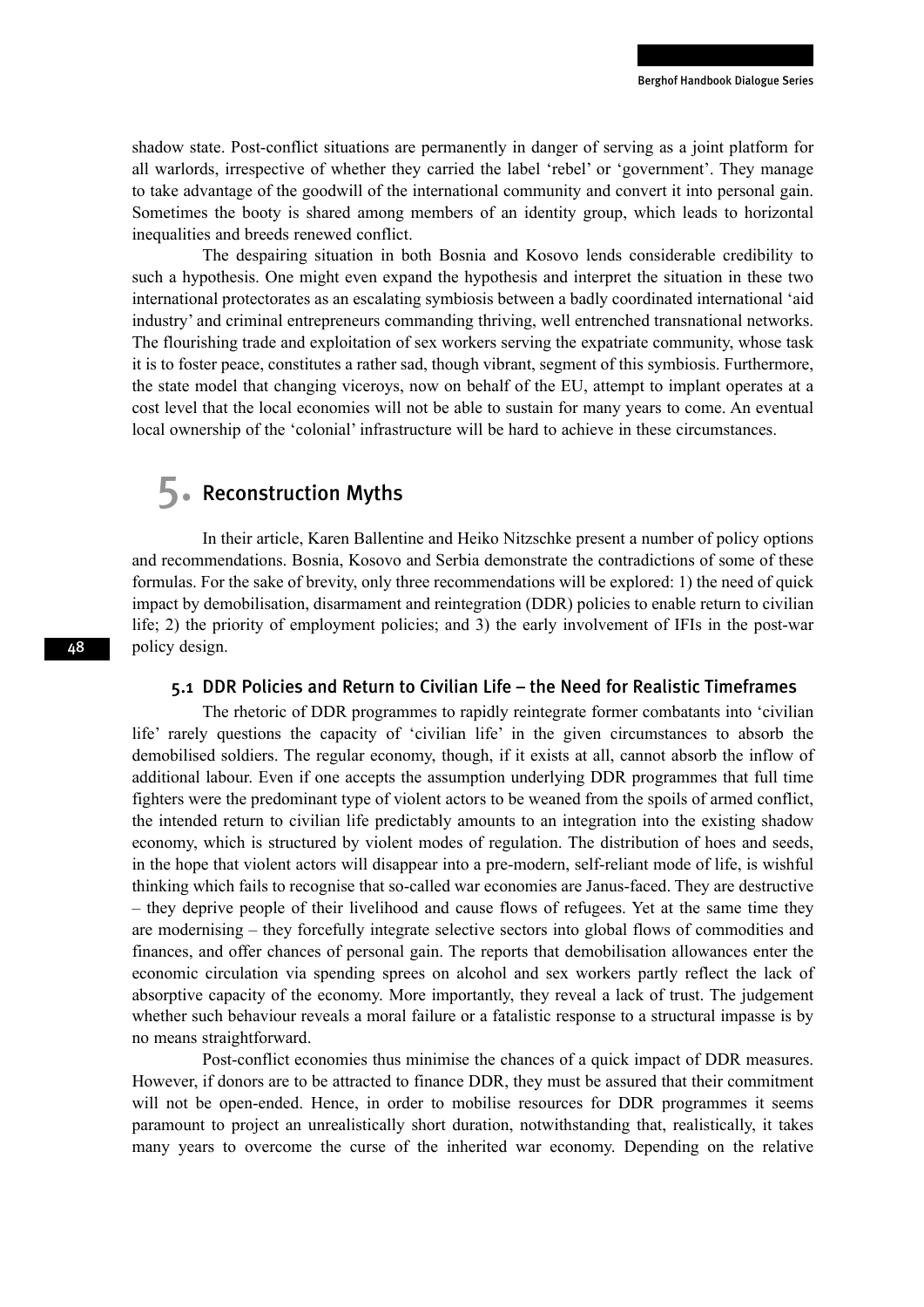geopolitical importance of the respective territory, the result of such programmes tends to be either outright failure, ending in the withdrawal of external actors (Angola is about to fall in this category), or a drawn-out presence to cover up the persistent failure (in this case, Bosnia and Kosovo come to mind).

#### 5.2 Depleted Human Capital – the Need for Education and Realistic Employment Strategies for the Youth

Non-governmental groups often engage in post-conflict scenarios with enthusiasm and naiveté. They tend to underestimate the war-related loss of human capital, while focusing on rebuilding trust. Yet protracted internal wars produce generations of people who had no chance to regularly attend school. It takes years to overcome this deficit in accumulated human capital – human capital required to successfully rebuild and advance the economy. Undermining the expectation of rapid results of DDR, the rebuilding of human capital requires a dedicated effort over a period of no fewer than ten years. A cursory review of post-conflict programmes suggests that education as a factor determining productivity and competitiveness in the global economy is not sufficiently taken into account. It may well be that the elites in command are not interested in broad social mobilisation associated with nationwide educational campaigns. On the other hand, it is impressive to what extent parents often save and even starve to ensure the education of their children. They, at least, appear to have grasped the imperative precondition of individually succeeding in the global economy and are ready to strive for it, not least by emigrating, legally or illegally<sup>2</sup>.

A second tension runs through post-conflict programmes: employment strategies and IFI-imposed economic regulation are not compatible. The demographic fact of huge "youth bulges" in regions characterised by war economies and post-conflict scenarios demands an annual rate of job creation which exceeds by far the most optimistic figures which can be projected in the frame of open economies and neoliberal regulation. This problem, though, is of general nature and not restricted to war-torn societies.

#### 5.3 The Role of IFIs – Open Markets and their Consequences

The neoliberal model predicts optimal economic growth in an open global economy. It furthermore assumes that higher growth rates are the best strategy to alleviate poverty rates<sup>3</sup>. However, there are fundamental problems with the model. While its implementation may actually produce the predicted global optimum of growth, the result is politically irrelevant in local contexts where neoliberal regulation persistently excludes significant parts of the labour force from participating in the regular economy. Societies trying to reconstruct a state after armed conflict will succeed if, and only if, they can offer constructive participation in this process to the entire labour force and in particular to the youth. Taking into account the destruction of physical and, even more importantly, social capital caused by armed conflict, it is out of the question that the entire labour force can be employed, if compliance with neoliberal regulation and open markets are imposed by IFIs. If exposed to the best performers in global markets, there will be only few niche activities where a post-conflict economy can perform competitively, because its endowment with the necessary factors of production is structurally insufficient.

The implication of this disadvantage is obvious: Under the conditionality of international creditors, i.e. the IFIs, post-conflict governments have little room for manoeuvre. Economic strategies

<sup>2</sup> The roles the diaspora plays in conflict scenarios and even more importantly their potential contribution to DDR and post-conflict consolidation in general is not well understood.

<sup>3</sup> The irony in this debate is that the economic performance of the People's Republic of China serves as statistically dominant proof that growth is associated with poverty alleviation.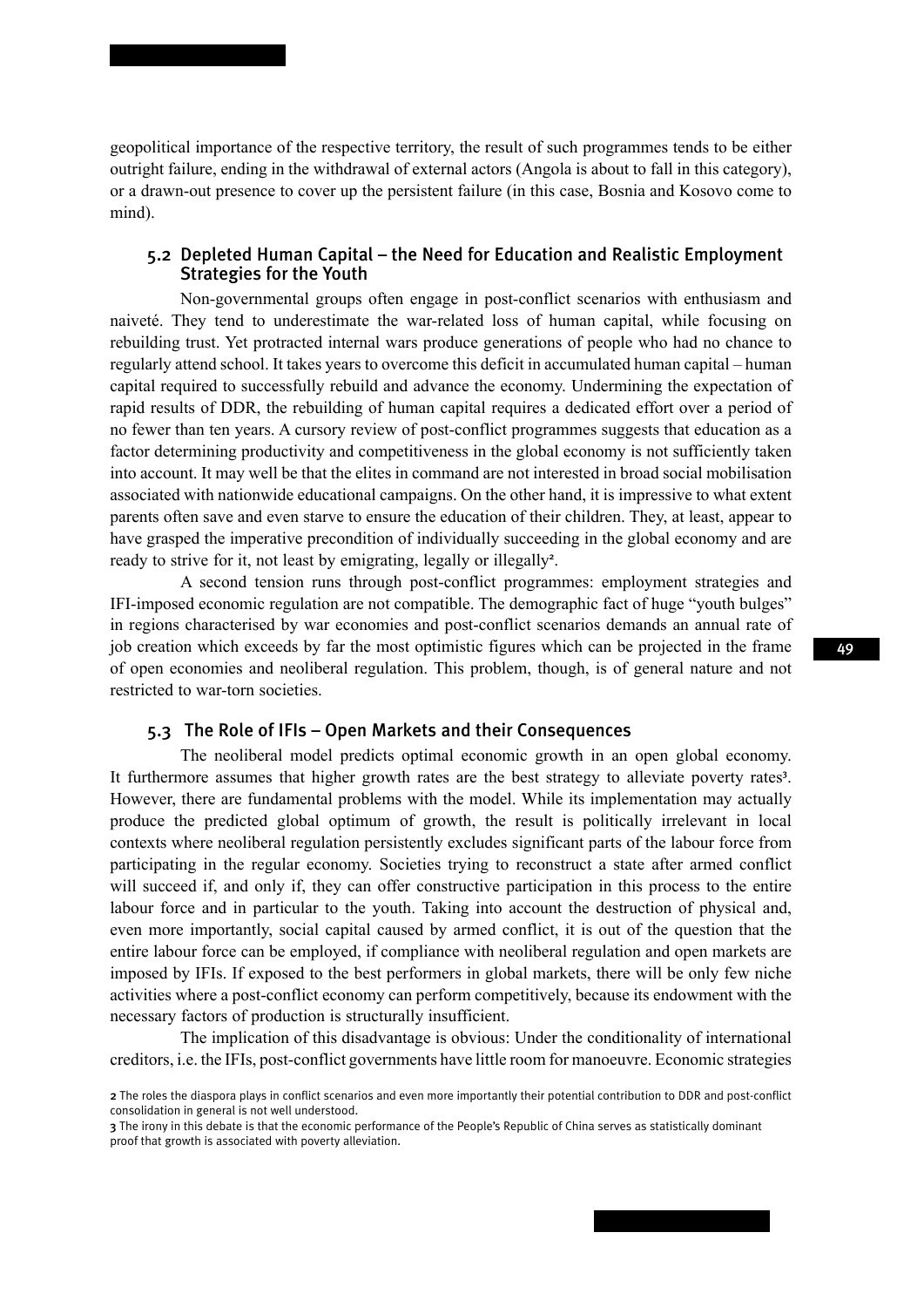focusing on full employment as a means of national integration, which would require protection of markets, would be severely reprimanded. "Bringing in IFIs at an early stage", as Karen Ballentine and Heiko Nitzschke suggest, and implementation of efficient strategies of employment are mutually exclusive as long as the Washington consensus prevails. Bosnia and Kosovo demonstrate how little employment huge monetary inflow effects under the current paradigm of economic regulation.<sup>4</sup>

# 6. Strategies against Exclusion – Violence vs. Economic Perspectives

Pointedly formulated, when open markets meet a war-torn set of factors of production, they spur unemployment and thus an expansion of the shadow economy. Additionally, the regions where civil wars are recorded experience rapid urbanisation. The states lack the resources to cope with this rapid social change and fail to maintain the monopoly of legitimate violence. Slums are spreading in an unregulated fashion, leaving the dwellers without access to public goods (UN Human Settlements Programme 2003). The ensuing security vacuum is filled by private actors, gangs and criminal entrepreneurs who, in most cases arbitrarily, control economic transactions in their respective fiefdom. Economic development in such social orders is burdened with high transaction costs and a rapidly deteriorating quality of human capital. Economic chances are distributed on the basis of criminal acts.

Through the lens of this stylised environment the majority of young people in large parts of the Third World, but in particular in war-torn countries, perceive the global order and measure their chances to succeed – either individually or collectively. Economic modernisation, the replacement of self-reliant, rural economies by an agriculture oriented towards export markets, and the disappearance of the state as a large and secure employer combine to mark a sharp intergenerational discontinuity of social and economic roles and chances. Social norms embedded in traditional economic systems are no longer a behavioural guide for the young generations who find themselves living in urban slums with few chances to access the regular labour market. Survival in this cosmos is a permanent struggle without security beyond the immediate future.

Young people can be expected to ask for an accepted role in their society. But democratic elections are no vehicle for their aspirations either. The eligible political actors tend to be stakeholders of the older generation who are loath to enact policies of profound change which would enable the social inclusion of the masses of young slum dwellers, among others. Then, if violence is the perceived feature of the 'winners' in this system, joining them becomes an attractive option.

The lyrics of Rap and Hiphop songs<sup>5</sup> allow a glimpse into the mood of the young people who live in social and intergenerational 'apartheid'. They are possibly the only authentic political communication of this huge layer of the global social hierarchy. The only voice they appear to have is violence. Young men in particular often see violence as their only access to livelihood, selfconfidence, social recognition, and the often short illusion of inclusion by displaying 'wealth'. In the lyrics of these songs, dreams of a just, non-violent world are expressed, but they return regularly to the hard reality in which violent crime is seen as the entry ticket to the world of mass consumption, to which the listeners are exposed daily in the media.

It is easy to see that violence offers a rational choice to young men,<sup>6</sup> given the dire

<sup>4</sup> In current debates it is overlooked that economic policies after 1945 were marked by strong market intervention aiming at full employment. Interventionist policies and managed exchange rates were the basis for the success story of post-war Germany. 5 Rap and Hiphop are a global expression of youth culture. But the lyrics are mostly rather concise reflections of the local political cosmos and its marginal position. This assessment is based on an on-going collection of songs (by Katrin Lock and the author) from a wide range of countries and languages.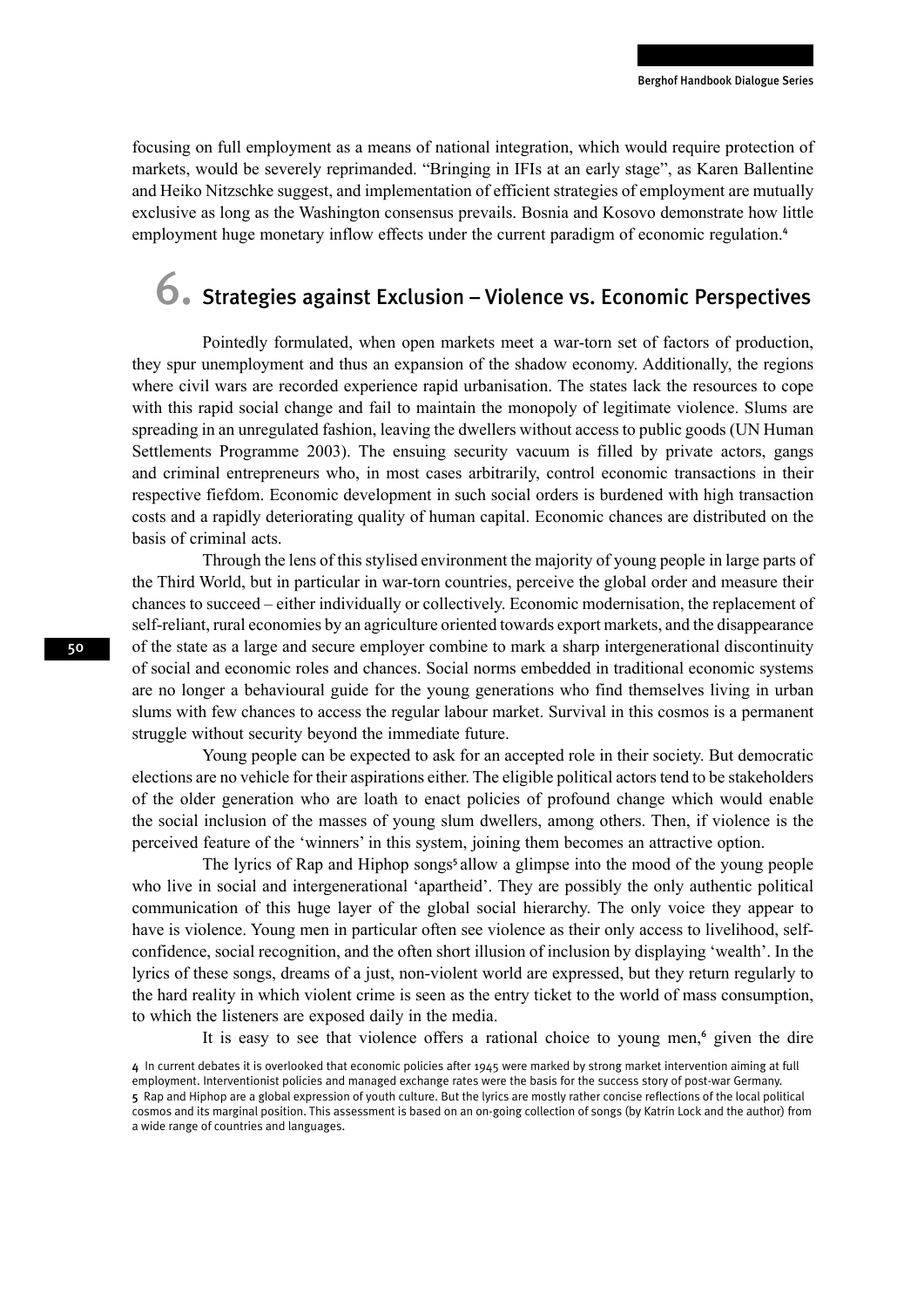circumstances of their exclusion from the regular global economy. Statistically, it will take one or more generations for the economic growth generated by neoliberal regulation to absorb them. However, this economic truth is not transparent. Currently, few voices in the development discourse have the courage to confront it. Were the world society organised as a democracy of enlightened people, the current order would not survive a single election. By reversing this logic, one cannot avoid the conclusion that the continuation of the current order and its unequal distribution of chances relies, among others, on the continued political exclusion of the huge "youth bulges" in many important, socially fragmented states.

## 7. The Future of Wars – are 'War Economies' a Model of the Past?

Finally, I turn to the question whether the knowledge about war economies and their impact on armed conflict and post-conflict scenarios, which is competently resumed in the introductory article, addresses the future we have to prepare for, or whether it describes outgoing forms of armed conflict whose logic we finally begin to comprehend. The answer to this question is complicated by the fact that the US-led 'war on terrorism' is already distorting conflict configurations to such an extent that the options of the actors involved transcend again the limits of their autonomous war economies, as was the case during the Cold War. Countries like Colombia, Uzbekistan or Pakistan come to mind as precursors of this new configuration. However, it is difficult to predict the sustainability and hence durability of the current foreign policy paradigm that the Bush-administration stands for. It is therefore more important to look at structural trends with an impact on war economies and the operational feasibility of armed conflict.

Modernisation and urbanisation are pervasive trends, which affect virtually all regions of the world. In certain regions, modernisation and urbanisation have reached levels of relative saturation, while other regions – including those currently comprising many war-torn societies – experience a market- and export-oriented transformation of their agriculture. One of the consequences is an enormous growth in internal migration, leading to the formation of mega-cities encircled by extended belts of impoverished slums. The two trends combined substantially increase the vulnerability of societies in case of infra-structural disruptions, as livelihoods become fully dependent upon continuous flows of commodities over long distances. Any interruption spells disaster. Peasant agriculture, which was once pervasive throughout the world, by contrast offered a last resort, an autonomous sphere of production and life, largely invulnerable to infra-structural disruptions. It provided shelter for people who fled cities.<sup>7</sup> Peasants feeding war-fighting societies facilitated prolonged armed conflict.

If under current conditions the infrastructure breaks down, societies retain little elasticity of survival. The half-life period of self-reliant survival has shrunk to such an extent that conventional armed conflict is bound to lead to humanitarian catastrophes of ever greater dimensions in ever shorter times. As a result, the number of refugees crossing borders has been growing in recent conflicts, and the humanitarian agencies have gained a pivotal role.<sup>8</sup>

Against this background and the seemingly irreversible trends in human settlement

<sup>6</sup> The reason for the on-going gender difference with respect to participation in the 'market of violence' is not sufficiently explained in the existing literature on gender and violence. For the time being, it is a fact that only in exceptional cases young women either have equal access to jobs in the market of violence, or are equally disposed to opt for violence as a way to relate to society.

<sup>7</sup> During World War II civilians were evacuated from bombed cities and sent to live in the countryside. In Germany, entire schools were evacuated and operated for several years in rural areas throughout Germany and even in some conquered territories.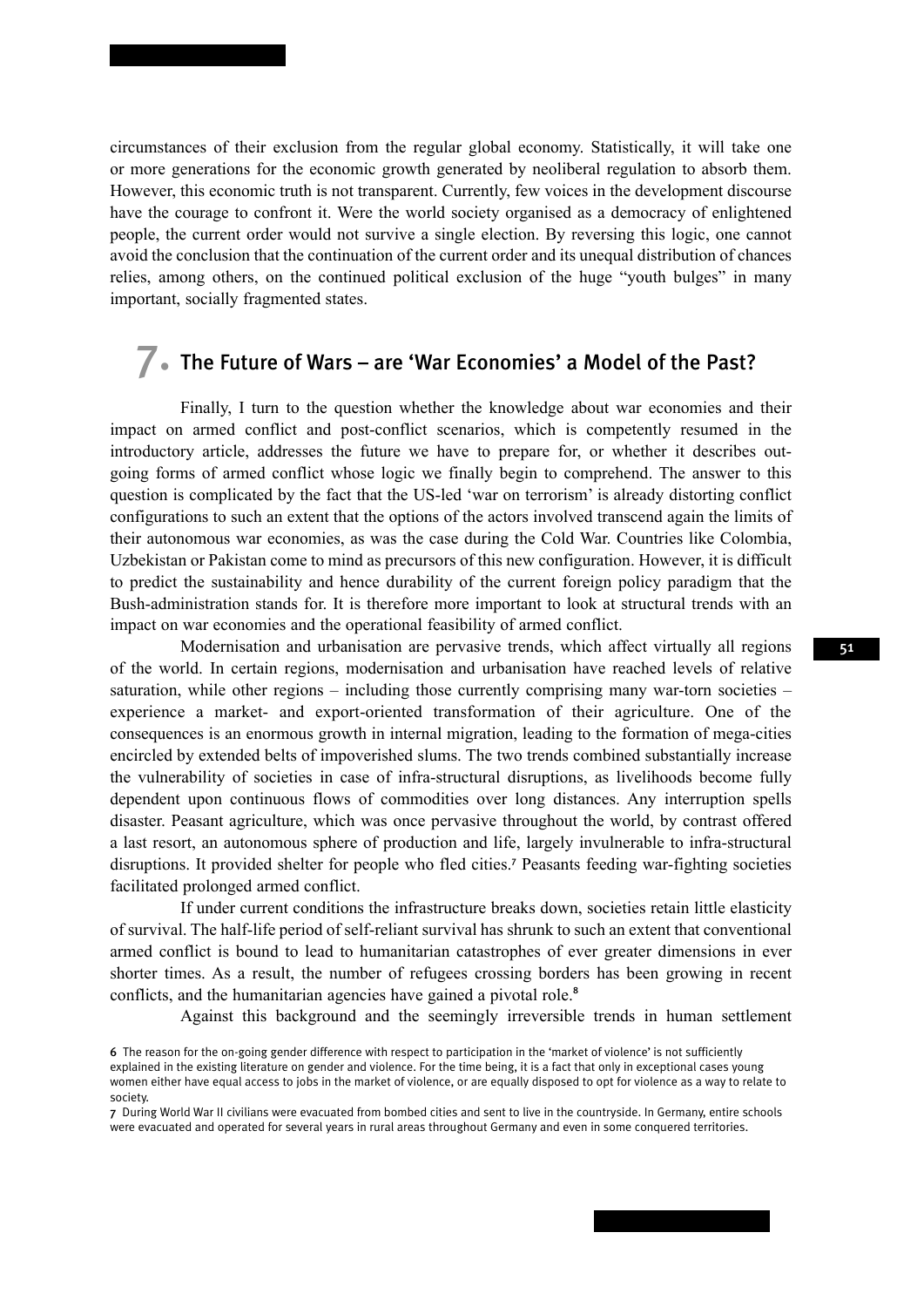I surmise that the war economies diagnosed in the introductory article represent a transitional configuration which will eventually be replaced by more diffuse forms of deterritorialised armed violence. Already in today's armed conflicts, a general will be successful only if he is also a competent entrepreneur capable of keeping his respective war economy linked to the global circuits of the shadow economy. His relation to the civilian population is defined by the need to limit or manipulate humanitarian catastrophes to the extent they are useful and to draw in the 'humanitarian industry' as an exploitable resource. Otherwise, it is imperative to avoid operations which disturb his interests in the shadow globalisation.

As long as the current regulation of the globalisation process produces a dynamic symbiosis of globalisation and shadow globalisation, it might be necessary to rethink our conceptualisation of war to arrive at a more inclusive definition, which covers the ongoing transformation towards more diffuse and enduring forms of organised violence. The latter is already well entrenched in some countries – which might explain the seeming absence of civil war. Nigeria and Brazil would be cases to look at. But the transformation of the human habitat also constitutes an insurmountable dilemma for western 'humanitarian' military interventions: an 'enemy' who retreats into the urban jungles of the mega-cities can be defeated only at the price of destruction, which would require abandoning liberal values.

# 8. Change of Policies – What Can and Should Be Done

These general observations can be translated into specific policy recommendations, which should become part of the ongoing discourse on best practices in post-conflict scenarios.

- War economies have transnational systemic features. The policies applied in the context of postconflict situations must be comprehensive and include those systemic features that are not located in the conflict region. During the Balkan wars the service sector in Cyprus was an integral part of the local war economies. However, very little was done by the EU to put pressure on the Cypriot government to sever these links. NGOs could have lobbied the European institutions to actively intervene.
- Massive education programmes do not feature prominently in post-conflict scenarios, because the war-related loss of human capital is generally underestimated, as is the importance of expanding human capital for political stability and successful integration into the global economy. These education programmes should include foreign languages to facilitate emigration, which will happen in any case – either legally or illegally. Massive education campaigns are attractive options because they are employment-intensive and require relatively little investment. They are likely to have a strong mobilising effect. These features should make them an attractive element in post-war consolidation strategies supported by the international community.
- As part of long-range stabilisation policies, massive scholarship programmes across all academic and professional fields in Europe should be offered to the young generation. The EU might also consider sponsoring scholarships in South Africa for students from war-torn African countries, thus supporting South Africa's education system and fostering continental bonds in Africa. As far as the EU policy in the Balkans is concerned, this element is clearly underdeveloped, particularly

<sup>8</sup> It should be pointed out that an inadvertent collusion between the United Nations Oil for Food programme in Iraq and the USintervention produced a unique war scenario, in which the civilian population was supplied with food rations for six weeks to three months ahead of the invasion-related disruption of commodity circulation. For this reason the refugee camps erected by the humanitarian agencies in neighbouring countries found no 'customers'. Similar military invasions in countries like Mexico, Thailand or Brazil would unfailingly lead to severe and unmanageable humanitarian catastrophes, not least because no centrally administered food distribution would be in place.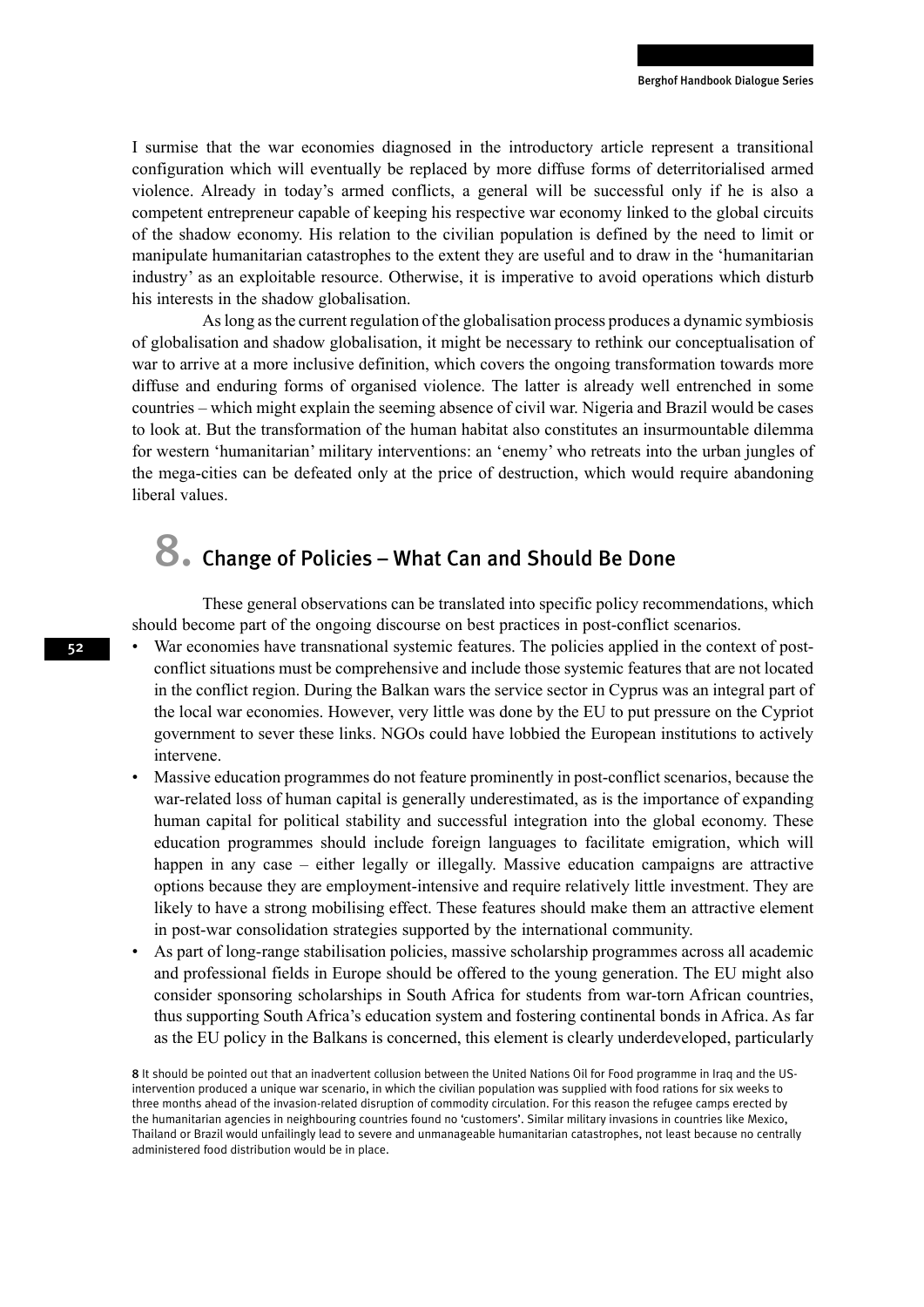in the case of Serbia. Europeans, in particular, should remember their post-war experience and the extraordinary importance of American scholarship programmes in the formation of democratic political actors. Currently, such programmes are overlaid by a phoney debate on immigration. Large scholarship programmes feed back into the home countries, and, yes, they inevitably also lead to immigration. But this is what the EU needs in any case. Why not combine the stabilisation and eventual integration of the Balkan with what Europe needs? In the name of post-conflict reconstruction, this debate must be opened.

- In the face of the "youth bulges" a strategic choice must be made in favour of economic policies setting social inclusion as their priority. This message has not yet sunk in. Currently, such a proposal has hardly a lobby. Instead, the debate is dominated by the paradigm of "failing states" or "states at risk" in political science (Schneckener et al. 2004) and by strategies of optimising growth which presumably solve all other problems in the field of economics. The former debate is focused on the proper functioning of the state and its institutions. It implicitly assumes that, if they are in place, the market will automatically maximise economic chances for all, though this is clearly far from the reality on the ground. The latter debate is neither amenable to politically necessary timing – like getting young people off the streets – nor to any fine-tuning of distribution effects. If social inclusion is taken into account, difficult choices are to be made: time may be more important in the context of stabilisation than optimal structures and efficiency.
- Pacification is not enough, war-torn societies are entitled to development. Converting the population into subsistence farmers can only be an intermediate goal. Modernisation, which implies urbanisation, is without alternative. For this to happen, the subsidised agricultural exports of the developed countries must be stopped instantly as a necessary condition permitting primary accumulation.
- There is a real danger that the priorities of the 'war against terror' will dominate development policies. The peace and development communities must be alert and oppose this tacit integration of policies even if the 'war on terror' promises increased resources. The imperial logic of this war antagonises the legitimate aspirations of the people trying to leave armed conflict behind.

## 9. References and Further Reading

Collier, Paul 2003. *Breaking the Conflict Trap: Civil War and Development Policy*. Washington D.C.: World Bank.

Hill, Alice 2004. *Future War in Cities. Rethinking a Liberal Dilemma.* London: Cass.

- Humanitarian Policy Group (HPG) 2003. *Power, Livelihoods and Conflict: Case Studies in Political Economy Analysis for Humanitarian Action.* (HPG Report 13.) London: Overseas Development Institute. Available for download at: www.odi.org.uk/hpg/.
- Schneckener, Ulrich et al. 2004. *States at risk. Fragile Staaten als Sicherheits- und Entwicklungsproblem*. (SWP Studie 43.) Berlin: Stiftung Wissenschaft und Politik.
- SIPRI Yearbook 2004. *Armaments, Disarmaments and International Security*. Oxford University Press.
- UN Human Settlements Programme 2003. *The Challenge of Slums. Global Report on Human Settlements 2003*. London: Earthscan.

World Health Organisation (WHO) 2002. *World Report on Violence and Health*. Geneva: WHO.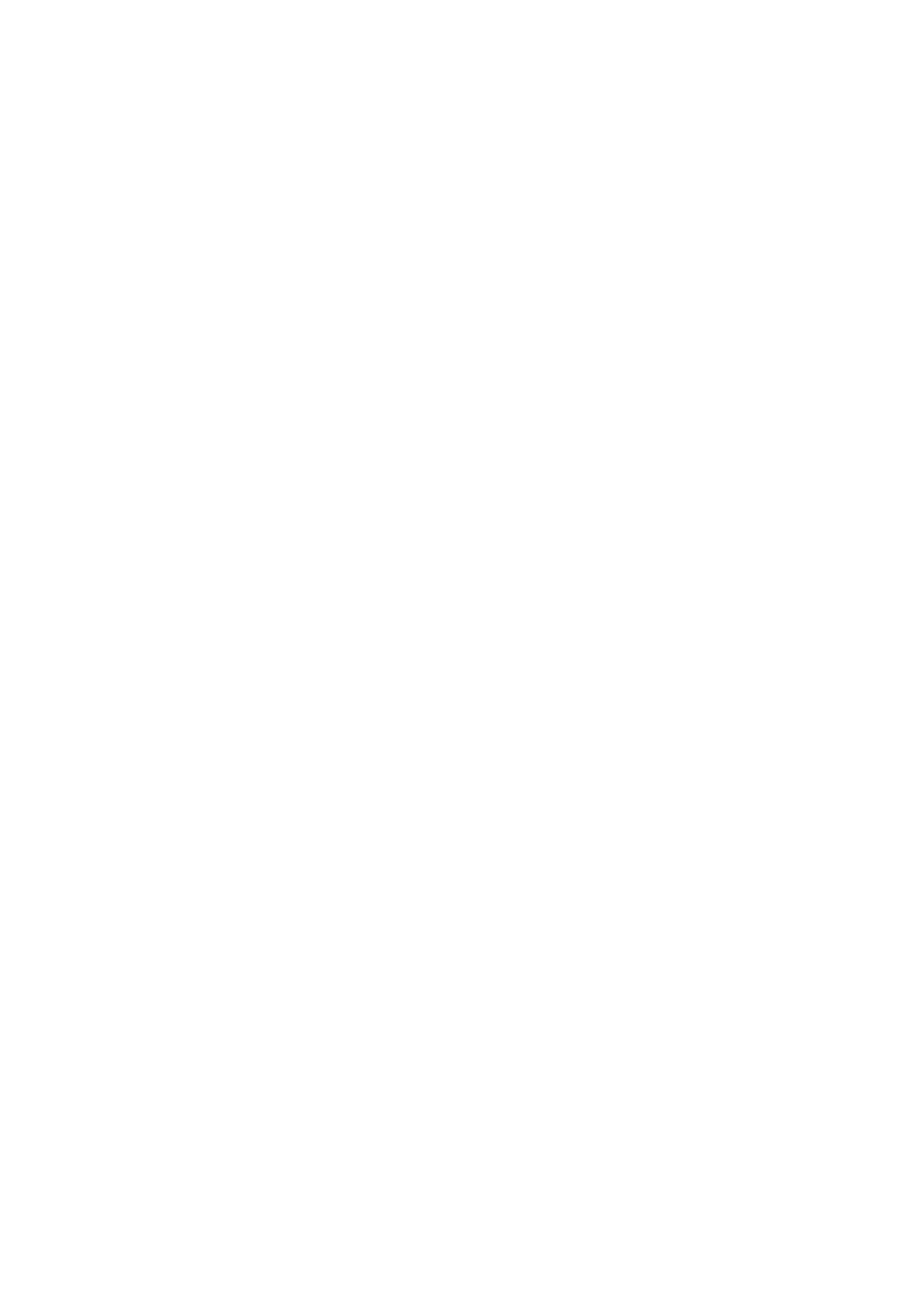**Berghof** Research Forschungszentrum for Constructi für konstruktive **Conflict Managemen** Konfliktbearbeitung

# Defining a Different War Economy: the Case of Sri Lanka

Nicola Palmer

### 1. Introduction

Karen Ballentine's and Heiko Nitzschke's article *Political Economy of Civil War and Conflict Transformation* rightly recognises the limitations and contributions of the greed and grievance conceptualisation of conflict. In discussing this highly influential debate's merits and shortcomings, they move away from the 'resource reductionist' focus it offered in order to review other approaches that incorporate the economic dimensions of armed conflict into a larger constellation of motivations for war. Overall, their assessment of the key thinking in this sub-field of conflict analysis appears to favour a functionalist understanding of conflict, whilst also recognising that the economic functions of conflicts for individuals and communities remain inadequately examined by both policy makers and practitioners. Karen Ballentine and Heiko Nitzschke create a coherent synopsis demonstrating how the original debate has grown, yet their article falls short of addressing what this still new emphasis on political economy means for both the practice and theoretical backbone of conflict transformation. Doubtless, new understanding of the economic functions of armed conflict should become "an important addition to contemporary conflict analysis". But for these additions to make sense in implementation, more needs to be done to improve coherence between the variety of methodologies employed in conflict analysis, the mechanisms of intervention favoured by the international community, and the capacities and knowledge of civil society actors working towards conflict transformation on the ground.

Conflict transformation, different from conflict resolution, tries to concentrate not on short-term measures to reach agreements between warring parties but on long-term structural change. For this kind of change to stand a chance, a deep appreciation of the socio-political, cultural and economic history of the conflict context and of transnational influences is required. Until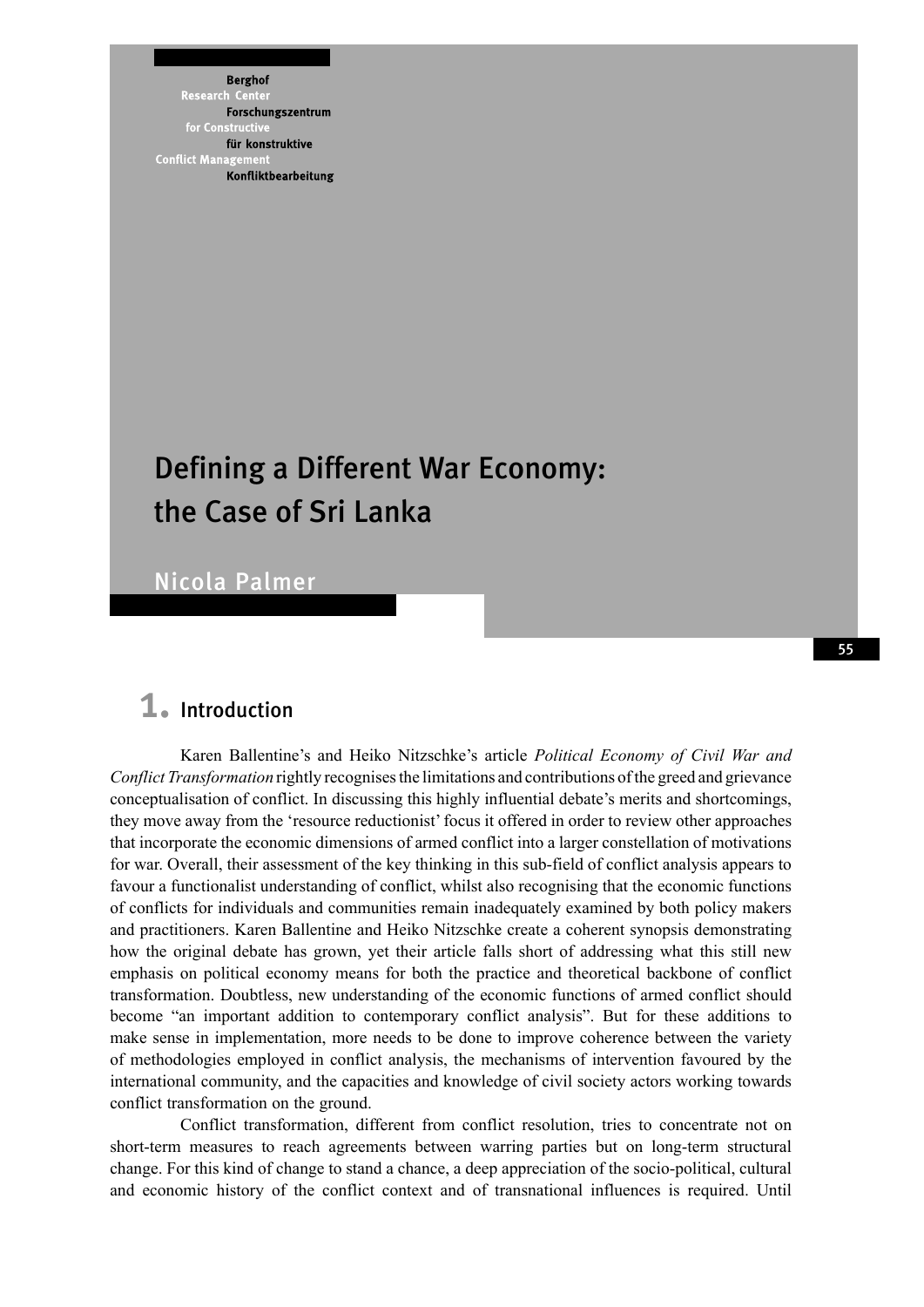recently, the practice of conflict transformation has concentrated on both the socio-political and the cultural dimensions of conflict but neglected the development of the political-economic dimensions. Recent concentration on self-financing civil wars, resource flows and illicit cross-border networks have influenced the way in which policy makers envision resolving 'resource wars', yet long-term consideration of the structural relationship between economic factors and other socio-political or cultural factors appears to be lacking. When we move away from conflicts defined by an abundance of resources, policy makers hoping to support processes of conflict transformation pay even less attention to the interrelatedness of development processes, economic ideologies, international donor intervention, and violent conflict.

Karen Ballentine and Heiko Nitzschke emphasise that beyond theoreticians' concentration on wars driven by natural resources there are other economic aspects to conflicts that remain ill considered. This is easy to agree with, however, it is unfortunate that even in this re-focusing their conclusions often remain tied to an understanding of the economic dimensions of conflict as being primarily based on the exploitation of lootable or unlootable resources by armed groups. This may be due to the dearth in research on the contribution of economic factors to conflicts in countries that show little or no exploitation of natural resources, yet still manage to display protracted and sometimes self-financed armed struggles. In other words, it leaves little space for those working towards conflict transformation in 'grievance' dominated conflict systems to draw inspiration from the majority of approaches catalogued here. Similarly, the emphasis in the article on stakeholder analysis, and the subsequent examination of war economies through a model that layers wartime economic activity according to stakeholders' motivations, seems hard to dispute. Yet not enough attention is paid to the state, the donor community, the formal economy, and the interface between the manifold layers composing war economies.

Sri Lanka is a case in point. The economic dimensions of Sri Lanka's civil war are features that continue to be neglected. Perhaps the primary reason for this is that it appears to bear little resemblance to the warring environments analysed as part of the greed and grievance debate. A cursory glance at Sri Lanka through the framework of this dichotomy seems to indicate that it is a classical example of a grievance driven ethnopolitical conflict. The primary motivations for its protracted character seem evident in the minority - majority struggle over the political capital embedded in the country's North-East. Unlike those countries whose conflict dynamics are fuelled by lucrative natural resources, Sri Lanka cannot be labelled a 'resource war'. There are no obvious lootable or unlootable resources to serve as primary motivating factors driving militant violence or state kleptomania. Compared to the Democratic Republic of Congo, Afghanistan or Sierra Leone, Sri Lanka's struggle seems cast in an entirely different mould, economic factors neither providing a rationale for the separatist violence nor encouraging overt transnational involvement in its war economy.

Consequently, the resource specific lens separates the Sri Lankan conflict from those wars driven by local, national and international interests in lucrative natural assets. This separation means that the complex set of economic motivations that constitutes part of the reason why conflicts like Sri Lanka's remain intractable continue to be insufficiently analysed both by scholars and by practitioners of conflict transformation. Ongoing concentration on the political but not the economic dimensions of this war risks that donor programmes and externally funded civil society groups are not innovative in searching for potential win-win solutions in the area of fiscal power-sharing, distributive justice, development and humanitarian work.

Whether Karen Ballentine's and Heiko Nitzschke's article offers insights for the political economy of conflict transformation in Sri Lanka is the subject of this article. Beginning with a brief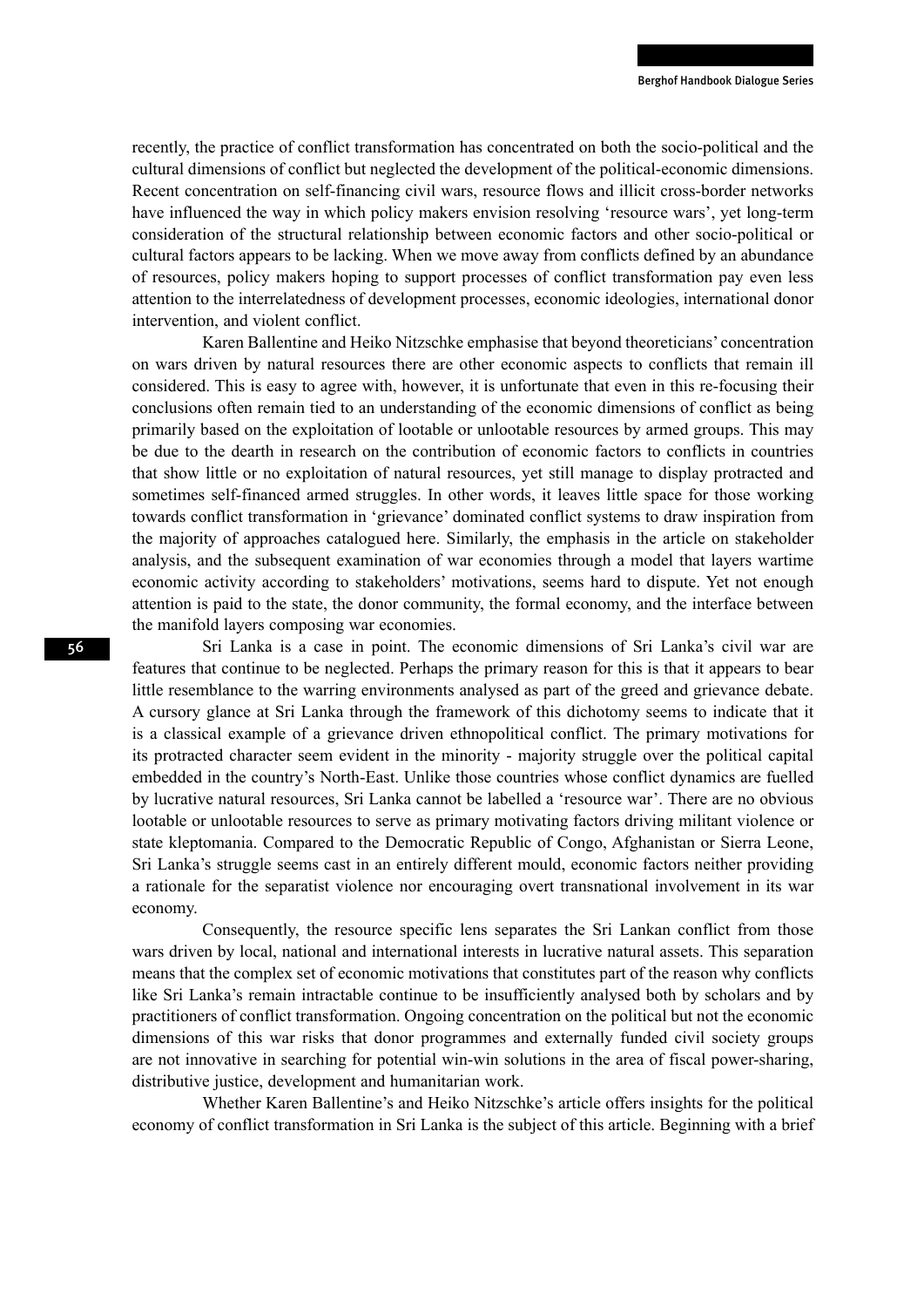illustration of the economic factors evident in Sri Lanka's conflict system, it goes on to suggest that lack of attention by the donor community to the historical relationship between economic factors and conflict has hindered progress on donor-funded conflict transformation initiatives. Taking Karen Ballentine's and Heiko Nitzschke's assertion that stakeholders' economic involvement needs to be more carefully assessed, the article looks at whether the model they offer is adequate for this context. This inspires a look at what Sri Lanka needs in order to kick-start a sequenced recovery and a reflection on how the international community can better support transition by considering the economic dimensions of Sri Lanka's conflict. Finally, the article concludes with a summary of my perceptions of the challenges that a non-resource defined conflict system presents for the further analysis of the political economy of civil war and conflict transformation.

### 2. A Non-Resource Based War Economy

If it is not based on competition to exploit and profit from natural resource wealth, then what is the defining characteristic of Sri Lanka's war economy? On multiple levels, twenty years of armed conflict and twenty-seven years of donor inspired liberal development strategy have shaped the country's economy (Bastian 2004). Sri Lanka is an apt demonstration that economic activities are not halted by conflict; rather, they influence conflict dynamics, they adapt to the conditions of armed violence, and they diversify. Jonathan Goodhand's model of the combat, shadow and coping economy is utilised to illustrate how moving away from a definition of war that is based on the use/ abuse of resources to a more stakeholder-based analysis at once allows for a deeper understanding of the variety of economic diversification and the potential of different economic actors to become forces for positive social change. Goodhand, to this end, envisages how different actors, involved in different layers of a war economy, may have the potential to become part of conflict transformation rather than continuation.

In applying this model to the Sri Lankan case, a couple of factors become evident as potential limitations. The first is an appreciation of how donor policy has contributed to the conflict dynamic, the second an appreciation of how the state and donor-sanctioned formal economy exists as part of the war economy. The term 'war economy' is used to denote the economic activities that occur in wartime. Goodhand boils this definition down to identify three types of economies – the combat, shadow and coping economy – that enable groups to "wage war, profit, cope or survive" (Goodhand forthcoming). Whilst this approach clearly enables the identification of stakeholder motivations to contribute to, or spoil, conflict transformation, its inspiration is Afghanistan. Unlike Sri Lanka, this conflict system is seriously influenced by its resources. It is a failed state and has a specific history of exploitation and invasion. The limitations in grafting this kind of framework on to the Sri Lankan case lie in the ways in which its political class has managed the formal economy and in the donors' part in backing and supporting state economic policies. Both factors constitute a major dimension of Sri Lanka's conflict. If the aim of this framework of analysis is to better understand key stakeholders' economic motivations within conflict systems, then neglecting those who indirectly contribute to the continuation of conflict makes for incomplete analysis.

For Sri Lanka to find solutions that may transform its conflict, economic dimensions must be appreciated for their political significance, and so must the connections between economic strategies and socio-political histories be factored into conflict analysis. The relationships between the post-colonial political class, donor-supported economic liberalisation, and the Government of Sri Lanka (GOSL)'s refusal to consider anything other than fiscal centralisation all have a major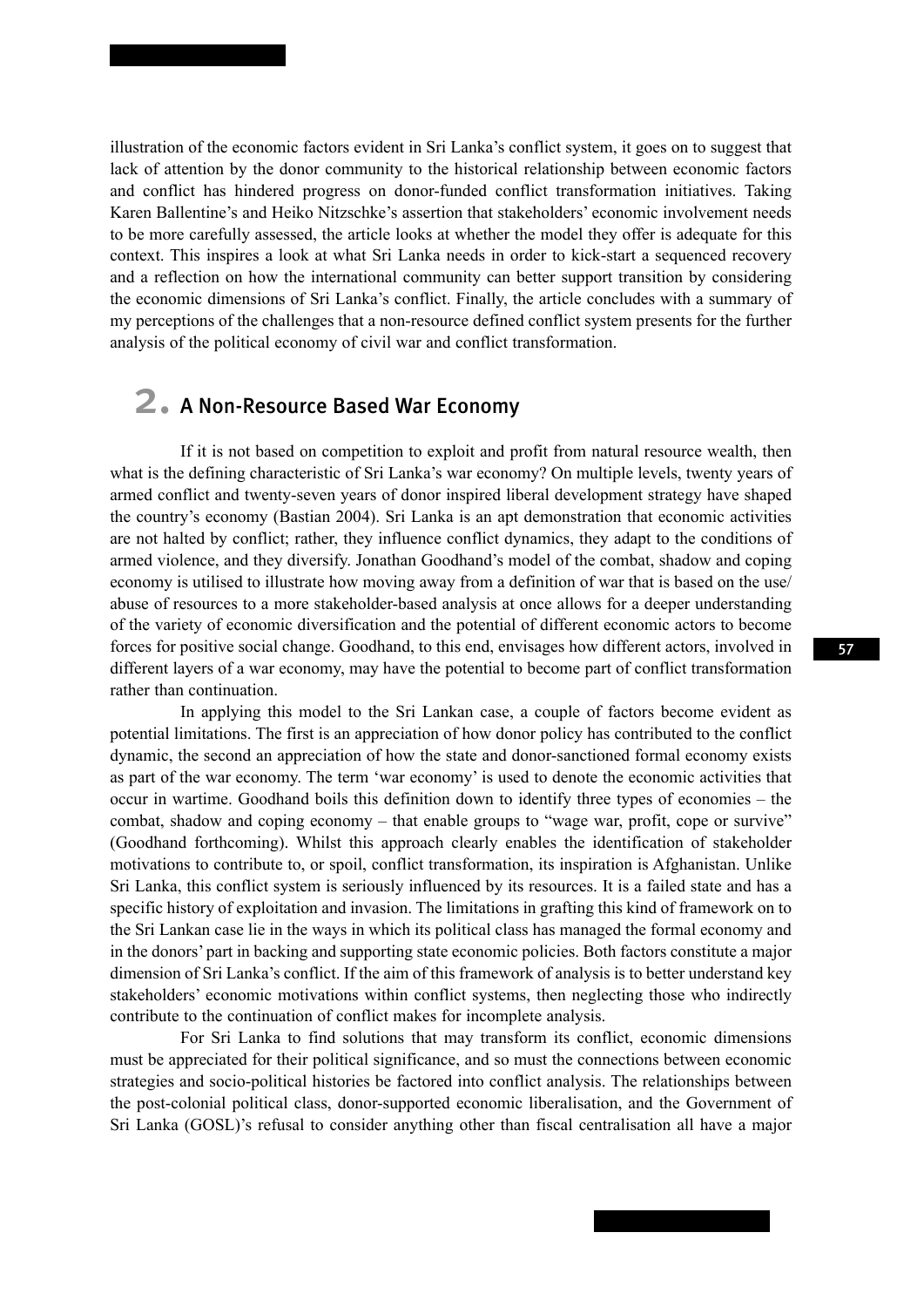influence on the likelihood of conflict transformation. Similarly there are connections between the history of injustice toward minorities, the link of the Sinhala peasantry to the state (Bastian 2004), and the recent failure of the United National Front (UNF) government's strategy for peace. In terms of non-state economic activity, the growth and strength of diaspora-funded Tamil resistance is a primary economic reason why the Tigers have succeeded in becoming the hegemonic face of Tamil resistance. The interconnectedness of the formal economy and the politics of conflict makes easy separation of the war economy into Goodhand-inspired categories a hard task.

For instance, many Tamil families in the North-East of the country depend on remittances from the extensive and wealthy Tamil diaspora to survive. This remittance flow is largely controlled and sustained by the Liberation Tigers of Tamil Eelam (LTTE), meaning that survival for poor communities through access to remittances often depends on support for the LTTE. In Goodhand's conceptualisation, the poor communities are 'coping' and the rebels are engaged in 'combat' activities, yet, even within the Tigers parallel (shadow) territory, the activities of one part of the economy determine the formation of another. Another example that demonstrates the easy blurring of boundaries between different sectors of the war economy is found within the formal state structures. Some military personnel staffing the checkpoints dividing the North-East from the south and west of the country have long been involved in extortion and other criminal activities in order to profit from the war-imposed restriction of the movement of goods and people across the country. The majority of the Sri Lankan armed forces herald from the poor south of the country. Though this area is not war-affected to the same extent as parts of the North-East, most villages have experienced the loss of sons to the war, as well as to brutal southern political insurrections in these areas. Extorted 'black market' money and part of the military salaries now flow home subsidising life in southern villages and make up part of the coping economy. This flow of money is made possible by the state's investment in its armed forces, the attractive salary offered to new recruits and the targeting of poor, often illiterate southern Sinhala youth by recruitment drives. The knock-on effect of this situation is that support for the 'war for peace' in the south is driven by an economic dimension that mirrors the North-East Tamil peasantry's reliance on the parallel LTTE system for remittances.

As well as illustrating how categories are interrelated, these examples have an impact on how likely it is that such a framework can be used in determining the winners and losers in potential processes of transition to peace. Providing immediate economic solutions without exploring the complex relationships between governance, de-facto governance and individual motivations for economic activities will not provide durable solutions to violent conflict. Whereas Goodhand's framework is a big step forward in that it allows for economic motivations to be identified, it insufficiently takes into account politics that create these categories and the contribution of the formal economy in indirectly setting up and sustaining the war economy.

#### 3. Enhancing Stakeholder Mapping

Whilst any mapping of stakeholders' economic rationale within Sri Lanka should include consideration of the political class and its management of the economy, it should also take care to avoid the popular assumption that this conflict is bi-polar. Although the GOSL and the LTTE are its primary protagonists, there are many other groups with invested economic interests in either the continuation of war or the transition to peace. The Muslim stakeholders, the Sinhala nationalist parties and the 'hill-country' or Indian Tamil population all have economic motivations to drive their interest in, or disruption of, any peace process.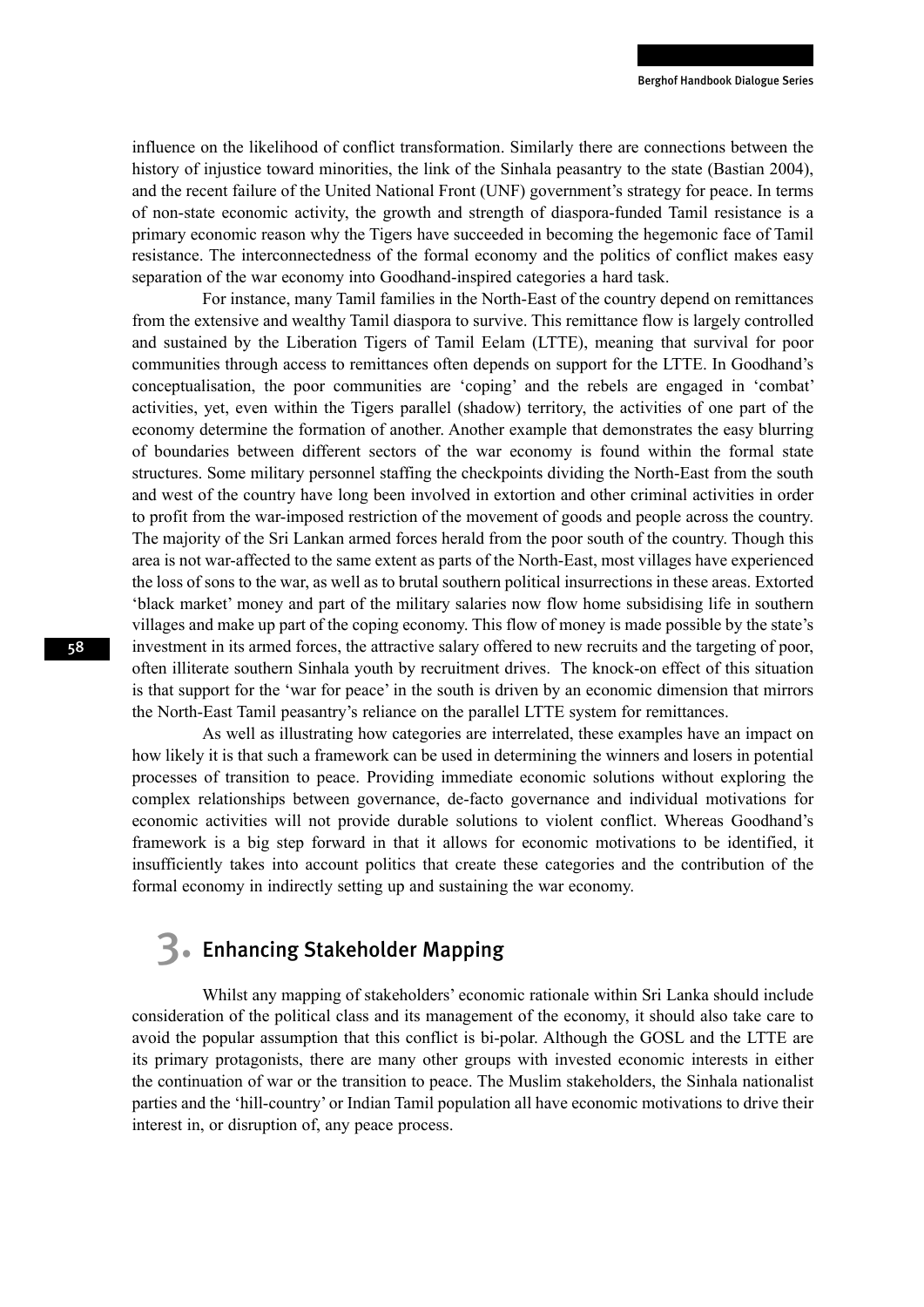#### 3.1 The Sinhala Rural Class

The current political situation in the country sees an uncomfortable power-sharing between the dominant and Maoist inspired Sinhala nationalist party, the Janata Vimukthi Peramuna (People's Liberation Front – JVP), and the President's party, the Sri Lanka Freedom Party (SLFP). This is a re-arrangement of southern political power since the inception of the peace process in 2002; an arrangement bringing in a government that recognises that its tenure is all too insecure without the support of the rural working class. The recognition follows the failure of the last government's economic strategies for "Regaining Sri Lanka", a policy that both disenfranchised the Sinhala working class and alienated the LTTE. Donor support for the previous government's economic policies for transition reveals their lack of understanding of the socio-political context and of the way in which economic factors have historically contributed to the conflict dynamic. A deeper appreciation of the political economy of Sri Lanka's conflict could have led to a more nuanced approach to conflict transformation activities, both in their own interventions at a macro-level and in their support for programmes on the ground. As it stands, perceptions persist among the Sinhala rural working class that the dividends of peace are only available to big business or according to foreign agendas. Given such negative perceptions, there are few reasons why the rural classes would want to contribute to social change that is widely perceived to be derogatory to their interests. The degree to which empirical evidence bears out the perception that peace-process-inspired economic policies have been detrimental to the Deep South is questionable (Kelegama 2004, Sarvanathan 2003). What is certain is that the political propaganda made effective use of the southern sentiment that all attention was on the North-East's development.

#### 3.2 Muslim East

Similarly, there is a growing number of Muslims who feel that their interests are not being served by the latest attempt to find a solution to armed conflict. A partial explanation can be found in the failure of a highly centralised state that ideologically and economically identifies with the Sinhala majority at the expense of minority rights and distributive justice. Land ownership and local resource control (predominantly of paddy cultivation, fishing rights and timber access) remain the dominant dividing issues in the heavily Muslim populated east, fuelling some of the most volatile situations in the country. Eastern Muslims are under the *de facto* governance of the LTTE, their grievances with this situation typically culminating in strained Muslim-Tamil relationships. The extent to which this conflict is actually fuelled by the nature of the war economy in the East is unexplored, yet clearly LTTE taxation in Muslim areas as well as Muslim trade links to the western province and the wider South Asia region are contributing factors to tensions there. The common assumption that identity-based conflict is the driving force for violence over land (overemphasising supposedly age-old tensions between Eelam driven Tamils and Muslim 'settlers') is overly simplistic and negates economic solutions to the violence. The current peace process has not addressed Muslim political and economic reasons to either support or actively rail against a transition. Thus remains the conclusion, even without further analysis, that there are few economic motivations for Muslims to support a process that threatens to take away rather than increase their political and economic standing in the country. Instead, what has become an alternative is a steady increase in hard-line voices calling for Muslim political and economic self-determination within a breakaway eastern state.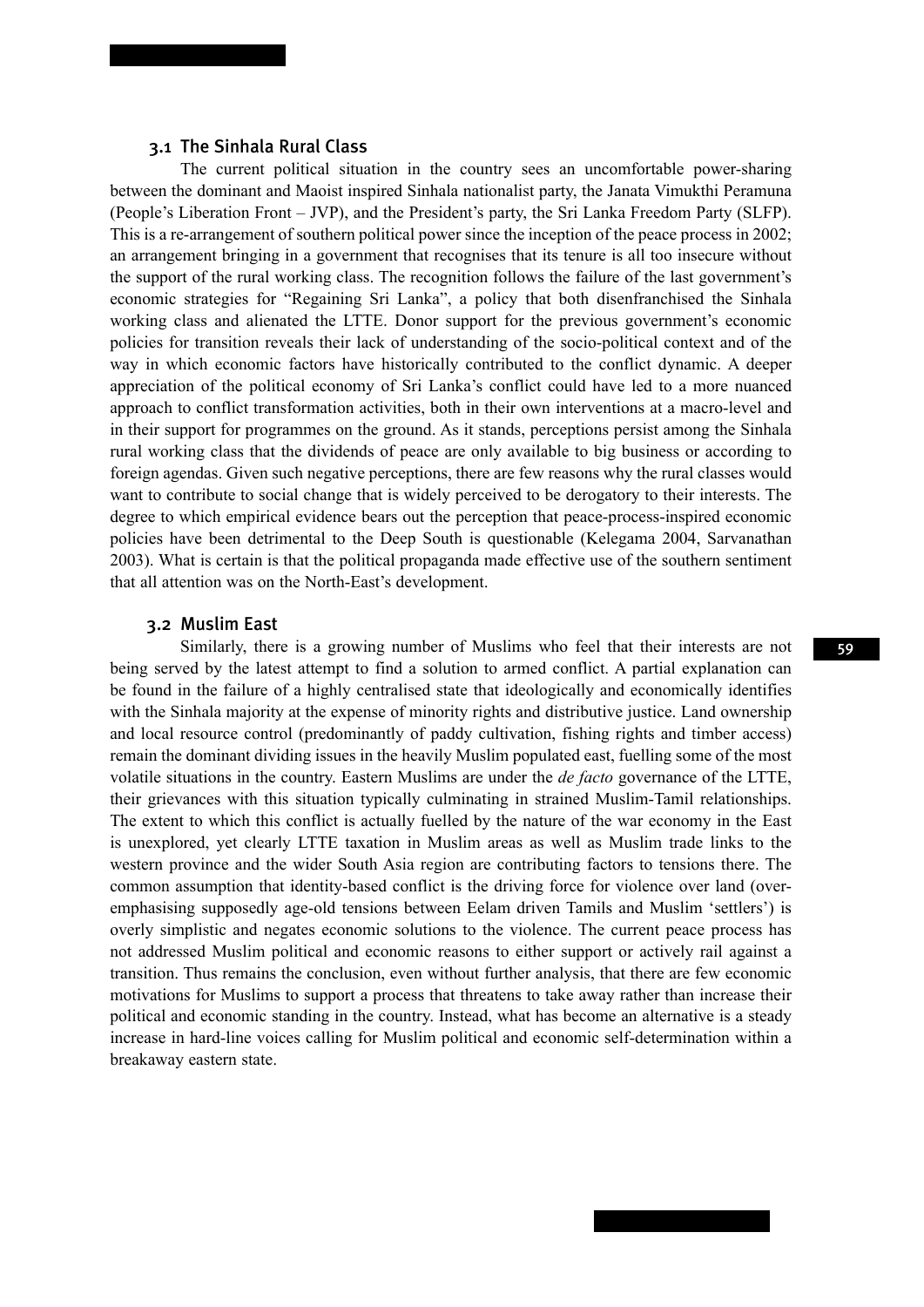#### 3.3 Tea-Estate Tamils

The hill-country Tamil population remains the least analysed of the three, but constitutes the largest contributor to Sri Lanka's formal economy. Even though these workers have historically maintained the island's tea-estate industry, they are treated, by both the LTTE and the state, as imported workers with little or no political or economic rights and certainly no voice in the peace process. Their Indian Tamil origin has left this community in a difficult position. The Sinhala chauvinist state has consistently denied their citizenship, only very recently changing its policy to allow hill-Tamils the right to be Sri Lankan, whilst the LTTE have not recognised them as part of the Sri Lankan Tamil struggle for Eelam. Without significance in either the rebel struggle or the government's 'war for peace', neither side considered their support important, which has resulted in an identity built on alienation, exclusion, and poverty. The sea change in treatment of this group came around the time of the last election. It became vital for the LTTE to maintain hegemonic support amongst Tamils in order to build their constituency and demonstrate their legitimacy. The Tamil National Alliance (TNA) provided the legal means to contest seats in parliament, and with this opportunity to show the strength of support behind the Tamil struggle, the hill-country Tamil vote became more significant. Both the TNA and the government courted the workers, resulting in hillcountry Tamil alignment with the larger Tamil cause. However, their new allegiance with the LTTE has so far failed to bring them any actual benefits. The majority of their problems results from the enormous injustice they have suffered and continue to suffer due to the state's chauvinism against minorities. To what extent their new brethren in the North-East can address these issues remains to be seen but it does seem likely that the economic dimensions of this minority group's struggle will gain relevance within the overall conflict dynamic as any peace dividend continues to evade them.

#### 4. Sequencing a Way towards a Peace Economy

Even a cursory analysis of the economic investors in the island's conflict dynamic demonstrates that a durable peace agreement must pay close attention to transforming the formal, combat, shadow and coping economies. As a priority, the currently exclusive and stagnating process in Sri Lanka requires serious revision to at least enable different stakeholders to participate in the country's transformation. It goes without saying that the recovery and development process, which has become a prominent feature in the attempt to negotiate an agreement, has to be acknowledged as political in nature and thus as a necessary and distinct part of moving forward in negotiations. The main obstacles are lack of trust between protagonists, lack of constitutional innovation on the part of the GOSL to move away from unitary constitutional thinking, and extreme polarisation of visions in the Sinhala and Tamil polities that encompasses both political ideology and economic directions. Kick-starting sustainable recovery at this juncture will require negotiating these ingrained positions to utilise the small spaces that do exist. The economic dimension needs to be an integral part of this process, requiring much more analysis and more civil society thinking on sequencing steps to a recovery that can create conditions of social justice in Sri Lanka.

Donor policy – intended to aid peaceful transition – has largely failed. It seems clear that support in the form of aid came too early. It lacked coherence and consensus on the principles guiding its support. Consequently, it suffered from extreme politicisation, piecemeal implementation, uneven disbursement, and conflicting agendas within the international community. The facilitators of the process, providing soft diplomacy, could not reconcile their remit with the hard aid stance adopted by other co-chairs of the peace process. Overall, the international effort has lacked direction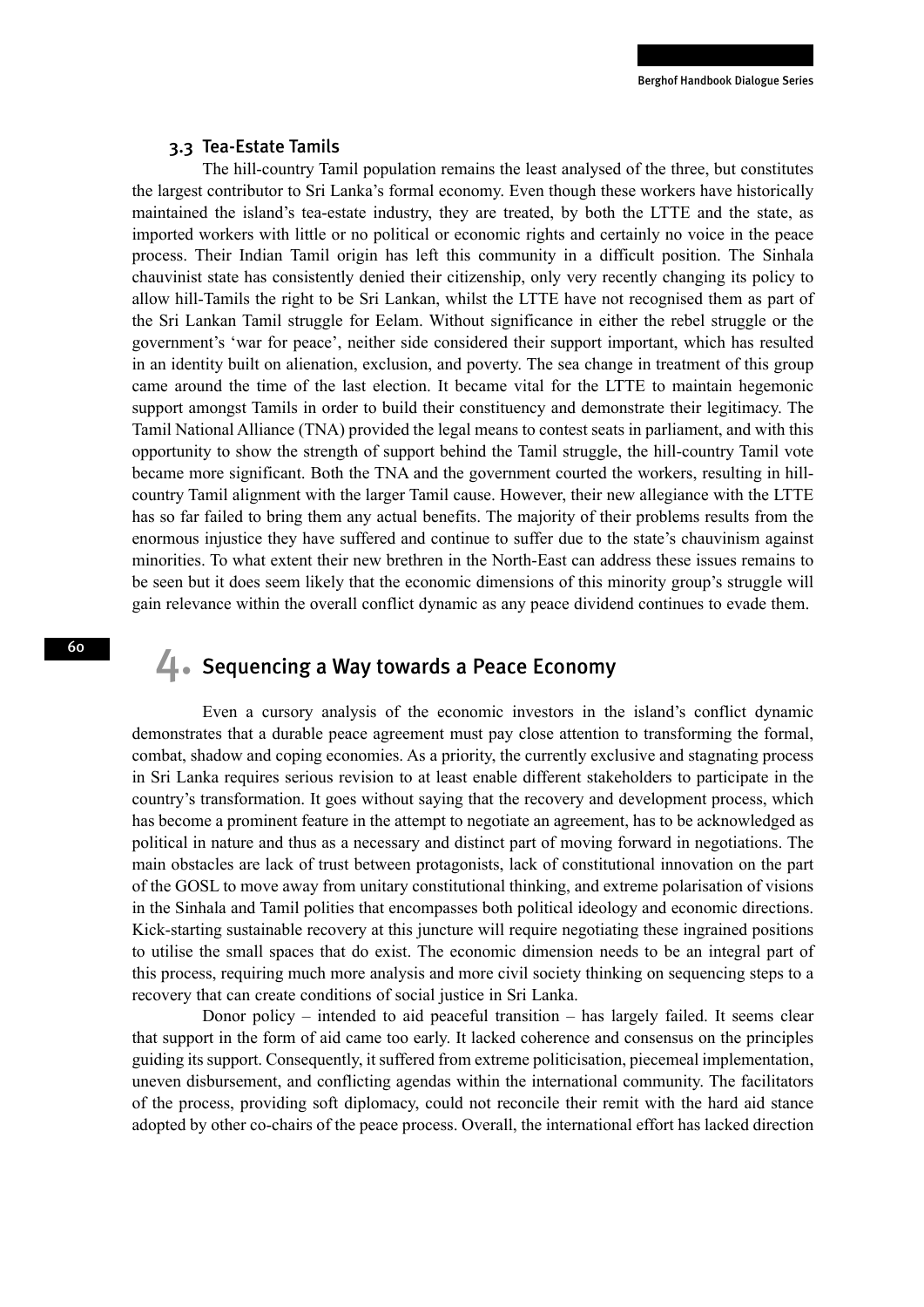and, although aid has been the primary mechanism of intervention, consideration of the complexities of the political economic landscape has been minimal. Policy of the international community in the face of this kind of negotiated peace process needs to go much further than it currently does in considering the economic rather than purely technical dimensions of transition and the relationship between economics and politics in conflict dynamics. Addressing how aid and diplomacy can work together to promote peace is likely to improve the coherence between mechanisms and could suggest ways to find a division of labour that allows different actors within the international community to capitalise on their strengths. Rushing toward often inappropriate and ill-timed liberal development has not been a cure-all solution for Sri Lanka. In fact, it has had a negative impact on the search for peace.

## 5. Conclusions

Consideration of the political economy of conflict transformation in Sri Lanka is necessary in envisaging creative solutions to its current crisis. Alongside efforts to find constitutional models suitable for a re-structured state, the fiscal dimensions of a power-sharing arrangement that considers the reality and legacy of the country's war economy demand much more attention and analysis than they currently receive. This response to Karen Ballentine's and Heiko Nitzschke's article has tried to point out that though Sri Lanka does not fit into the category of countries normally associated with the 'greed' take on conflict, neglect of its economic dimensions is highly detrimental to conflict transformation efforts. It seems that the legacy of 'resource reductionism' continues to influence how analysts look at different conflict systems. It would be more helpful to gain a deeper understanding of the variety of ways in which political economic factors pervade all conflict systems.

In order for political economic analysis to be an integral part of conflict transformation theory and practice, there not only needs to be more work on stakeholders' economic motivations within war economies, but more open thinking on who these stakeholders are. Analysing the historic reasons for state failure and the structural factors determining distributive injustices, underdevelopment and inequalities is key to identifying the range of stakeholders involved. This sort of conflict analysis links an understanding of economic dynamics with an understanding of politics. More rigorous analysis of the socio-political and economic history requires building ties with existing civil society actors and working on encouraging the growth of independent local voices. Multi-layered and multidimensional conflict transformation is required in order to encourage potential peace 'spoilers' to become part of the solution. Encouraging, for instance, the Tamil diaspora - responsible for supplying remittances and capacity to their relations in the North-East - to develop their own set of transformative principles defining the use of their 'aid' would recognise the potential of diaspora actors to be integral to conflict transformation attempts.

Sri Lanka's conflict remains resistant to durable solutions, with recent efforts to resume talks between the two primary protagonists continuing to stagnate in an unresolved impasse. The threat of escalation remains a real alternative to continuing with negotiations; no point of irreversibility has been found in this peace process. There is inspiration to be taken from the Political Economy of Conflict Transformation's round-up of current theory and practice, but there is also the potential to create new directions in this debate through encouraging analysts to consider more closely those less overt economic dimensions displayed in conflicts like Sri Lanka's.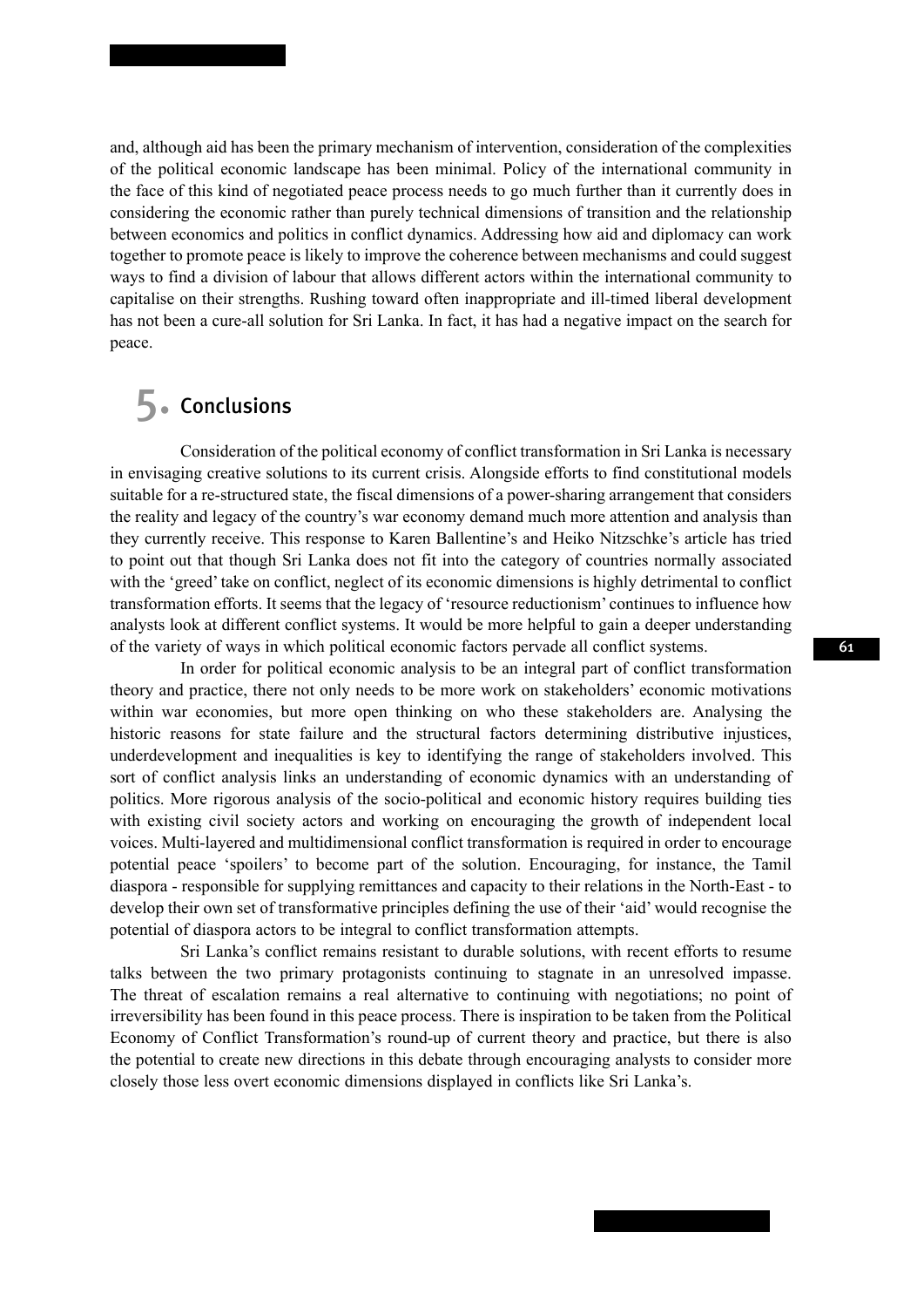# 6. References

Bastian, Sunil 2004. How Development Can Undermine Peace, in: *Polity,* 2, July/August. Goodhand, Jonathan Forthcoming. *From War Economy to Peace Economy* (publication pending). Kelegama, Saman 2004. *Economic Dividend of the Post-War Period in Sri Lanka: Problems and Prospects*. (IPS Working Paper.) Singapore: Institute of Policy Studies (IPS). Sarvanathan, Muttukrishna 2003. *What Impedes Economic Revival in North and East of Sri Lanka.*  (ICES Working Paper.) Colombo: International Centre for Ethnic Studies (ICES).

62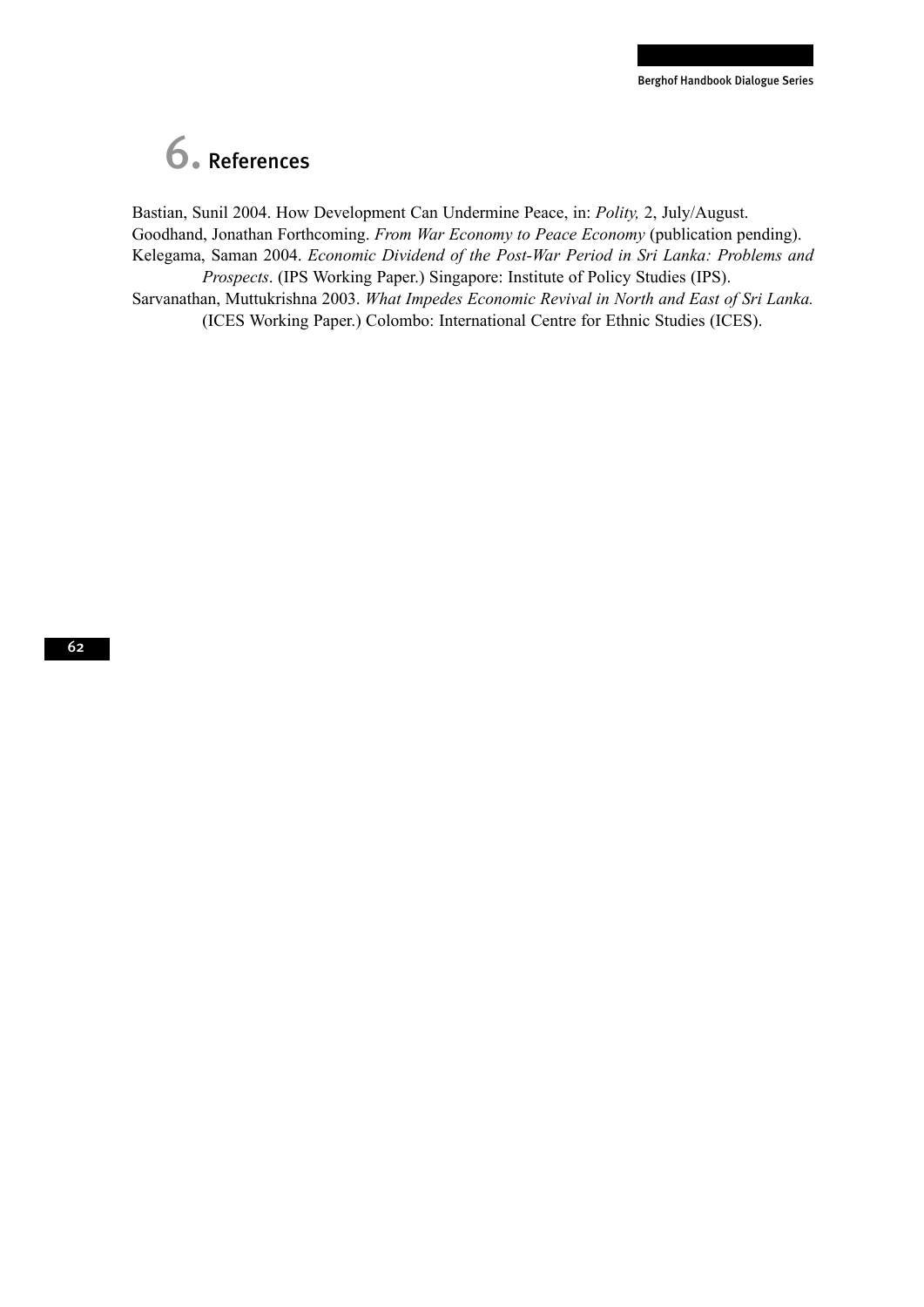**Berghof** Research Cent Forschungszentrum for Constructiv für konstruktive **Conflict Managemen** Konfliktbearbeitung

# The Challenge of War Economies: The Role of the International Community and Civil Society Organisations

Volker Böge and Angelika Spelten

### 1. Introduction

The article by Karen Ballentine and Heiko Nitzschke on *The Political Economy of Civil War and Conflict Transformation* provides an excellent overview of the topic. The authors' arguments reflect the current state of research and contribute significant new aspects to the discussion of war economies. The purpose of this commentary is therefore not to critically appraise their article but to stimulate fresh ideas for consideration and identify additional questions which, in our view, merit exploration and analysis.

In the first section, we comment on the authors' analysis of the political economy of civil war. In the second, we review their recommendations for policy action.

Karen Ballentine and Heiko Nitzschke deal convincingly with the *greed versus grievance* dichotomy. They make it clear that the study of the causes of war must move beyond the fixation on this dichotomy. They draw specific attention to time as a factor: the causes of, and motivations for, violent conflict may change over time. They also highlight the interaction of "economic motives and opportunities with socio-cultural, political, and economic grievances". Yet the authors themselves remain too entrenched in the greed and grievance discourse. This is evident, for example, from the importance they attach to methods of rational choice in conflict analysis, their adoption of the resource scarcity/ resource abundance dichotomy in the analysis of violent conflicts, and especially their adherence to the differentiation between lootable and unlootable resources. In our view, however, these schemes have only limited explanatory value.

Wars and armed conflicts can only be explained satisfactorily if they are perceived as complex social phenomena in which diverse structural causes (which *include* economic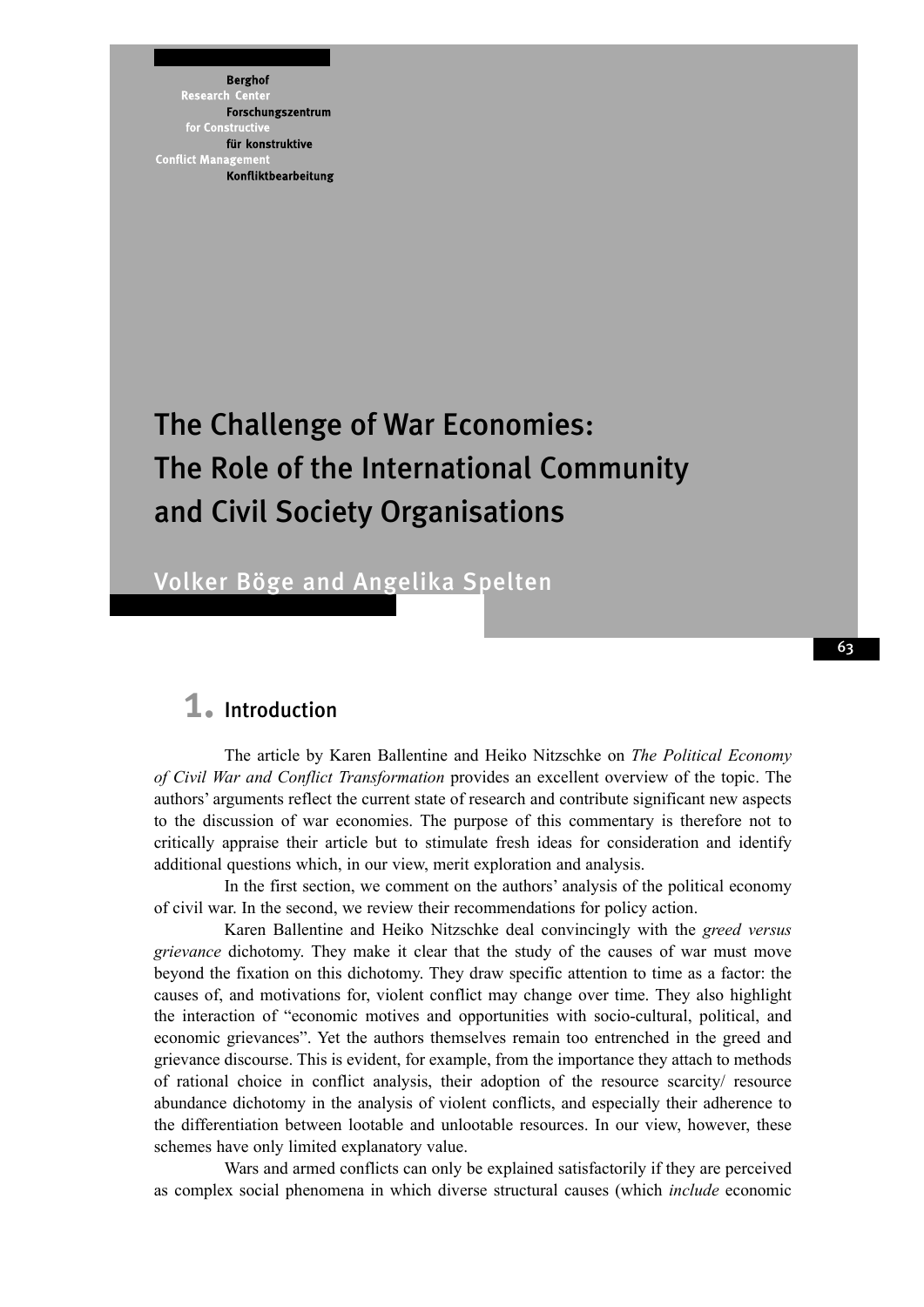factors) interact with stakeholders' own perceptions, interpretations and assessments of these structural aspects. The ensuing motivations trigger particular types of conduct and actions which only escalate into violence or war as events progress. For a conflict to cross the threshold into violence or war, a whole range of specific factors must come into play. The complexity of this scenario should not create a sense of fatalism or inertia but should be viewed as a chance for preventive action, for it opens up many opportunities for political intervention and conflict transformation measures. This is not fully reflected in methods of rational choice. Especially in the civil or 'new' conflicts in the crisis regions of the South, which are the focus of the article by Karen Ballentine and Heiko Nitzschke, the motives prompting stakeholders to engage in violent action often cannot be explained solely in terms of (economic) interests; indeed, in some cases, they defy all rational, interest-driven logic. This should be taken into account. In saying this, we are not advocating any reversion to the 'ancient hatred' explanations – which are quite rightly criticised in the Ballentine/Nitzschke article – or even a revival of the sometimes popular 'ethnic conflict' discourse. In our view, these approaches are far too reductionist and fail to deal with the complex causes of violent conflict. However, we would like to see motives that defy a Western and rationalistic understanding of conflict being explored as well.

We will attempt to exemplify this using the *abundance-scarcity dichotomy* discussed by Karen Ballentine and Heiko Nitzschke.

#### 2. Abundance vs. Scarcity

Surplus/ abundance or scarcity of particular natural resources are highly relative sociallydetermined categories. In a globalised international economy based on market principles and dominated by the industrialised North (a scenario which can be summed up as 'capitalism'), oil, ores and copper resources are lucrative assets which can be converted into pecuniary value on the world markets. For stakeholders with an interest in these commodities, the issue of *abundance* arises; this may be linked with violent conflicts over access to, and exploitation of, these resources. At the same time, areas where oil or copper exists and is exploited may also be home to communities for whom these resources are fairly meaningless at first. Their (subsistence) lifestyles utilise very different resources occurring locally (i.e. agricultural land, water, forests, fish). But the exploitation of the *abundant* resources, i.e. oil or copper, may degrade and thus jeopardise these resources for the local community, potentially leading to a conflict situation, especially if the local community not only attributes economic and material significance to its key resources but also sees the forests as the home of its ancestors and uses the earth as a burial place – in other words, assigns spiritual significance to the physical world. This conflict dimension defies the West's conventional, 'enlightened' view of natural resources. Exploitation of the abundant resources, i.e. oil or copper, destroys forests and burial sites and thus impoverishes spiritual and cultural living-worlds. Once this is factored into the equation, it is debatable whether the violent conflicts in Nigeria's Niger Delta (oil), Papua New Guinea (copper) or other resource-'rich' regions of the South (Karen Ballentine and Heiko Nitzschke cite Indonesia, Sudan and DR Congo as examples) can really be described in terms of 'abundance'. From the local communities' perspective, it would be equally appropriate to emphasis the 'scarcity' factor. But neither term is adequate for the purpose of a comprehensive analysis.

We therefore conclude that ascertaining that there is an *abundance* – or, indeed, *scarcity* – of particular natural resources actually reveals very little about the (violent) conflict potential of specific scenarios. The presence of oil, copper or other resources is, at most, just one of (several)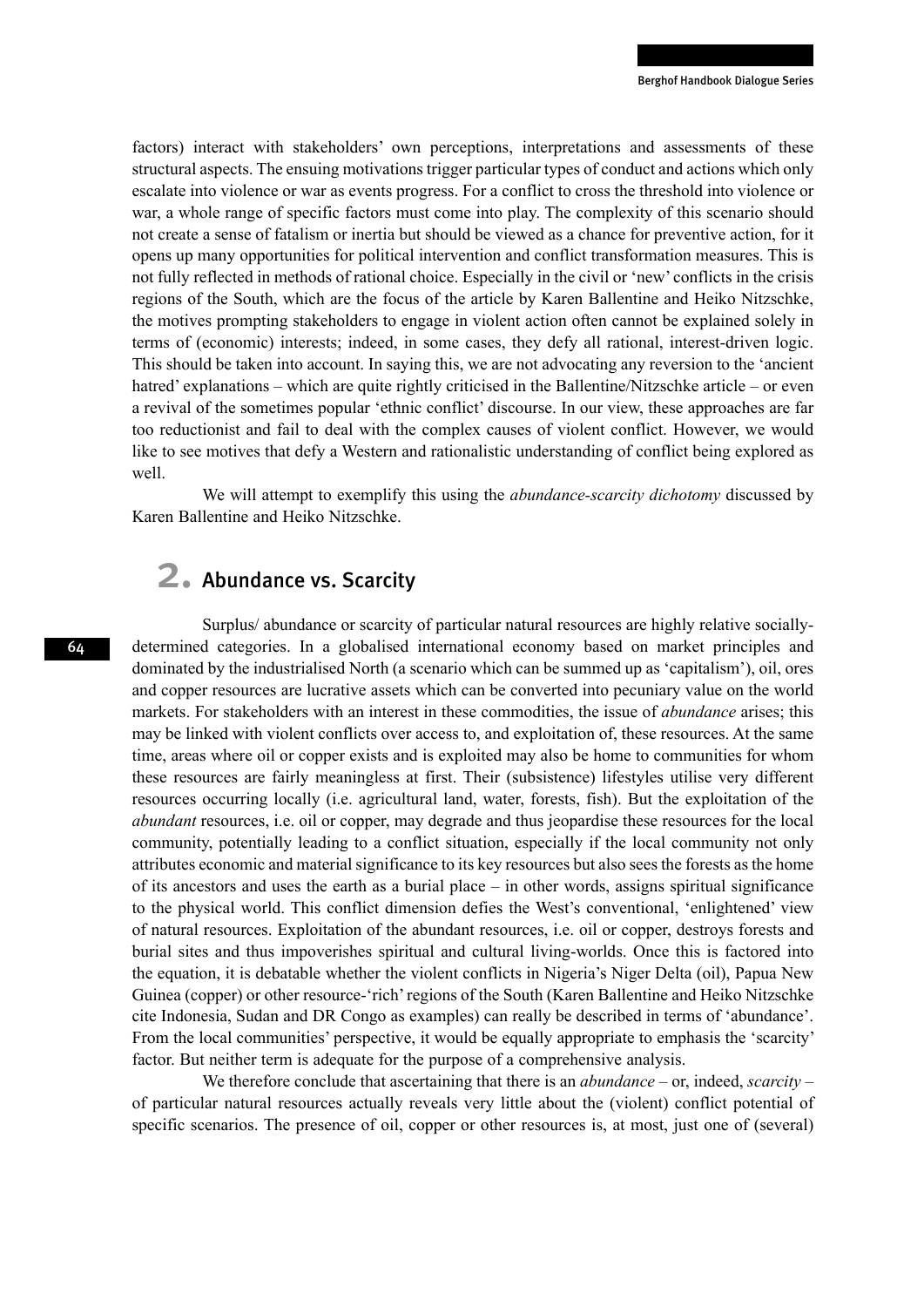necessary conditions that triggered the violent conflicts in the Niger Delta, Papua New Guinea, Indonesia or Congo. Before well-founded conclusions can be drawn, all the conditions, specific escalation pathways and conflict dynamics must be analysed on a case-specific basis. In the Niger Delta, for example, the motives of some local violent actors have shifted from grievance to greed as the conflict has progressed. Originally, the protest in the Niger Delta flared up as a result of the environmental destruction caused by oil production and the ensuing disintegration of traditional lifestyles and social structures (*grievance*). But as Karen Ballentine and Heiko Nitzschke also note, now that the environment has been destroyed and traditional lifestyles can no longer be maintained, many of those involved in the violence are motivated more by the desire for a 'share of the pie' and are seeking to enrich themselves in the modern market economy (*greed*).

#### 3. Lootable vs. Unlootable Resources

The distinction between lootable and unlootable resources should also be analysed and its viability as an explanation of violent conflict reviewed. First of all, it is important to note that the mere presence of specific resources in a region is not an indicator that violent conflict will occur there. Australia, for example, has abundant resources which are a factor in violent conflicts all over the world. Yet the eruption of major internal conflicts over these resources in Australia any time soon is highly unlikely. In other words, it is the political, social, cultural and environmental context in which these resources are exploited and marketed, not the presence of the resources per se, that is conflict- or violence-relevant. The differences in the specific conditions are more significant than resource type in explaining violent conflict. Diamonds, oil or water are not vested with particular properties that render them especially prone to violence or conflict. However, Karen Ballentine and Heiko Nitzschke are correct to match specific resources to particular violent actors and types of violent conflict: they assert that easily exploitable resources (lootable resources) which can be extracted with minimal capital and technological input (e.g. timber, gemstones such as alluvial diamonds or narcotic crops such as opium and coca) are especially attractive to non-government violent actors such as warlords. By contrast, resources whose exploitation is technology- and capitalintensive (oil, natural gas, copper, gold, kimberlite diamonds) tend to benefit central governments, largely because exploiting and marketing these commodities involves cooperation with capital-rich external actors and transnational oil and mining companies, and requires secured control over the resource-rich territory.

In general, however, transnational oil and mining companies prefer to work with internationally recognised governments (however dubious their legitimacy may be) to avoid criticism from their home governments and the international community. Oil, etc. is therefore assumed to be *unlootable*. Karen Ballentine and Heiko Nitzschke argue that unlootable resources tend to be associated with *separatist conflicts* in which rebel organisations try to seize control of, and access to, these resources. By contrast, the exploitation of *lootable* resources does not require any government control and so these resources tend to be associated with *non-separatist conflicts.*  This scheme may seem plausible at first, but the empirical basis on which to verify such assumptions is narrow. Karen Ballentine and Heiko Nitzschke themselves cite a number of violent conflicts which do not fit this scenario; in other words, linkages can also be established between *unlootable resources and non-separatist conflict,* and between *lootable resources and separatist conflict*. It would certainly be helpful to undertake further empirical research based on these hypotheses. But here, too, the question whether a violent conflict is separatist or non-separatist in nature cannot be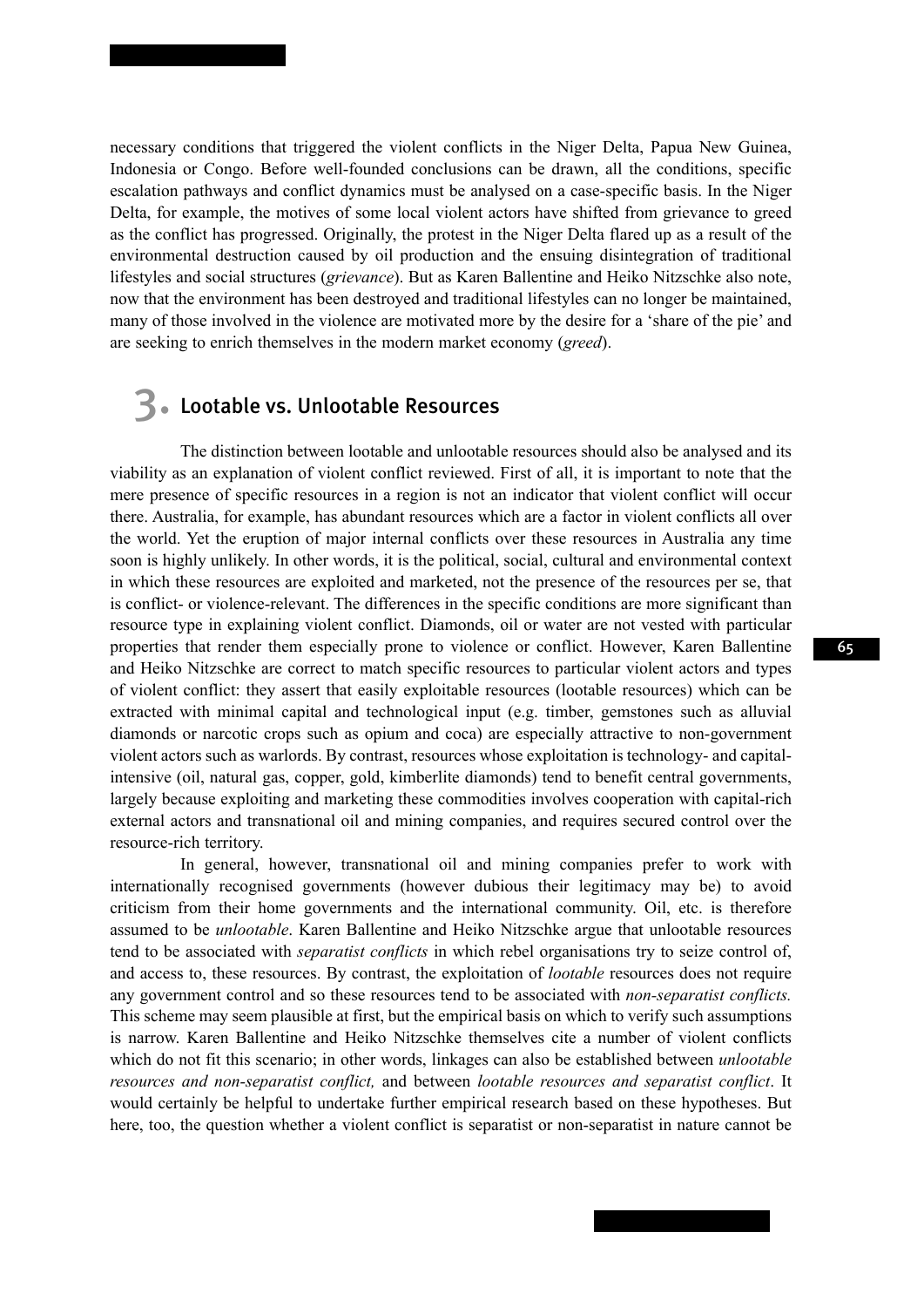explained by a single variable ((un)lootable resources). Moreover, the boundaries between lootable and unlootable resources are fluid. In the Niger Delta, for example, oil – an *unlootable* resource – has recently become a *lootable* resource. A scenario which was almost inconceivable a few years ago – namely the appropriation and sale of oil on a large scale by non-government violent actors – is now commonplace in the Niger Delta.

#### 4. Consistency of the Policy Options?

The policy options presented in the third part of the introductory article must be challenged in terms of their structure, methodology and consistency. Initially, the approach adopted by the authors – to categorise the mechanisms aimed at controlling war economies in terms of two clusters – appears very plausible and sensible. The first of these clusters focusses on "control regimes to curtail resource flows"; the second is concerned with addressing structural and institutional factors, i.e. the "transformation of the permissive causes of war". The first cluster is presented and discussed primarily in terms of embargoes and schemes to promote transparency. The second cluster outlines various examples underlining the need to consider economic aspects, and especially stakeholder analysis, when developing policy strategies for reconstruction, peace processes and programmes for demobilisation, disarmament and reintegration (DDR).

But which new policy options are created by this analysis? Looking first at the second cluster, it is true that poised on the threshold between war and peace, various stakeholders weigh up the overall conditions governing their (economic) circumstances in war and peace respectively (although the question is how this can be assessed with any degree of accuracy). And having weighed up their own income-generation opportunities, many ex-combatants will undoubtedly have incentives to obstruct the transformation to peace. The reference to stakeholder analysis is logical here. However, we should not succumb to the misconception that with the help of sound analysis, there is the possibility of managing the transition from a war economy to a peace economy in a way which ensures there are no losers. After all, the whole purpose of transforming war economies is to change their underlying production processes and distribution mechanisms. Even in peacetime and under stable governments, comprehensive structural reforms may result in a fall in revenues. Shrinking profit margins are unavoidable when reforms take place, and this affects both the major profiteers as well as the overall network in which they operate. Paying full compensation for 'losses' is neither affordable nor sensible, as this could be viewed as an *ex post* reward for past violent or criminal conduct. In short, a dilemma – which must be managed – arises in post-war situations.

With respect to the first cluster, mechanisms to curtail resource flows and improve transparency and accountability can ultimately only be enforced by a 'regulatory authority' equipped with sanctioning capacities. However, national governments are often too weak, or there is no political will, to establish order, usually because the networks of the war economies have undermined the state's ability to function. Financial flows can only be curtailed once regulatory structures are transformed. Whether this is successful depends, in turn, on the nature of the illicit financial flows.

# 5. Opportunities and Limits of Civil Society

So which stakeholders can help to break this vicious circle? In their recommendations for policy action, Karen Ballentine and Heiko Nitzschke highlight the key role of NGOs. We fully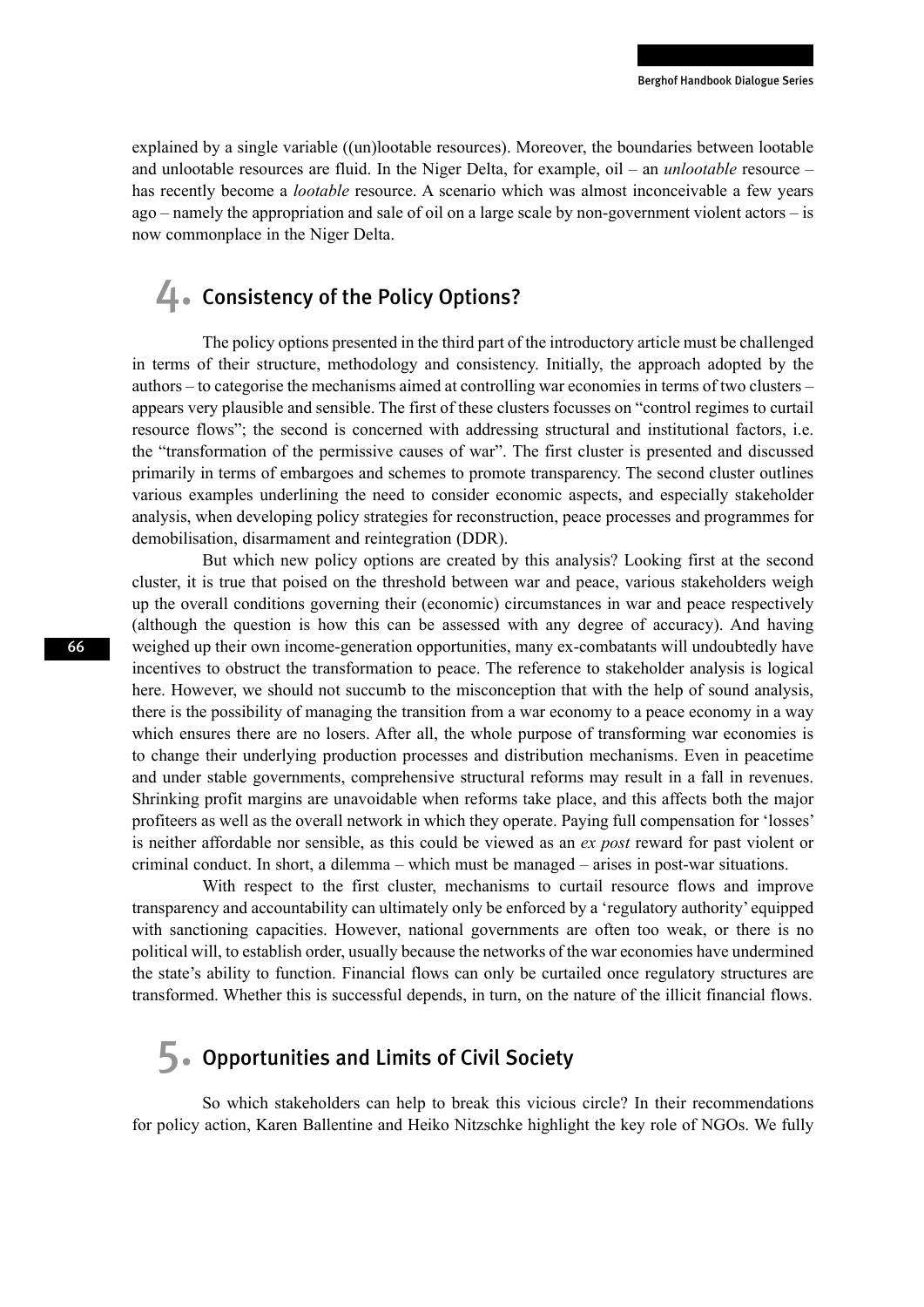endorse the authors' assessment to the extent that it aims to put the issue of better controls on capital and resource flows on the political agenda. Efforts should be made to raise public awareness of this theme through information and debate. However, the opportunities available to civil society should not be overstated. In regions where government institutions may be resisting comprehensive reforms, the authors place their hopes in civil society's capacity, over the long term, "to hold government to account for the use of the country's riches".

But in reality, some regions of the world are still very far removed from civil-society control of government action. The negative implications of conflict-based economic activities, aptly described by Karen Ballentine and Heiko Nitzschke, mainly arise on the margins of war economies where the demarcation of spheres of influence between various war entrepreneurs and/ or the state must be asserted through force. Within these structures, however, some of these actors may actually provide a modicum of order and stability. These arrangements fall far short of human rights standards. However, from the local population's perspective, if there is a complete absence of government authority due to a lack of resources or other priorities, a bad system of law and order may still be preferable to no system at all.

A notable example for popular support of a warlord is Ismael Khan from Herat province in Afghanistan. Similar scenarios are found on the border regions between India, Myanmar, Thailand and Laos. Here, violent entrepreneurs, whose power is based on drug trafficking and therefore the financed use of force, still enjoy some measure of support and legitimacy among some local population groups. In such contexts, the 'watchdog' function of NGOs, which generally come from regional centres or the capital city, may actually exacerbate ethnic tensions and ultimately speed up the disintegration of society.

Against this background, further empirical research and discussion are required to identify civil society's opportunities – and limits – to compensate for poor regulatory policy on the part of the state.

# 6. The Role of the International Community

The international community has a key role to play in overcoming civil-war economies. In their policy options, however, Karen Ballentine and Heiko Nitzschke focus primarily on the development of sanctions. They offer a detailed analysis of the opportunities and problems associated with international sanctions and the changes that are required in this context. Their proposal for "international legal and normative frameworks" to improve the implementation and monitoring of sanctions and embargoes deserves our full support. But these frameworks only exist in countries that are still embroiled in war. Once ceasefires or peace treaties are in place, sanctions and the associated monitoring mechanisms are generally dismantled, and thus have little relevance to fragile post-war situations. Establishing new regulatory bodies and mechanisms to take on these tasks at national level is, of course, a lengthy process. International agreements are therefore required to map out the procedures which should be adopted in relation to governments which, in the medium term, are unwilling or unable to assert the state's monopoly of force and regulatory provisions. This begs the question whether the current practice – in which the removal of sanctions is also the signal for the UN expert panels and monitoring mechanisms to suspend their activities – is genuinely useful and appropriate. It would be helpful to determine whether these mechanisms could be redeployed, in a modified form, to safeguard the transparency of financial and trade flows during this critical phase.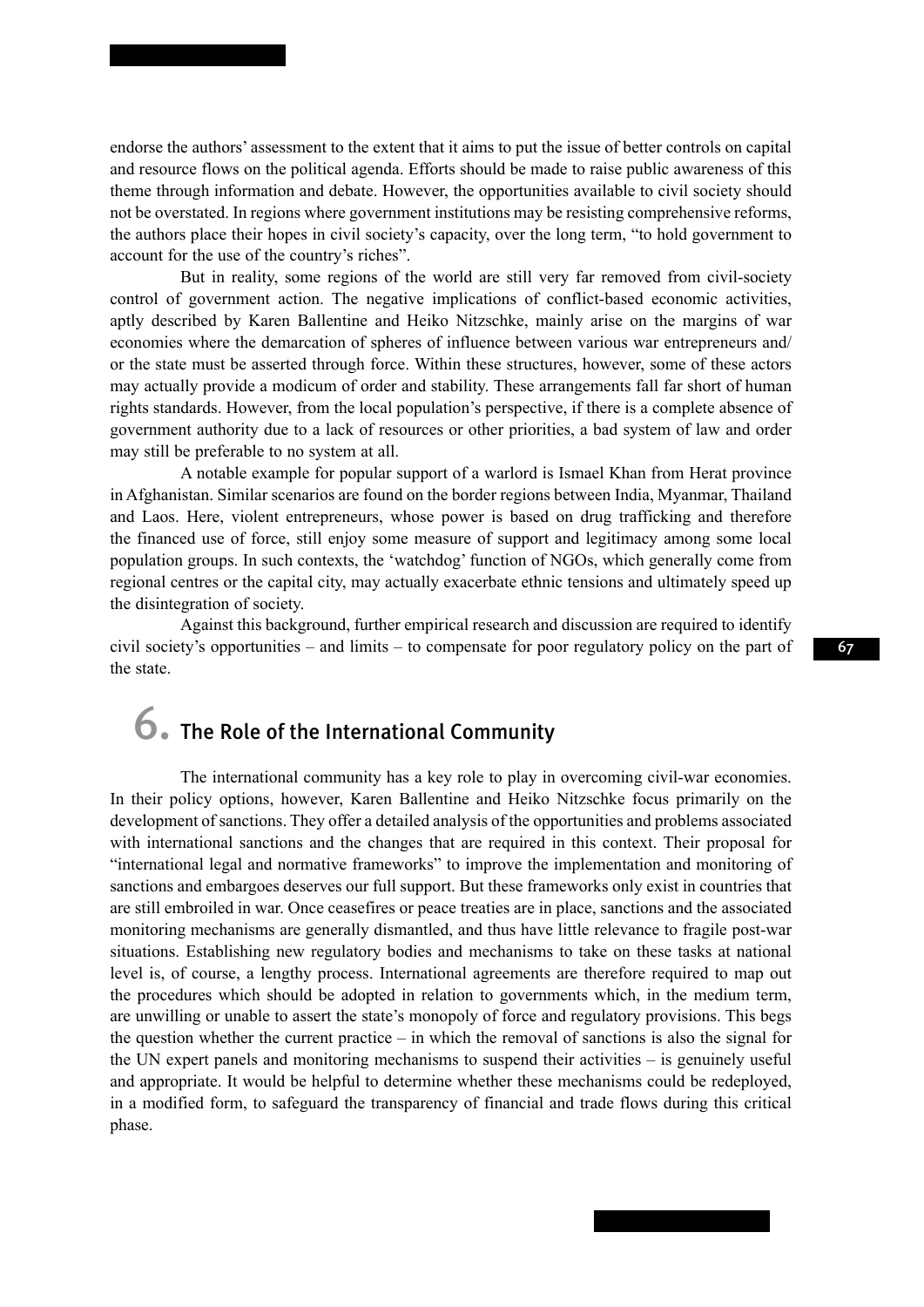Key issues arising in this context are the coherence of international strategies and the development of standardised 'formats'. We would like to add to Karen Ballentine and Heiko Nitzschke's recommendation that governments, International Financial Institutions (IFIs) and the private financial market should adopt the principles of the Publish What You Pay campaign: we believe that the World Bank, the International Monetary Fund and other UN organisations should link their commitment in post-war situations to the conclusion of an agreement providing for close international monitoring of trade and transaction flows for a limited period. Donor governments could, by agreement, also make commitments in the framework of their development policy subject to this condition.

#### 7. Lack of Gender Sensitivity

Last but not least, we would like to cast a critical eye at the article's lack of gender sensitivity. Karen Ballantine and Heiko Nitzschke completely ignore half of humankind, namely women as stakeholders, with the result that both their stakeholder analysis and their recommended policy options are gender-blind. The specific roles of women in the combat economy, shadow economy and especially the coping economy deserve more detailed study. In the context of the political economy of civil war in particular, women are not just passive victims but independent actors. Not least, the task of safeguarding material reproduction – both in families and in relation to the violent actors in civil conflicts in Southern countries – generally devolves on women. The various types of sanctions therefore have a different impact on women and men, and when wars and war economies end, women and men are confronted with different, gender-specific challenges. The more progressive DDR programmes now involve ex-combatants' families and communities in the transformation process. However, less attention is given to the importance attached to bearing arms and the willingness to resort to violence in the local context – or, conversely, the willingness to disarm and participate in peaceful conflict resolution – in terms of culturally determined notions of femininity and masculinity. In Afghanistan, for example, some militias claim that their existence is essential to protect women. Here, the violent defence of women is a significant badge of honour and respect in the community. In some demographic groups, a young man with a Kalashnikov has better marriage prospects than a demobilised ex-combatant. What level of social prestige is enjoyed by drug traffickers compared with beekeepers – a sector in which training courses and financial support are offered within the framework of DDR programmes in Afghanistan?

A stakeholder analysis which does not contain a more detailed study of how the challenges of transforming war economies impact on specific gender roles and on male and female involvement as objects and subjects in war economies is far from complete.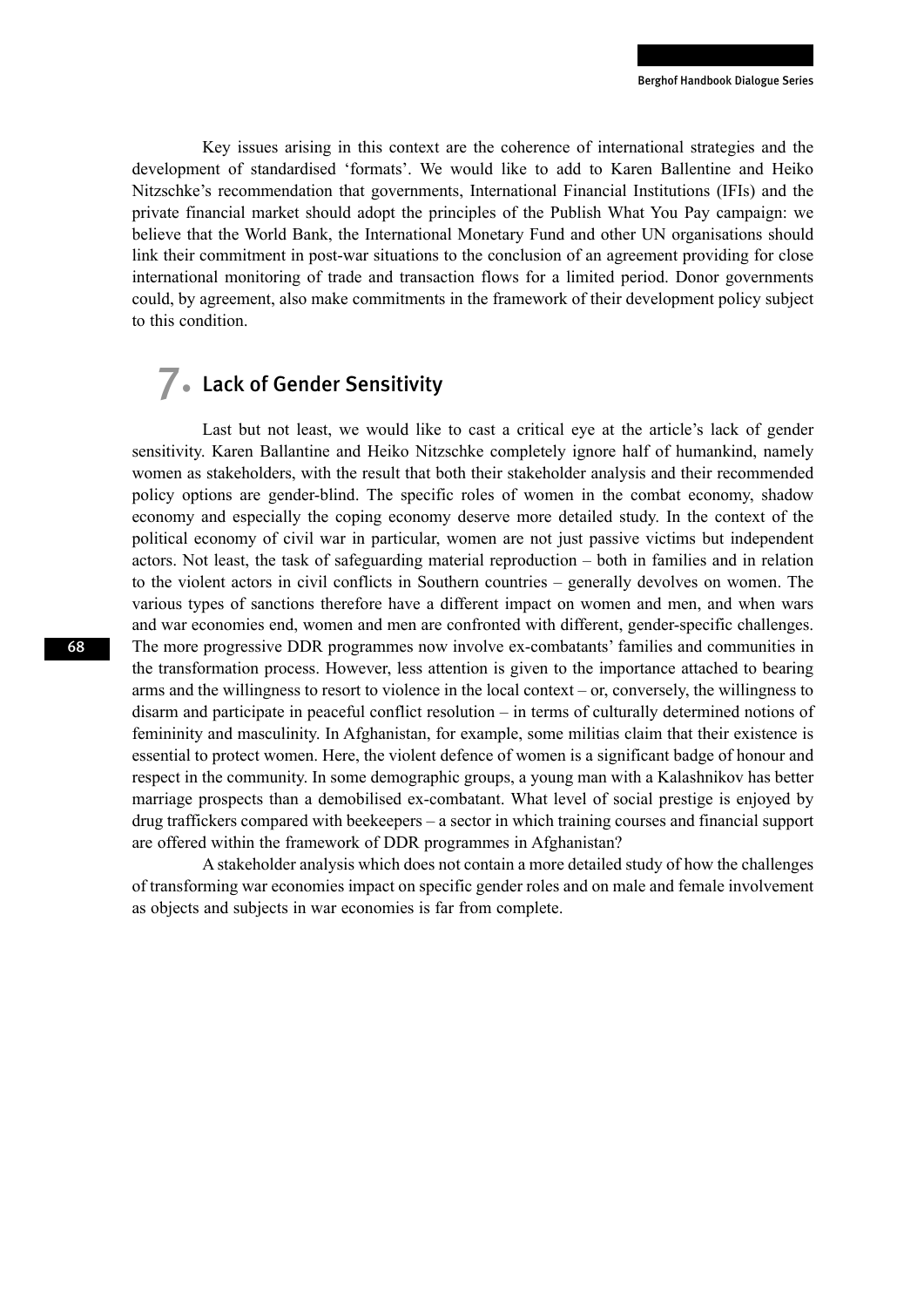**Berghof** Research Forschungszentrum for Constructi für konstruktive **Conflict Managemen** Konfliktbearbeitung

## Reply to our Discussants

Karen Ballentine and Heiko Nitzschke

First and foremost, we would like to thank the contributors for their constructive and insightful comments and the Berghof Center for initiating this stimulating dialogue. While space does not permit us to comprehensively reply to the many valuable comments, we would like to briefly respond to four of the key issues raised: the problems of the greed versus grievance framework; the explanatory utility of the "lootable/ unlootable" distinction for disaggregating the varying impacts on conflict dynamics of different types of natural resources; the role of international economic actors; and the role of international development assistance.

#### **1.** The Greed vs. Grievance Dichotomy

Most of our discussants objected, many strenuously, to this dichotomy and the simplistic policy prescriptions that it may lead to. Clearly, economic or political economy approaches to conflict offer only *one* lens by which to approach as complex a phenomenon as violent conflict. As we indicated in our essay, they are not the only, nor necessarily a superior, analytical framework for understanding the sources of contemporary conflict. Indeed, we share our respondents' concerns regarding the dangers of economic reductionism, a danger that was particularly pronounced in the early stages of the greed versus grievance debate, in which some proponents argued, in our view inaccurately, that civil wars were essentially caused by self-consciously "loot-seeking rebels". This said, political economy analyses – and here we stress the *plural*, since there is a wide variety of theoretical approaches – offer a useful way of exploring the economic dimensions of armed conflict,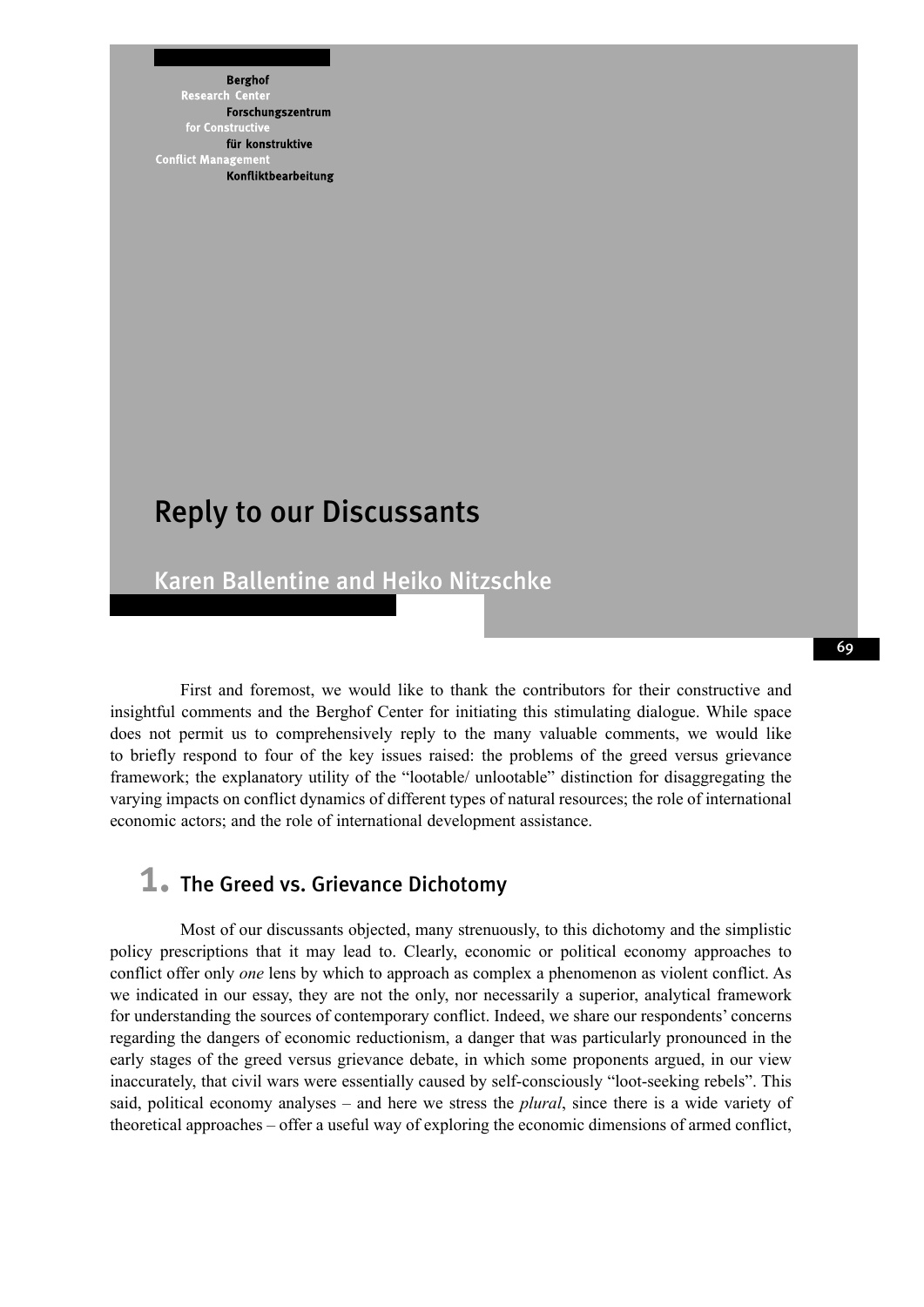which, however fundamental, were an understudied area of conflict analysis.<sup>1</sup> These perspectives have brought renewed analytical attention to the complex interactions between development and security, to the corrosive and destabilizing effects of corruption, inequitable resource distribution, unaccountable investment, unsustainable resource exploitation and the role they play in triggering and sustaining armed violence. Focusing on these economic factors certainly does not mean that other explanatory variables for violence and conflict, such as culture and identity, state failure, security dilemmas, or political exclusion, should be discarded. Indeed, a more fruitful line of inquiry is to analyse conflict dynamics in terms of the complex and shifting interactions among these factors. This was the approach taken by the contributors to the volume *The Political Economy of Armed Conflict: Beyond Greed and Grievance* (Ballentine and Sherman 2003). One of the principal findings of this research was that among the cases studied, economic factors, whether construed as greed, grievance or something else, were nowhere the sole cause of conflict, but in some instances did play a signal role in shaping the character and duration of hostilities as well as posing obstacles for effective resolution. For this reason, they need to be taken into account by those policymakers seeking ways to achieve sustainable peace.

### 2. Lootable vs. Unlootable Natural Resources and Conflict

While our discussants took issue with this conceptual distinction, we nevertheless believe that it has heuristic merit in helping to disaggregate the different impacts on conflict of different types of natural resource endowments. And indeed, Michael Ross, the principal author of this conceptual framework, meant it as a heuristic device, cautioning, too, that the posited relationships between lootable and unlootable resources and conflict dynamics are propositions to be tested, not truths to be assumed. That his analytical distinction between lootable and non-lootable resources does not neatly apply to all conflicts, or is sometimes blurred – as Volker Böge and Angelika Spelten point out in connection with massive looting of oil in Nigeria – is a statement with which we agree. Ross himself has sought to clarify this distinction by noting that some "unlootable resources", like oil when transported through vulnerable pipelines, may still be "obstructable" by armed groups, and thereby complicate conflict dynamics (Ross 2003). While one may take issue with the finer points of this, or any conceptual distinction, the fact is that it has helped to make clear that different natural resource endowments matter to conflict in different ways. And exploring these connections further is vital to designing appropriate policy responses in specific cases.

In terms of policy prescriptions, where conflict has been fuelled by the exploitation of lootable resources, peacebuilding efforts face additional challenges. Since these resources are often located in areas not under effective government control, their exploitation tends to be artisanal, and they generate important livelihoods for civilians. Against this background, peacebuilding support by the UN and multiple donors has given priority to restoring order and transparency in the diamond industry. In terms of the socio-economic aspects of the diamond exploitation in Sierra Leone, the Peace Diamonds Alliance as well as the Campaign for Just Mining were designed not only to provide income to the government by expanding the scope of licensed mining and raising official diamond exports; the programmes also ensure regular incomes, fair prices, and human rights education to artisanal miners and their communities. While diamonds smuggling is still pervasive,

<sup>1</sup> Alongside the rational-choice-influenced "rebel-centric" framework employed by Collier et al., other approaches emphasize state failure (Reno 1995), functionalism (Keen 1998), horizontal inequalities (Stewart 2002), punitive terms of trade (Addison and Murshed 2001, 2003), and the ill-fitting neo-classical prescriptions of IMF-sponsored structural adjustment programmes (Pugh and Cooper 2004).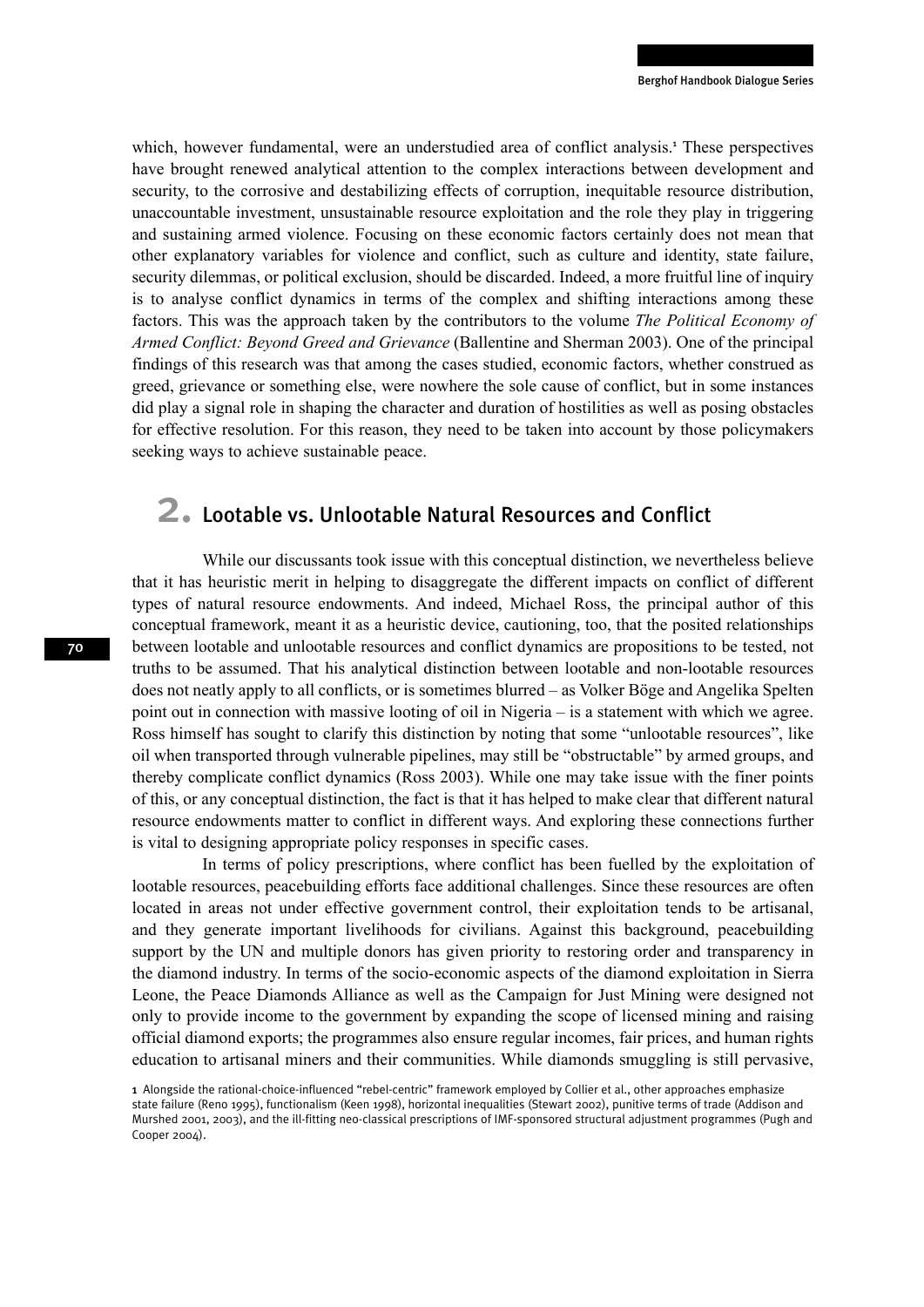official exports have dramatically risen, a result also of Sierra Leone's membership in the Kimberley Process.

The focus on the role and impact of unlootable resources and conflict highlights the need for transparent fiscal management and equitable distribution of resource rents as an important aspect of conflict prevention and peacebuilding. Often, it is exactly in the lucrative oil and gas sector where governance problems are most visible. And the attention that policymakers are now giving to the issue of resource revenue management has benefited from the connections made between the resource curse and violent conflict. Here it must be stressed that revenue sharing is increasingly regarded as a critical component of both sustainable development and conflict prevention. The use of multi-stakeholder trust funds in the Chad-Cameroon pipeline project, in Azerbaijan, and as proposed for eastern DRC (Heller, Krasner, McMillan 2003), are but one mechanism by which countries have sought to escape the pathologies of the resource-curse. The recognised importance of transparent and equitable resource management for conflict prevention is also reflected in the UN High Level Panel Report's recommendation that "the United Nations should work with national authorities, international financial institutions, civil society organizations and the private sector to develop norms governing the management of natural resources for countries emerging from or at risk of conflict." (United Nations 2004, 35.)

### 3. The International Dimension of Civil War (Economies)

Clearly, so-called "internal wars" have a variety of important international dimensions. That they are systematically connected to, and dependent on, international financial, commodity, and arms markets is a central fact. As Olu Arowobusoye and Peter Lock rightly point out, analysis and policy recommendations need to take this dimension into account. This applies to the trade in small arms, a perennial struggle fought by NGOs both in the North and the South and supported by a group of like-minded governments. Yet, it also applies to the range of actors – notably mercenaries, black marketers, transnational criminal organisations and others – who engage in the business of war and who benefit from conflict trade.

 As the contributors also point out, some early work on the political economy of conflict that focused on "greedy rebels" tended to ignore the international dimension, particularly the negative impact on stability and development of the main agents of "economic globalisation": transnational corporations, and the international donor community. This is, happily, no longer the case. There is a body of empirical and policy analyses aimed at elucidating the ways in which otherwise legitimate business operations and investments in unstable countries may exacerbate violence, corruption and human rights abuse, whether directly, indirectly, inadvertently, or purposefully (Ballentine and Nitzschke 2004). Instances abound where oil, gas, and mining companies have played a contributing role in human rights violations, environmental pollution, and corruption in host countries, thereby exacerbating a vicious cycle of repression, protest and armed violence. Unregulated financial deals between extractive industry companies and repressive and unaccountable host governments, in particular, have become a major target of international criticism and policy action. In Angola, for instance, revenues from internationally-financed oil production have been systematically siphoned off by government elites, while the vast majority of the population suffers from devastating poverty – a situation which has changed little despite the end of hostilities. As such, we agree with Olu Arowobusoye that focusing also on the "demand side" of the equation is crucial. Numerous policy options are being developed to redress the negative impacts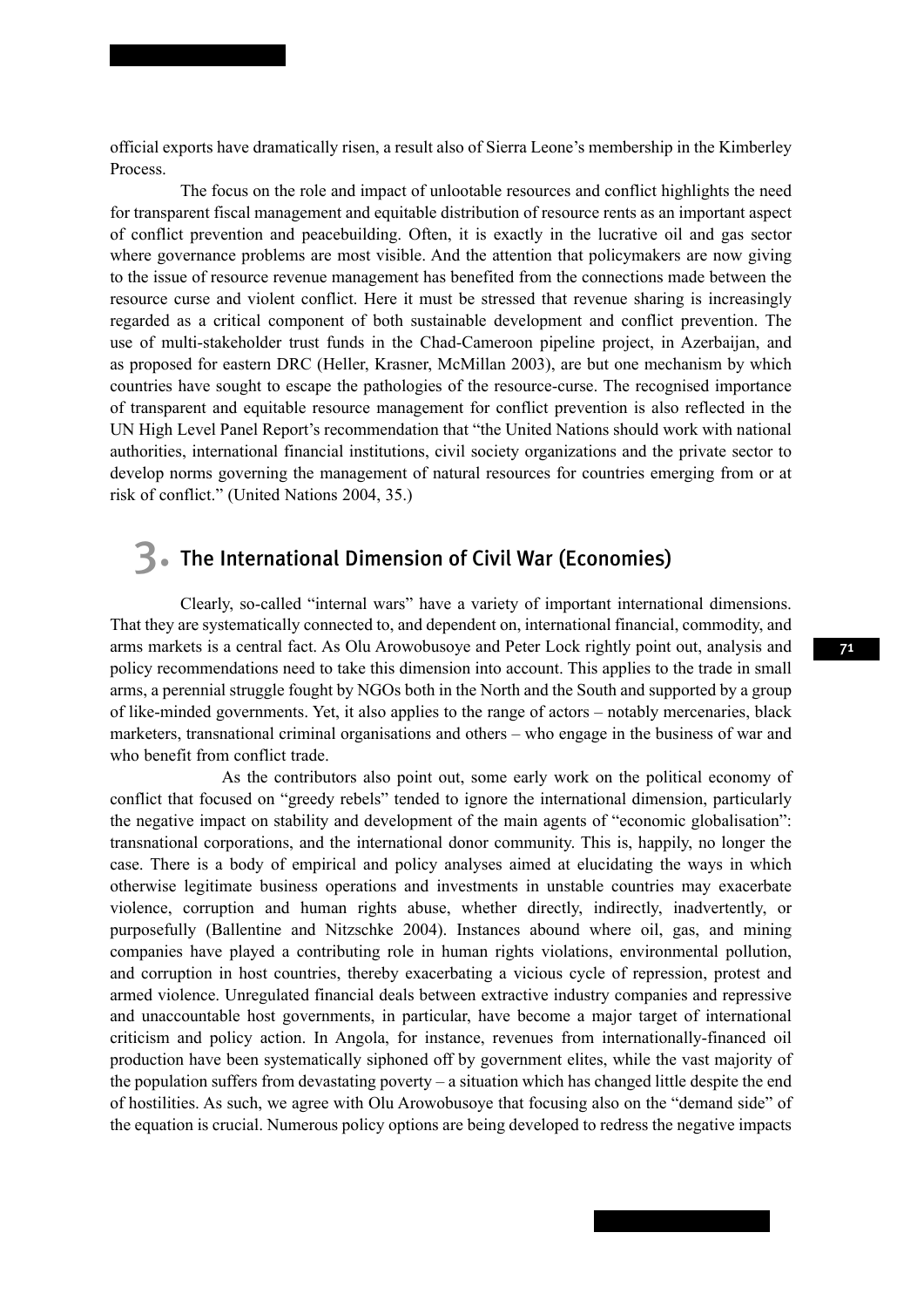of international trade and investment, in particular the role of the international extractives sector, on vulnerable or war-affected states which can be adapted and applied to conflict situations (Ballentine and Nitzschke 2005, Malone and Nitzschke 2005). As important, there is now an increased recognition that companies in conflict zones can no longer hide behind the fiction of "business as usual": there is a compelling need for robust and effective global standards for the improved conduct of international corporations, particularly where local rule of law is weak or absent, and a need to hold these actors accountable where their activities are implicated in gross violation of international human rights and humanitarian law (International Peace Academy and Fafo AIS 2005, United Nations, Office of the High Commissioner on Human Rights 2005).

## 4. The Role of Donors in Conflict and Conflict Management

Our discussants were highly critical of the role of international lending policies, as well as of the relative marginalization of the issue in our essay. To the latter, we would reply simply that space considerations and a desire to emphasize some less familiar research dictated this omission. The problematic and indeed harmful impacts of neo-liberal prescriptions for developing economies have been well-studied. Many experts have come to criticize the contemporary peacebuilding orthodoxy of "liberal interventionism" for its rigid and often counter-productive reconstruction strategies based on early privatisation, economic liberalization, and macroeconomic stabilization (Paris 2002, 2004; Pugh 2002). As International Financial Institutions (IFIs) such as the World Bank and the International Monetary Fund become increasingly involved in conflict prevention and postconflict reconstruction, there is dire need to reconsider their positive and negative impact in wartorn states. As Peter Lock puts it, "under the conditionality of international creditors, post-conflict governments have little room for manoeuvre." Others have stressed the dangers of imposing generic Structural Adjustment Programs (SAPs) on countries emerging from conflict, where the constraints and challenges are utterly different. According to Susan Woodward, "the war economies that must be transformed to peacetime economies in contemporary cases of civil war are not emergency adjustments to an otherwise normal economy but an entire transformation of social and political institutions" (Woodward 2002, 192). IFIs thus need to review their post-conflict macroeconomic and fiscal strategies, relaxing stringent austerity so as to allow greater priority on restoring basic livelihoods and institution building. War-torn states do not need "less" government and "more markets", they need to create better functioning and more accountable government and markets.

The poor record of aid conditionality tends to obscure sober discussion on its potentially positive benefits. If conditionality were directed in the interest of the recipients' welfare rather than donor politics, it could become a positive lever for post-conflict recovery, particularly in the areas of anti-corruption, economic diversification, and restoration of equitable and effective management of natural resource exploitation. In all cases, such conditionality would achieve little unless accompanied by concerted donor support for training and capacity building. We thus agree that there is a need for more systematic analysis and frank discussion on what should be the appropriate role of the IFIs and of bilateral donors, and on what types of lending conditionality is warranted and best-suited to the particular challenges facing war-affected countries, even if effecting actual policy change remains a daunting uphill battle.

5. References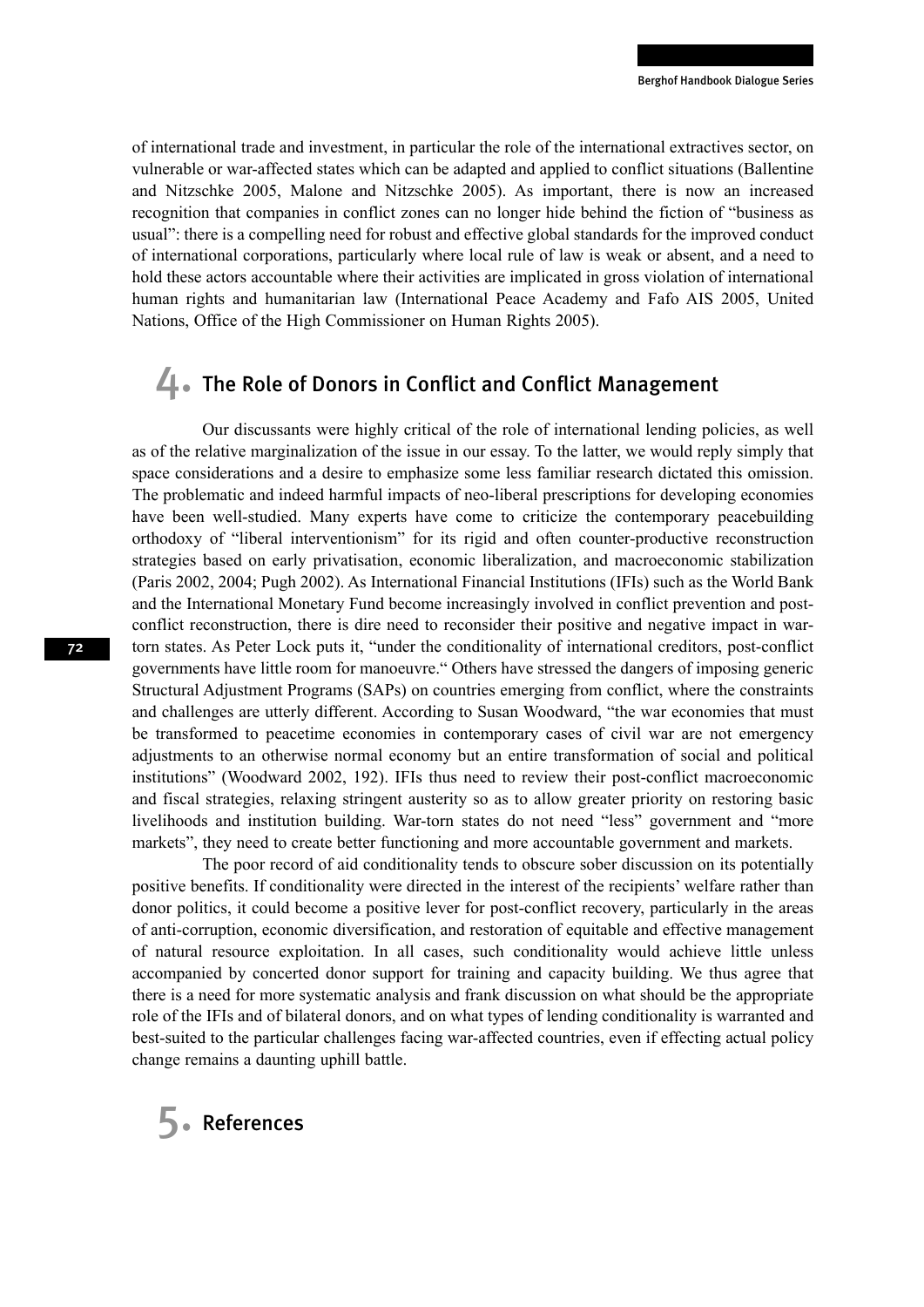- Addison, Tony and S. Mansoob Murshed (eds.) 2003. Explaining Violent Conflict: Going Beyond Greed Versus Grievance, in: *Journal of International Development* 15, 4 (special edition, May), 391-396.
- Ballentine, Karen and Heiko Nitzschke 2005. *Profiting from Peace: Managing the Resource Dimension of Civil War.* Boulder: Lynne Rienner Publishers.
- Heller, Thomas, Stephen Krasner and John McMillan 2003. 'A Trust Fund for Ituri', mimeo, Center for Democracy, Development, and the Rule of Law, Stanford University, December 7, 2003. Accessible at www.faculty-gsb.stanford.edu/mcmillan/personal\_page/documents/ Ituri.pdf.
- International Peace Academy and Fafo Institute for Applied International Studies (Fafo AIS) 2005. *Business and International Crimes: Assessing the Liability of Business Entities for Grave Violations of International Law*. Oslo: Fafo AIS.
- Malone, David M. and Heiko Nitzschke 2005. *Economic Agendas in Civil Wars: What We Know, What We Need to Know.* (UNU-WIDER Discussion Paper 2005). Helsinki: UNU-WIDER, January.
- Paris, Roland 2002. International Peacebuilding and the 'Mission Civilatrice', in: *Review of International Studies*, 28, 4, 637-656.
- Paris, Roland 2004. *At War's End: Building Peace After Civil Conflict*. Cambridge: Cambridge University Press.
- United Nations 2004. *A More Secure World: A Shared Responsibility.* New York City: United Nations High Level Panel on Threats, Challenges and Change.
- United Nations, Office of the High Commissioner on Human Rights 2005. Report of the United Nations High Commissioner on Human Rights on the responsibilities of transnational corporations and related business enterprises with regard to human rights. Geneva: Office of the High Commissioner of Human Rights, February 15, 2005, doc E/CN.4/2005/91.

(All other references can be found in Karen Ballentine and Heiko Nitzschke's introductory article.)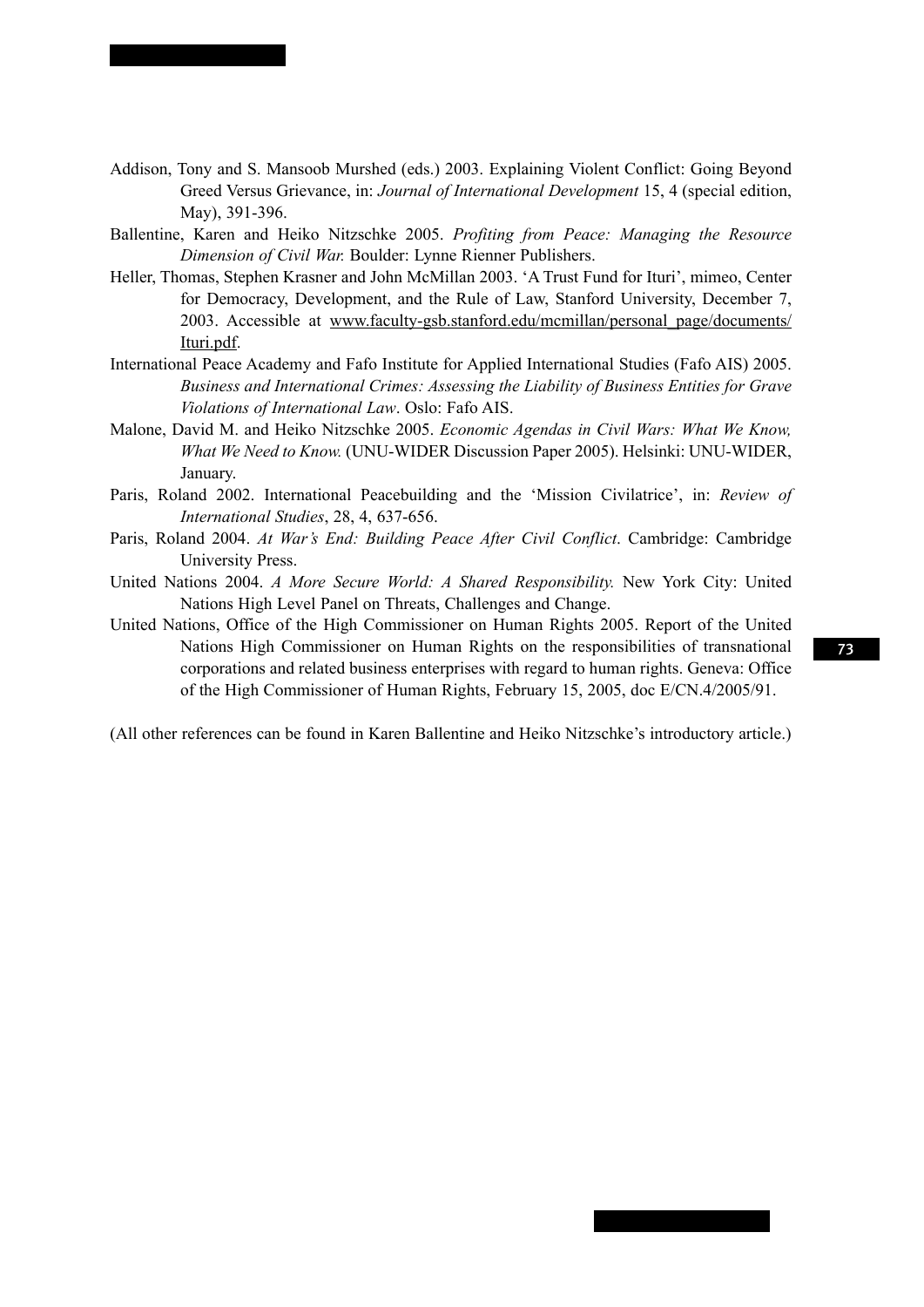### About the Contributors

#### Karen Ballentine

Karen Ballentine is senior consultant with the New Security Program of the Fafo Institute in Norway. From 2000-2003, she was senior associate with the International Peace Academy, directing the program on Economic Agendas in Civil Wars, and research associate for the Commission on the Prevention of Deadly Conflict at the Carnegie Corporation of New York (1994 to 2000). In 2002, she served as rapporteur for the Stockholm Process on the Implementation of Targeted Sanctions. She has also served as a consultant for the UN Global Compact, the Human Security Report, and the Millennium Development Goals. She is co-author (with Jack Snyder) of Nationalism and the Marketplace of Ideas (in International Security); and co-editor (with Jake Sherman) of The Political Economy of Armed Conflict: Beyond Greed and Grievance (Lynne Rienner Publishers, 2003), (with Michael Nest) of The Economic Dimensions of Conflict and Conflict Resolution in the DRC (Lynne Rienner Publishers, forthcoming), and (with Heiko Nitzschke) of Toward Profitable Peace: Managing the Resource Dimension of Armed Conflict (Lynne Rienner Publishers, forthcoming).

#### Heiko Nitzschke

Heiko Nitzschke was senior program officer for the International Peace Academy's program on Economic Agendas in Civil Wars from 2002-2004, before joining the German Foreign Service. Prior to that, he has worked with the World Bank, Transparency International, and Oxfam America. He holds Master degrees in public administration and international affairs from the University of Potsdam, Germany, and Columbia University. He is author of IPA policy reports and journal articles on the political economy of armed conflict, including Transforming War Economies: Challenges for Peacemaking and Peacebuilding, and (with Karen Ballentine) Business and Conflict: An Assessment of Issues and Options (in Die Friedens-Warte). He is co-editor (with Karen Ballentine) of Toward Profitable Peace: Managing the Resource Dimension of Armed Conflict (Lynne Rienner Publishers, forthcoming).

#### Olu Arowobusoye

Olu Arowobusoye is a former Nigerian career diplomat. He has previously worked with International Alert and Comic Relief in the UK, before taking up his current position as the Director of Humanitarian Affairs – Office of the Deputy Executive Secretary for Political Affairs, Defence and Security of the Economic Community of West African States (ECOWAS). The views expressed in this article do not in any way reflect the position of ECOWAS, but purely that of the author.

#### Peter Lock

Peter Lock holds a diploma in rural sociology and economics, and a Ph.D. in international relations. His professional career spans coordinating programmes of the German Voluntary Service in Andean countries; research and teaching at the universities of Hamburg, Hannover, Bremen, Berlin and Kassel; and serving as research coordinator at the Berghof Institute for Peace and Conflict Studies from 1989 to 1992. Since 1993 he has been working as independent researcher and coordinator of the European Association for Research on Transformation (EART e.V.), a Russian-German research network of social scientists currently involved in Challenge - The changing landscape of European Liberty and Security, a EU-financed international research network. You can learn more at www.Peter-Lock.de.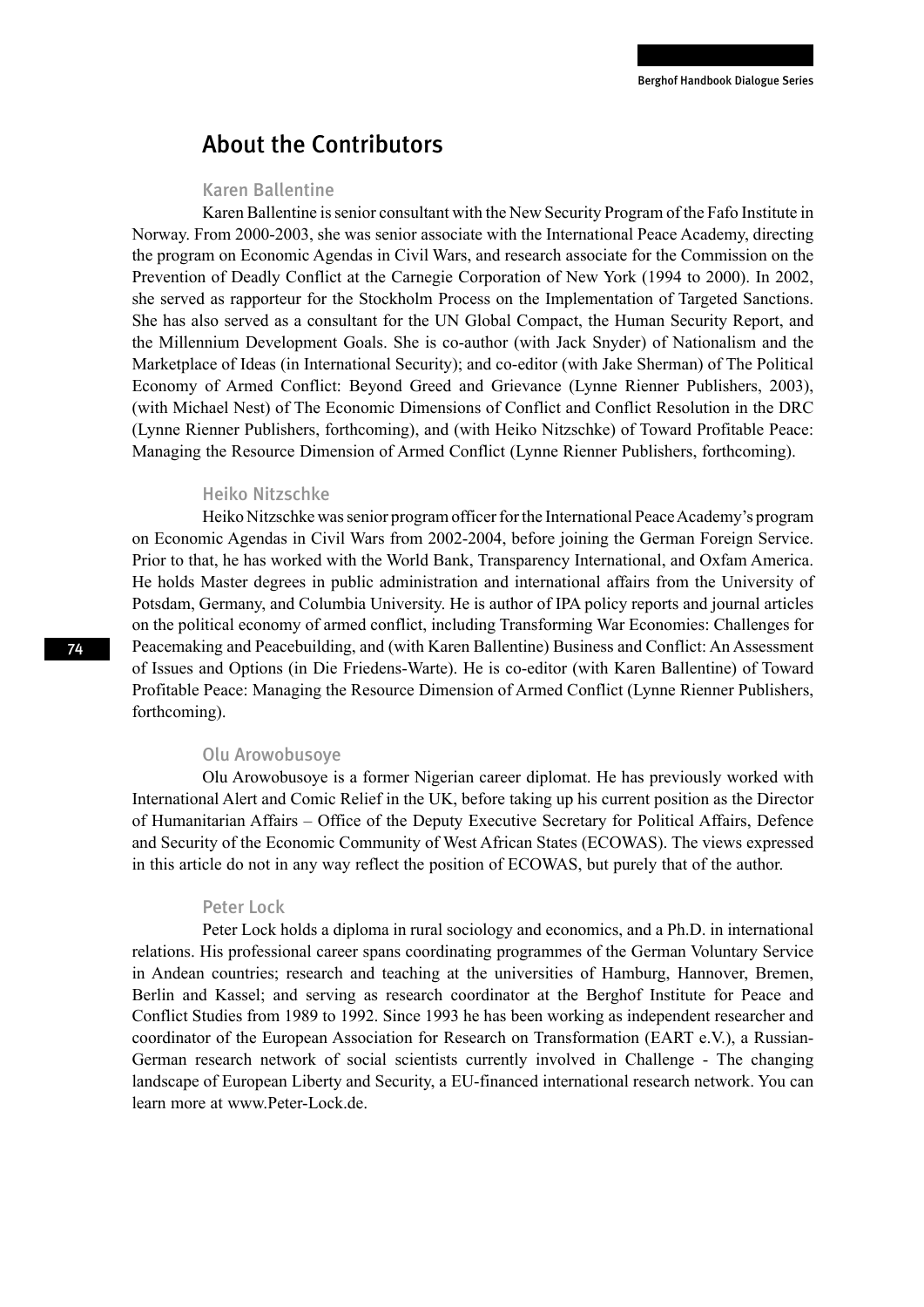#### Nicola Palmer

Nicola Palmer has been living and working in Sri Lanka for the past four years. After initially undertaking research for the UN Special Rapporteur for violence against women at the International Centre for Ethnic Studies, she contributed to an anthropological study of social suffering due to war. Her next position was with the Berghof Foundation for Conflict Studies' Sri Lanka Office, where she developed and coordinated their work on Political Economy.

#### Angelika Spelten

Angelika Spelten, trained as a political scientist, has studied the role of development cooperation in the context of political tensions and crises for 15 years. Working at the interface between research, policy advice and project management, she has been involved with a variety of organisations and is currently employed as a senior researcher at the Institute for Peace and Development (INEF), University of Duisburg-Essen. She is a member of the Working Group on Development and Peace (FriEnt), established by German government organisations and NGOs to develop coherence and cooperation in the fields of development and peacebuilding. Her key areas of interest are early warning and prevention strategies, markets of violence, and conflict transformation processes.

#### Volker Böge

Volker Böge, Dr. phil, is senior researcher at the Bonn International Center for Conversion (BICC). Current areas of interest include: conflicts and crisis prevention in cross-border river catchment areas in Southern Africa; comparative analysis of peacebuilding processes; and the role of the private sector in violent conflicts. His involvement with peace and conflict studies goes back more than twenty years, and includes work at the Institute for Peace Research and Security Policy at the University of Hamburg (IFSH), the University of Hamburg's Research Unit on Wars, Armament and Development (FRKE), and the Institute for Development and Peace (INEF) at the University of Duisburg. He has a particular interest in conflicts in the Pacific Region, which he has researched for many years. His numerous publications include the recent work Muschelgeld und Blutdiamanten. Traditionale Konfliktbearbeitung in zeitgenössischen Gewaltkonflikten, Hamburg 2004.